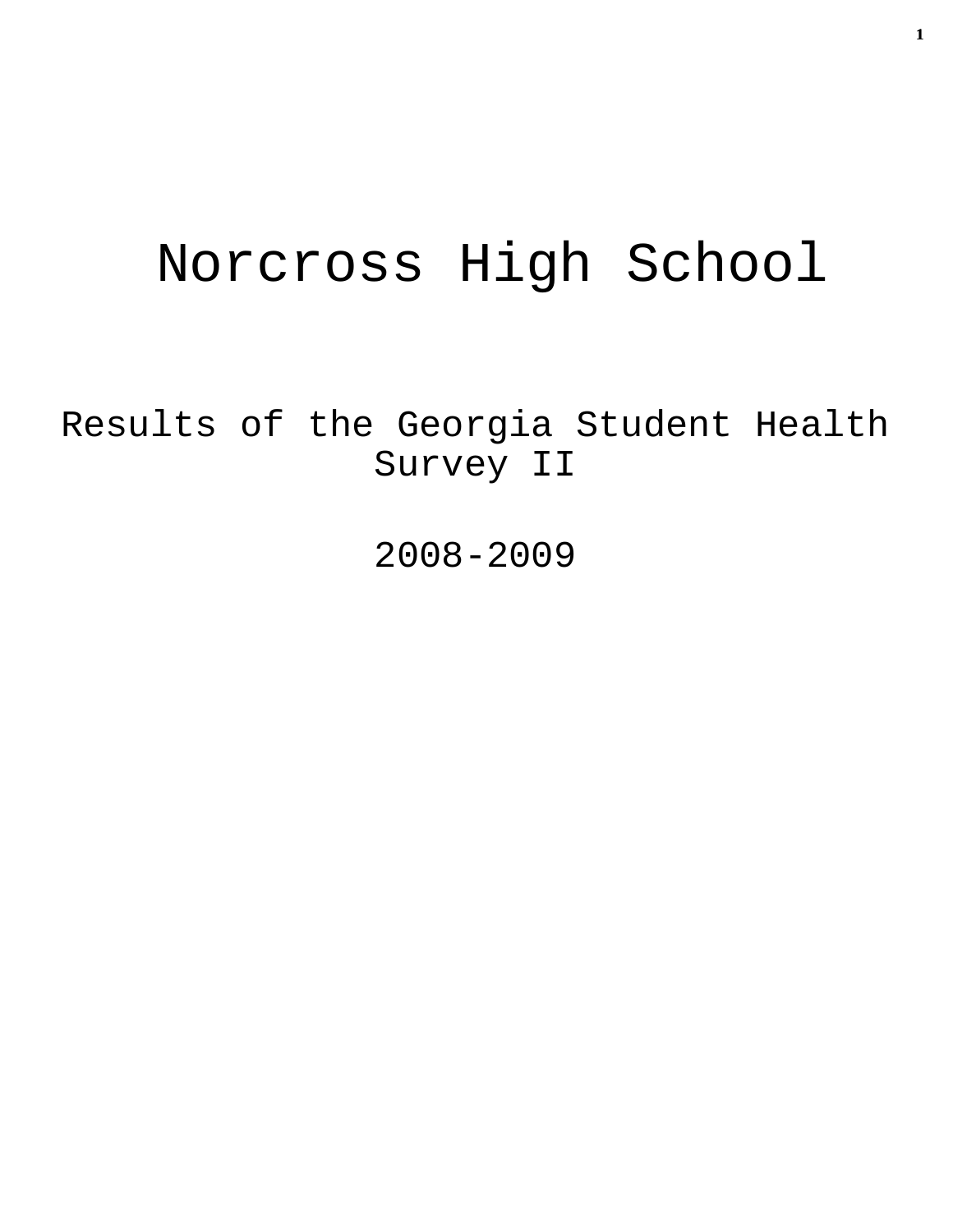# *Demographics* **2**

| Grade                    |     |  |  |  |
|--------------------------|-----|--|--|--|
| <b>Grade   Frequency</b> |     |  |  |  |
| 10                       | 135 |  |  |  |
| 12                       | 170 |  |  |  |

| Frequency      | <b>Table of Gender by Grade</b> |              |             |              |  |
|----------------|---------------------------------|--------------|-------------|--------------|--|
| <b>Col Pct</b> |                                 | Grade(Grade) |             |              |  |
|                | Gender(Gender)                  | 10           | 12          | <b>Total</b> |  |
|                | <b>Female</b>                   | 78<br>57.78  | 92<br>54.12 | 170          |  |
|                | <b>Male</b>                     | 57<br>42.22  | 78<br>45.88 | 135          |  |
|                | <b>Total</b>                    | 135          | 170         | 305          |  |

| Frequency<br>Col Pct |
|----------------------|

| <b>Table of Ethnicity by Grade</b> |              |             |              |  |  |  |
|------------------------------------|--------------|-------------|--------------|--|--|--|
|                                    | Grade(Grade) |             |              |  |  |  |
| <b>Ethnicity</b> (Ethnicity)       | 10           | 12          | <b>Total</b> |  |  |  |
| <b>Black</b>                       | 39<br>28.89  | 38<br>22.35 | 77           |  |  |  |
| <b>Hispanic</b>                    | 28<br>20.74  | 24<br>14.12 | 52           |  |  |  |
| White                              | 44<br>32.59  | 72<br>42.35 | 116          |  |  |  |
| <b>Asian</b>                       | 14<br>10.37  | 30<br>17.65 | 44           |  |  |  |
| <b>Other</b>                       | 10<br>7.41   | 6<br>3.53   | 16           |  |  |  |
| <b>Total</b>                       | 135          | 170         | 305          |  |  |  |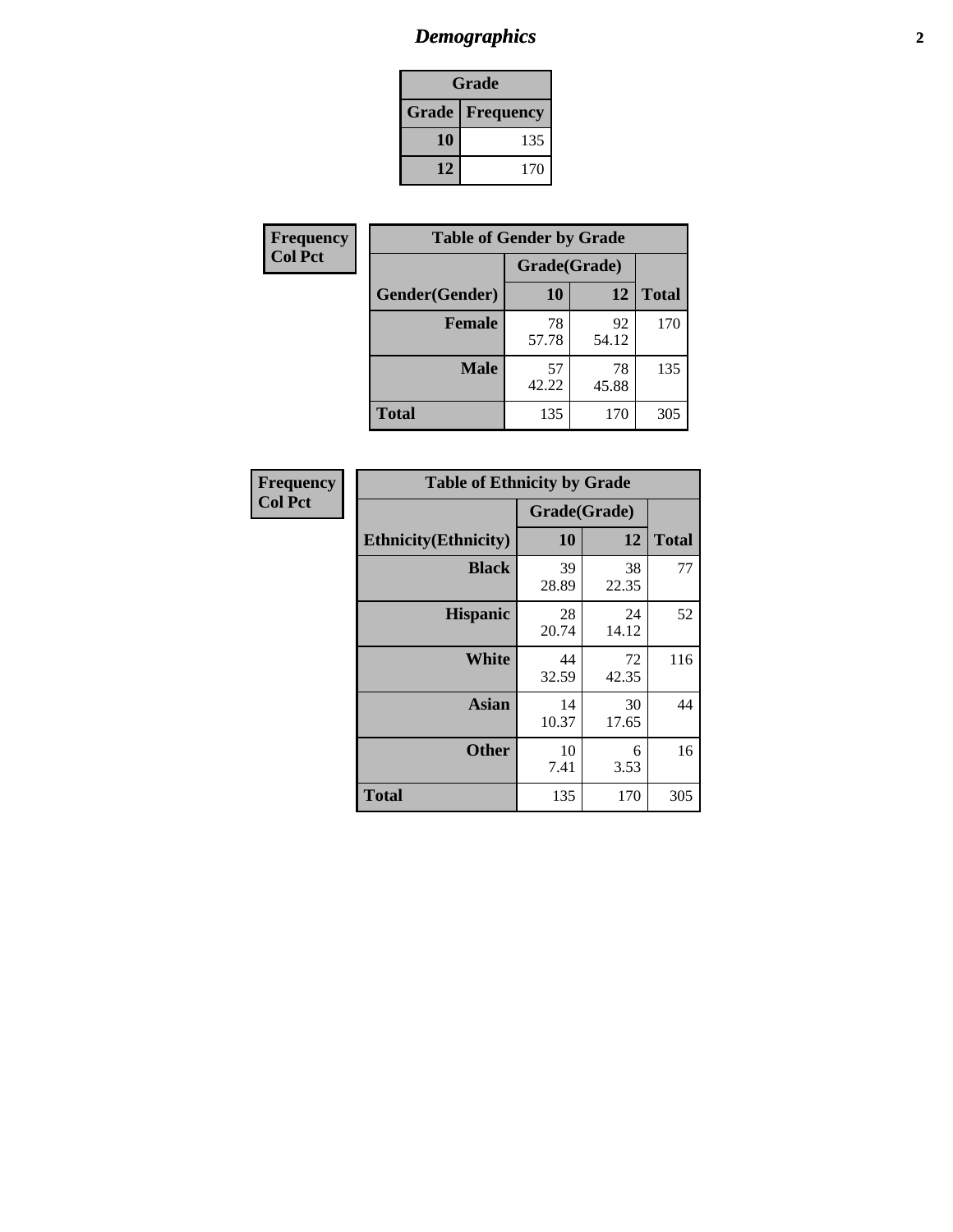### *Title IV, Part A, Schedule A* **3** *Goal 1: Ensure that all schools are drug-free Baseline Data: Year 2008-2009 Prevalence of Drug Use*

| Frequency<br><b>Col Pct</b> | <b>Table of AlcoholAlt by Grade</b> |              |              |              |  |
|-----------------------------|-------------------------------------|--------------|--------------|--------------|--|
|                             | AlcoholAlt(Alcohol                  | Grade(Grade) |              |              |  |
|                             | use, past 30 days)                  | <b>10</b>    | 12           | <b>Total</b> |  |
|                             | <b>Yes</b>                          | 18<br>13.33  | 43<br>25.29  | 61           |  |
|                             | N <sub>0</sub>                      | 117<br>86.67 | 127<br>74.71 | 244          |  |
|                             | Total                               | 135          | 170          | 305          |  |

| Frequency<br><b>Col Pct</b> | <b>Table of TobaccoAny by Grade</b> |              |              |              |  |  |
|-----------------------------|-------------------------------------|--------------|--------------|--------------|--|--|
|                             | TobaccoAny(Tobacco                  | Grade(Grade) |              |              |  |  |
|                             | use, past 30 days)                  | 10           | 12           | <b>Total</b> |  |  |
|                             | Yes                                 | 11<br>8.15   | 17<br>10.00  | 28           |  |  |
|                             | N <sub>0</sub>                      | 124<br>91.85 | 153<br>90.00 | 277          |  |  |
|                             | <b>Total</b>                        | 135          | 170          | 305          |  |  |

| Frequency<br><b>Col Pct</b> | <b>Table of MarijuanaAlt by Grade</b> |              |              |              |  |
|-----------------------------|---------------------------------------|--------------|--------------|--------------|--|
|                             | MarijuanaAlt(Marijuana                | Grade(Grade) |              |              |  |
|                             | use, past 30 days)                    | 10           | 12           | <b>Total</b> |  |
|                             | <b>Yes</b>                            | 10<br>7.41   | 20<br>11.76  | 30           |  |
|                             | N <sub>0</sub>                        | 125<br>92.59 | 150<br>88.24 | 275          |  |
|                             | <b>Total</b>                          | 135          | 170          | 305          |  |

| Frequency<br><b>Col Pct</b> | <b>Table of OtherDrugAny by Grade</b>  |              |              |     |  |
|-----------------------------|----------------------------------------|--------------|--------------|-----|--|
|                             | <b>OtherDrugAny(Other</b><br>drug use, | Grade(Grade) |              |     |  |
| past 30 days)               | 10                                     | 12           | <b>Total</b> |     |  |
|                             | Yes                                    | 5.19         | 4<br>2.35    | 11  |  |
|                             | N <sub>0</sub>                         | 128<br>94.81 | 166<br>97.65 | 294 |  |
|                             | <b>Total</b>                           | 135          | 170          | 305 |  |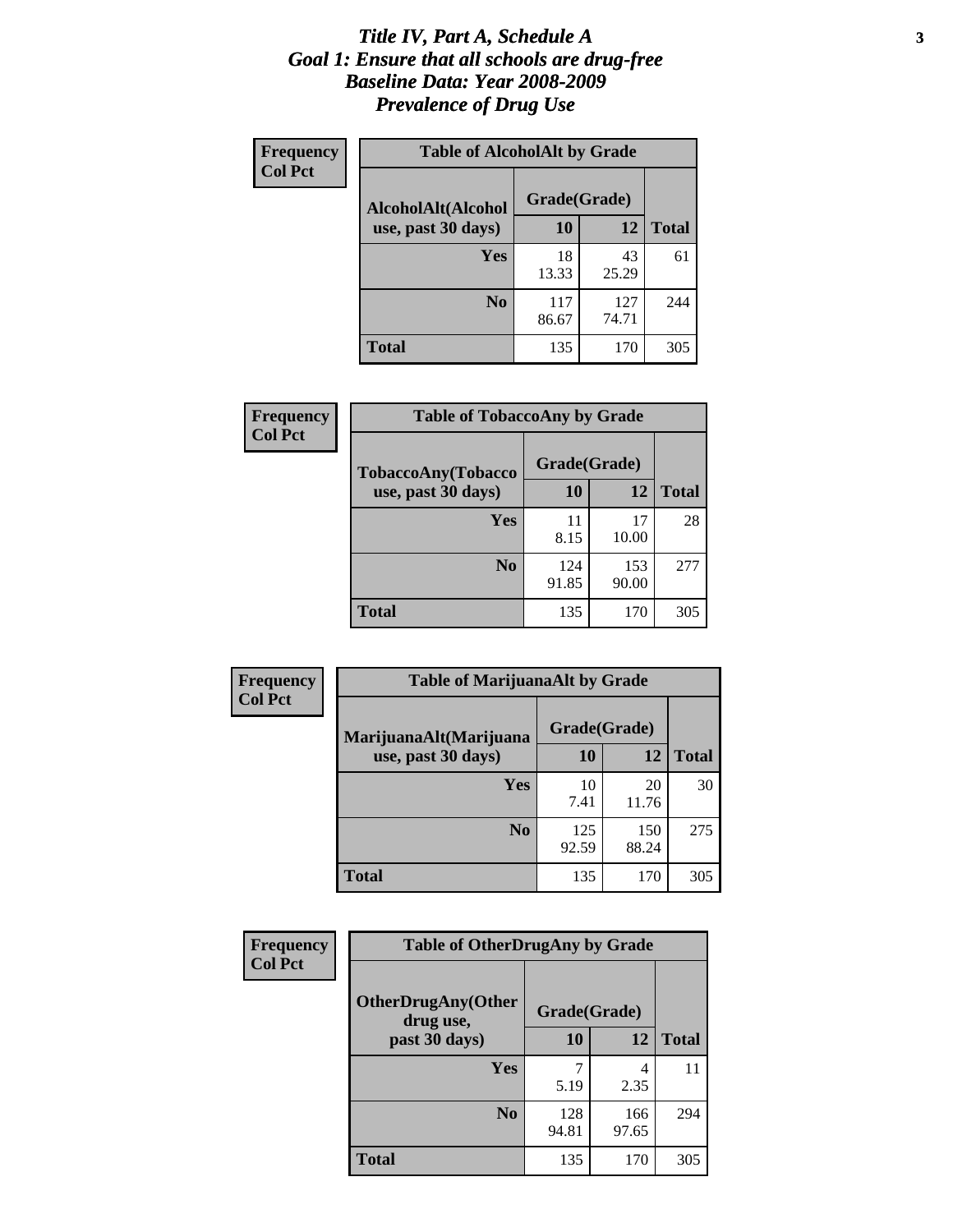### *Average Age of Onset of Use* **4** *Results for "Average Age of Onset of Use" questions exclude students who said they did not use that substance*

| <b>Variable</b>    | Label                                                              | <b>Mean</b> |
|--------------------|--------------------------------------------------------------------|-------------|
| Alcoholinit2       | I started using alcohol when I was                                 | 14.00       |
| Cigarettesinit2    | I started smoking tobacco when I was                               | 14.13       |
| Smokelessinit2     | I started chewing tobacco when I was                               | 13.73       |
| Marijuanainit2     | I started using marijuana when I was                               | 14.67       |
| Cocaineinit2       | I started using cocaine when I was                                 | 11.75       |
| Inhalantsinit2     | I started using inhalants when I was                               | 11.86       |
| Steroidsinit2      | I started using steroids when I was                                | 11.71       |
| Ecstasyinit2       | I started using ecstasy when I was                                 | 11.67       |
| Methinit2          | I started using methamphetamines when I was                        | 11.50       |
| Hallucinogensinit2 | I started using hallucinogens when I was                           | 12.38       |
| Prescriptioninit2  | I started using prescription drugs not prescribed to me when I was | 12.20       |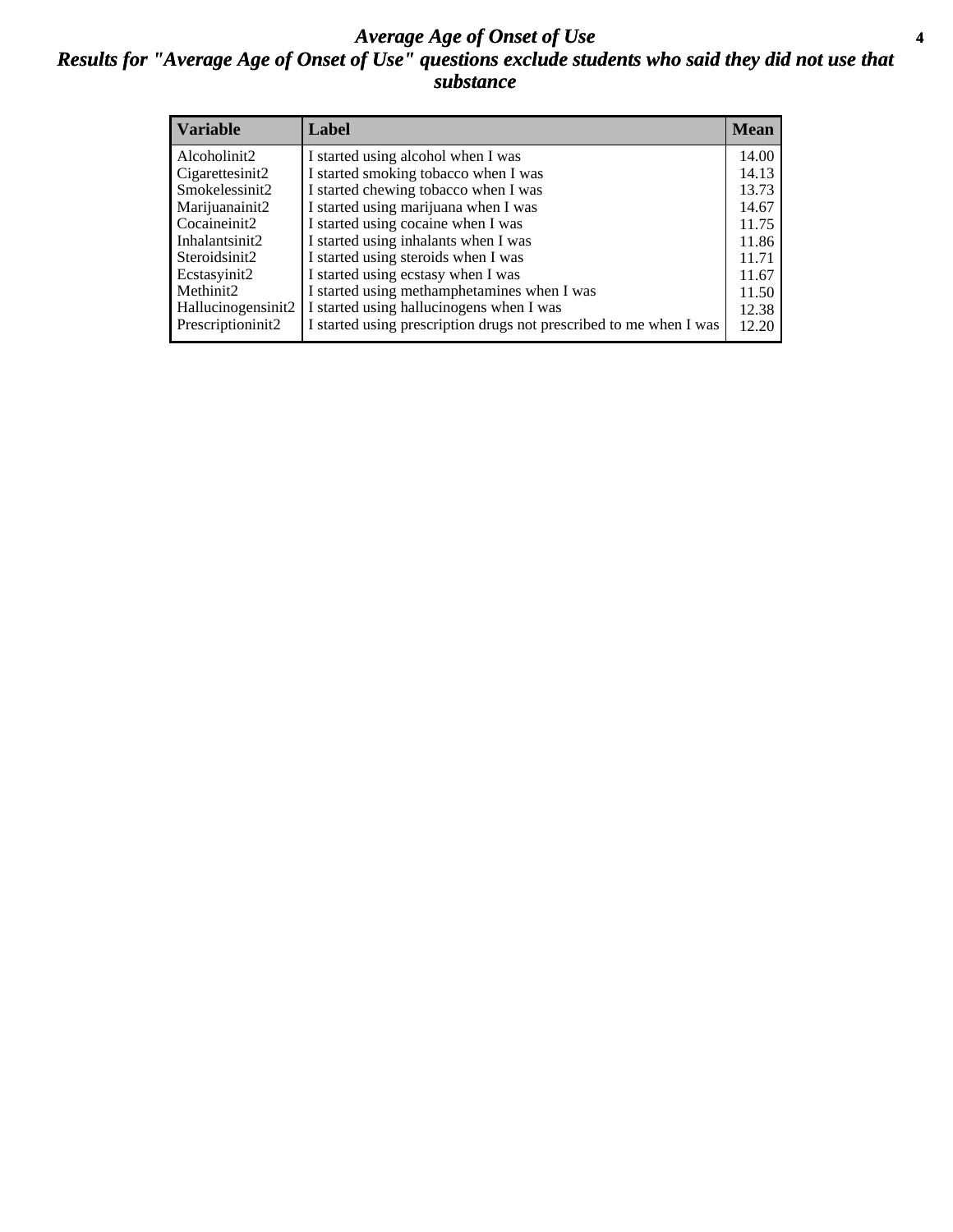# *Perception of Health Risk* **5**

| Frequency      | <b>Table of Alcoholharmdich by Grade</b> |              |              |              |  |
|----------------|------------------------------------------|--------------|--------------|--------------|--|
| <b>Col Pct</b> | Alcoholharmdich(I<br>think alcohol is    | Grade(Grade) |              |              |  |
|                | harmful)                                 | 10           | 12           | <b>Total</b> |  |
|                | <b>Yes</b>                               | 113<br>83.70 | 122<br>71.76 | 235          |  |
|                | N <sub>0</sub>                           | 22<br>16.30  | 48<br>28.24  | 70           |  |
|                | <b>Total</b>                             | 135          | 170          | 305          |  |

| Frequency      | <b>Table of Tobaccoharmdich by Grade</b>          |              |              |              |  |
|----------------|---------------------------------------------------|--------------|--------------|--------------|--|
| <b>Col Pct</b> | Tobaccoharmdich(I<br>think tobacco is<br>harmful) | Grade(Grade) |              |              |  |
|                |                                                   | 10           | 12           | <b>Total</b> |  |
|                | <b>Yes</b>                                        | 127<br>94.07 | 163<br>95.88 | 290          |  |
|                | N <sub>0</sub>                                    | 5.93         | 4.12         | 15           |  |
|                | <b>Total</b>                                      | 135          | 170          | 305          |  |

| Frequency      | <b>Table of Marijuanaharmdich by Grade</b> |              |              |              |  |  |
|----------------|--------------------------------------------|--------------|--------------|--------------|--|--|
| <b>Col Pct</b> | Marijuanaharmdich(I<br>think marijuana is  | Grade(Grade) |              |              |  |  |
|                | harmful)                                   | <b>10</b>    | 12           | <b>Total</b> |  |  |
|                | <b>Yes</b>                                 | 113<br>83.70 | 134<br>78.82 | 247          |  |  |
|                | N <sub>0</sub>                             | 22<br>16.30  | 36<br>21.18  | 58           |  |  |
|                | <b>Total</b>                               | 135          | 170          | 305          |  |  |

| <b>Frequency</b> | <b>Table of Otherdrugharmdich by Grade</b>   |              |              |              |  |  |  |
|------------------|----------------------------------------------|--------------|--------------|--------------|--|--|--|
| <b>Col Pct</b>   | Otherdrugharmdich(I<br>think other drugs are | Grade(Grade) |              |              |  |  |  |
|                  | harmful)                                     | 10           | 12           | <b>Total</b> |  |  |  |
|                  | Yes                                          | 126<br>93.33 | 166<br>97.65 | 292          |  |  |  |
|                  | N <sub>0</sub>                               | Q<br>6.67    | 4<br>2.35    | 13           |  |  |  |
|                  | <b>Total</b>                                 | 135          | 170          | 305          |  |  |  |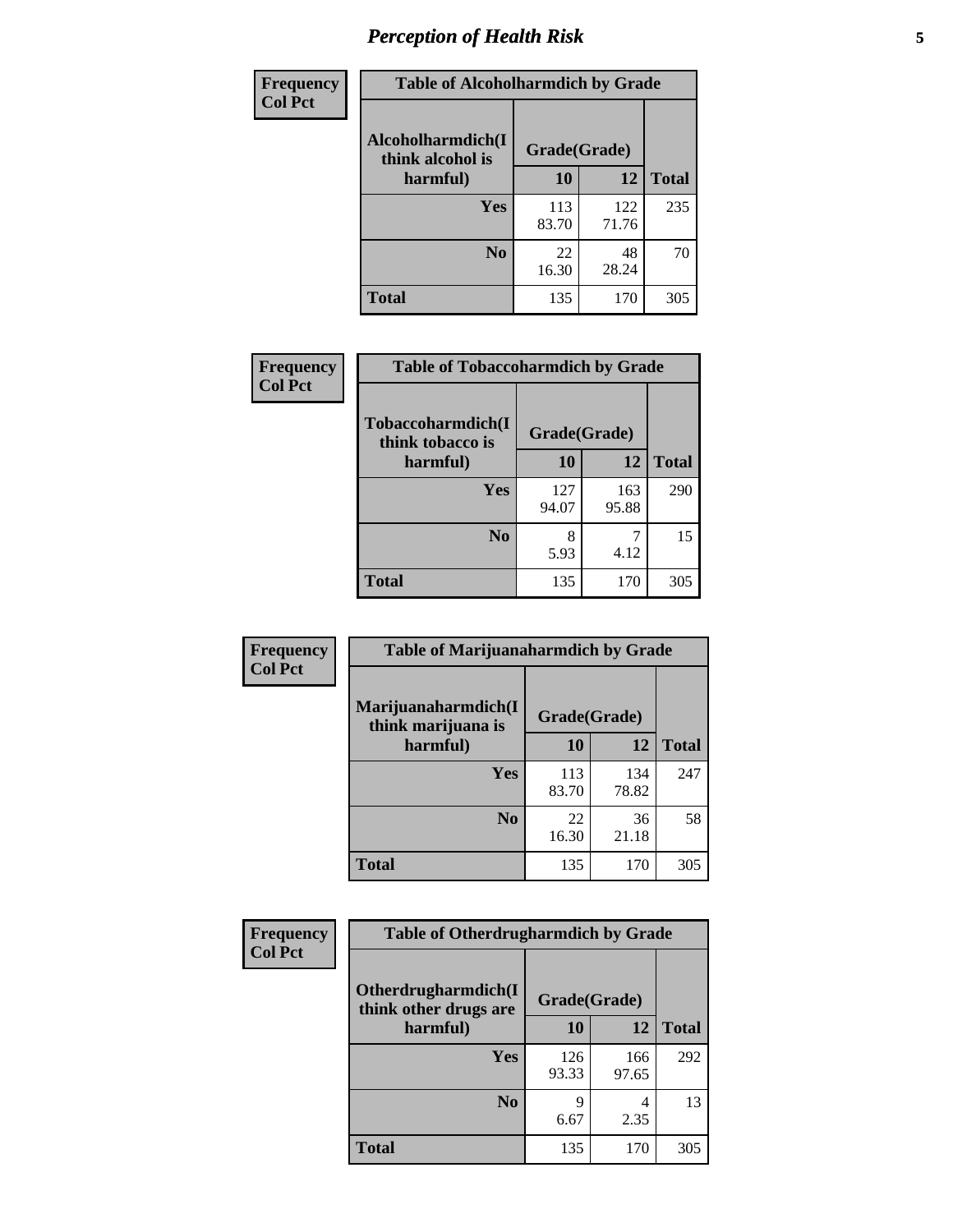# *Social Disapproval* **6**

| <b>Frequency</b> | <b>Table of Alcoholpeerdich by Grade</b>                    |              |              |              |
|------------------|-------------------------------------------------------------|--------------|--------------|--------------|
| <b>Col Pct</b>   | Alcoholpeerdich(My<br>friends would<br>disapprove if I used | Grade(Grade) |              |              |
|                  | alcohol)                                                    | 10<br>12     |              | <b>Total</b> |
|                  | <b>Yes</b>                                                  | 81<br>60.00  | 63<br>37.06  | 144          |
|                  | N <sub>0</sub>                                              | 54<br>40.00  | 107<br>62.94 | 161          |
|                  | <b>Total</b>                                                | 135          | 170          | 305          |

| <b>Frequency</b> |
|------------------|
| <b>Col Pct</b>   |

| <b>Table of Tobaccopeerdich by Grade</b>                            |              |              |              |  |  |  |  |
|---------------------------------------------------------------------|--------------|--------------|--------------|--|--|--|--|
| <b>Tobaccopeerdich</b> (My<br>friends would<br>disapprove if I used | Grade(Grade) |              |              |  |  |  |  |
| tobacco)                                                            | 10           | 12           | <b>Total</b> |  |  |  |  |
| Yes                                                                 | 101<br>74.81 | 107<br>62.94 | 208          |  |  |  |  |
| N <sub>0</sub>                                                      | 34<br>25.19  | 63<br>37.06  | 97           |  |  |  |  |
| <b>Total</b>                                                        | 135          | 170          | 305          |  |  |  |  |

| <b>Frequency</b> | <b>Table of Marijuanapeerdich by Grade</b>                    |              |             |              |  |  |  |
|------------------|---------------------------------------------------------------|--------------|-------------|--------------|--|--|--|
| <b>Col Pct</b>   | Marijuanapeerdich(My<br>friends would<br>disapprove if I used | Grade(Grade) |             |              |  |  |  |
|                  | marijuana)                                                    | 10           | 12          | <b>Total</b> |  |  |  |
|                  | <b>Yes</b>                                                    | 100<br>74.07 | 92<br>54.12 | 192          |  |  |  |
|                  | N <sub>0</sub>                                                | 35<br>25.93  | 78<br>45.88 | 113          |  |  |  |
|                  | <b>Total</b>                                                  | 135          | 170         | 305          |  |  |  |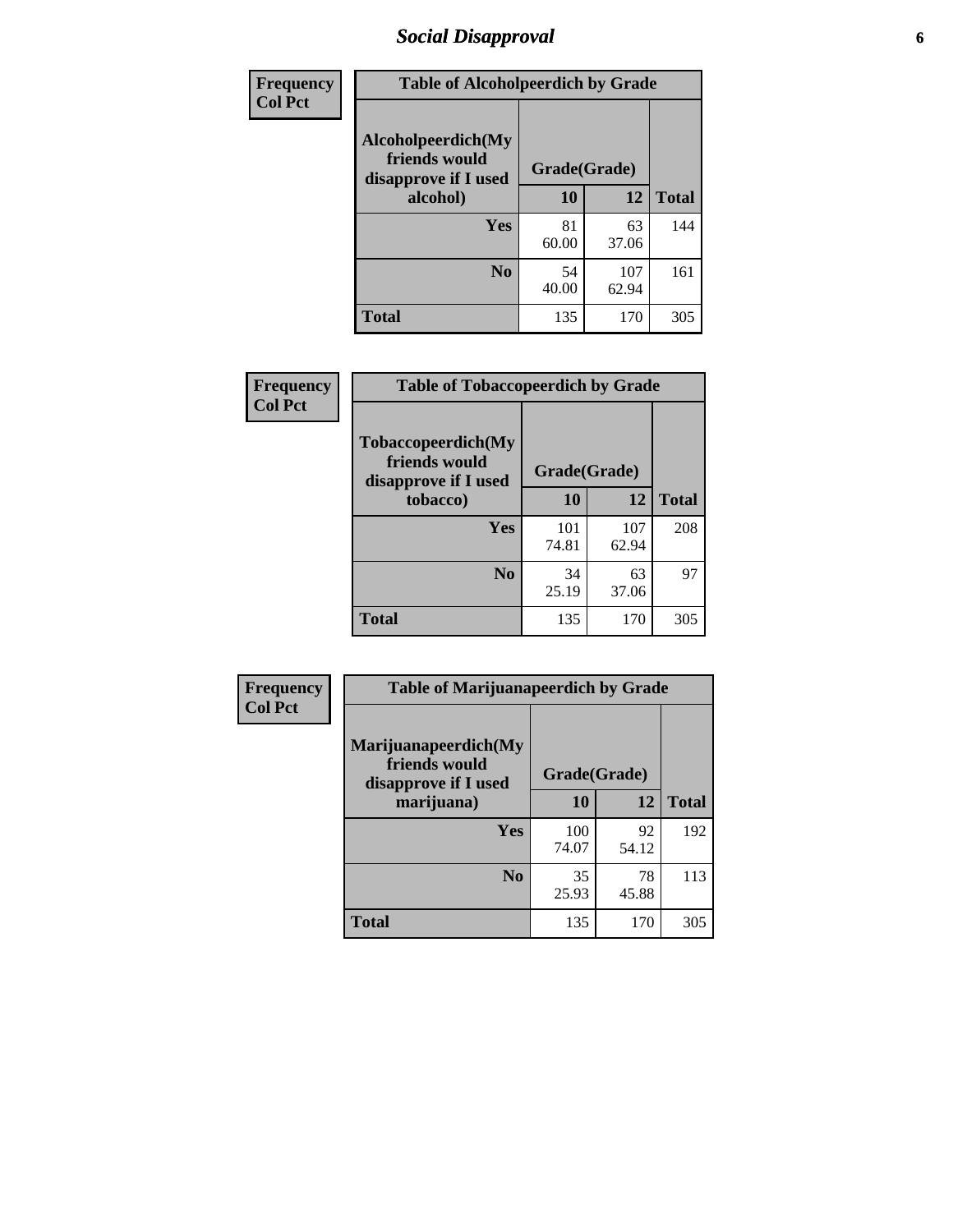# *Social Disapproval* **7**

| Frequency      | <b>Table of Otherdrugpeerdich by Grade</b>                    |              |              |              |  |  |  |
|----------------|---------------------------------------------------------------|--------------|--------------|--------------|--|--|--|
| <b>Col Pct</b> | Otherdrugpeerdich(My<br>friends would<br>disapprove if I used | Grade(Grade) |              |              |  |  |  |
|                | other drugs)                                                  | 10           | 12           | <b>Total</b> |  |  |  |
|                | Yes                                                           | 117<br>86.67 | 133<br>78.24 | 250          |  |  |  |
|                | N <sub>0</sub>                                                | 18<br>13.33  | 37<br>21.76  | 55           |  |  |  |
|                | <b>Total</b>                                                  | 135          | 170          | 305          |  |  |  |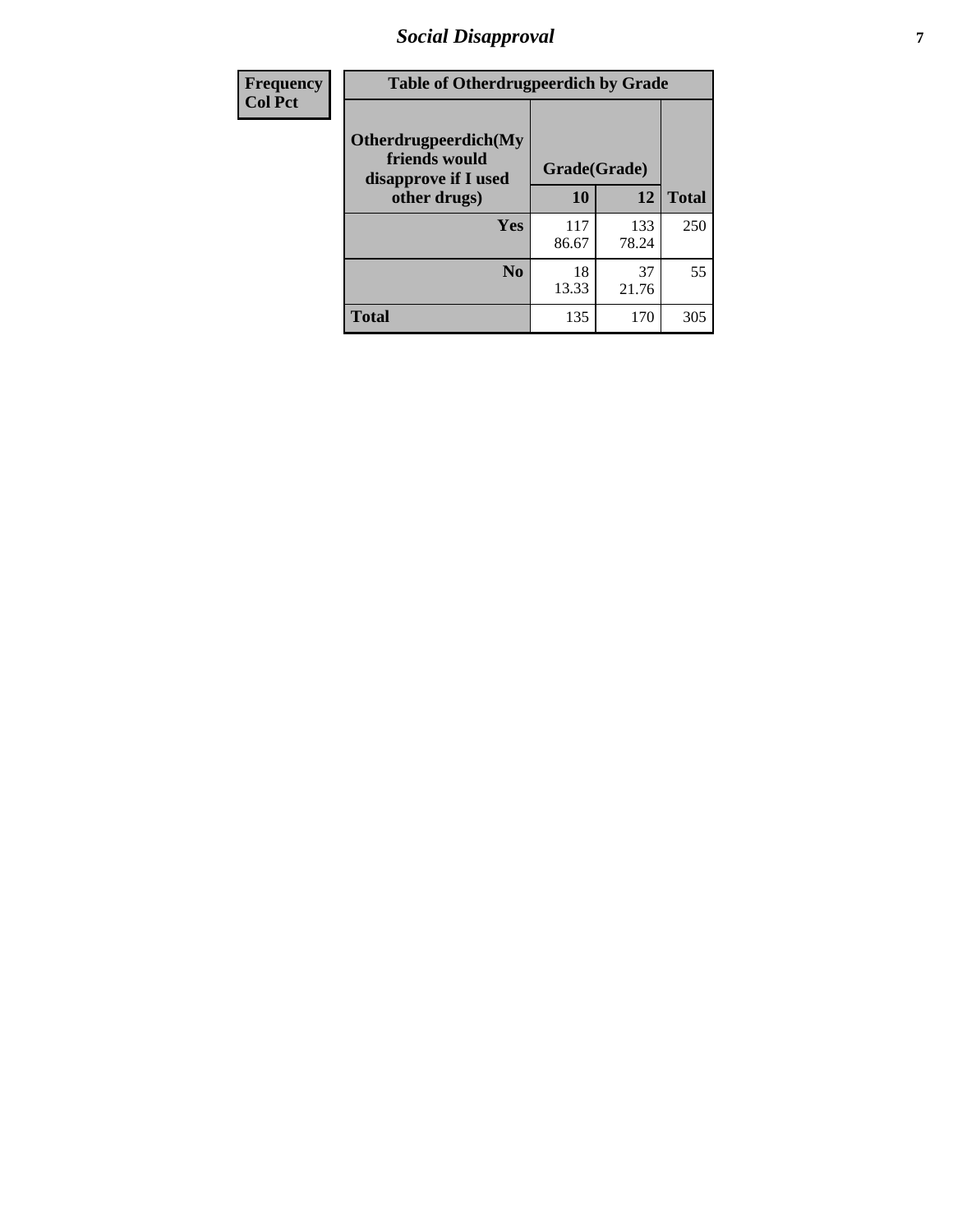### Title IV, Part A, Schedule A **8** *Goal 2: To help ensure that all schools are safe and disciplined Baseline Data: Year 2008-2009 Student Involvement in Gang Activity*

| Frequency      | <b>Table of Gangself by Grade</b>                                                                 |                    |              |              |
|----------------|---------------------------------------------------------------------------------------------------|--------------------|--------------|--------------|
| <b>Col Pct</b> | Gangself(I<br>have<br>participated<br>in illegal<br>gang<br>activities in<br>the past 30<br>days) | Grade(Grade)<br>10 | 12           | <b>Total</b> |
|                | Yes                                                                                               | 4<br>2.96          | 3<br>1.76    | 7            |
|                | N <sub>0</sub>                                                                                    | 131<br>97.04       | 167<br>98.24 | 298          |
|                | <b>Total</b>                                                                                      | 135                | 170          | 305          |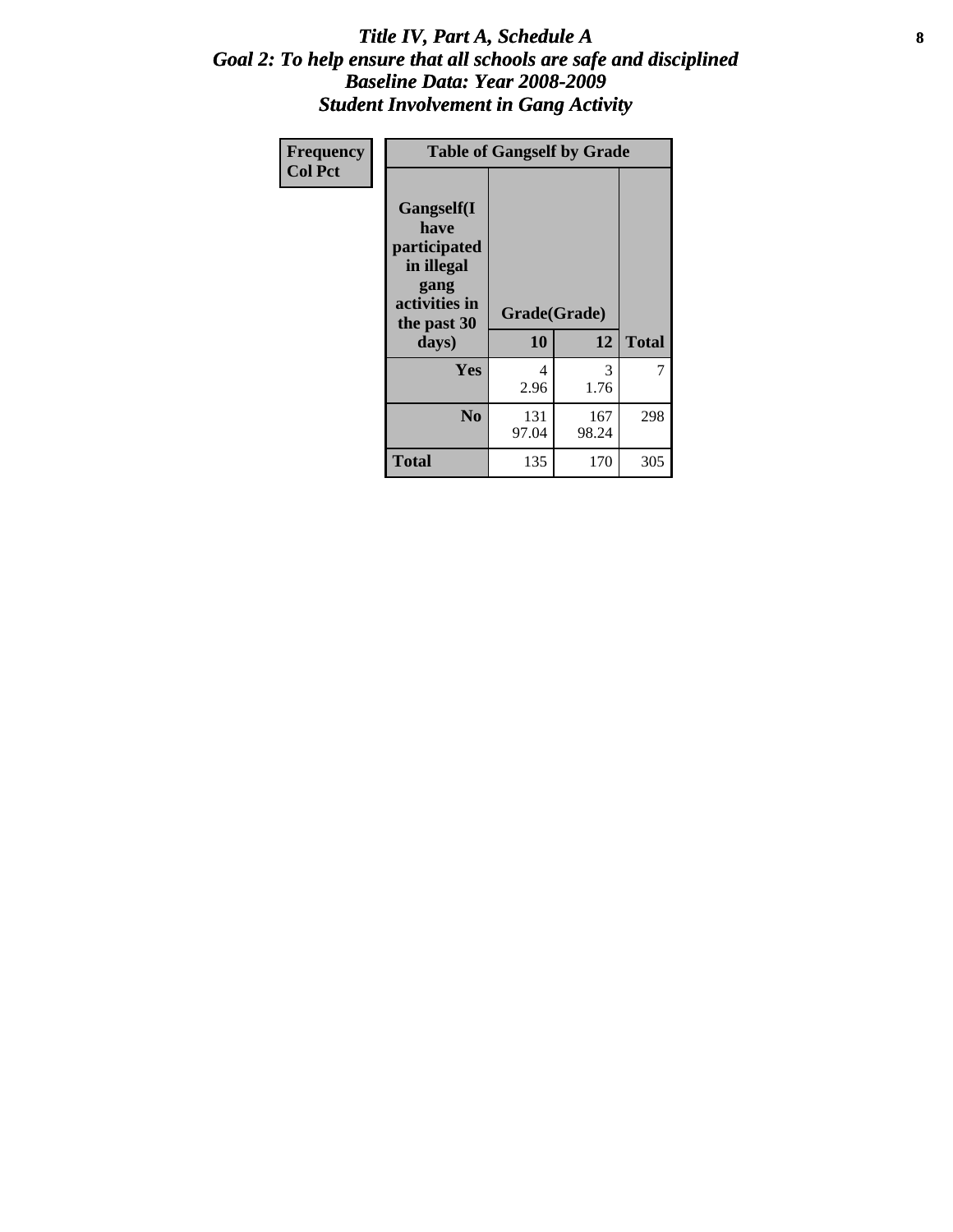# *Student Perception of School Safety* **9**

| <b>Frequency</b><br>Row Pct |
|-----------------------------|
|                             |

| <b>Table of Grade by Safeschool</b> |                                                        |              |                                 |                                    |              |  |  |
|-------------------------------------|--------------------------------------------------------|--------------|---------------------------------|------------------------------------|--------------|--|--|
|                                     | Safeschool (School is a place at which I feel<br>safe) |              |                                 |                                    |              |  |  |
| Grade(Grade)                        | <b>Strongly</b><br>Agree                               | Agree        | Somewhat   Somewhat<br>Disagree | <b>Strongly</b><br><b>Disagree</b> | <b>Total</b> |  |  |
| 10                                  | 28<br>20.74                                            | 74<br>54.81  | 24<br>17.78                     | 9<br>6.67                          | 135          |  |  |
| 12                                  | 27<br>15.88                                            | 113<br>66.47 | 19<br>11.18                     | 11<br>6.47                         | 170          |  |  |
| <b>Total</b>                        | 55                                                     | 187          | 43                              | 20                                 | 305          |  |  |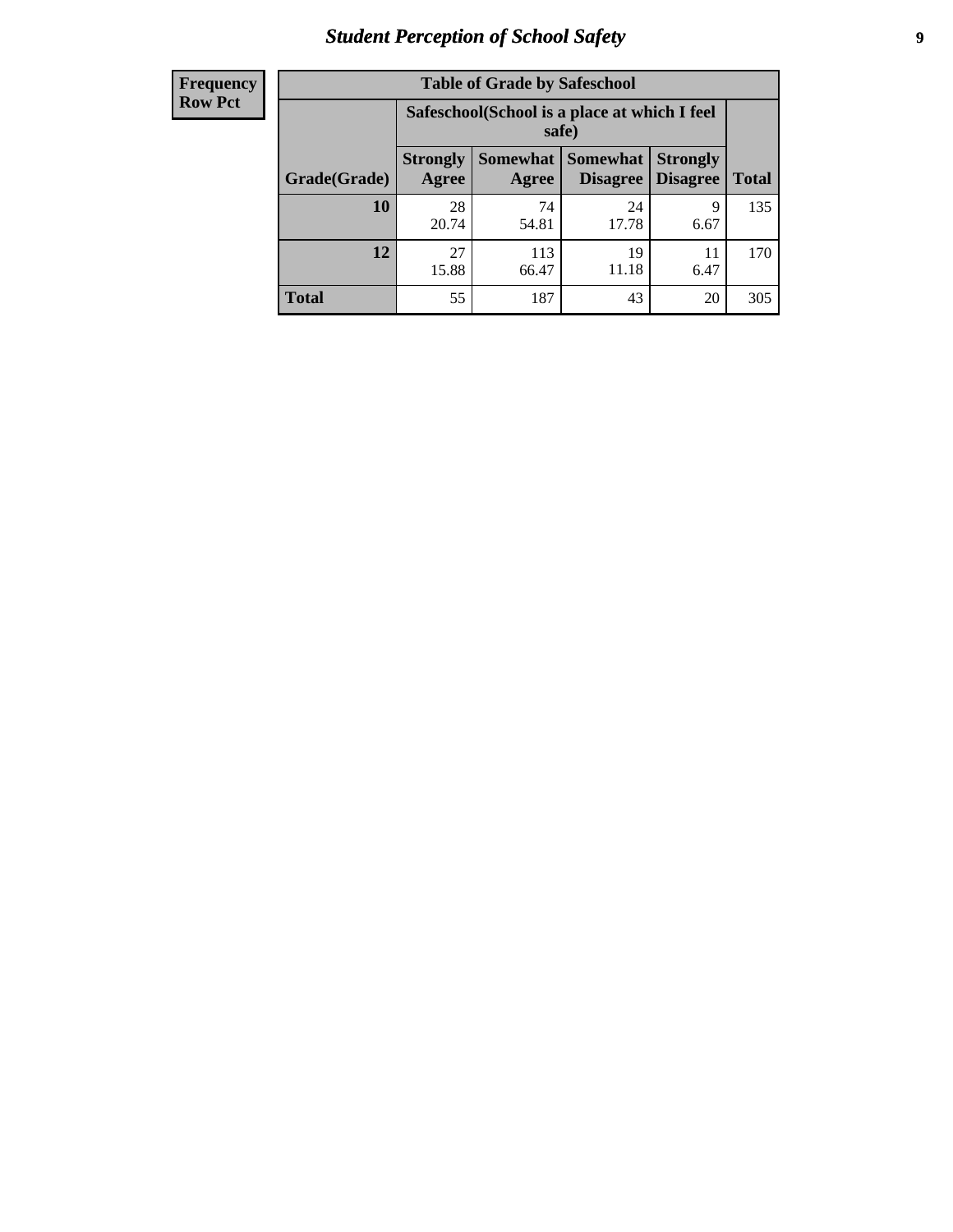### *Students Who Have Been Bullied* **10**

| <b>Frequency</b> |  |
|------------------|--|
| <b>Row Pct</b>   |  |

# **Table of Grade by Bullied**

| vy. | Table of Graue by Dunieu |                                                                                  |                   |                   |                        |                        |              |
|-----|--------------------------|----------------------------------------------------------------------------------|-------------------|-------------------|------------------------|------------------------|--------------|
|     |                          | <b>Bullied</b> (I have been bullied by<br>other students in the past 30<br>days) |                   |                   |                        |                        |              |
|     | Grade(Grade)             | $\mathbf{0}$<br><b>Days</b>                                                      | 1 or<br>2<br>days | 3 to<br>5<br>days | 10<br>to<br>19<br>days | 20<br>to<br>29<br>days | <b>Total</b> |
|     | 10                       | 126<br>93.33                                                                     | 5<br>3.70         | 0<br>0.00         | 3<br>2.22              | 0.74                   | 135          |
|     | 12                       | 164<br>96.47                                                                     | 3<br>1.76         | 0.59              | 0.59                   | 0.59                   | 170          |
|     | Total                    | 290                                                                              | 8                 |                   | 4                      | 2                      | 305          |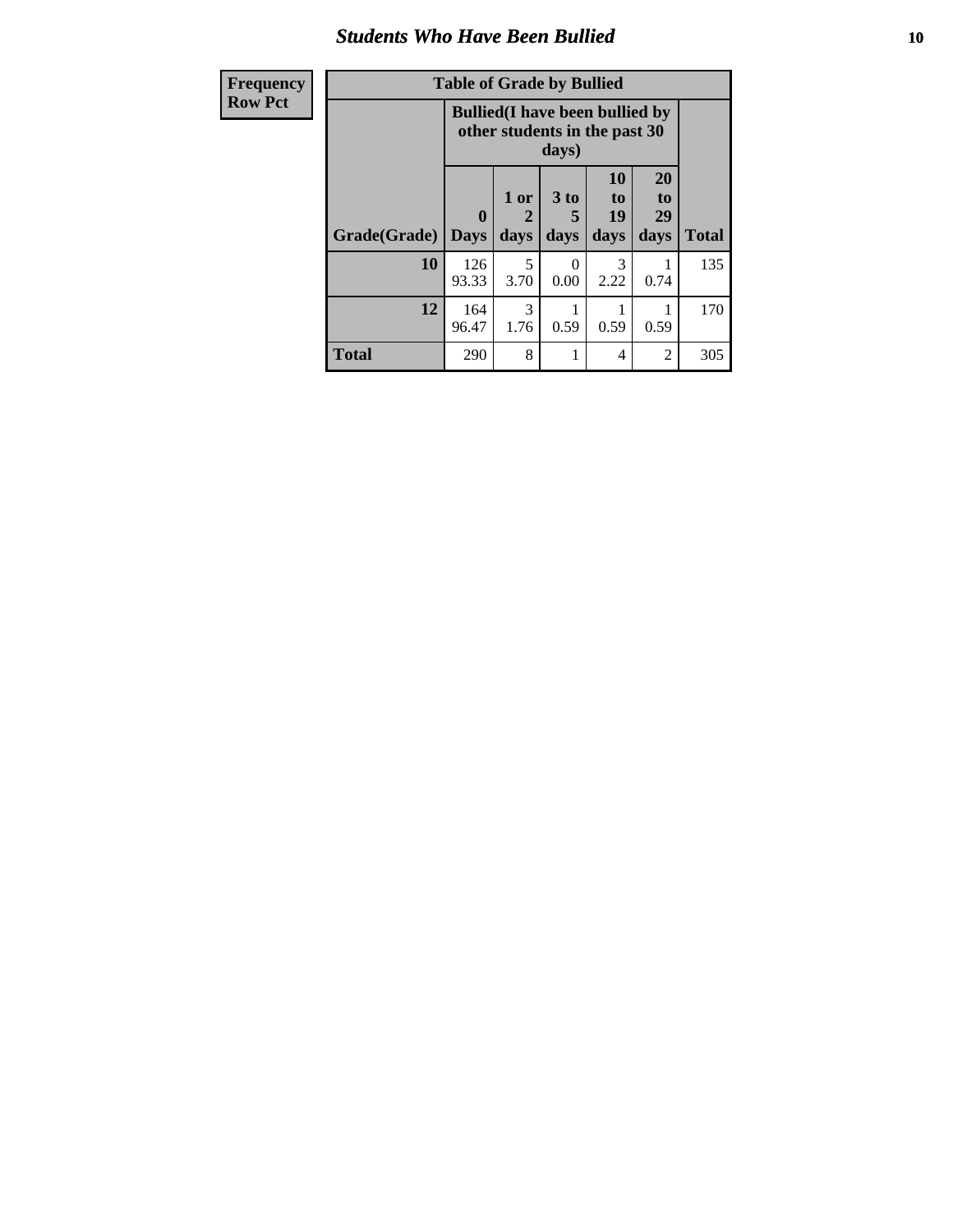### *School Climate* **11**

| <b>Frequency</b> | <b>Table of SchoolClimate1 by Grade</b> |                    |              |              |  |  |  |
|------------------|-----------------------------------------|--------------------|--------------|--------------|--|--|--|
| <b>Col Pct</b>   | SchoolClimate1(I<br>like school)        | Grade(Grade)<br>10 | 12           | <b>Total</b> |  |  |  |
|                  | <b>Strongly Agree</b>                   | 26<br>19.26        | 32<br>18.82  | 58           |  |  |  |
|                  | <b>Somewhat Agree</b>                   | 84<br>62.22        | 108<br>63.53 | 192          |  |  |  |
|                  | <b>Somewhat Disagree</b>                | 19<br>14.07        | 18<br>10.59  | 37           |  |  |  |
|                  | <b>Strongly Disagree</b>                | 6<br>4.44          | 12<br>7.06   | 18           |  |  |  |
|                  | <b>Total</b>                            | 135                | 170          | 305          |  |  |  |

| Frequency      | <b>Table of SchoolClimate2 by Grade</b>           |                        |              |              |
|----------------|---------------------------------------------------|------------------------|--------------|--------------|
| <b>Col Pct</b> | SchoolClimate2(I<br>feel successful at<br>school) | Grade(Grade)<br>10     | 12           | <b>Total</b> |
|                | <b>Strongly Agree</b>                             | 40<br>29.63            | 43<br>25.29  | 83           |
|                | <b>Somewhat Agree</b>                             | 77<br>57.04            | 112<br>65.88 | 189          |
|                | <b>Somewhat Disagree</b>                          | 16<br>11.85            | 13<br>7.65   | 29           |
|                | <b>Strongly Disagree</b>                          | $\mathfrak{D}$<br>1.48 | 2<br>1.18    | 4            |
|                | <b>Total</b>                                      | 135                    | 170          | 305          |

| Frequency<br><b>Col Pct</b> | <b>Table of SchoolClimate3 by Grade</b>               |              |             |              |  |
|-----------------------------|-------------------------------------------------------|--------------|-------------|--------------|--|
|                             | SchoolClimate3(My<br>school has high<br>standards for | Grade(Grade) |             |              |  |
|                             | achievement)                                          | <b>10</b>    | 12          | <b>Total</b> |  |
|                             | <b>Strongly Agree</b>                                 | 66<br>48.89  | 74<br>43.53 | 140          |  |
|                             | <b>Somewhat Agree</b>                                 | 54<br>40.00  | 76<br>44.71 | 130          |  |
|                             | <b>Somewhat Disagree</b>                              | 11<br>8.15   | 18<br>10.59 | 29           |  |
|                             | <b>Strongly Disagree</b>                              | 4<br>2.96    | 2<br>1.18   | 6            |  |
|                             | Total                                                 | 135          | 170         | 305          |  |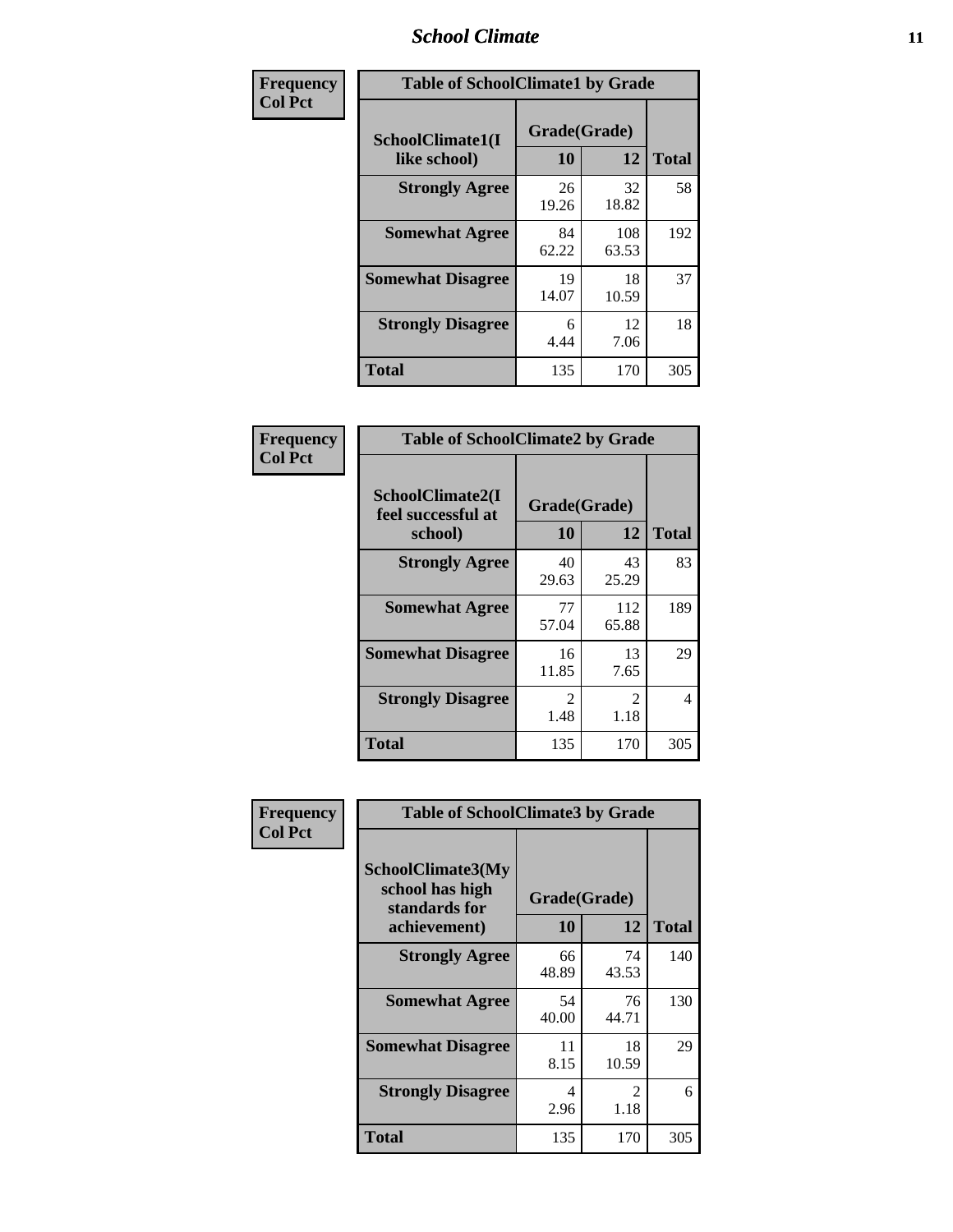### *School Climate* **12**

| Frequency      | <b>Table of SchoolClimate4 by Grade</b>                              |                    |                       |              |
|----------------|----------------------------------------------------------------------|--------------------|-----------------------|--------------|
| <b>Col Pct</b> | <b>SchoolClimate4(My</b><br>school sets clear<br>rules for behavior) | Grade(Grade)<br>10 | 12                    | <b>Total</b> |
|                | <b>Strongly Agree</b>                                                | 81<br>60.00        | 93<br>54.71           | 174          |
|                | <b>Somewhat Agree</b>                                                | 36<br>26.67        | 67<br>39.41           | 103          |
|                | <b>Somewhat Disagree</b>                                             | 15<br>11.11        | 8<br>4.71             | 23           |
|                | <b>Strongly Disagree</b>                                             | 3<br>2.22          | $\mathcal{L}$<br>1.18 | 5            |
|                | <b>Total</b>                                                         | 135                | 170                   | 305          |

| <b>Table of SchoolClimate5 by Grade</b>                   |              |             |              |  |  |
|-----------------------------------------------------------|--------------|-------------|--------------|--|--|
| SchoolClimate5(I<br>know what to do in<br>an emergency at | Grade(Grade) |             |              |  |  |
| school)                                                   | 10           | 12          | <b>Total</b> |  |  |
| <b>Strongly Agree</b>                                     | 64<br>47.41  | 72<br>42.35 | 136          |  |  |
| <b>Somewhat Agree</b>                                     | 54<br>40.00  | 75<br>44.12 | 129          |  |  |
| <b>Somewhat Disagree</b>                                  | 15<br>11.11  | 20<br>11.76 | 35           |  |  |
| <b>Strongly Disagree</b>                                  | 2<br>1.48    | 3<br>1.76   | 5            |  |  |
| <b>Total</b>                                              | 135          | 170         | 305          |  |  |

| Frequency      | <b>Table of SchoolClimate6 by Grade</b>                  |             |                    |              |
|----------------|----------------------------------------------------------|-------------|--------------------|--------------|
| <b>Col Pct</b> | <b>SchoolClimate6(Teachers</b><br>treat me with respect) | 10          | Grade(Grade)<br>12 | <b>Total</b> |
|                | <b>Strongly Agree</b>                                    | 54<br>40.00 | 65<br>38.24        | 119          |
|                | <b>Somewhat Agree</b>                                    | 53<br>39.26 | 76<br>44.71        | 129          |
|                | <b>Somewhat Disagree</b>                                 | 17<br>12.59 | 19<br>11.18        | 36           |
|                | <b>Strongly Disagree</b>                                 | 11<br>8.15  | 10<br>5.88         | 21           |
|                | <b>Total</b>                                             | 135         | 170                | 305          |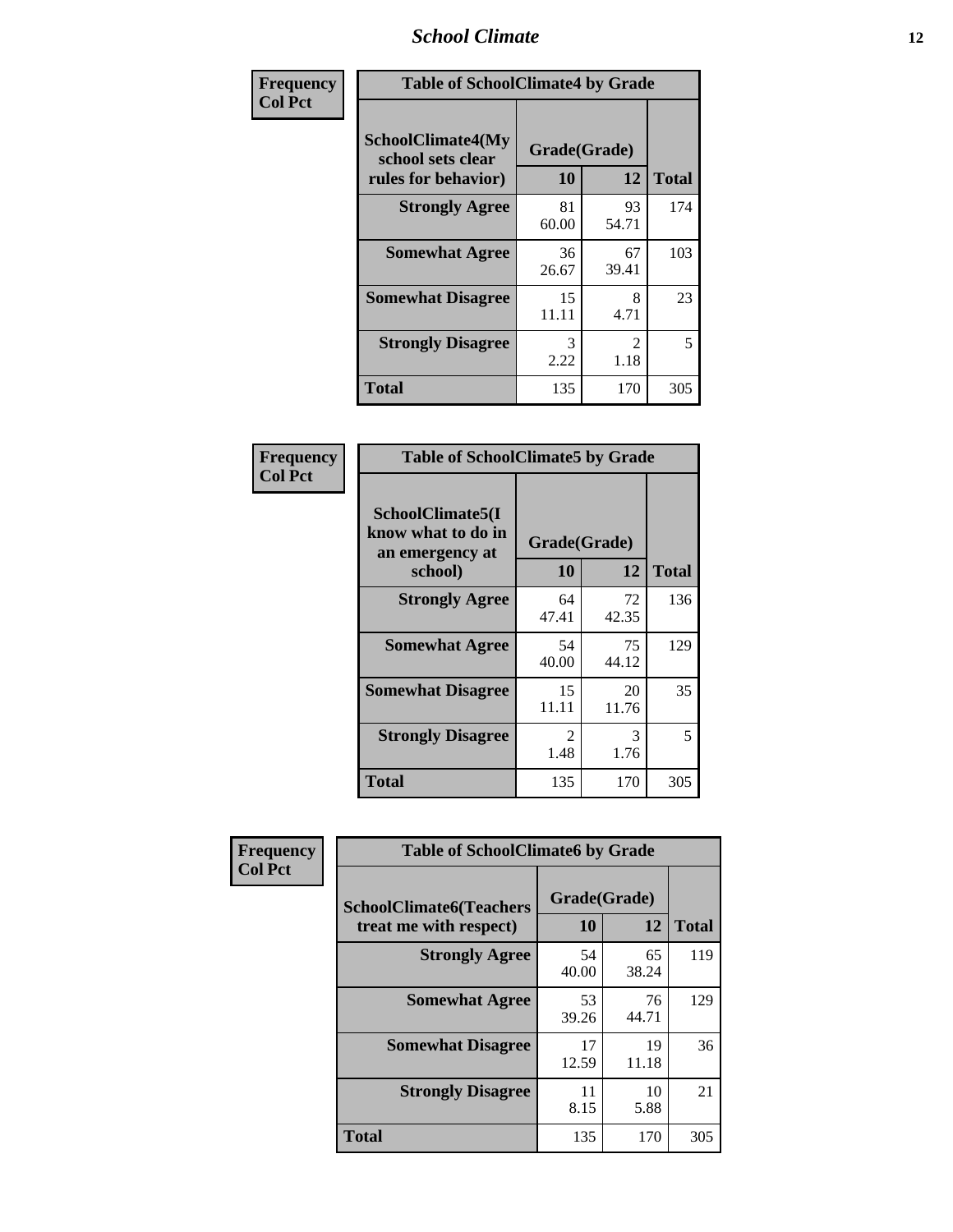### *School Climate* **13**

| Frequency      | <b>Table of SchoolClimate7 by Grade</b>                                       |                           |             |              |
|----------------|-------------------------------------------------------------------------------|---------------------------|-------------|--------------|
| <b>Col Pct</b> | <b>SchoolClimate7(Behaviors</b><br>in my class allow the<br>teacher to teach) | Grade(Grade)<br><b>10</b> | 12          | <b>Total</b> |
|                | <b>Strongly Agree</b>                                                         | 19<br>14.07               | 43<br>25.29 | 62           |
|                | <b>Somewhat Agree</b>                                                         | 79<br>58.52               | 86<br>50.59 | 165          |
|                | <b>Somewhat Disagree</b>                                                      | 25<br>18.52               | 33<br>19.41 | 58           |
|                | <b>Strongly Disagree</b>                                                      | 12<br>8.89                | 8<br>4.71   | 20           |
|                | <b>Total</b>                                                                  | 135                       | 170         | 305          |

| Frequency      | <b>Table of SchoolClimate8 by Grade</b>                                              |                    |             |              |
|----------------|--------------------------------------------------------------------------------------|--------------------|-------------|--------------|
| <b>Col Pct</b> | <b>SchoolClimate8(Students</b><br>are frequently<br>recognized for good<br>behavior) | Grade(Grade)<br>10 | 12          | <b>Total</b> |
|                | <b>Strongly Agree</b>                                                                | 26                 | 29          | 55           |
|                | <b>Somewhat Agree</b>                                                                | 19.26<br>59        | 17.06<br>71 | 130          |
|                |                                                                                      | 43.70              | 41.76       |              |
|                | <b>Somewhat Disagree</b>                                                             | 35<br>25.93        | 59<br>34.71 | 94           |
|                | <b>Strongly Disagree</b>                                                             | 15<br>11.11        | 11<br>6.47  | 26           |
|                | <b>Total</b>                                                                         | 135                | 170         | 305          |

| Frequency      | <b>Table of SchoolClimate9 by Grade</b>                                           |                    |             |              |
|----------------|-----------------------------------------------------------------------------------|--------------------|-------------|--------------|
| <b>Col Pct</b> | SchoolClimate9(School<br>counselor would be<br>helpful if I needed<br>assistance) | Grade(Grade)<br>10 | 12          | <b>Total</b> |
|                | <b>Strongly Agree</b>                                                             | 68<br>50.37        | 83<br>48.82 | 151          |
|                | <b>Somewhat Agree</b>                                                             | 34<br>25.19        | 66<br>38.82 | 100          |
|                | <b>Somewhat Disagree</b>                                                          | 23<br>17.04        | 16<br>9.41  | 39           |
|                | <b>Strongly Disagree</b>                                                          | 10<br>7.41         | 5<br>2.94   | 15           |
|                | <b>Total</b>                                                                      | 135                | 170         | 305          |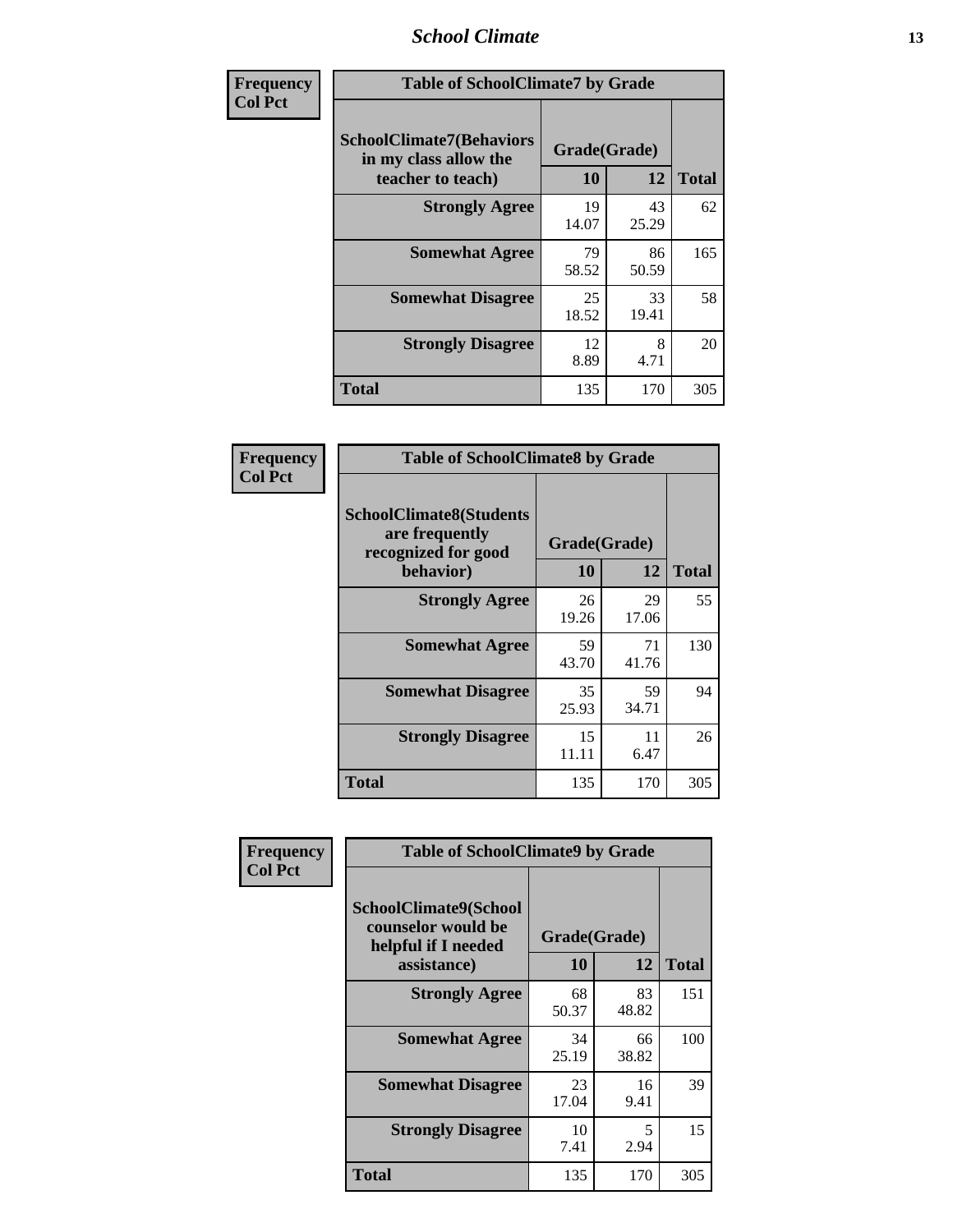### *Reasons for Dropping Out* **14**

| Frequency      | <b>Table of Dropoutreason by Grade</b>                                   |                    |              |              |
|----------------|--------------------------------------------------------------------------|--------------------|--------------|--------------|
| <b>Col Pct</b> | Dropoutreason(If<br>I dropped out the<br>reason would<br>most likely be) | Grade(Grade)<br>10 | 12           | <b>Total</b> |
|                | <b>Won't Drop out</b>                                                    | 91<br>67.41        | 106<br>62.35 | 197          |
|                | <b>Bored</b>                                                             | 12<br>8.89         | 25<br>14.71  | 37           |
|                | <b>Family Reasons</b>                                                    | 11<br>8.15         | 18<br>10.59  | 29           |
|                | <b>Being Bullied</b>                                                     | 1<br>0.74          | 0<br>0.00    | 1            |
|                | <b>Other</b>                                                             | 20<br>14.81        | 21<br>12.35  | 41           |
|                | Total                                                                    | 135                | 170          | 305          |

| Frequency      | <b>Table of Dropout by Grade</b>                                       |                    |              |              |  |
|----------------|------------------------------------------------------------------------|--------------------|--------------|--------------|--|
| <b>Col Pct</b> | Dropout(I<br>have<br>thought<br>about<br>dropping<br>out of<br>school) | Grade(Grade)<br>10 | 12           | <b>Total</b> |  |
|                |                                                                        |                    |              |              |  |
|                | Yes                                                                    | 31<br>22.96        | 45<br>26.47  | 76           |  |
|                | N <sub>0</sub>                                                         | 104<br>77.04       | 125<br>73.53 | 229          |  |
|                | <b>Total</b>                                                           | 135                | 170          | 305          |  |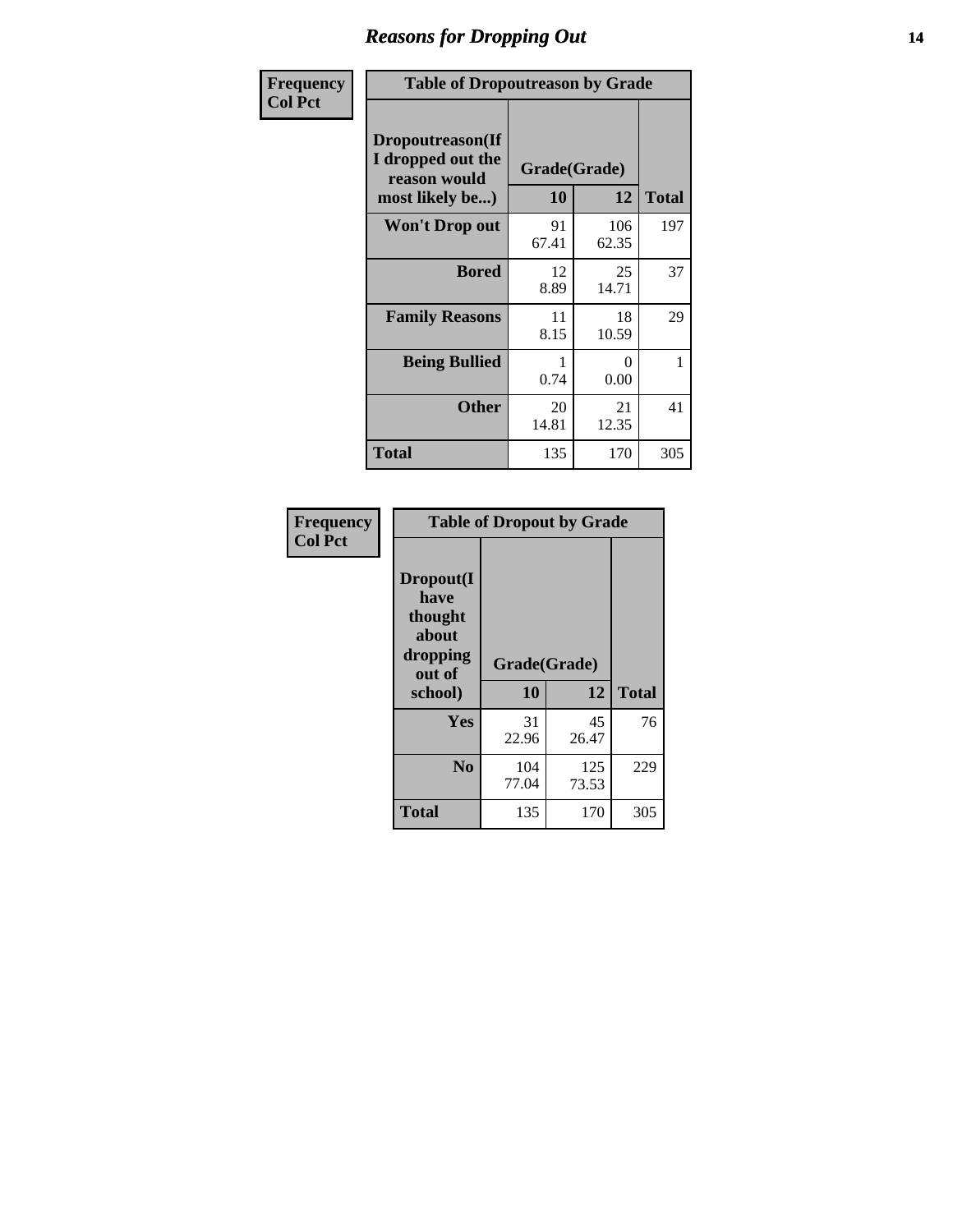*School Safety* **15**

| Frequency      | <b>Table of Gangself by Grade</b>                                                                 |                    |              |              |
|----------------|---------------------------------------------------------------------------------------------------|--------------------|--------------|--------------|
| <b>Col Pct</b> | Gangself(I<br>have<br>participated<br>in illegal<br>gang<br>activities in<br>the past 30<br>days) | Grade(Grade)<br>10 | 12           | <b>Total</b> |
|                | Yes                                                                                               | 4<br>2.96          | 3<br>1.76    | 7            |
|                | N <sub>0</sub>                                                                                    | 131<br>97.04       | 167<br>98.24 | 298          |
|                | <b>Total</b>                                                                                      | 135                | 170          | 305          |

| Frequency<br><b>Col Pct</b> | <b>Table of Gangpeers by Grade</b>                                                                                             |                    |              |              |  |
|-----------------------------|--------------------------------------------------------------------------------------------------------------------------------|--------------------|--------------|--------------|--|
|                             | <b>Gangpeers</b> (I<br>have friends<br>who have<br>participated<br>in illegal<br>gang<br>activities in<br>the past 30<br>days) | Grade(Grade)<br>10 | 12           | <b>Total</b> |  |
|                             | Yes                                                                                                                            | 29<br>21.48        | 27<br>15.88  | 56           |  |
|                             | N <sub>0</sub>                                                                                                                 | 106<br>78.52       | 143<br>84.12 | 249          |  |
|                             | <b>Total</b>                                                                                                                   | 135                | 170          | 305          |  |

| Frequency      |                                                                    | <b>Table of Pickedon by Grade</b> |             |              |  |  |  |  |  |  |
|----------------|--------------------------------------------------------------------|-----------------------------------|-------------|--------------|--|--|--|--|--|--|
| <b>Col Pct</b> | <b>Pickedon(I have</b><br>been picked on or<br>teased at school in | Grade(Grade)                      |             |              |  |  |  |  |  |  |
|                | the past 30 days)                                                  | 10                                | 12          | <b>Total</b> |  |  |  |  |  |  |
|                | <b>Strongly Agree</b>                                              | 10<br>7.41                        | 0.59        | 11           |  |  |  |  |  |  |
|                | <b>Somewhat Agree</b>                                              | 20<br>14.81                       | 17<br>10.00 | 37           |  |  |  |  |  |  |
|                | <b>Somewhat Disagree</b>                                           | 12<br>8.89                        | 31<br>18.24 | 43           |  |  |  |  |  |  |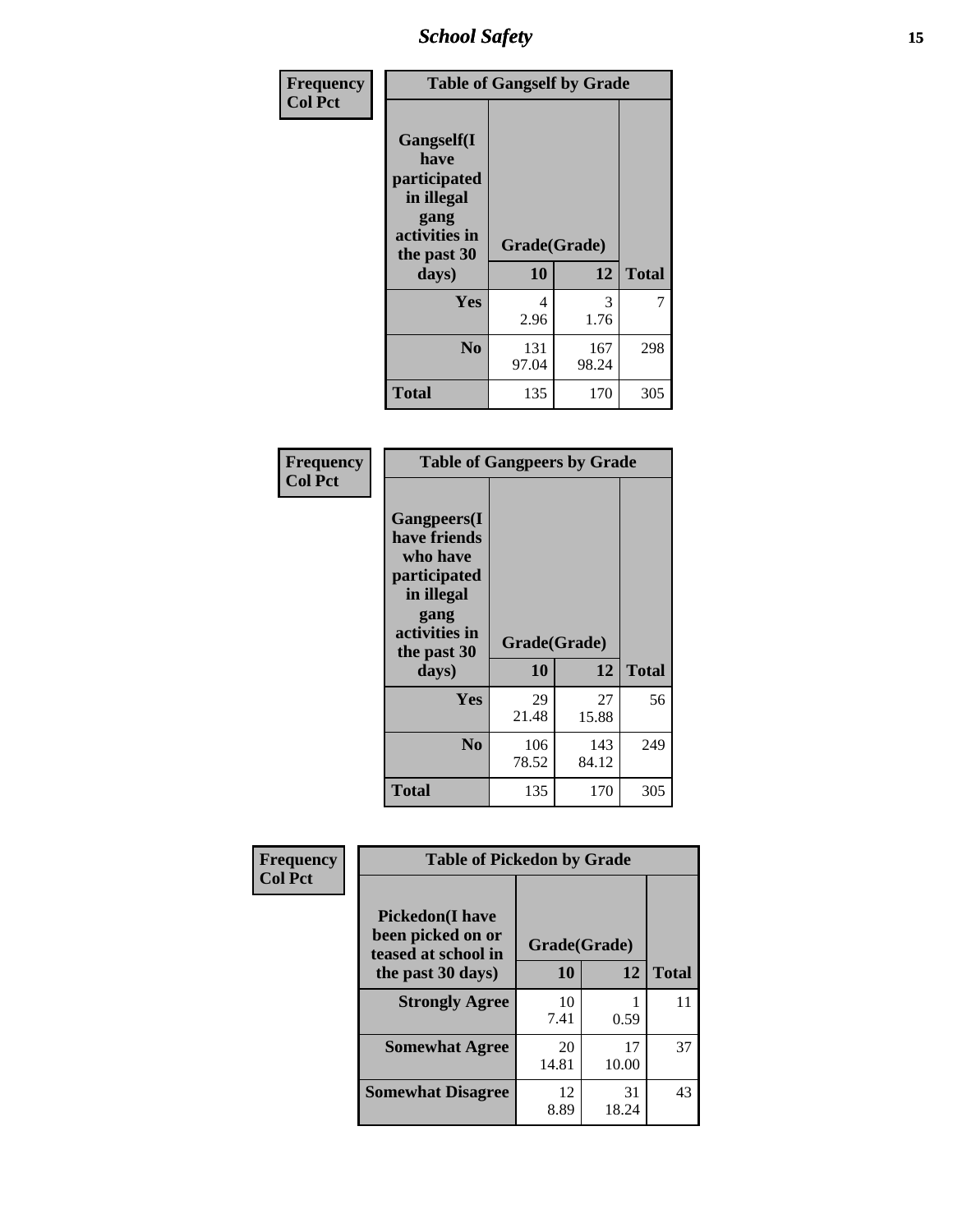# *School Safety* **16**

| <b>Frequency</b> |                                                                                          | <b>Table of Pickedon by Grade</b> |              |              |  |  |  |  |  |  |
|------------------|------------------------------------------------------------------------------------------|-----------------------------------|--------------|--------------|--|--|--|--|--|--|
| <b>Col Pct</b>   | <b>Pickedon</b> (I have<br>been picked on or<br>teased at school in<br>the past 30 days) | Grade(Grade)<br>10                | 12           | <b>Total</b> |  |  |  |  |  |  |
|                  | <b>Strongly Disagree</b>                                                                 | 93<br>68.89                       | 121<br>71.18 | 214          |  |  |  |  |  |  |
|                  | Total                                                                                    | 135                               | 170          | 305          |  |  |  |  |  |  |

| Frequency      | <b>Table of Safeschool by Grade</b>                      |                    |              |              |
|----------------|----------------------------------------------------------|--------------------|--------------|--------------|
| <b>Col Pct</b> | Safeschool(School<br>is a place at which I<br>feel safe) | Grade(Grade)<br>10 | 12           | <b>Total</b> |
|                | <b>Strongly Agree</b>                                    | 28<br>20.74        | 27<br>15.88  | 55           |
|                | <b>Somewhat Agree</b>                                    | 74<br>54.81        | 113<br>66.47 | 187          |
|                | <b>Somewhat Disagree</b>                                 | 24<br>17.78        | 19<br>11.18  | 43           |
|                | <b>Strongly Disagree</b>                                 | 9<br>6.67          | 11<br>6.47   | 20           |
|                | <b>Total</b>                                             | 135                | 170          | 305          |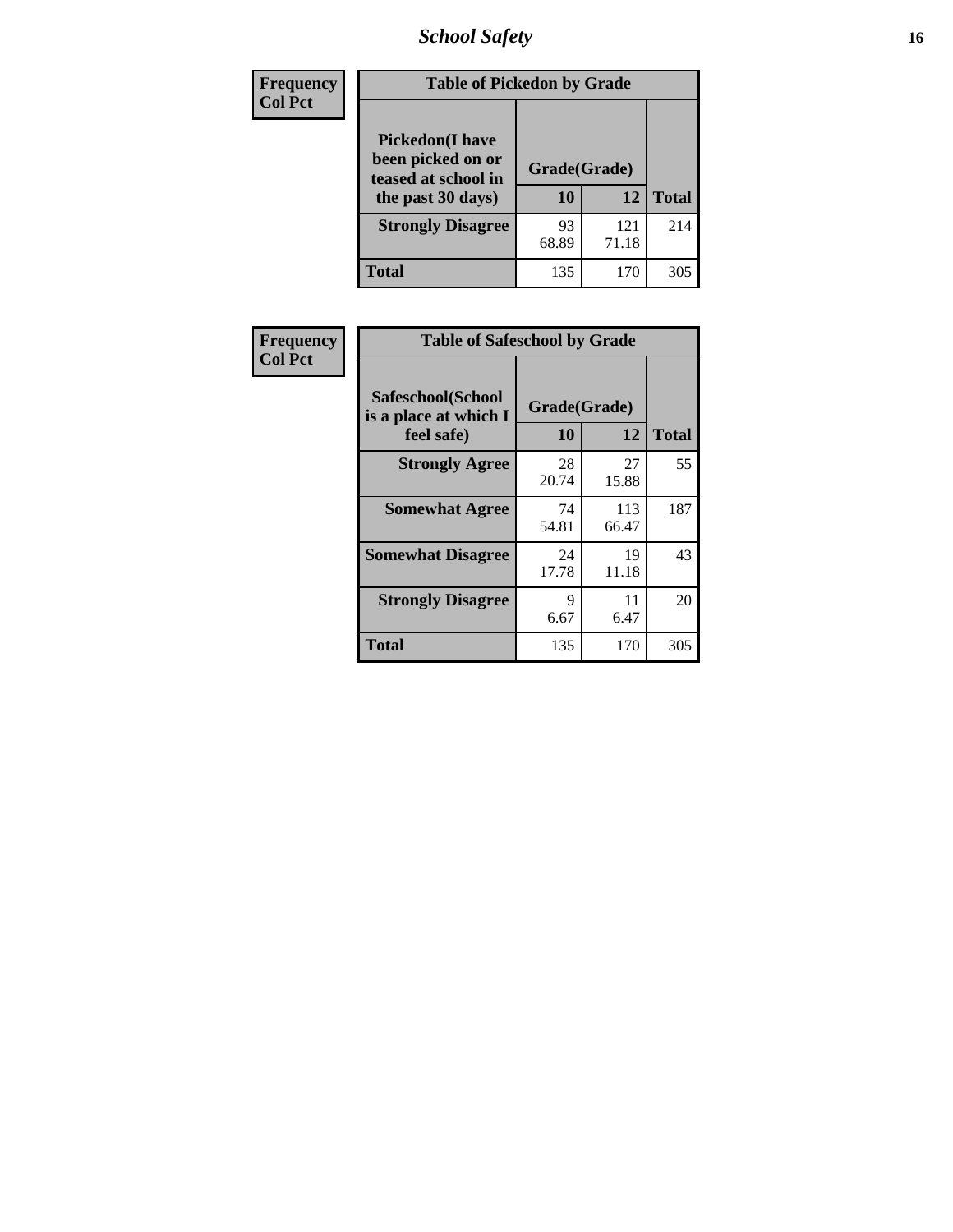*School Safety* **17**

| <b>Frequency</b> |              | <b>Table of Grade by Bullied</b>                                        |                   |                              |                        |                        |              |
|------------------|--------------|-------------------------------------------------------------------------|-------------------|------------------------------|------------------------|------------------------|--------------|
| <b>Row Pct</b>   |              | <b>Bullied</b> (I have been bullied by<br>other students in the past 30 |                   |                              |                        |                        |              |
|                  | Grade(Grade) | 0<br><b>Days</b>                                                        | 1 or<br>2<br>days | 3 <sub>to</sub><br>5<br>days | 10<br>to<br>19<br>days | 20<br>to<br>29<br>days | <b>Total</b> |
|                  | 10           | 126<br>93.33                                                            | 5<br>3.70         | 0<br>0.00                    | 3<br>2.22              | 0.74                   | 135          |
|                  | 12           | 164<br>96.47                                                            | 3<br>1.76         | 0.59                         | 0.59                   | 0.59                   | 170          |
|                  | <b>Total</b> | 290                                                                     | 8                 | 1                            | 4                      | $\mathfrak{D}$         | 305          |

| <b>Frequency</b> | <b>Table of Grade by Bulliedothers</b> |                                               |                        |                |                                     |                               |                   |              |
|------------------|----------------------------------------|-----------------------------------------------|------------------------|----------------|-------------------------------------|-------------------------------|-------------------|--------------|
| <b>Row Pct</b>   |                                        | <b>Bulliedothers</b> (I bullied others in the |                        |                |                                     |                               |                   |              |
|                  | Grade(Grade)   Days                    | $\bf{0}$                                      | 1 or<br>days           | 3 to<br>days   | 10<br>to<br>19<br>days              | <b>20</b><br>to<br>29<br>days | All<br>30<br>days | <b>Total</b> |
|                  | 10                                     | 130<br>96.30                                  | $\overline{2}$<br>1.48 | 0.74           | 0.74                                | 0.74                          | $\Omega$<br>0.00  | 135          |
|                  | 12                                     | 164<br>96.47                                  | $\overline{2}$<br>1.18 | 0.59           | $\mathcal{D}_{\mathcal{L}}$<br>1.18 | $\Omega$<br>0.00              | 0.59              | 170          |
|                  | <b>Total</b>                           | 294                                           | $\overline{4}$         | $\mathfrak{D}$ | 3                                   | 1                             | 1                 | 305          |

| <b>Frequency</b> |              | <b>Table of Grade by Weaponschool</b>                              |                        |                  |                          |                               |                   |              |  |
|------------------|--------------|--------------------------------------------------------------------|------------------------|------------------|--------------------------|-------------------------------|-------------------|--------------|--|
| <b>Row Pct</b>   |              | Weaponschool (I brought a weapon<br>to school in the past 30 days) |                        |                  |                          |                               |                   |              |  |
|                  | Grade(Grade) | $\mathbf{0}$<br><b>Days</b>                                        | 1 or<br>days           | 3 to<br>days     | <b>6 to</b><br>9<br>days | <b>20</b><br>to<br>29<br>days | All<br>30<br>days | <b>Total</b> |  |
|                  | 10           | 131<br>97.04                                                       | $\mathfrak{D}$<br>1.48 | $\Omega$<br>0.00 | 0<br>0.00                | 2<br>1.48                     | $\theta$<br>0.00  | 135          |  |
|                  | 12           | 166<br>97.65                                                       | 0.59                   | 0.59             | 0.59                     | $\Omega$<br>0.00              | 0.59              | 170          |  |
|                  | <b>Total</b> | 297                                                                | 3                      |                  |                          | $\overline{2}$                | 1                 | 305          |  |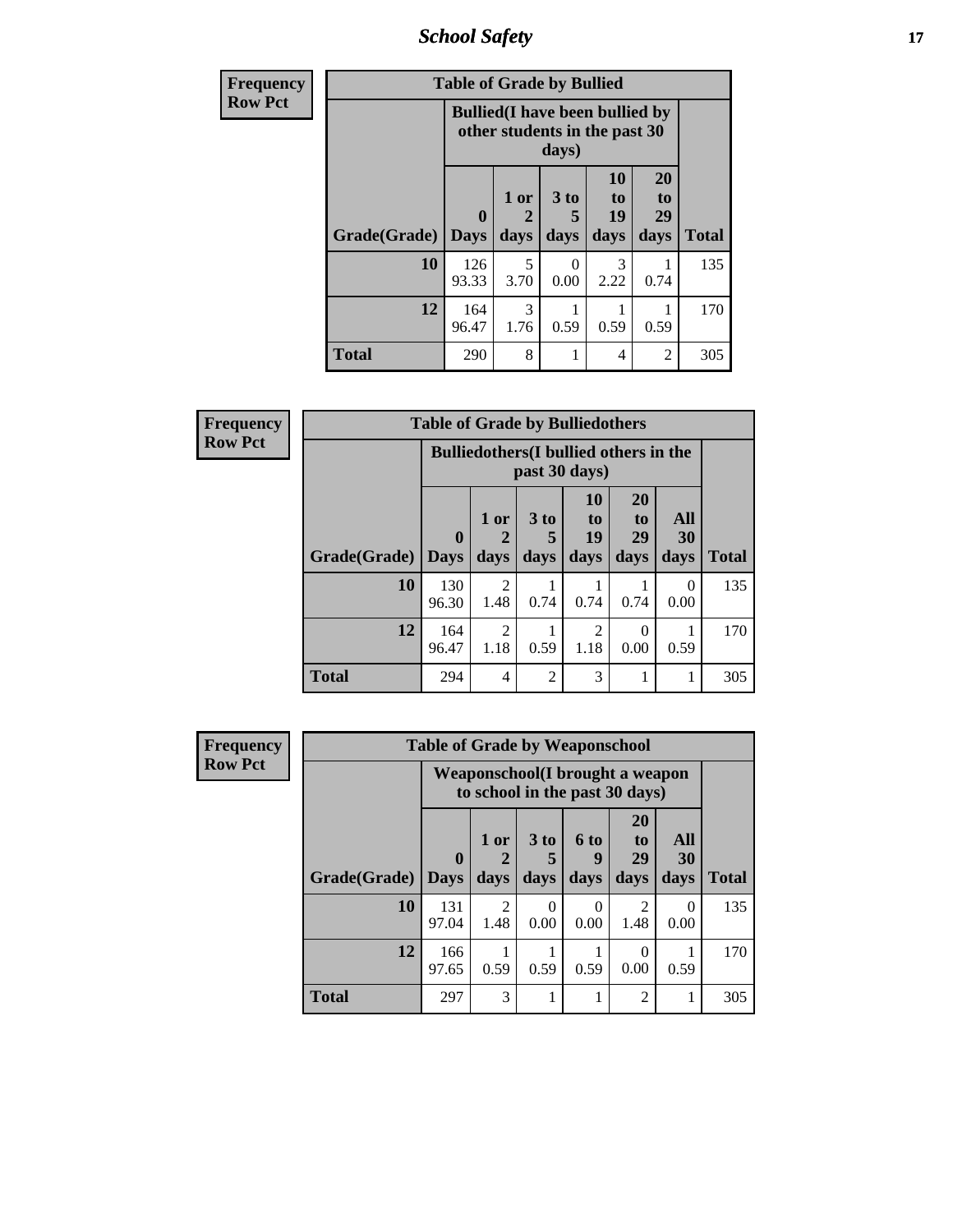*School Safety* **18**

| Frequency      | <b>Table of Grade by Absentunsafe</b> |                                                                      |                   |                   |                        |                   |              |  |  |
|----------------|---------------------------------------|----------------------------------------------------------------------|-------------------|-------------------|------------------------|-------------------|--------------|--|--|
| <b>Row Pct</b> |                                       | <b>Absentunsafe(I have missed</b><br>school because I felt unsafe in |                   |                   |                        |                   |              |  |  |
|                | Grade(Grade)                          | $\mathbf{0}$<br><b>Days</b>                                          | 1 or<br>2<br>days | 6 to<br>9<br>days | 20<br>to<br>29<br>days | All<br>30<br>days | <b>Total</b> |  |  |
|                | 10                                    | 128<br>94.81                                                         | 3<br>2.22         | 0.00              | 0.74                   | 3<br>2.22         | 135          |  |  |
|                | 12                                    | 169<br>99.41                                                         | $\Omega$<br>0.00  | 0.59              | $\Omega$<br>0.00       | 0<br>0.00         | 170          |  |  |
|                | <b>Total</b>                          | 297                                                                  | 3                 |                   | 1                      | 3                 | 305          |  |  |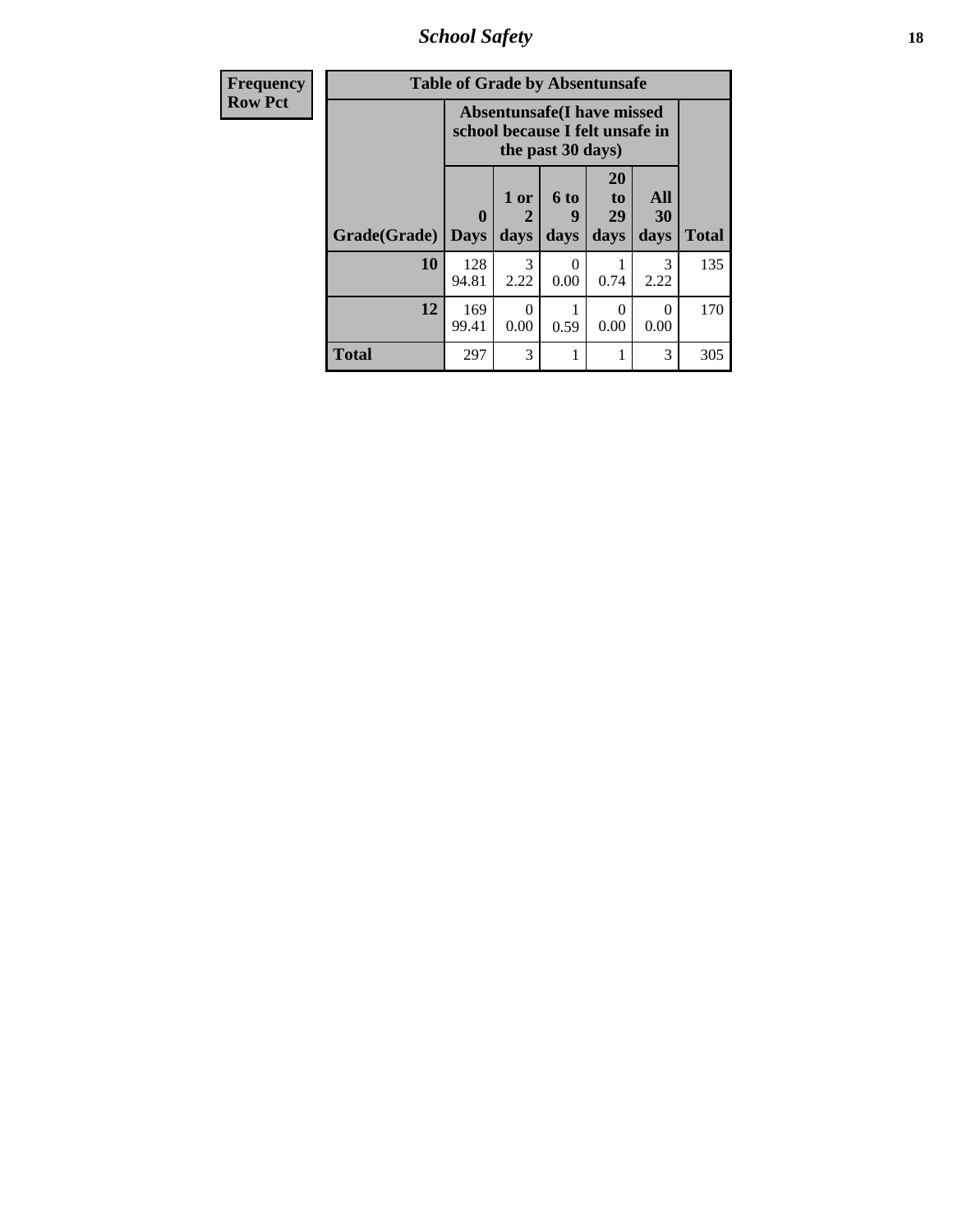# *Drug Use During Last 30 Days* **19**

#### **Frequency Row Pct**

| <b>Table of Grade by Alcohol</b> |                          |                                    |                 |               |                 |                  |                     |              |  |  |  |
|----------------------------------|--------------------------|------------------------------------|-----------------|---------------|-----------------|------------------|---------------------|--------------|--|--|--|
|                                  |                          | Alcohol(Alcohol use, past 30 days) |                 |               |                 |                  |                     |              |  |  |  |
| Grade(Grade)                     | <b>Did</b><br>not<br>use | $1-2$<br>days                      | $3 - 5$<br>days | $6-9$<br>days | $10-19$<br>days | 20-29<br>days    | <b>Every</b><br>day | <b>Total</b> |  |  |  |
| 10                               | 117<br>86.67             | 5<br>3.70                          | 3<br>2.22       | 0.74          | 5<br>3.70       | $\Omega$<br>0.00 | 4<br>2.96           | 135          |  |  |  |
| 12                               | 127<br>74.71             | 22<br>12.94                        | 7<br>4.12       | 6<br>3.53     | 5<br>2.94       | 2<br>1.18        | 0.59                | 170          |  |  |  |
| <b>Total</b>                     | 244                      | 27                                 | 10              | 7             | 10              | 2                | 5                   | 305          |  |  |  |

#### **Frequency Row Pct**

| <b>Table of Grade by Cigarettes</b> |                                 |                                                   |                        |                 |                        |               |                        |              |  |  |  |
|-------------------------------------|---------------------------------|---------------------------------------------------|------------------------|-----------------|------------------------|---------------|------------------------|--------------|--|--|--|
|                                     |                                 | Cigarettes (Smoking tobacco use,<br>past 30 days) |                        |                 |                        |               |                        |              |  |  |  |
| Grade(Grade)                        | <b>Did</b><br>not<br><b>use</b> | $1 - 2$<br>days                                   | $3 - 5$<br>days        | $6 - 9$<br>days | $10-19$<br>days        | 20-29<br>days | Every<br>day           | <b>Total</b> |  |  |  |
| 10                                  | 125<br>92.59                    | $\mathfrak{D}$<br>1.48                            | $\overline{2}$<br>1.48 | 0.74            | 0<br>0.00              | 3<br>2.22     | $\overline{2}$<br>1.48 | 135          |  |  |  |
| 12                                  | 153<br>90.00                    | 5<br>2.94                                         | 4<br>2.35              | 0.59            | $\overline{2}$<br>1.18 | 4<br>2.35     | 0.59                   | 170          |  |  |  |
| <b>Total</b>                        | 278                             | 7                                                 | 6                      | $\overline{2}$  | $\overline{2}$         | 7             | 3                      | 305          |  |  |  |

| <b>Frequency</b> | <b>Table of Grade by Smokeless</b> |                                   |                 |                  |                 |                        |              |
|------------------|------------------------------------|-----------------------------------|-----------------|------------------|-----------------|------------------------|--------------|
| <b>Row Pct</b>   |                                    | <b>Smokeless</b> (Chewing tobacco |                 |                  |                 |                        |              |
|                  | Grade(Grade)                       | <b>Did</b><br>not<br><b>use</b>   | $1 - 2$<br>days | $3 - 5$<br>days  | $10-19$<br>days | $20 - 29$<br>days      | <b>Total</b> |
|                  | 10                                 | 131<br>97.04                      | 2<br>1.48       | $\Omega$<br>0.00 | 0.74            | 0.74                   | 135          |
|                  | 12                                 | 165<br>97.06                      | 0.59            | 0.59             | 0.59            | $\mathfrak{D}$<br>1.18 | 170          |
|                  | <b>Total</b>                       | 296                               | 3               |                  | $\overline{2}$  | 3                      | 305          |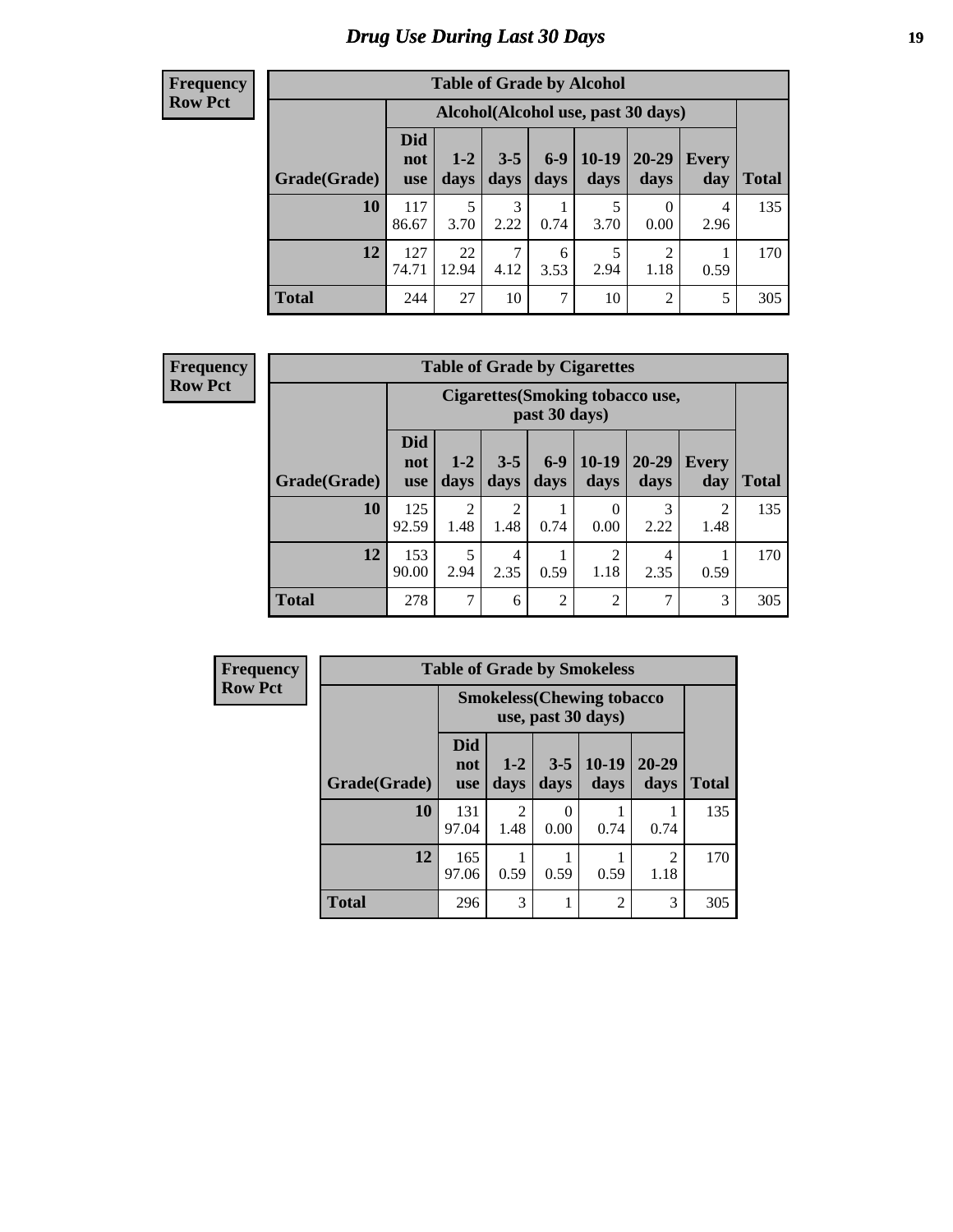**Frequency Row Pct**

| <b>Table of Grade by Marijuana</b> |                                 |                                            |                        |                        |               |                     |              |  |  |  |
|------------------------------------|---------------------------------|--------------------------------------------|------------------------|------------------------|---------------|---------------------|--------------|--|--|--|
|                                    |                                 | Marijuana (Marijuana use,<br>past 30 days) |                        |                        |               |                     |              |  |  |  |
| Grade(Grade)                       | <b>Did</b><br>not<br><b>use</b> | $1 - 2$<br>days                            | $3 - 5$<br>days        | $6 - 9$<br>days        | 10-19<br>days | <b>Every</b><br>day | <b>Total</b> |  |  |  |
| 10                                 | 125<br>92.59                    | 2<br>1.48                                  | 4<br>2.96              | $\overline{2}$<br>1.48 | 2<br>1.48     | 0<br>0.00           | 135          |  |  |  |
| 12                                 | 150<br>88.24                    | 8<br>4.71                                  | $\overline{2}$<br>1.18 | 4<br>2.35              | 3<br>1.76     | 3<br>1.76           | 170          |  |  |  |
| <b>Total</b>                       | 275                             | 10                                         | 6                      | 6                      | 5             | 3                   | 305          |  |  |  |

| <b>Frequency</b> |              | <b>Table of Grade by Cocaine</b> |                                               |                                     |              |  |  |  |  |  |  |
|------------------|--------------|----------------------------------|-----------------------------------------------|-------------------------------------|--------------|--|--|--|--|--|--|
| <b>Row Pct</b>   |              |                                  | <b>Cocaine</b> (Cocaine<br>use, past 30 days) |                                     |              |  |  |  |  |  |  |
|                  | Grade(Grade) | Did<br>not<br><b>use</b>         | $1 - 2$<br>days                               | $10-19$<br>days                     | <b>Total</b> |  |  |  |  |  |  |
|                  | 10           | 132<br>97.78                     | 0.74                                          | $\mathcal{D}_{\mathcal{L}}$<br>1.48 | 135          |  |  |  |  |  |  |
|                  | 12           | 169<br>99.41                     | 0.00                                          | 0.59                                | 170          |  |  |  |  |  |  |
|                  | <b>Total</b> | 301                              |                                               | 3                                   | 305          |  |  |  |  |  |  |

| Frequency      |              | <b>Table of Grade by Inhalants</b> |                                                  |                  |                 |                   |              |
|----------------|--------------|------------------------------------|--------------------------------------------------|------------------|-----------------|-------------------|--------------|
| <b>Row Pct</b> |              |                                    | <b>Inhalants</b> (Inhalant use,<br>past 30 days) |                  |                 |                   |              |
|                | Grade(Grade) | <b>Did</b><br>not<br><b>use</b>    | $1-2$<br>days                                    | $6-9$<br>days    | $10-19$<br>days | $20 - 29$<br>days | <b>Total</b> |
|                | 10           | 132<br>97.78                       | 0.74                                             | 0.74             | 0<br>0.00       | 0.74              | 135          |
|                | 12           | 169<br>99.41                       | 0<br>0.00                                        | $\Omega$<br>0.00 | 0.59            | 0<br>0.00         | 170          |
|                | <b>Total</b> | 301                                |                                                  |                  |                 |                   | 305          |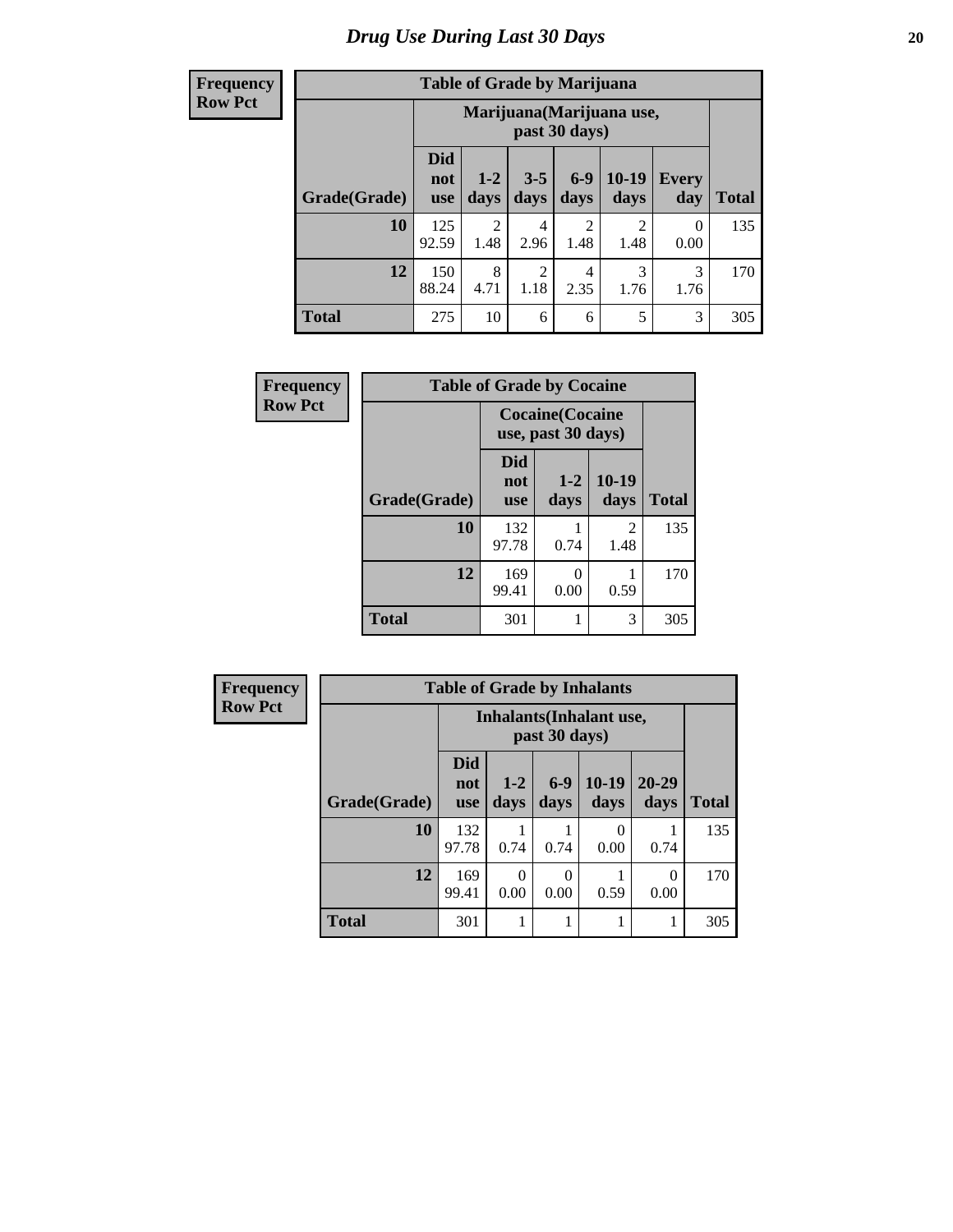**Frequency Row Pct**

| <b>Table of Grade by Steroids</b>                                                                                                            |              |                                      |           |      |      |              |     |  |
|----------------------------------------------------------------------------------------------------------------------------------------------|--------------|--------------------------------------|-----------|------|------|--------------|-----|--|
|                                                                                                                                              |              | Steroids (Steroid use, past 30 days) |           |      |      |              |     |  |
| <b>Did</b><br>$6-9$<br>$10-19$<br>20-29<br>$1-2$<br><b>Every</b><br>not<br>Grade(Grade)<br>days<br>days<br>day<br>days<br>days<br><b>use</b> |              |                                      |           |      |      | <b>Total</b> |     |  |
| 10                                                                                                                                           | 131<br>97.04 | 0.74                                 | 0<br>0.00 | 0.74 | 0.74 | 0.74         | 135 |  |
| 12<br>168<br>0<br>0<br>0<br>98.82<br>0.00<br>0.00<br>0.00<br>0.59<br>0.59                                                                    |              |                                      |           |      |      |              | 170 |  |
| <b>Total</b>                                                                                                                                 | 299          | $\overline{c}$                       |           |      |      |              | 305 |  |

| <b>Frequency</b> | <b>Table of Grade by Ecstasy</b> |                                 |                                       |                 |                        |              |              |
|------------------|----------------------------------|---------------------------------|---------------------------------------|-----------------|------------------------|--------------|--------------|
| <b>Row Pct</b>   |                                  |                                 | Ecstasy(Ecstasy use,<br>past 30 days) |                 |                        |              |              |
|                  | Grade(Grade)                     | <b>Did</b><br>not<br><b>use</b> | $6-9$<br>days                         | $10-19$<br>days | $20 - 29$<br>days      | Every<br>day | <b>Total</b> |
|                  | 10                               | 132<br>97.78                    | 0.74                                  | 0<br>0.00       | $\mathfrak{D}$<br>1.48 | 0<br>0.00    | 135          |
|                  | 12                               | 168<br>98.82                    | 0.00                                  | 0.59            | $\Omega$<br>0.00       | 0.59         | 170          |
|                  | <b>Total</b>                     | 300                             |                                       | 1               | $\overline{2}$         | 1            | 305          |

| <b>Frequency</b> | <b>Table of Grade by Meth</b> |                                             |               |                 |                     |              |  |
|------------------|-------------------------------|---------------------------------------------|---------------|-----------------|---------------------|--------------|--|
| <b>Row Pct</b>   |                               | Meth (Methamphetamine use,<br>past 30 days) |               |                 |                     |              |  |
|                  | Grade(Grade)                  | <b>Did</b><br>not<br><b>use</b>             | $6-9$<br>days | $10-19$<br>days | <b>Every</b><br>day | <b>Total</b> |  |
|                  | 10                            | 133<br>98.52                                | 0.74          | 0<br>0.00       | 0.74                | 135          |  |
|                  | 12                            | 169<br>99.41                                | 0<br>0.00     | 0.59            | 0<br>0.00           | 170          |  |
|                  | <b>Total</b>                  | 302                                         |               |                 |                     | 305          |  |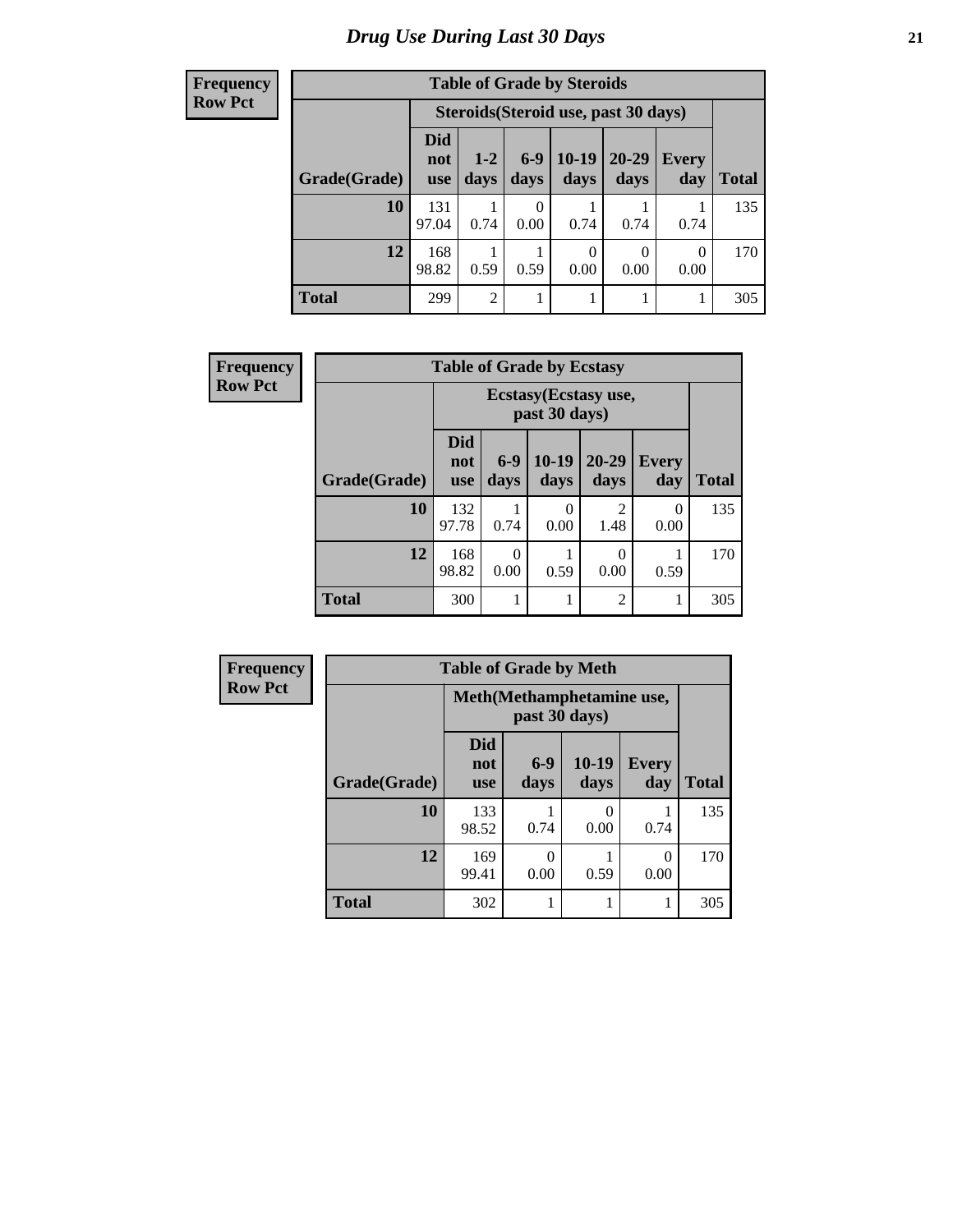| <b>Frequency</b> | <b>Table of Grade by Hallucinogens</b> |                                 |                                  |                  |                   |                  |              |
|------------------|----------------------------------------|---------------------------------|----------------------------------|------------------|-------------------|------------------|--------------|
| <b>Row Pct</b>   |                                        |                                 | Hallucinogens (Hallucinogen use, | past 30 days)    |                   |                  |              |
|                  | Grade(Grade)                           | <b>Did</b><br>not<br><b>use</b> | $1-2$<br>days                    | $6-9$<br>days    | $20 - 29$<br>days | Every<br>day     | <b>Total</b> |
|                  | 10                                     | 133<br>98.52                    | 0.74                             | $\Omega$<br>0.00 | 0.74              | $\Omega$<br>0.00 | 135          |
|                  | 12                                     | 168<br>98.82                    | 0<br>0.00                        | 0.59             | $\Omega$<br>0.00  | 0.59             | 170          |
|                  | <b>Total</b>                           | 301                             |                                  |                  |                   | 1                | 305          |

| <b>Frequency</b> | <b>Table of Grade by Prescription</b>                                             |                       |                |                        |              |  |
|------------------|-----------------------------------------------------------------------------------|-----------------------|----------------|------------------------|--------------|--|
| <b>Row Pct</b>   | <b>Prescription</b> (Prescription<br>drugs not prescribed to me,<br>past 30 days) |                       |                |                        |              |  |
|                  | Grade(Grade)                                                                      | Did not<br><b>use</b> | $1-2$ days     | 20-29<br>days          | <b>Total</b> |  |
|                  | 10                                                                                | 132                   | 2              |                        | 135          |  |
|                  |                                                                                   | 97.78                 | 1.48           | 0.74                   |              |  |
|                  | 12                                                                                | 168<br>98.82          | 0.00           | $\mathfrak{D}$<br>1.18 | 170          |  |
|                  | <b>Total</b>                                                                      | 300                   | $\overline{2}$ | 3                      | 305          |  |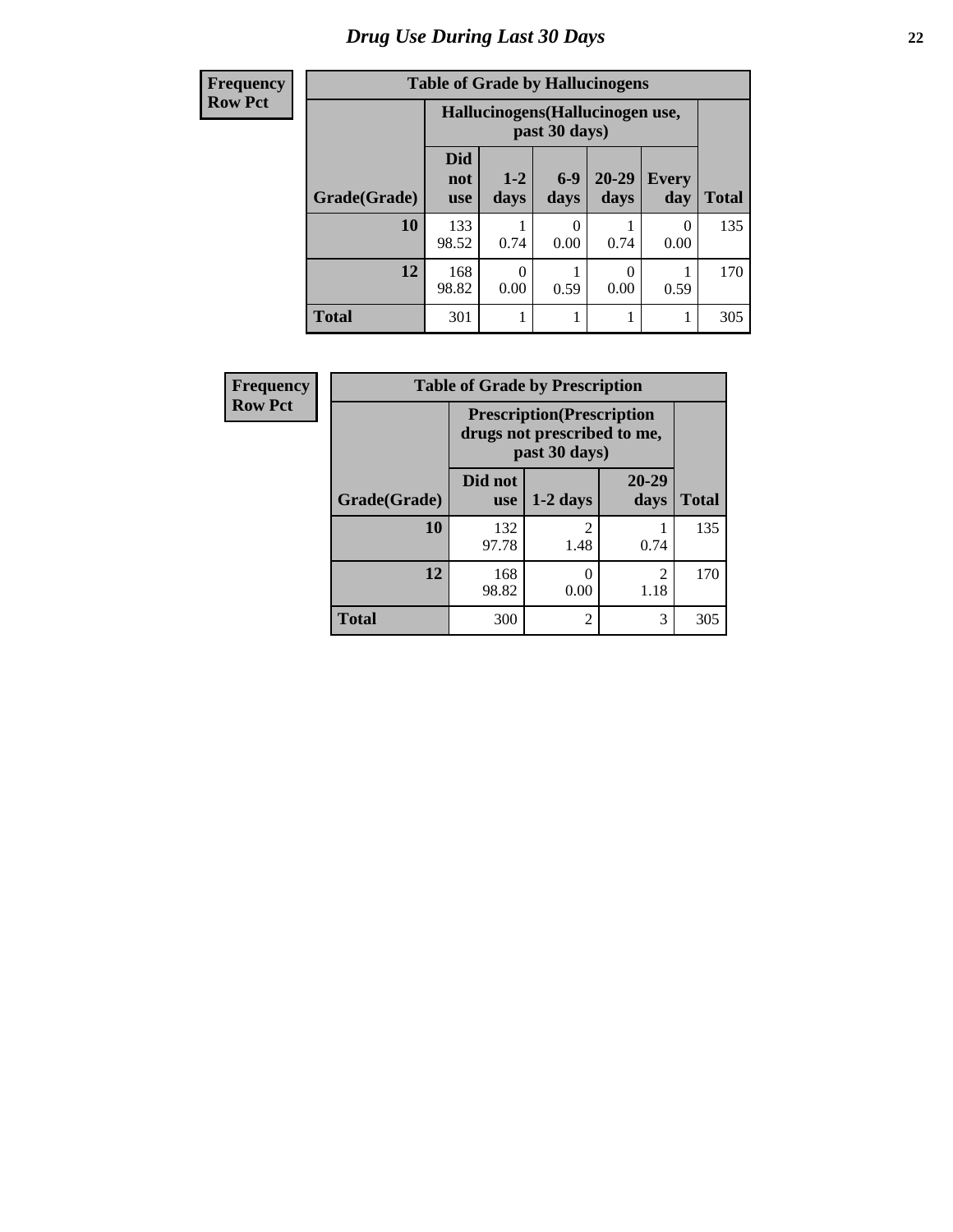| Frequency      | <b>Table of Alcoholease by Grade</b>              |                    |             |              |  |  |
|----------------|---------------------------------------------------|--------------------|-------------|--------------|--|--|
| <b>Col Pct</b> | <b>Alcoholease</b> (It is<br>easy to get alcohol) | Grade(Grade)<br>10 | 12          | <b>Total</b> |  |  |
|                | <b>Strongly Agree</b>                             | 35<br>25.93        | 58<br>34.12 | 93           |  |  |
|                | <b>Somewhat Agree</b>                             | 50<br>37.04        | 70<br>41.18 | 120          |  |  |
|                | <b>Somewhat Disagree</b>                          | 22<br>16.30        | 21<br>12.35 | 43           |  |  |
|                | <b>Strongly Disagree</b>                          | 28<br>20.74        | 21<br>12.35 | 49           |  |  |
|                | <b>Total</b>                                      | 135                | 170         | 305          |  |  |

| Frequency      | <b>Table of Cigarettesease by Grade</b>                         |                    |             |              |  |  |
|----------------|-----------------------------------------------------------------|--------------------|-------------|--------------|--|--|
| <b>Col Pct</b> | <b>Cigarettesease</b> (It is<br>easy to get smoking<br>tobacco) | Grade(Grade)<br>10 | 12          | <b>Total</b> |  |  |
|                | <b>Strongly Agree</b>                                           | 33<br>24.44        | 79<br>46.47 | 112          |  |  |
|                | <b>Somewhat Agree</b>                                           | 42<br>31.11        | 44<br>25.88 | 86           |  |  |
|                | <b>Somewhat Disagree</b>                                        | 20<br>14.81        | 19<br>11.18 | 39           |  |  |
|                | <b>Strongly Disagree</b>                                        | 40<br>29.63        | 28<br>16.47 | 68           |  |  |
|                | <b>Total</b>                                                    | 135                | 170         | 305          |  |  |

| Frequency      | <b>Table of Smokelessease by Grade</b>             |              |             |              |
|----------------|----------------------------------------------------|--------------|-------------|--------------|
| <b>Col Pct</b> | <b>Smokelessease</b> (It is<br>easy to get chewing | Grade(Grade) |             |              |
|                | tobacco)                                           | 10           | 12          | <b>Total</b> |
|                | <b>Strongly Agree</b>                              | 23<br>17.04  | 65<br>38.24 | 88           |
|                | <b>Somewhat Agree</b>                              | 38<br>28.15  | 45<br>26.47 | 83           |
|                | <b>Somewhat Disagree</b>                           | 26<br>19.26  | 21<br>12.35 | 47           |
|                | <b>Strongly Disagree</b>                           | 48<br>35.56  | 39<br>22.94 | 87           |
|                | <b>Total</b>                                       | 135          | 170         | 305          |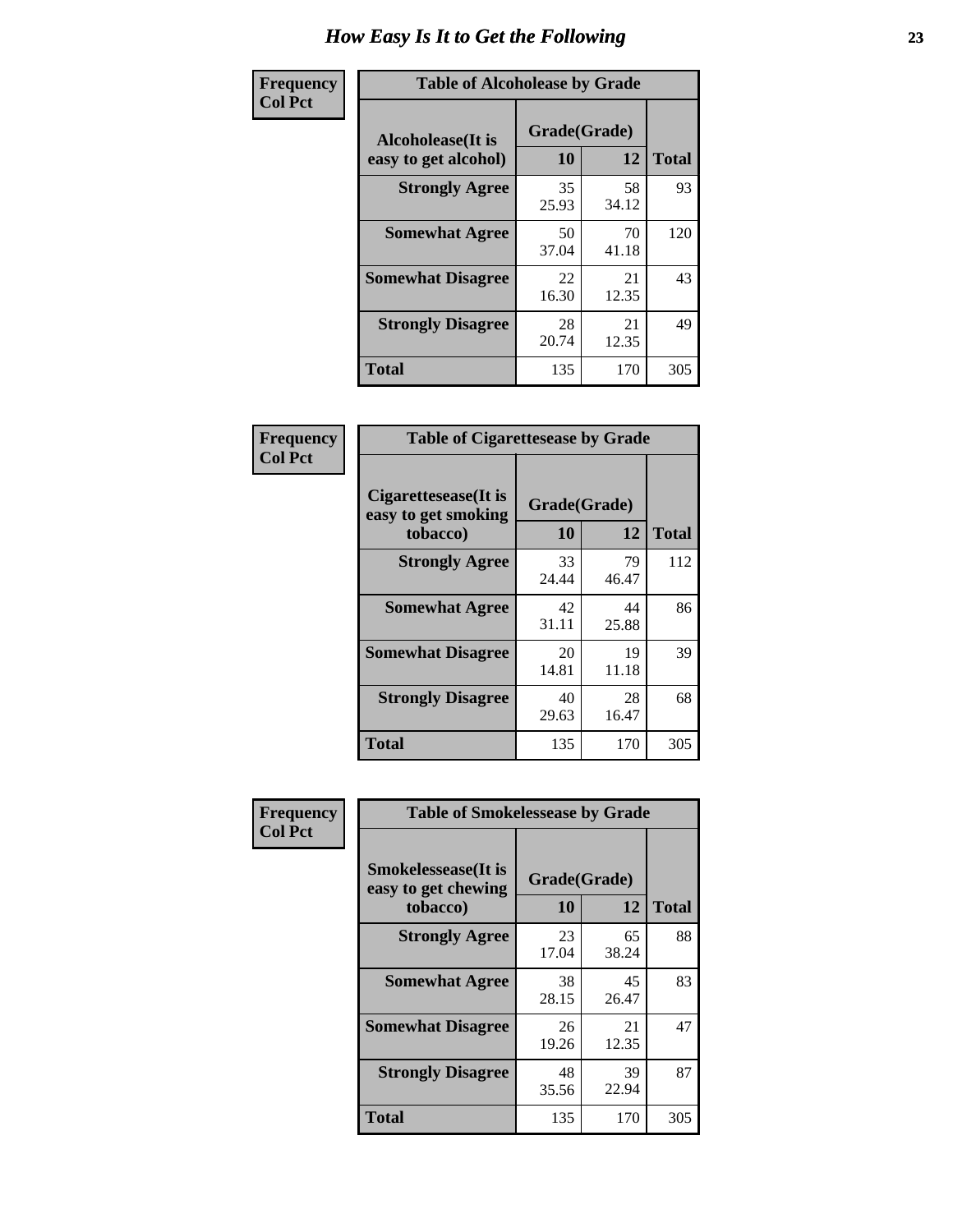| Frequency      | <b>Table of Marijuanaease by Grade</b>           |                    |             |              |  |  |
|----------------|--------------------------------------------------|--------------------|-------------|--------------|--|--|
| <b>Col Pct</b> | Marijuanaease(It is<br>easy to get<br>marijuana) | Grade(Grade)<br>10 | 12          | <b>Total</b> |  |  |
|                | <b>Strongly Agree</b>                            | 40<br>29.63        | 65<br>38.24 | 105          |  |  |
|                | <b>Somewhat Agree</b>                            | 33<br>24.44        | 53<br>31.18 | 86           |  |  |
|                | <b>Somewhat Disagree</b>                         | 18<br>13.33        | 18<br>10.59 | 36           |  |  |
|                | <b>Strongly Disagree</b>                         | 44<br>32.59        | 34<br>20.00 | 78           |  |  |
|                | <b>Total</b>                                     | 135                | 170         | 305          |  |  |

| <b>Table of Cocaineease by Grade</b>              |             |                    |     |  |  |  |
|---------------------------------------------------|-------------|--------------------|-----|--|--|--|
| <b>Cocaineease</b> (It is<br>easy to get cocaine) | 10          | Grade(Grade)<br>12 |     |  |  |  |
| <b>Strongly Agree</b>                             | 19<br>14.07 | 19<br>11.18        | 38  |  |  |  |
| <b>Somewhat Agree</b>                             | 26<br>19.26 | 30<br>17.65        | 56  |  |  |  |
| <b>Somewhat Disagree</b>                          | 29<br>21.48 | 57<br>33.53        | 86  |  |  |  |
| <b>Strongly Disagree</b>                          | 61<br>45.19 | 64<br>37.65        | 125 |  |  |  |
| <b>Total</b>                                      | 135         | 170                | 305 |  |  |  |

| Frequency      | <b>Table of Inhalantsease by Grade</b>                   |                           |             |              |
|----------------|----------------------------------------------------------|---------------------------|-------------|--------------|
| <b>Col Pct</b> | <b>Inhalantsease</b> (It is<br>easy to get<br>inhalants) | Grade(Grade)<br><b>10</b> | 12          | <b>Total</b> |
|                | <b>Strongly Agree</b>                                    | 46<br>34.07               | 55<br>32.35 | 101          |
|                | <b>Somewhat Agree</b>                                    | 23<br>17.04               | 37<br>21.76 | 60           |
|                | <b>Somewhat Disagree</b>                                 | 21<br>15.56               | 31<br>18.24 | 52           |
|                | <b>Strongly Disagree</b>                                 | 45<br>33.33               | 47<br>27.65 | 92           |
|                | <b>Total</b>                                             | 135                       | 170         | 305          |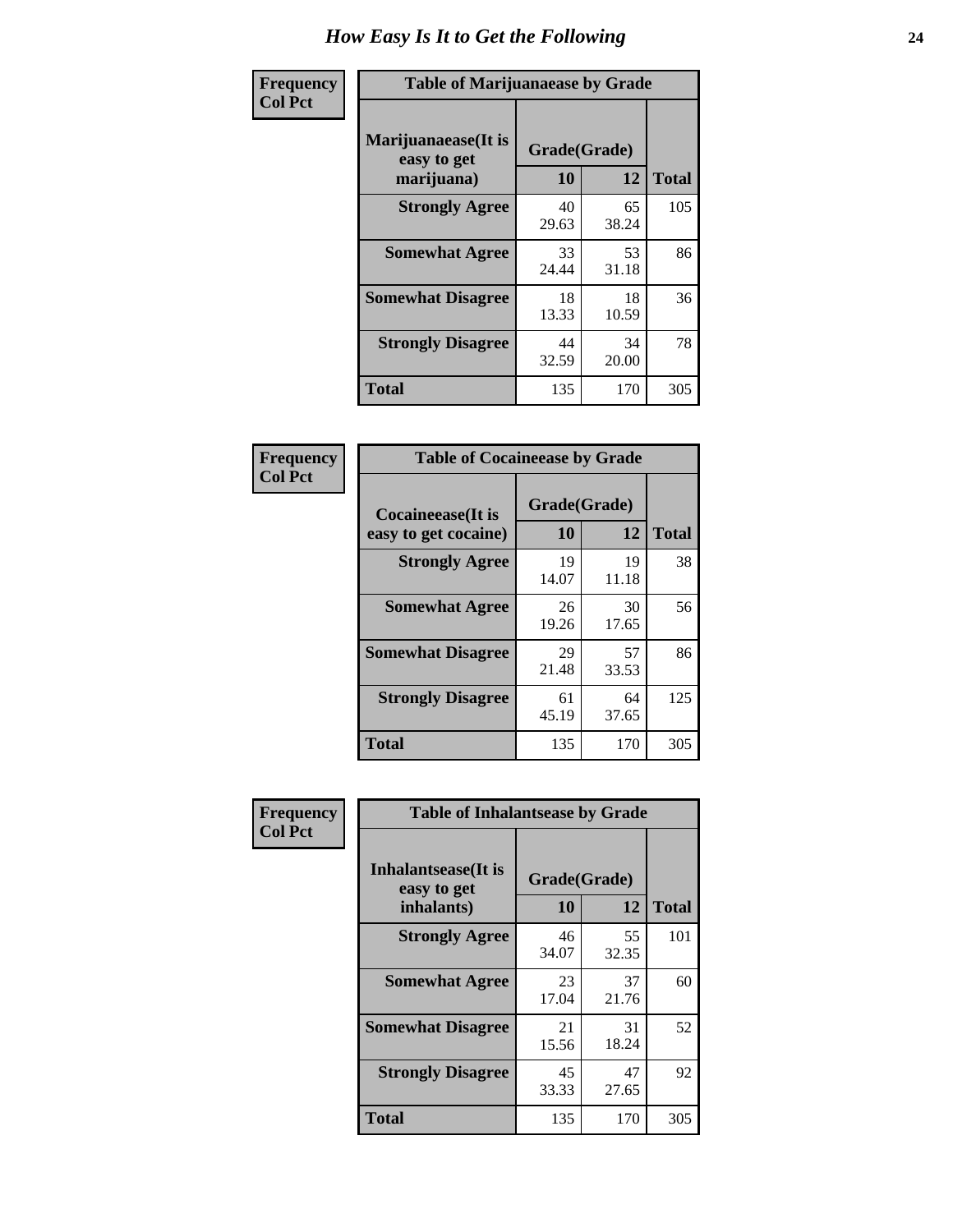| Frequency      | <b>Table of Steroidsease by Grade</b>               |                          |             |     |  |  |  |  |
|----------------|-----------------------------------------------------|--------------------------|-------------|-----|--|--|--|--|
| <b>Col Pct</b> | <b>Steroidsease</b> (It is<br>easy to get steroids) | Grade(Grade)<br>10<br>12 |             |     |  |  |  |  |
|                | <b>Strongly Agree</b>                               | 15<br>11.11              | 15<br>8.82  | 30  |  |  |  |  |
|                | <b>Somewhat Agree</b>                               | 23<br>17.04              | 41<br>24.12 | 64  |  |  |  |  |
|                | <b>Somewhat Disagree</b>                            | 33<br>24.44              | 50<br>29.41 | 83  |  |  |  |  |
|                | <b>Strongly Disagree</b>                            | 64<br>47.41              | 64<br>37.65 | 128 |  |  |  |  |
|                | <b>Total</b>                                        | 135                      | 170         | 305 |  |  |  |  |

| <b>Frequency</b> |  |
|------------------|--|
| <b>Col Pct</b>   |  |

| <b>Table of Ecstasyease by Grade</b>              |                    |              |     |  |  |  |  |  |  |
|---------------------------------------------------|--------------------|--------------|-----|--|--|--|--|--|--|
| <b>Ecstasyease</b> (It is<br>easy to get ecstasy) | Grade(Grade)<br>10 | <b>Total</b> |     |  |  |  |  |  |  |
|                                                   |                    | 12           |     |  |  |  |  |  |  |
| <b>Strongly Agree</b>                             | 15<br>11.11        | 17<br>10.00  | 32  |  |  |  |  |  |  |
| <b>Somewhat Agree</b>                             | 25<br>18.52        | 34<br>20.00  | 59  |  |  |  |  |  |  |
| <b>Somewhat Disagree</b>                          | 29<br>21.48        | 53<br>31.18  | 82  |  |  |  |  |  |  |
| <b>Strongly Disagree</b>                          | 66<br>48.89        | 66<br>38.82  | 132 |  |  |  |  |  |  |
| <b>Total</b>                                      | 135                | 170          | 305 |  |  |  |  |  |  |

| <b>Frequency</b> |  |
|------------------|--|
| Col Pct          |  |

|                                                            | <b>Table of Methease by Grade</b> |             |              |  |  |  |  |  |
|------------------------------------------------------------|-----------------------------------|-------------|--------------|--|--|--|--|--|
| <b>Methease</b> (It is easy<br>to get<br>methamphetamines) | Grade(Grade)<br>10                | 12          | <b>Total</b> |  |  |  |  |  |
| <b>Strongly Agree</b>                                      | 17<br>12.59                       | 16<br>9.41  | 33           |  |  |  |  |  |
| <b>Somewhat Agree</b>                                      | 18<br>13.33                       | 26<br>15.29 | 44           |  |  |  |  |  |
| <b>Somewhat Disagree</b>                                   | 27<br>20.00                       | 49<br>28.82 | 76           |  |  |  |  |  |
| <b>Strongly Disagree</b>                                   | 73<br>54.07                       | 79<br>46.47 | 152          |  |  |  |  |  |
| Total                                                      | 135                               | 170         | 305          |  |  |  |  |  |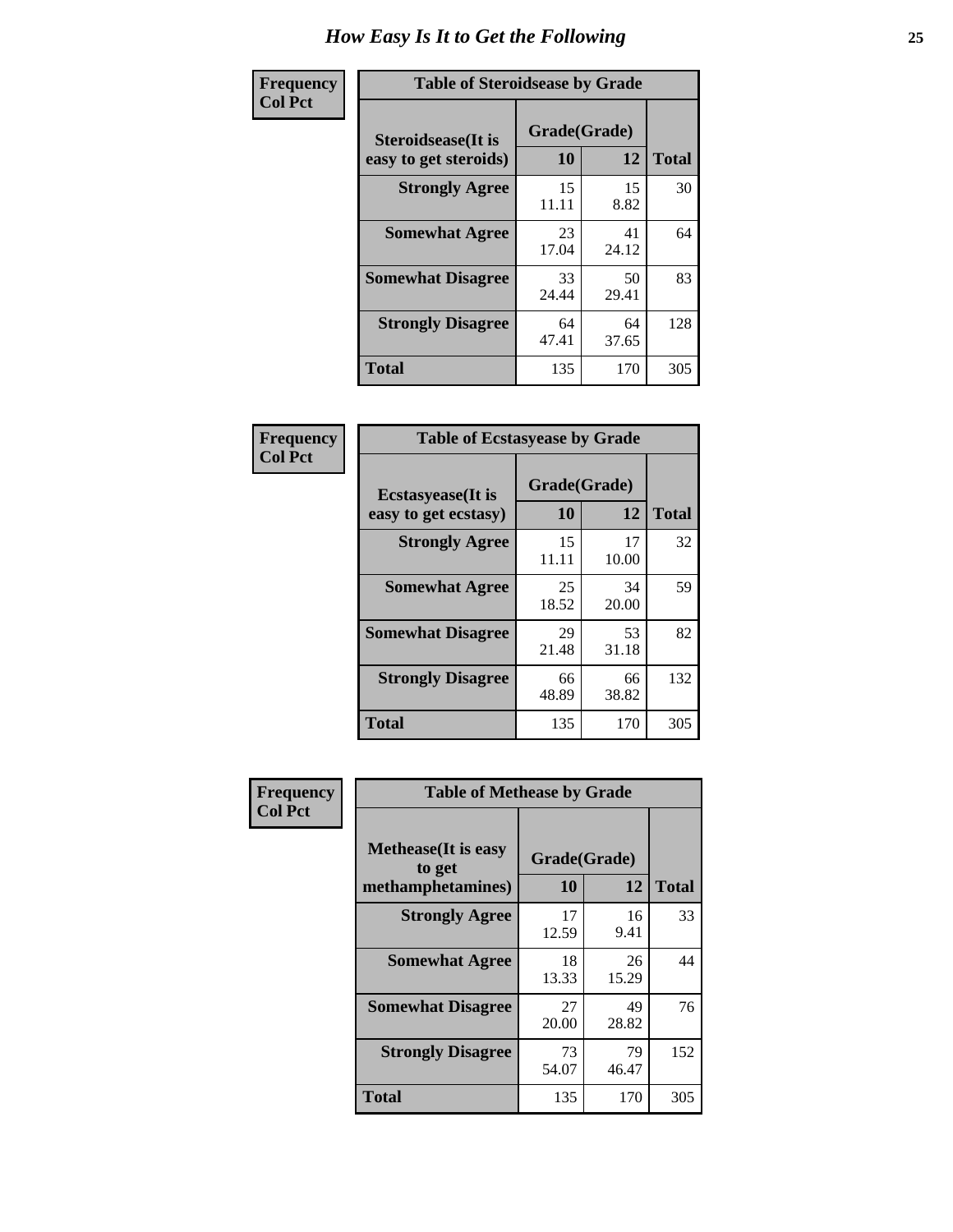| <b>Frequency</b> | <b>Table of Hallucinogensease by Grade</b>               |                    |             |              |  |  |  |  |  |
|------------------|----------------------------------------------------------|--------------------|-------------|--------------|--|--|--|--|--|
| <b>Col Pct</b>   | Hallucinogensease(It<br>is easy to get<br>hallucinogens) | Grade(Grade)<br>10 | 12          | <b>Total</b> |  |  |  |  |  |
|                  | <b>Strongly Agree</b>                                    | 15<br>11.11        | 18<br>10.59 | 33           |  |  |  |  |  |
|                  | <b>Somewhat Agree</b>                                    | 21<br>15.56        | 29<br>17.06 | 50           |  |  |  |  |  |
|                  | <b>Somewhat Disagree</b>                                 | 30<br>22.22        | 48<br>28.24 | 78           |  |  |  |  |  |
|                  | <b>Strongly Disagree</b>                                 | 69<br>51.11        | 75<br>44.12 | 144          |  |  |  |  |  |
|                  | <b>Total</b>                                             | 135                | 170         | 305          |  |  |  |  |  |

| Frequency<br>  Col Pct |
|------------------------|
|                        |

| <b>Table of Prescriptionease by Grade</b>                                                |                    |                   |     |  |  |  |  |
|------------------------------------------------------------------------------------------|--------------------|-------------------|-----|--|--|--|--|
| <b>Prescriptionease</b> (It<br>is easy to get<br>prescription drugs<br>not prescribed to | Grade(Grade)<br>10 | <b>Total</b>      |     |  |  |  |  |
| me)<br><b>Strongly Agree</b>                                                             | 47<br>34.81        | 12<br>58<br>34.12 | 105 |  |  |  |  |
| <b>Somewhat Agree</b>                                                                    | 30<br>22.22        | 45<br>26.47       | 75  |  |  |  |  |
| <b>Somewhat Disagree</b>                                                                 | 15<br>11.11        | 22<br>12.94       | 37  |  |  |  |  |
| <b>Strongly Disagree</b>                                                                 | 43<br>31.85        | 45<br>26.47       | 88  |  |  |  |  |
| Total                                                                                    | 135                | 170               | 305 |  |  |  |  |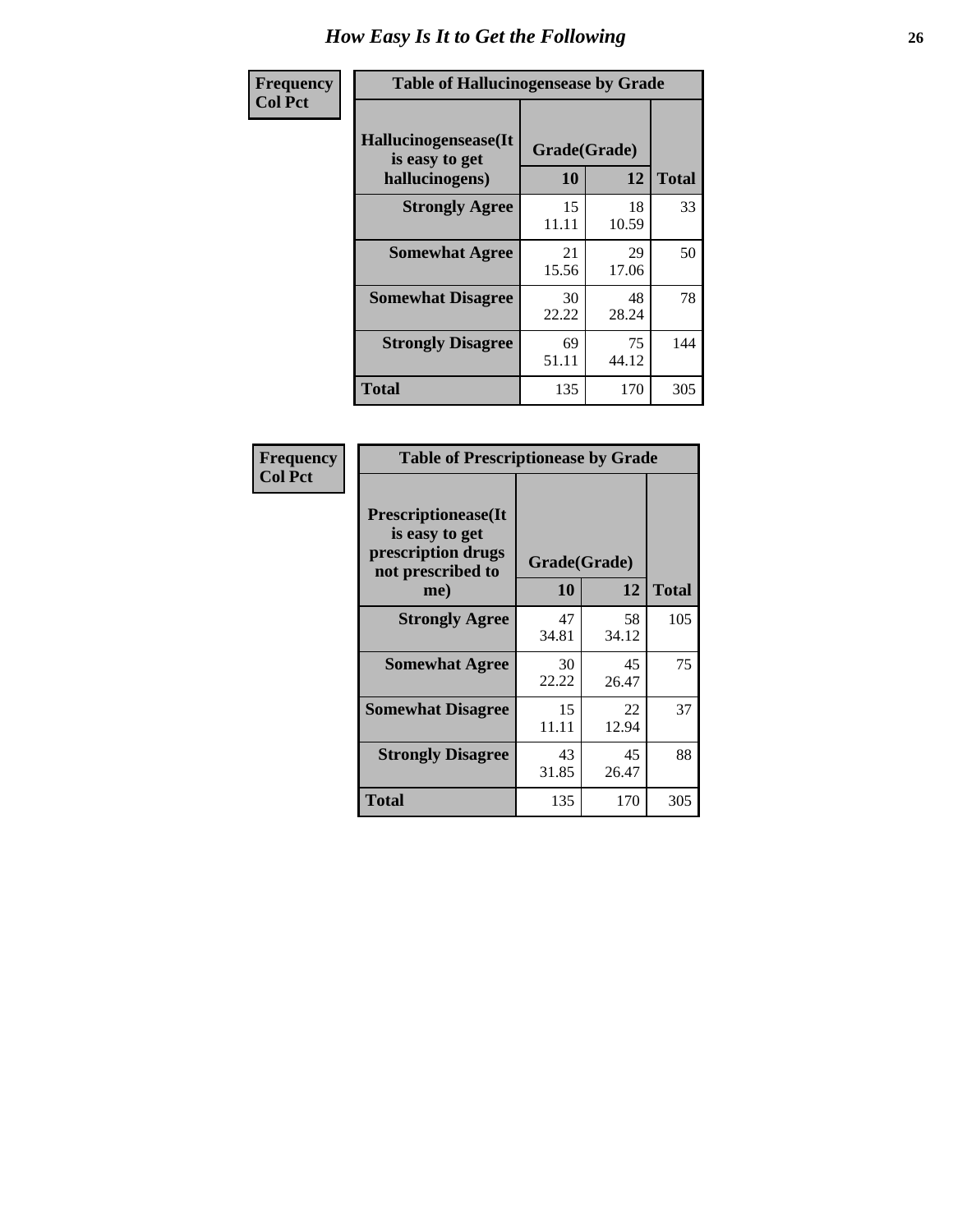### *Age at Onset of Use* **27** *Results for "Age at Onset of Use" questions exclude students who said they did not use that substance*

| <b>Frequency</b> |                        |            |                                                  |                  | <b>Table of Grade by Alcoholinit</b> |                        |             |             |             |                  |              |  |
|------------------|------------------------|------------|--------------------------------------------------|------------------|--------------------------------------|------------------------|-------------|-------------|-------------|------------------|--------------|--|
| <b>Row Pct</b>   |                        |            | Alcoholinit (I started using alcohol when I was) |                  |                                      |                        |             |             |             |                  |              |  |
|                  | Grade(Grade)   younger | 8 or       | 10                                               | 11               | 12                                   | 13                     | 14          | 15          | <b>16</b>   | 17               | <b>Total</b> |  |
|                  | 10                     | 7<br>20.00 | $\theta$<br>0.00                                 | 2<br>5.71        | 14.29                                | 2.86                   | 11<br>31.43 | 8<br>22.86  | 2.86        | $\Omega$<br>0.00 | 35           |  |
|                  | 12                     | 3<br>4.23  | 2<br>2.82                                        | $\theta$<br>0.00 | 7.04                                 | $\overline{4}$<br>5.63 | 6<br>8.45   | 21<br>29.58 | 22<br>30.99 | 8<br>11.27       | 71           |  |
|                  | <b>Total</b>           | 10         | $\overline{2}$                                   | $\overline{2}$   | 10                                   | 5                      | 17          | 29          | 23          | 8                | 106          |  |
|                  |                        |            |                                                  |                  | <b>Frequency Missing = 199</b>       |                        |             |             |             |                  |              |  |

| <b>Frequency</b> |
|------------------|
| <b>Row Pct</b>   |

| <b>Table of Grade by Cigarettesinit</b>                                                                                                 |            |                  |                                |            |            |            |            |                  |      |    |
|-----------------------------------------------------------------------------------------------------------------------------------------|------------|------------------|--------------------------------|------------|------------|------------|------------|------------------|------|----|
| Cigarettesinit (I started smoking tobacco when I was)                                                                                   |            |                  |                                |            |            |            |            |                  |      |    |
| <b>18 or</b><br>8 or<br><b>15</b><br>older<br><b>12</b><br><b>13</b><br>Grade(Grade)<br>16<br><b>Total</b><br>14<br>11<br>17<br>younger |            |                  |                                |            |            |            |            |                  |      |    |
| 10                                                                                                                                      | 3<br>18.75 | $\theta$<br>0.00 | $\overline{2}$<br>12.50        | 6.25       | 2<br>12.50 | 43.75      | 6.25       | $\Omega$<br>0.00 | 0.00 | 16 |
| 12                                                                                                                                      | 3.45       | 3.45             | 3<br>10.34                     | 4<br>13.79 | 3<br>10.34 | 5<br>17.24 | 3<br>10.34 | 8<br>27.59       | 3.45 | 29 |
| <b>Total</b>                                                                                                                            | 4          | 1                | 5                              | 5          | 5          | 12         | 4          | 8                |      | 45 |
|                                                                                                                                         |            |                  | <b>Frequency Missing = 260</b> |            |            |            |            |                  |      |    |

| <b>Frequency</b> | <b>Table of Grade by Smokelessinit</b> |                                                         |       |                                |                 |                |                          |              |  |  |  |
|------------------|----------------------------------------|---------------------------------------------------------|-------|--------------------------------|-----------------|----------------|--------------------------|--------------|--|--|--|
| <b>Row Pct</b>   |                                        | Smokelessinit (I started chewing tobacco<br>when I was) |       |                                |                 |                |                          |              |  |  |  |
|                  | Grade(Grade)   younger                 | 8 or                                                    | 14    | 15                             | 16 <sup>1</sup> | 17             | <b>18 or</b><br>older    | <b>Total</b> |  |  |  |
|                  | <b>10</b>                              | 3<br>50.00                                              | 16.67 | ◠<br>33.33                     | 0.00            | 0.00           | $\left( \right)$<br>0.00 | 6            |  |  |  |
|                  | 12                                     | 11.11                                                   | 0.00  | റ<br>22.22                     | 3<br>33.33      | 22.22          | 11.11                    | $\mathbf Q$  |  |  |  |
|                  | <b>Total</b>                           | 4                                                       |       | $\overline{4}$                 | 3               | $\overline{2}$ |                          | 15           |  |  |  |
|                  |                                        |                                                         |       | <b>Frequency Missing = 290</b> |                 |                |                          |              |  |  |  |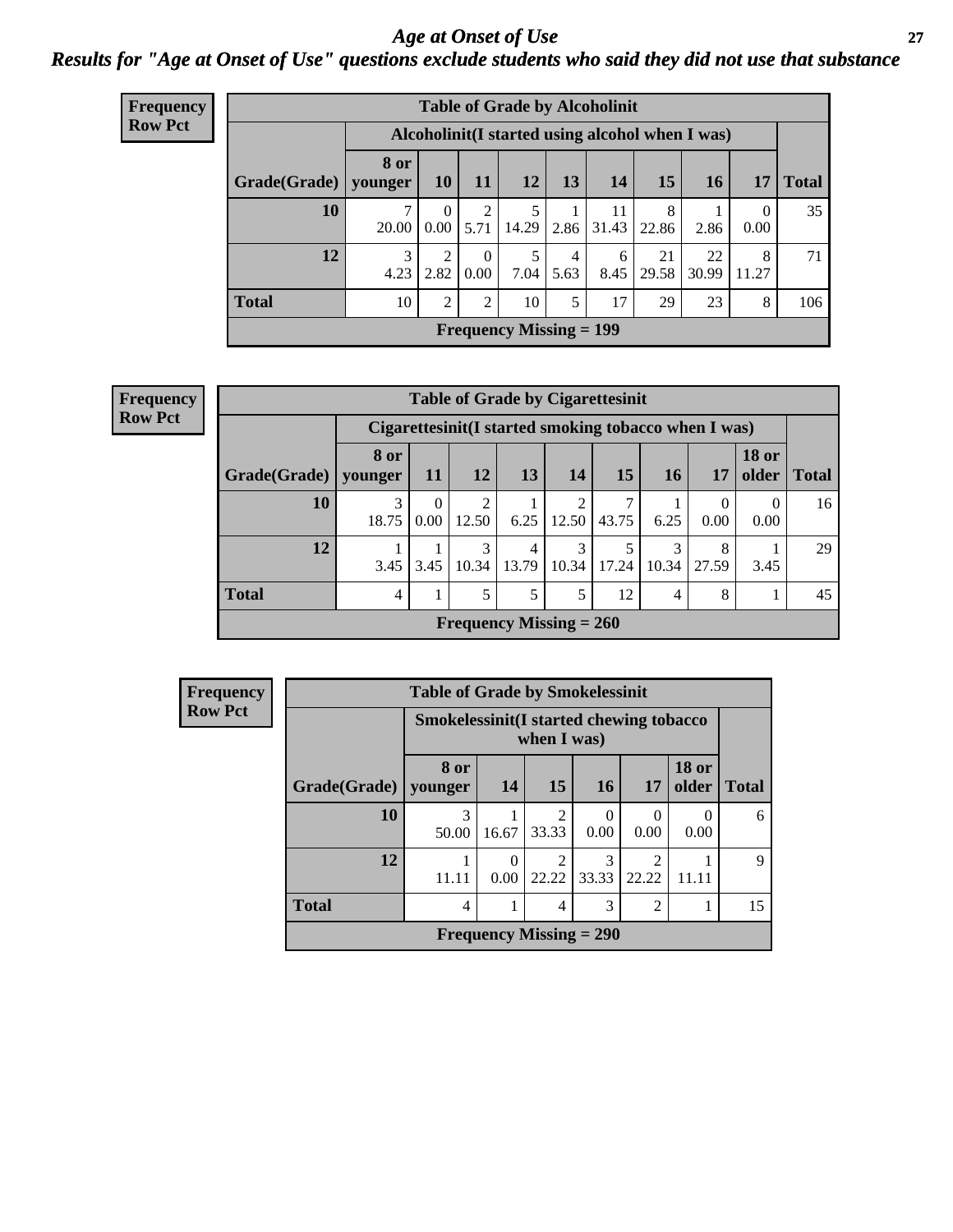#### *Age at Onset of Use* **28**

*Results for "Age at Onset of Use" questions exclude students who said they did not use that substance*

| Frequency      | <b>Table of Grade by Marijuanainit</b> |                                                      |               |                  |            |                                |                        |             |                  |                       |              |
|----------------|----------------------------------------|------------------------------------------------------|---------------|------------------|------------|--------------------------------|------------------------|-------------|------------------|-----------------------|--------------|
| <b>Row Pct</b> |                                        | Marijuanainit (I started using marijuana when I was) |               |                  |            |                                |                        |             |                  |                       |              |
|                | Grade(Grade)                           | 8 or<br>younger                                      | 9             | 11               | 13         | 14                             | 15                     | <b>16</b>   | 17               | <b>18 or</b><br>older | <b>Total</b> |
|                | 10                                     | 3<br>20.00                                           | 6.67          | 6.67             | 6.67       | 3<br>20.00                     | 33.33                  | 6.67        | $\theta$<br>0.00 | $\Omega$<br>0.00      | 15           |
|                | 12                                     | 2.33                                                 | $0.00\degree$ | $\Omega$<br>0.00 | 6<br>13.95 | $\mathcal{I}$<br>16.28         | $\mathfrak{D}$<br>4.65 | 13<br>30.23 | 13<br>30.23      | 2.33                  | 43           |
|                | <b>Total</b>                           | 4                                                    |               |                  | 7          | 10                             | 7                      | 14          | 13               |                       | 58           |
|                |                                        |                                                      |               |                  |            | <b>Frequency Missing = 247</b> |                        |             |                  |                       |              |

| Frequency      | <b>Table of Grade by Cocaineinit</b> |                              |                     |                  |                        |               |  |  |  |
|----------------|--------------------------------------|------------------------------|---------------------|------------------|------------------------|---------------|--|--|--|
| <b>Row Pct</b> |                                      | Cocaineinit (I started using | cocaine when I was) |                  |                        |               |  |  |  |
|                | Grade(Grade)                         | 8 or<br>younger              | 12                  | 13               | 15                     | <b>Total</b>  |  |  |  |
|                | 10                                   | 2<br>33.33                   | 16.67               | $\Omega$<br>0.00 | $\mathcal{R}$<br>50.00 | 6             |  |  |  |
|                | 12                                   | 50.00                        | 0<br>0.00           | 50.00            | 0.00                   | $\mathcal{L}$ |  |  |  |
|                | <b>Total</b>                         | 3<br>3                       |                     |                  |                        |               |  |  |  |
|                |                                      | Frequency Missing $= 297$    |                     |                  |                        |               |  |  |  |

| <b>Frequency</b> |              | <b>Table of Grade by Inhalantsinit</b>                 |                         |           |       |                |
|------------------|--------------|--------------------------------------------------------|-------------------------|-----------|-------|----------------|
| <b>Row Pct</b>   |              | Inhalantsinit(I started<br>using inhalants when I was) |                         |           |       |                |
|                  | Grade(Grade) | 8 or<br>younger                                        | 13                      | <b>16</b> | 17    | <b>Total</b>   |
|                  | 10           | 40.00                                                  | $\mathfrak{D}$<br>40.00 | 0<br>0.00 | 20.00 |                |
|                  | 12           | 50.00                                                  | 0<br>0.00               | 50.00     | 0.00  | $\mathfrak{D}$ |
|                  | <b>Total</b> | 3                                                      | $\overline{c}$          |           |       |                |
|                  |              | Frequency Missing $= 298$                              |                         |           |       |                |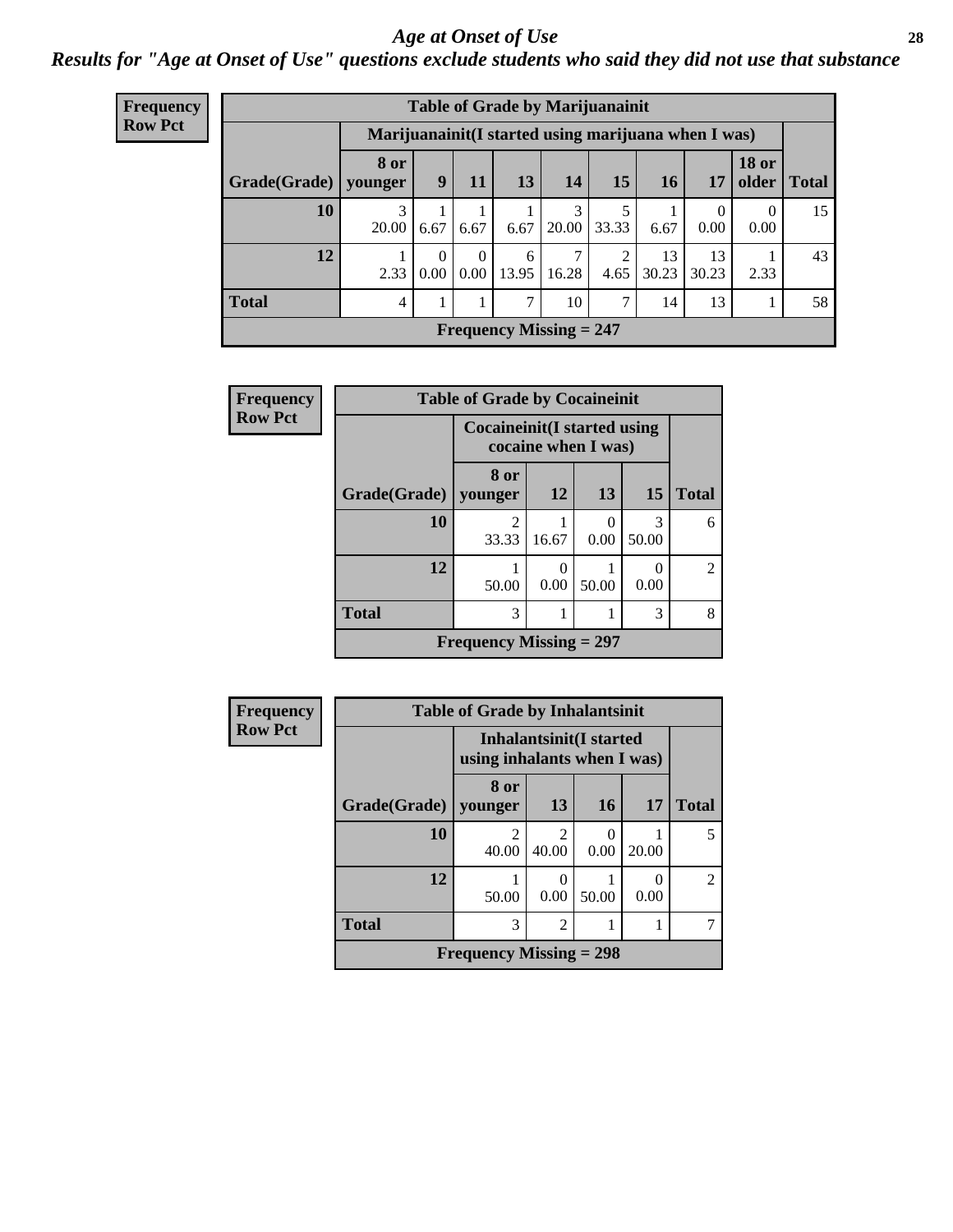#### *Age at Onset of Use* **29**

*Results for "Age at Onset of Use" questions exclude students who said they did not use that substance*

| <b>Frequency</b> |              | <b>Table of Grade by Steroidsinit</b>                        |           |                  |                 |           |              |
|------------------|--------------|--------------------------------------------------------------|-----------|------------------|-----------------|-----------|--------------|
| <b>Row Pct</b>   |              | <b>Steroidsinit (I started using</b><br>steroids when I was) |           |                  |                 |           |              |
|                  | Grade(Grade) | 8 or<br>younger                                              | <b>10</b> | <b>15</b>        | 16 <sup>1</sup> | 17        | <b>Total</b> |
|                  | 10           | $\mathcal{D}_{\mathcal{A}}$<br>50.00                         | 25.00     | 25.00            | 0.00            | 0<br>0.00 | 4            |
|                  | 12           | 33.33                                                        | 0<br>0.00 | $\Omega$<br>0.00 | 33.33           | 33.33     | 3            |
|                  | <b>Total</b> | 3                                                            | 1         |                  |                 |           |              |
|                  |              | Frequency Missing $= 298$                                    |           |                  |                 |           |              |

| <b>Frequency</b> |                        |                                                  |                  | <b>Table of Grade by Ecstasyinit</b> |                  |       |           |       |              |
|------------------|------------------------|--------------------------------------------------|------------------|--------------------------------------|------------------|-------|-----------|-------|--------------|
| <b>Row Pct</b>   |                        | Ecstasyinit (I started using ecstasy when I was) |                  |                                      |                  |       |           |       |              |
|                  | Grade(Grade)   younger | 8 or                                             | 9                | 11                                   | 13               | 15    | <b>16</b> | 17    | <b>Total</b> |
|                  | 10                     | 2<br>33.33                                       | 16.67            | 16.67                                | 16.67            | 16.67 | 0.00      | 0.00  | 6            |
|                  | 12                     | 33.33                                            | $\Omega$<br>0.00 | $\theta$<br>0.00                     | $\Omega$<br>0.00 | 0.00  | 33.33     | 33.33 | 3            |
|                  | <b>Total</b>           | 3                                                |                  |                                      |                  |       |           |       | 9            |
|                  |                        |                                                  |                  | Frequency Missing $= 296$            |                  |       |           |       |              |

| Frequency      |                   | <b>Table of Grade by Methinit</b>                           |           |       |                  |                |
|----------------|-------------------|-------------------------------------------------------------|-----------|-------|------------------|----------------|
| <b>Row Pct</b> |                   | <b>Methinit</b> (I started using<br>methamphetamines when I | was)      |       |                  |                |
|                | Grade(Grade)      | 8 or<br>vounger                                             | 12        | 16    | <b>17</b>        | <b>Total</b>   |
|                | 10                | $\mathfrak{D}$<br>50.00                                     | 25.00     | 25.00 | $\theta$<br>0.00 | $\overline{4}$ |
|                | 12                | 50.00                                                       | 0<br>0.00 | 0.00  | 50.00            | $\overline{2}$ |
|                | <b>Total</b><br>3 |                                                             |           |       |                  | 6              |
|                |                   | <b>Frequency Missing = 299</b>                              |           |       |                  |                |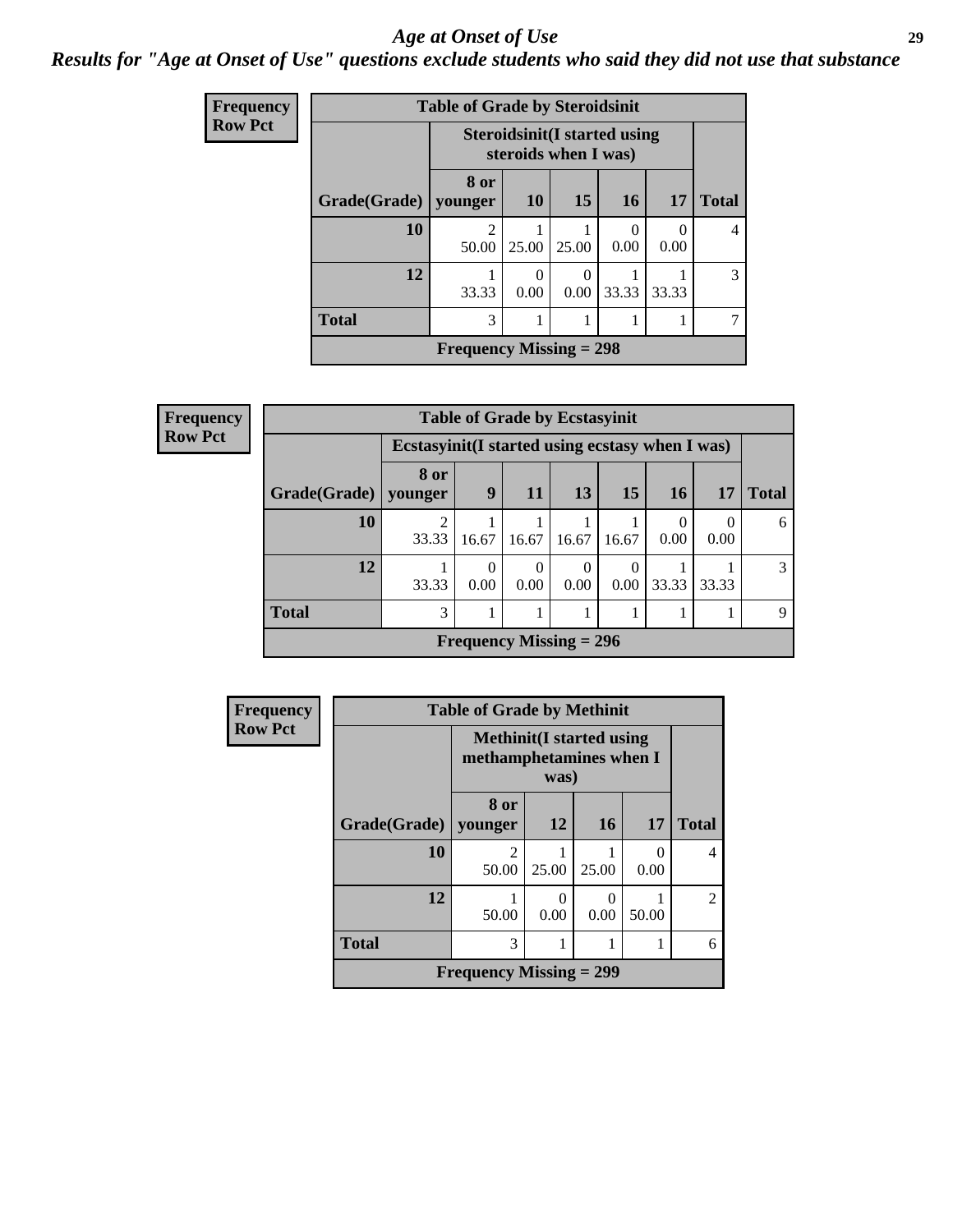#### Age at Onset of Use **30**

### *Results for "Age at Onset of Use" questions exclude students who said they did not use that substance*

| <b>Frequency</b> |              | <b>Table of Grade by Hallucinogensinit</b> |                                                                 |                  |                 |                                      |              |  |
|------------------|--------------|--------------------------------------------|-----------------------------------------------------------------|------------------|-----------------|--------------------------------------|--------------|--|
| <b>Row Pct</b>   |              |                                            | Hallucinogensinit (I started using<br>hallucinogens when I was) |                  |                 |                                      |              |  |
|                  | Grade(Grade) | 8 or<br>vounger                            | <b>11</b>                                                       | 14               | 16 <sup>1</sup> | 17                                   | <b>Total</b> |  |
|                  | 10           | 2<br>50.00                                 | 25.00                                                           | 25.00            | 0.00            | $\theta$<br>0.00                     | 4            |  |
|                  | 12           | 25.00                                      | 0<br>0.00                                                       | $\Omega$<br>0.00 | 25.00           | $\mathcal{D}_{\mathcal{L}}$<br>50.00 | 4            |  |
|                  | <b>Total</b> | 3                                          | 1                                                               |                  |                 | $\overline{2}$                       | 8            |  |
|                  |              | Frequency Missing $= 297$                  |                                                                 |                  |                 |                                      |              |  |

| <b>Frequency</b> |              | <b>Table of Grade by Prescriptioninit</b>            |                  |                                        |                  |       |       |                                      |              |
|------------------|--------------|------------------------------------------------------|------------------|----------------------------------------|------------------|-------|-------|--------------------------------------|--------------|
| <b>Row Pct</b>   |              | <b>Prescriptioninit(I started using prescription</b> |                  | drugs not prescribed to me when I was) |                  |       |       |                                      |              |
|                  | Grade(Grade) | 8 or<br>vounger                                      | 9                | <b>10</b>                              | <b>11</b>        | 15    | 16    | 17                                   | <b>Total</b> |
|                  | 10           | 10.00                                                | 10.00            | 3<br>30.00                             | 3<br>30.00       | 20.00 | 0.00  | $\Omega$<br>0.00                     | 10           |
|                  | 12           | 20.00                                                | $\Omega$<br>0.00 | $\Omega$<br>0.00                       | $\Omega$<br>0.00 | 20.00 | 20.00 | $\mathcal{D}_{\mathcal{A}}$<br>40.00 | 5            |
|                  | <b>Total</b> | $\overline{2}$                                       |                  | 3                                      | 3                | 3     |       | 2                                    | 15           |
|                  |              |                                                      |                  | <b>Frequency Missing = 290</b>         |                  |       |       |                                      |              |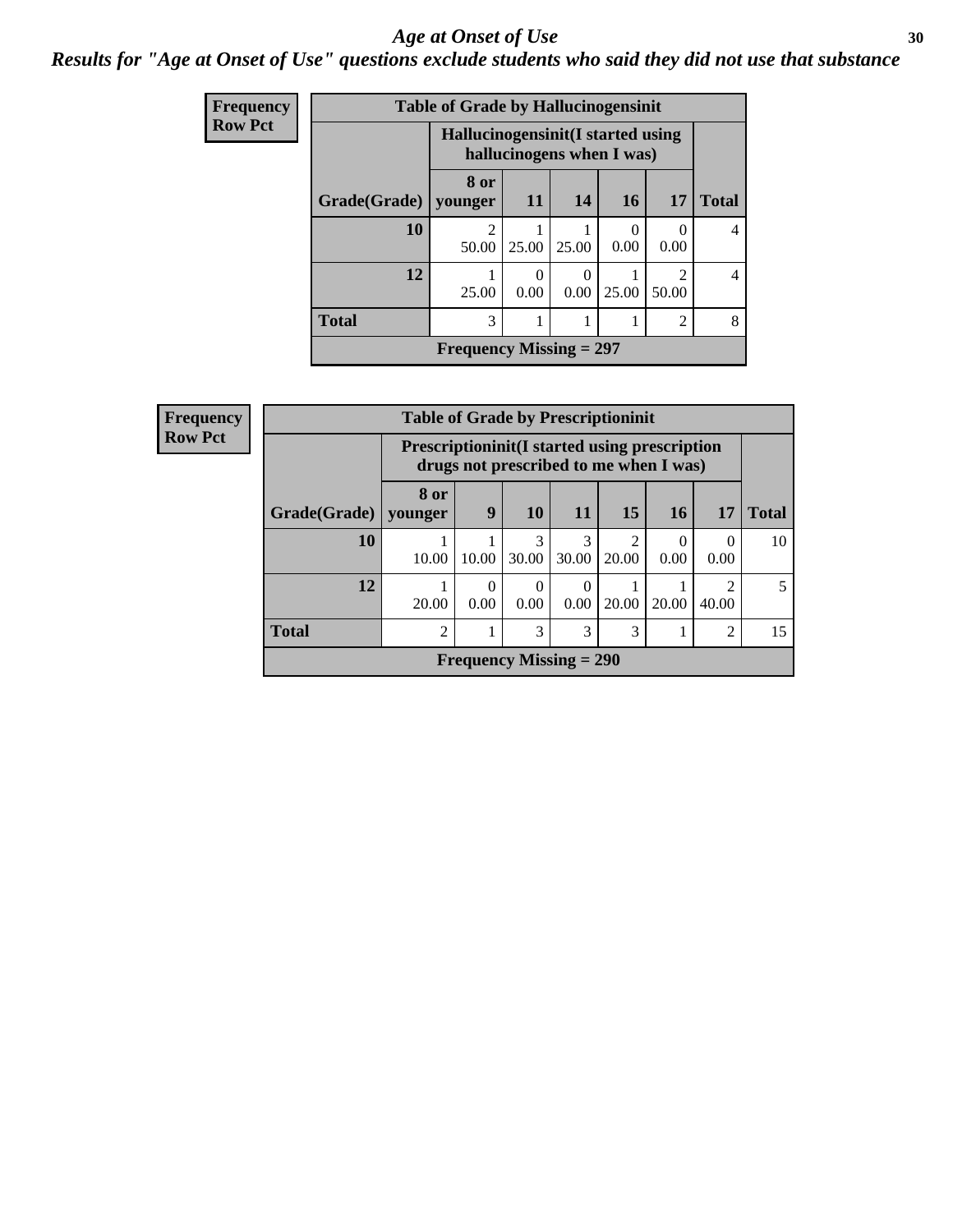| Frequency      | <b>Table of Alcoholharm by Grade</b>          |                    |             |              |  |  |  |  |
|----------------|-----------------------------------------------|--------------------|-------------|--------------|--|--|--|--|
| <b>Col Pct</b> | Alcoholharm(I<br>think alcohol is<br>harmful) | Grade(Grade)<br>10 | 12          | <b>Total</b> |  |  |  |  |
|                | <b>Strongly Agree</b>                         | 73<br>54.07        | 70<br>41.18 | 143          |  |  |  |  |
|                | <b>Somewhat Agree</b>                         | 40<br>29.63        | 52<br>30.59 | 92           |  |  |  |  |
|                | <b>Somewhat Disagree</b>                      | 13<br>9.63         | 35<br>20.59 | 48           |  |  |  |  |
|                | <b>Strongly Disagree</b>                      | 9<br>6.67          | 13<br>7.65  | 22           |  |  |  |  |
|                | <b>Total</b>                                  | 135                | 170         | 305          |  |  |  |  |

| <b>Table of Cigarettesharm by Grade</b>                  |                    |                        |              |  |  |  |  |  |
|----------------------------------------------------------|--------------------|------------------------|--------------|--|--|--|--|--|
| Cigarettesharm(I<br>think smoking<br>tobacco is harmful) | Grade(Grade)<br>10 | 12                     | <b>Total</b> |  |  |  |  |  |
| <b>Strongly Agree</b>                                    | 112<br>82.96       | 127<br>74.71           | 239          |  |  |  |  |  |
| <b>Somewhat Agree</b>                                    | 13<br>9.63         | 35<br>20.59            | 48           |  |  |  |  |  |
| <b>Somewhat Disagree</b>                                 | 3<br>2.22          | $\mathfrak{D}$<br>1.18 | 5            |  |  |  |  |  |
| <b>Strongly Disagree</b>                                 | 7<br>5.19          | 6<br>3.53              | 13           |  |  |  |  |  |
| <b>Total</b>                                             | 135                | 170                    | 305          |  |  |  |  |  |

| Frequency      | <b>Table of Smokelessharm by Grade</b>                  |                          |              |              |
|----------------|---------------------------------------------------------|--------------------------|--------------|--------------|
| <b>Col Pct</b> | Smokelessharm(I<br>think chewing<br>tobacco is harmful) | Grade(Grade)<br>12<br>10 |              | <b>Total</b> |
|                | <b>Strongly Agree</b>                                   | 108<br>80.00             | 129<br>75.88 | 237          |
|                | <b>Somewhat Agree</b>                                   | 19<br>14.07              | 31<br>18.24  | 50           |
|                | <b>Somewhat Disagree</b>                                | 0.74                     | 4<br>2.35    | 5            |
|                | <b>Strongly Disagree</b>                                | 5.19                     | 6<br>3.53    | 13           |
|                | <b>Total</b>                                            | 135                      | 170          | 305          |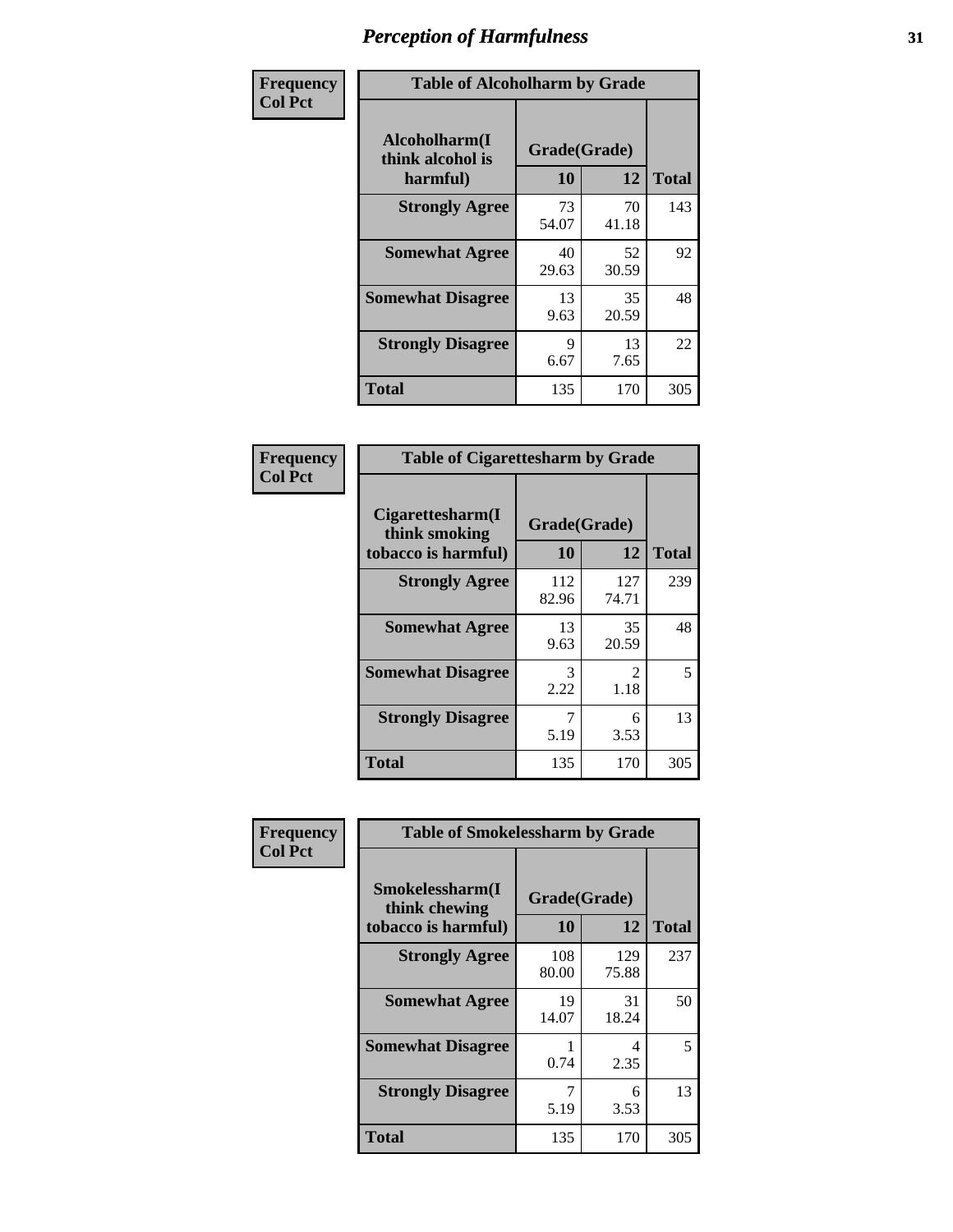| Frequency      |                                                   | <b>Table of Marijuanaharm by Grade</b> |              |              |  |  |  |  |
|----------------|---------------------------------------------------|----------------------------------------|--------------|--------------|--|--|--|--|
| <b>Col Pct</b> | Marijuanaharm(I<br>think marijuana is<br>harmful) | Grade(Grade)<br>10                     | 12           | <b>Total</b> |  |  |  |  |
|                | <b>Strongly Agree</b>                             | 92<br>68.15                            | 103<br>60.59 | 195          |  |  |  |  |
|                | <b>Somewhat Agree</b>                             | 21<br>15.56                            | 31<br>18.24  | 52           |  |  |  |  |
|                | <b>Somewhat Disagree</b>                          | 11<br>8.15                             | 21<br>12.35  | 32           |  |  |  |  |
|                | <b>Strongly Disagree</b>                          | 11<br>8.15                             | 15<br>8.82   | 26           |  |  |  |  |
|                | <b>Total</b>                                      | 135                                    | 170          | 305          |  |  |  |  |

| <b>Table of Cocaineharm by Grade</b>          |                    |              |              |  |  |
|-----------------------------------------------|--------------------|--------------|--------------|--|--|
| Cocaineharm(I<br>think cocaine is<br>harmful) | Grade(Grade)<br>10 | 12           | <b>Total</b> |  |  |
| <b>Strongly Agree</b>                         | 121<br>89.63       | 154<br>90.59 | 275          |  |  |
| <b>Somewhat Agree</b>                         | 5<br>3.70          | 8<br>4.71    | 13           |  |  |
| <b>Somewhat Disagree</b>                      | 2<br>1.48          | 0<br>0.00    | 2            |  |  |
| <b>Strongly Disagree</b>                      | 7<br>5.19          | 8<br>4.71    | 15           |  |  |
| <b>Total</b>                                  | 135                | 170          | 305          |  |  |

| Frequency      | <b>Table of Inhalantsharm by Grade</b>             |                    |              |              |
|----------------|----------------------------------------------------|--------------------|--------------|--------------|
| <b>Col Pct</b> | Inhalantsharm(I<br>think inhalants are<br>harmful) | Grade(Grade)<br>10 | 12           | <b>Total</b> |
|                | <b>Strongly Agree</b>                              | 116<br>85.93       | 149<br>87.65 | 265          |
|                | <b>Somewhat Agree</b>                              | 8<br>5.93          | 11<br>6.47   | 19           |
|                | <b>Somewhat Disagree</b>                           | 4<br>2.96          | 5<br>2.94    | 9            |
|                | <b>Strongly Disagree</b>                           | 7<br>5.19          | 5<br>2.94    | 12           |
|                | <b>Total</b>                                       | 135                | 170          | 305          |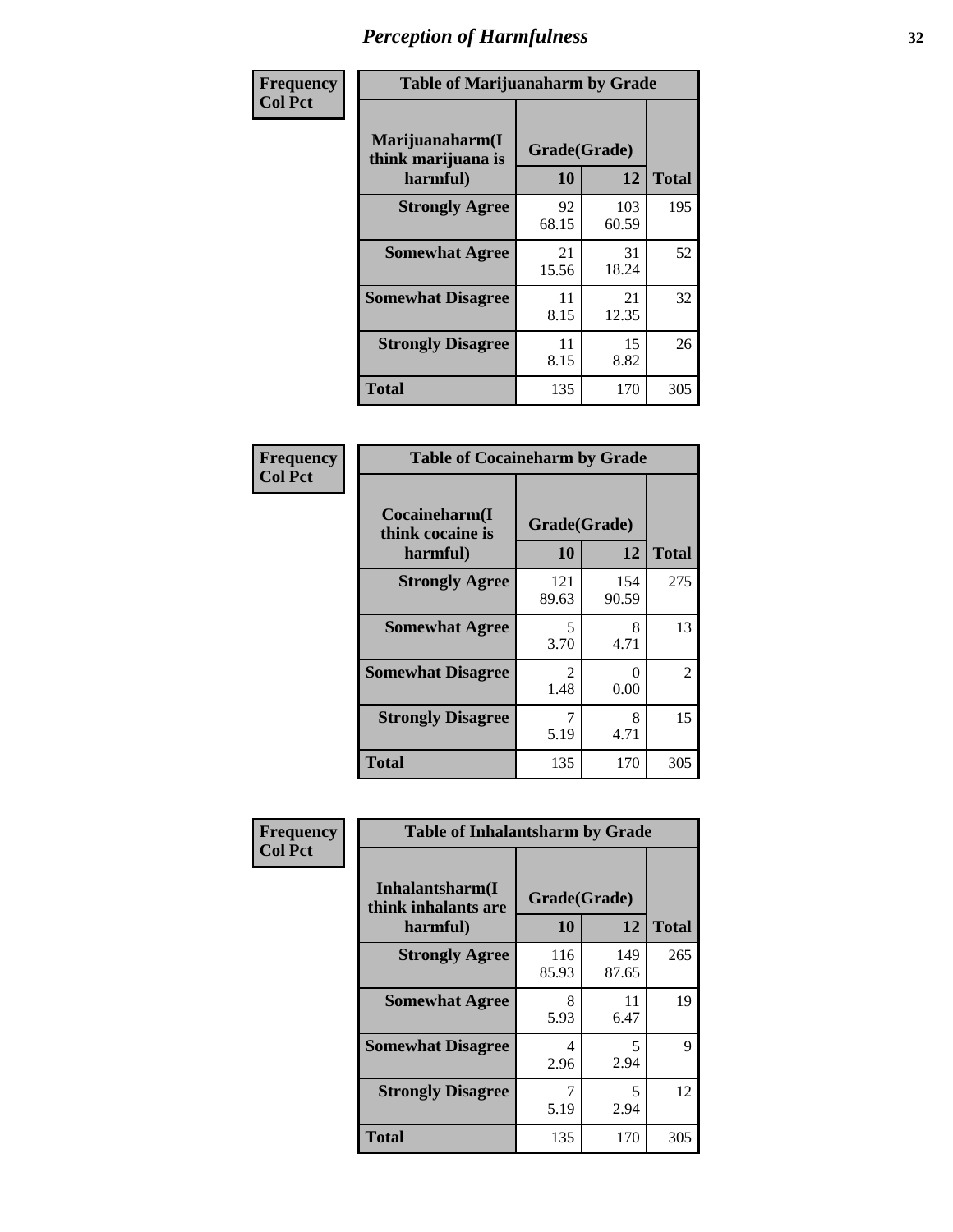| Frequency      | <b>Table of Steroidsharm by Grade</b>            |                    |                       |              |  |
|----------------|--------------------------------------------------|--------------------|-----------------------|--------------|--|
| <b>Col Pct</b> | Steroidsharm(I<br>think steroids are<br>harmful) | Grade(Grade)<br>10 | 12                    | <b>Total</b> |  |
|                | <b>Strongly Agree</b>                            | 107<br>79.26       | 142<br>83.53          | 249          |  |
|                | <b>Somewhat Agree</b>                            | 19<br>14.07        | 21<br>12.35           | 40           |  |
|                | <b>Somewhat Disagree</b>                         | 0.74               | $\mathcal{L}$<br>1.18 | 3            |  |
|                | <b>Strongly Disagree</b>                         | 8<br>5.93          | 5<br>2.94             | 13           |  |
|                | <b>Total</b>                                     | 135                | 170                   | 305          |  |

| <b>Table of Ecstasyharm by Grade</b>          |                        |              |     |  |  |
|-----------------------------------------------|------------------------|--------------|-----|--|--|
| Ecstasyharm(I<br>think ecstasy is<br>harmful) | Grade(Grade)<br>10     | <b>Total</b> |     |  |  |
| <b>Strongly Agree</b>                         | 113<br>83.70           | 146<br>85.88 | 259 |  |  |
| <b>Somewhat Agree</b>                         | 12<br>8.89             | 15<br>8.82   | 27  |  |  |
| <b>Somewhat Disagree</b>                      | $\mathfrak{D}$<br>1.48 | 0.59         | 3   |  |  |
| <b>Strongly Disagree</b>                      | 8<br>5.93              | 8<br>4.71    | 16  |  |  |
| Total                                         | 135                    | 170          | 305 |  |  |

| Frequency      | <b>Table of Methharm by Grade</b>                            |                    |              |              |
|----------------|--------------------------------------------------------------|--------------------|--------------|--------------|
| <b>Col Pct</b> | <b>Methharm</b> (I think<br>methamphetamines<br>are harmful) | Grade(Grade)<br>10 | 12           | <b>Total</b> |
|                | <b>Strongly Agree</b>                                        | 122<br>90.37       | 158<br>92.94 | 280          |
|                | <b>Somewhat Agree</b>                                        | 4<br>2.96          | 4<br>2.35    | 8            |
|                | <b>Somewhat Disagree</b>                                     | 0.74               | 2<br>1.18    | 3            |
|                | <b>Strongly Disagree</b>                                     | 8<br>5.93          | 6<br>3.53    | 14           |
|                | <b>Total</b>                                                 | 135                | 170          | 305          |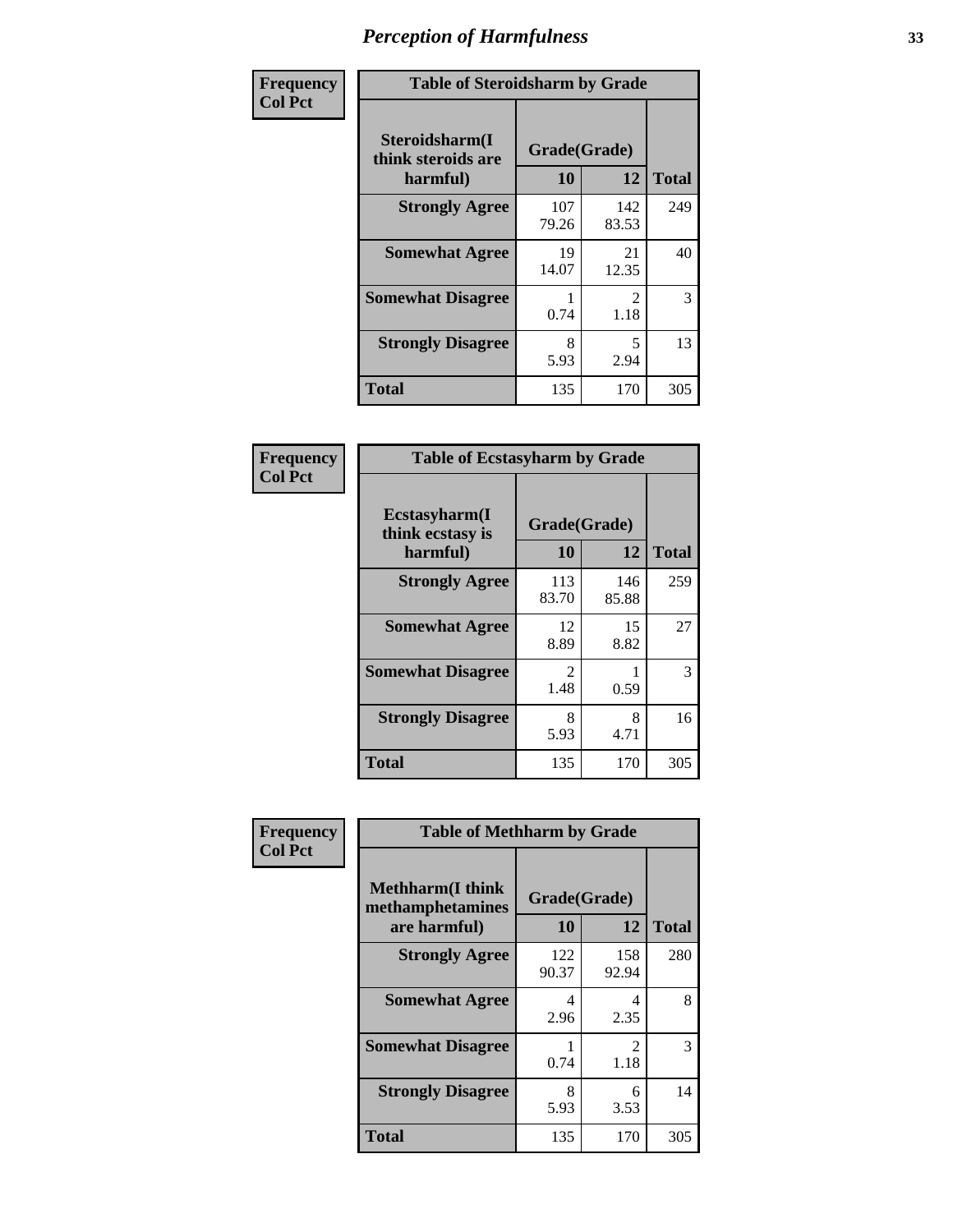| Frequency | <b>Table of Hallucinogensharm by Grade</b>                 |                    |              |              |
|-----------|------------------------------------------------------------|--------------------|--------------|--------------|
| Col Pct   | Hallucinogensharm(I<br>think hallucinogens<br>are harmful) | Grade(Grade)<br>10 | 12           | <b>Total</b> |
|           | <b>Strongly Agree</b>                                      | 120<br>88.89       | 148<br>87.06 | 268          |
|           | <b>Somewhat Agree</b>                                      | 6<br>4.44          | 9<br>5.29    | 15           |
|           | <b>Somewhat Disagree</b>                                   | 0.74               | 4<br>2.35    | 5            |
|           | <b>Strongly Disagree</b>                                   | 8<br>5.93          | 9<br>5.29    | 17           |
|           | <b>Total</b>                                               | 135                | 170          | 305          |

| <b>Table of Prescriptionharm by Grade</b>                                         |              |              |              |  |  |
|-----------------------------------------------------------------------------------|--------------|--------------|--------------|--|--|
| <b>Prescriptionharm</b> (I<br>think prescription<br>drugs not<br>prescribed to me | Grade(Grade) |              |              |  |  |
| are harmful)                                                                      | 10           | 12           | <b>Total</b> |  |  |
| <b>Strongly Agree</b>                                                             | 96<br>71.11  | 127<br>74.71 | 223          |  |  |
| <b>Somewhat Agree</b>                                                             | 22<br>16.30  | 32<br>18.82  | 54           |  |  |
| <b>Somewhat Disagree</b>                                                          | 9<br>6.67    | 4<br>2.35    | 13           |  |  |
| <b>Strongly Disagree</b>                                                          | 8<br>5.93    | 7<br>4.12    | 15           |  |  |
| <b>Total</b>                                                                      | 135          | 170          | 305          |  |  |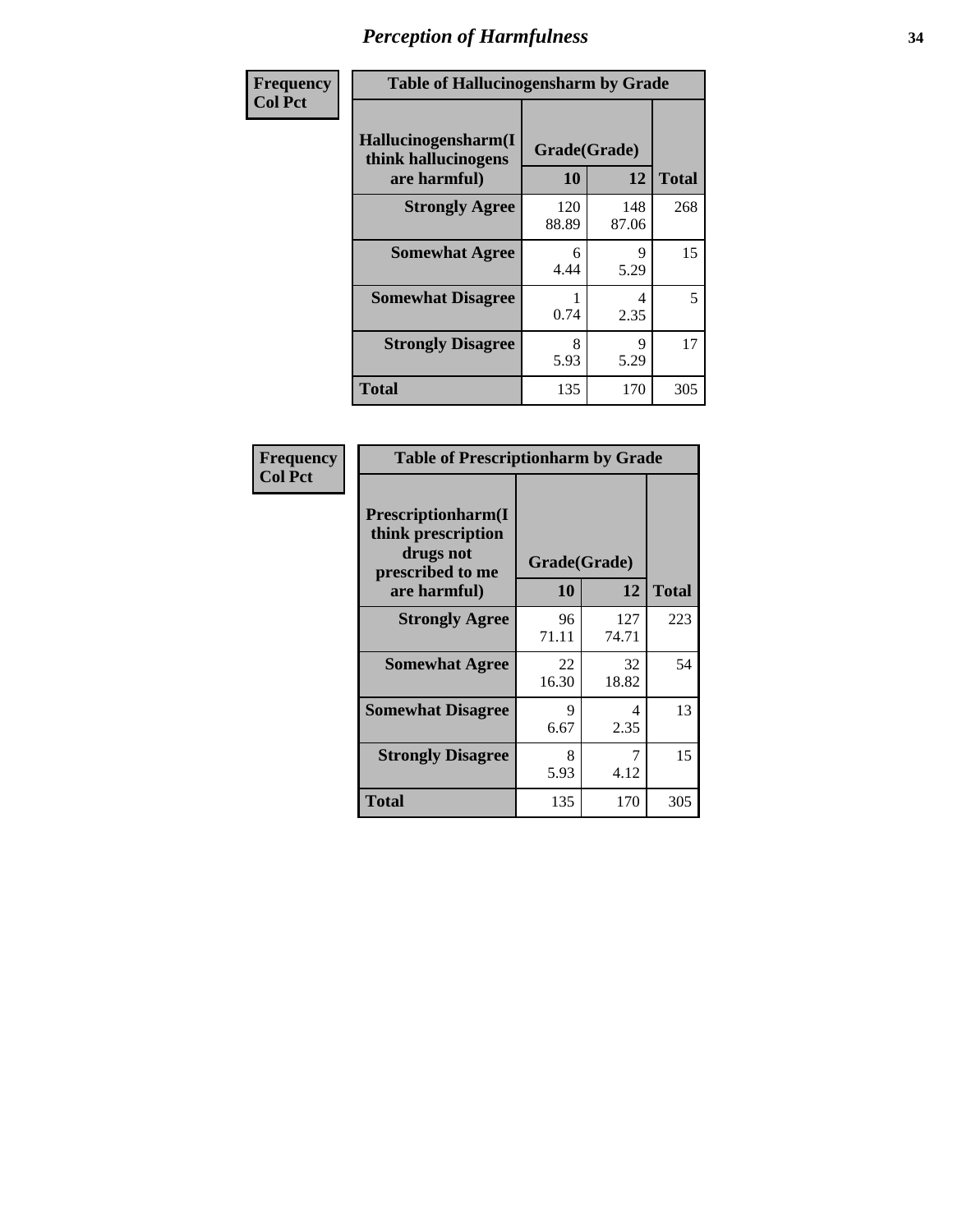# *Disapproval by Adults* **35**

| Frequency      | <b>Table of Alcoholadult by Grade</b>                                 |             |                    |              |  |
|----------------|-----------------------------------------------------------------------|-------------|--------------------|--------------|--|
| <b>Col Pct</b> | <b>Alcoholadult</b> (Adults<br>would disapprove if<br>I used alcohol) | 10          | Grade(Grade)<br>12 | <b>Total</b> |  |
|                | <b>Strongly Agree</b>                                                 | 75<br>55.56 | 97<br>57.06        | 172          |  |
|                | <b>Somewhat Agree</b>                                                 | 37<br>27.41 | 43<br>25.29        | 80           |  |
|                | <b>Somewhat Disagree</b>                                              | 13<br>9.63  | 22<br>12.94        | 35           |  |
|                | <b>Strongly Disagree</b>                                              | 10<br>7.41  | 8<br>4.71          | 18           |  |
|                | <b>Total</b>                                                          | 135         | 170                | 305          |  |

| <b>Table of Tobaccoadult by Grade</b>                                |                    |              |              |  |  |
|----------------------------------------------------------------------|--------------------|--------------|--------------|--|--|
| <b>Tobaccoadult(Adults</b><br>would disapprove if<br>I used tobacco) | Grade(Grade)<br>10 | 12           | <b>Total</b> |  |  |
| <b>Strongly Agree</b>                                                | 106<br>78.52       | 137<br>80.59 | 243          |  |  |
| <b>Somewhat Agree</b>                                                | 13<br>9.63         | 21<br>12.35  | 34           |  |  |
| <b>Somewhat Disagree</b>                                             | 5<br>3.70          | 7<br>4.12    | 12           |  |  |
| <b>Strongly Disagree</b>                                             | 11<br>8.15         | 5<br>2.94    | 16           |  |  |
| <b>Total</b>                                                         | 135                | 170          | 305          |  |  |

| Frequency      | <b>Table of Marijuanaadult by Grade</b>                           |                    |              |              |  |
|----------------|-------------------------------------------------------------------|--------------------|--------------|--------------|--|
| <b>Col Pct</b> | Marijuanaadult(Adults<br>would disapprove if I<br>used marijuana) | Grade(Grade)<br>10 | 12           | <b>Total</b> |  |
|                | <b>Strongly Agree</b>                                             | 110<br>81.48       | 143<br>84.12 | 253          |  |
|                | <b>Somewhat Agree</b>                                             | 11<br>8.15         | 14<br>8.24   | 25           |  |
|                | <b>Somewhat Disagree</b>                                          | 3<br>2.22          | 6<br>3.53    | 9            |  |
|                | <b>Strongly Disagree</b>                                          | 11<br>8.15         | 7<br>4.12    | 18           |  |
|                | <b>Total</b>                                                      | 135                | 170          | 305          |  |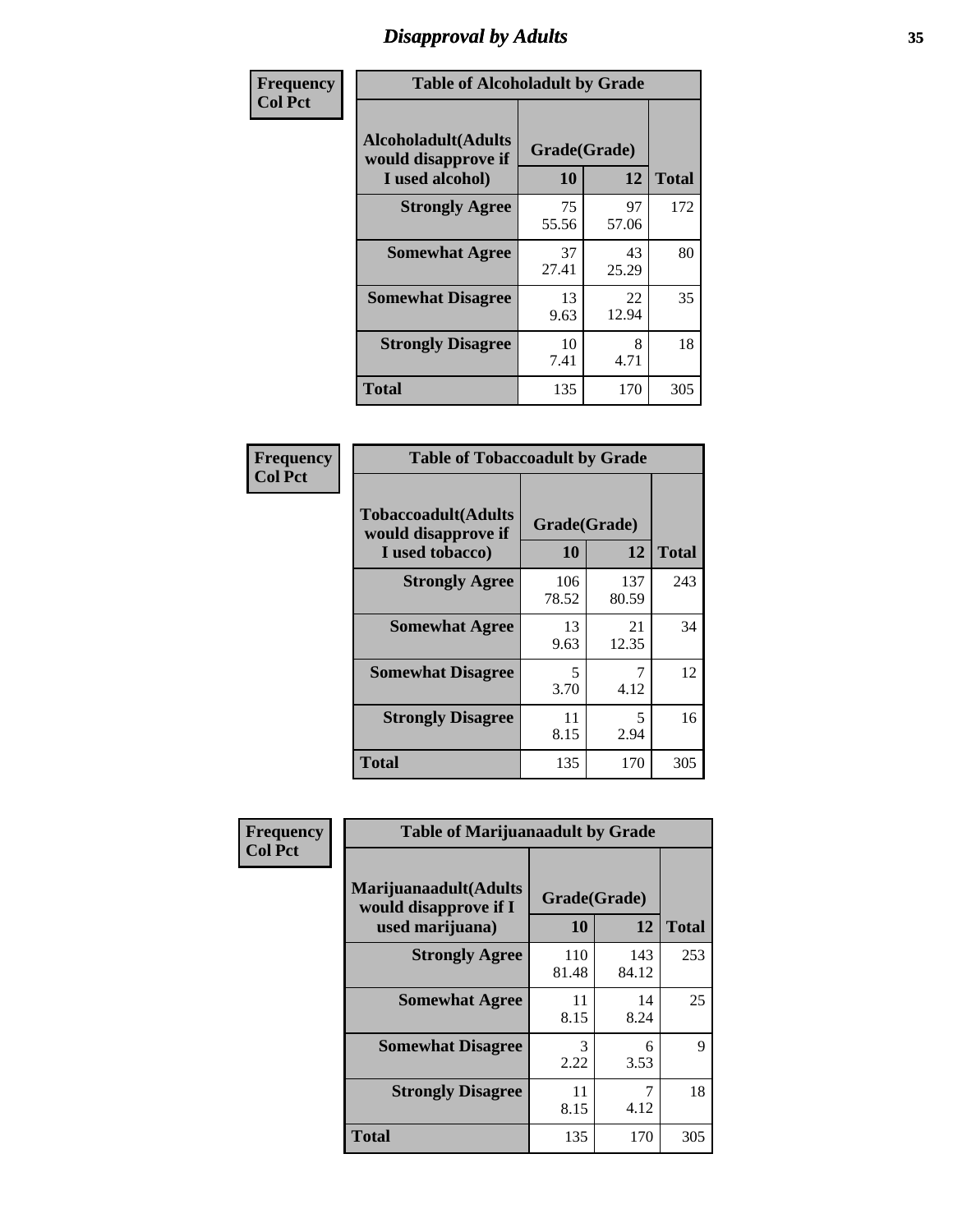# *Disapproval by Adults* **36**

| <b>Frequency</b> | <b>Table of Otherdrugadult by Grade</b>                                     |                    |              |              |  |
|------------------|-----------------------------------------------------------------------------|--------------------|--------------|--------------|--|
| <b>Col Pct</b>   | <b>Otherdrugadult</b> (Adults<br>would disapprove if I<br>used other drugs) | Grade(Grade)<br>10 | 12           | <b>Total</b> |  |
|                  | <b>Strongly Agree</b>                                                       | 116<br>85.93       | 157<br>92.35 | 273          |  |
|                  | <b>Somewhat Agree</b>                                                       | 8<br>5.93          | 9<br>5.29    | 17           |  |
|                  | <b>Somewhat Disagree</b>                                                    | ∩<br>0.00          | 0.59         |              |  |
|                  | <b>Strongly Disagree</b>                                                    | 11<br>8.15         | 3<br>1.76    | 14           |  |
|                  | <b>Total</b>                                                                | 135                | 170          | 305          |  |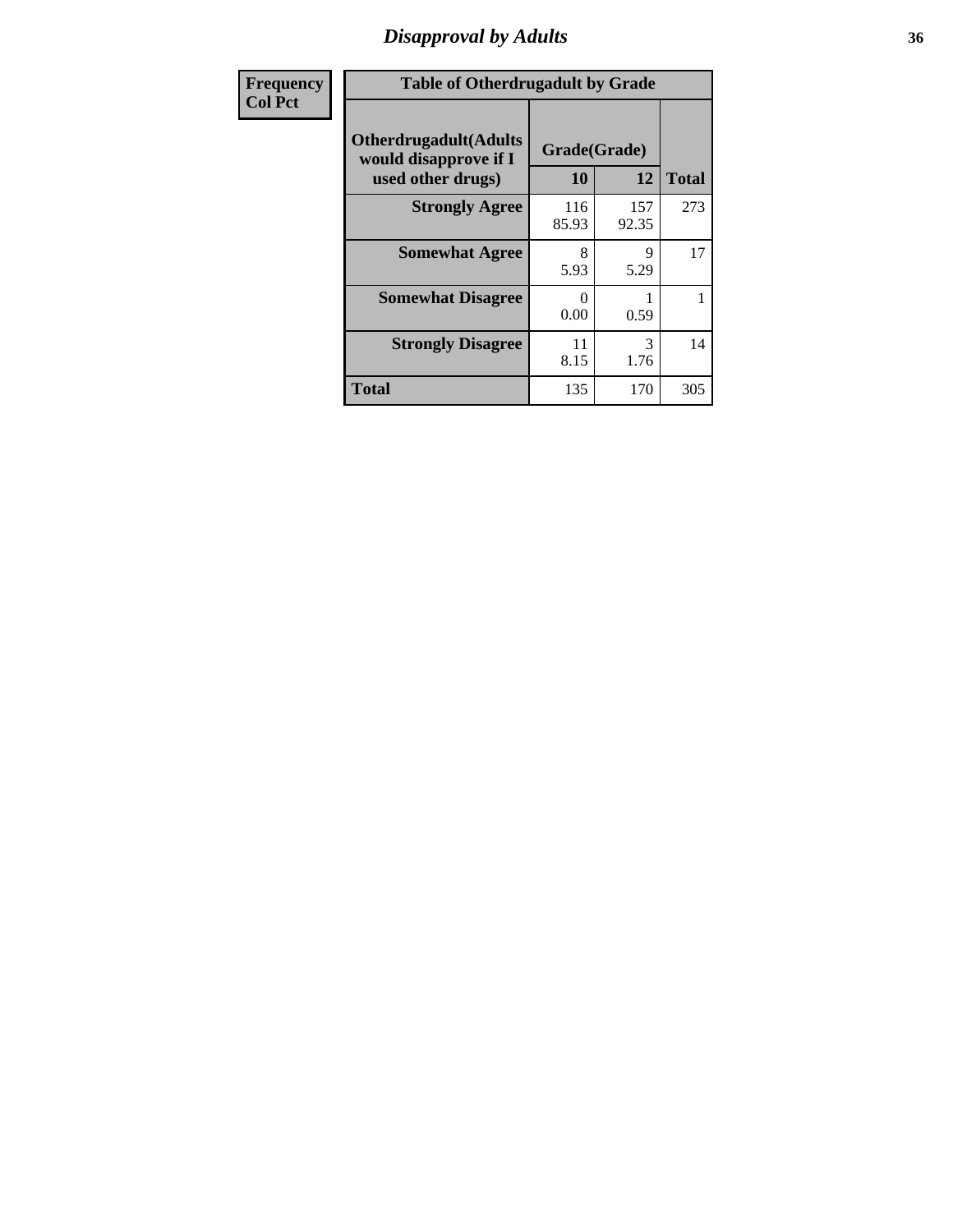# *Disapproval by Peers* **37**

| Frequency      | <b>Table of Alcoholpeer by Grade</b>                    |              |             |              |  |
|----------------|---------------------------------------------------------|--------------|-------------|--------------|--|
| <b>Col Pct</b> | Alcoholpeer(My<br>friends would<br>disapprove if I used | Grade(Grade) |             |              |  |
|                | alcohol)                                                | 10           | 12          | <b>Total</b> |  |
|                | <b>Strongly Agree</b>                                   | 47<br>34.81  | 34<br>20.00 | 81           |  |
|                | <b>Somewhat Agree</b>                                   | 34<br>25.19  | 29<br>17.06 | 63           |  |
|                | <b>Somewhat Disagree</b>                                | 30<br>22.22  | 49<br>28.82 | 79           |  |
|                | <b>Strongly Disagree</b>                                | 24<br>17.78  | 58<br>34.12 | 82           |  |
|                | Total                                                   | 135          | 170         | 305          |  |

| Frequency      | <b>Table of Tobaccopeer by Grade</b>                                |                    |             |              |
|----------------|---------------------------------------------------------------------|--------------------|-------------|--------------|
| <b>Col Pct</b> | Tobaccopeer(My<br>friends would<br>disapprove if I used<br>tobacco) | Grade(Grade)<br>10 | 12          | <b>Total</b> |
|                | <b>Strongly Agree</b>                                               | 75<br>55.56        | 69<br>40.59 | 144          |
|                | <b>Somewhat Agree</b>                                               | 26<br>19.26        | 38<br>22.35 | 64           |
|                | <b>Somewhat Disagree</b>                                            | 18<br>13.33        | 41<br>24.12 | 59           |
|                | <b>Strongly Disagree</b>                                            | 16<br>11.85        | 22<br>12.94 | 38           |
|                | Total                                                               | 135                | 170         | 305          |

| Frequency      | <b>Table of Marijuanapeer by Grade</b>                    |              |             |              |
|----------------|-----------------------------------------------------------|--------------|-------------|--------------|
| <b>Col Pct</b> | Marijuanapeer(My<br>friends would<br>disapprove if I used | Grade(Grade) |             |              |
|                | marijuana)                                                | 10           | 12          | <b>Total</b> |
|                | <b>Strongly Agree</b>                                     | 84<br>62.22  | 56<br>32.94 | 140          |
|                | <b>Somewhat Agree</b>                                     | 16<br>11.85  | 36<br>21.18 | 52           |
|                | <b>Somewhat Disagree</b>                                  | 11<br>8.15   | 39<br>22.94 | 50           |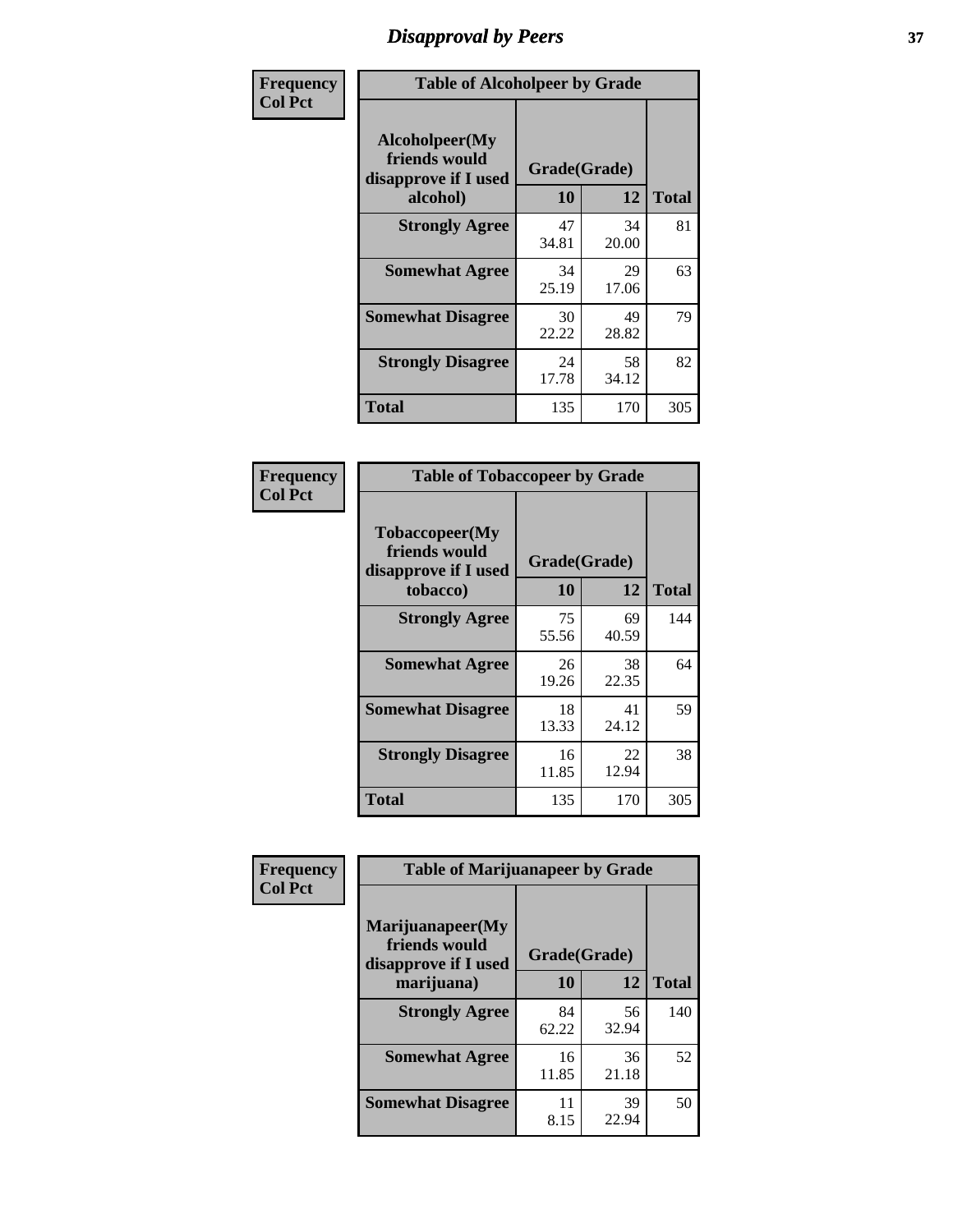# *Disapproval by Peers* **38**

| Frequency<br><b>Col Pct</b> | <b>Table of Marijuanapeer by Grade</b>                                  |                    |             |              |
|-----------------------------|-------------------------------------------------------------------------|--------------------|-------------|--------------|
|                             | Marijuanapeer(My<br>friends would<br>disapprove if I used<br>marijuana) | Grade(Grade)<br>10 | 12          | <b>Total</b> |
|                             | <b>Strongly Disagree</b>                                                | 24<br>17.78        | 39<br>22.94 | 63           |
|                             | Total                                                                   | 135                | 170         | 305          |

| Frequency      | <b>Table of Otherdrugpeer by Grade</b>                                    |                    |             |              |
|----------------|---------------------------------------------------------------------------|--------------------|-------------|--------------|
| <b>Col Pct</b> | Otherdrugpeer(My<br>friends would<br>disapprove if I used<br>other drugs) | Grade(Grade)<br>10 | 12          | <b>Total</b> |
|                | <b>Strongly Agree</b>                                                     | 94<br>69.63        | 99<br>58.24 | 193          |
|                | <b>Somewhat Agree</b>                                                     | 23<br>17.04        | 34<br>20.00 | 57           |
|                | <b>Somewhat Disagree</b>                                                  | 4<br>2.96          | 26<br>15.29 | 30           |
|                | <b>Strongly Disagree</b>                                                  | 14<br>10.37        | 11<br>6.47  | 25           |
|                | Total                                                                     | 135                | 170         | 305          |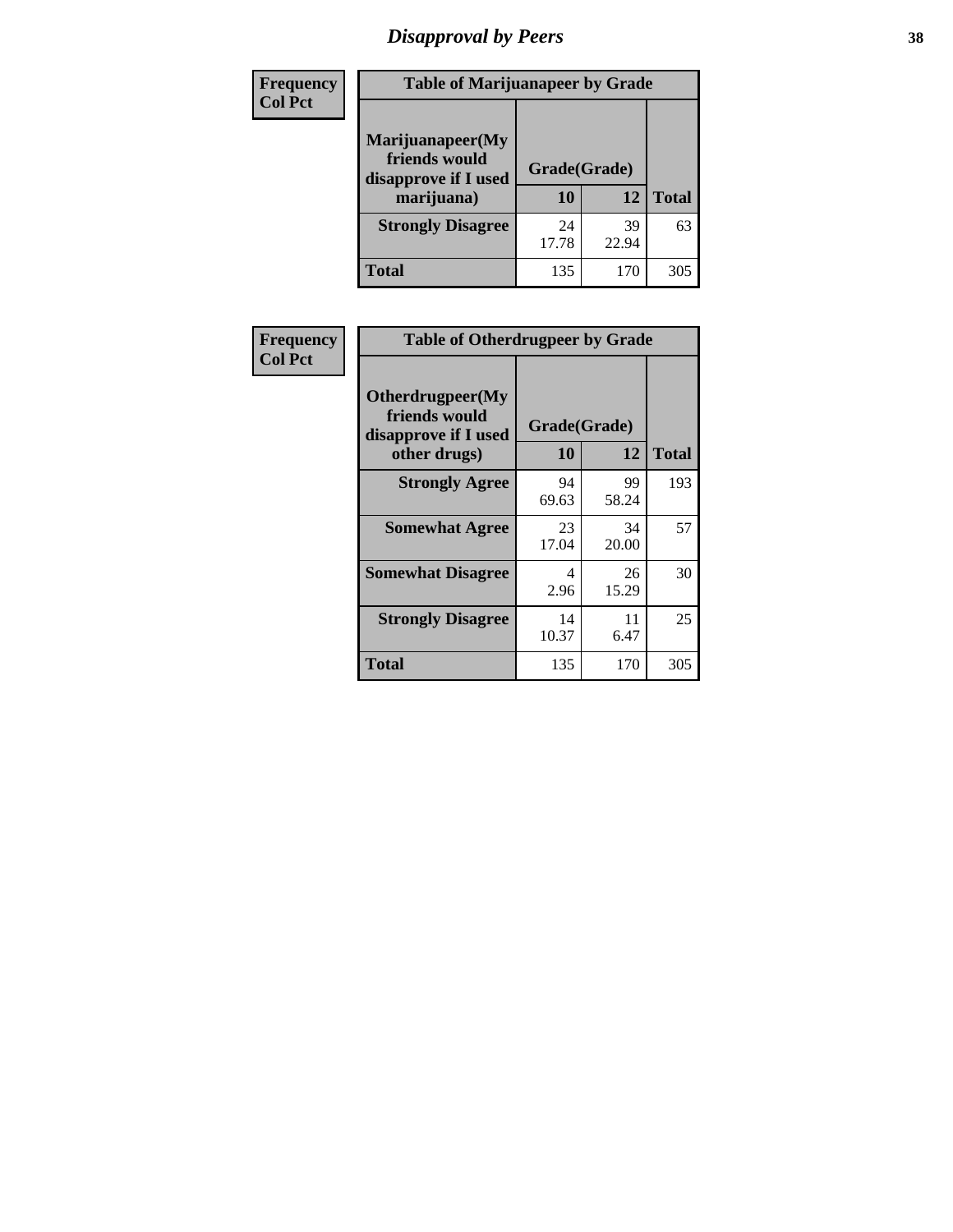| Frequency<br><b>Col Pct</b> |                                | <b>Table of Alcohollocation1 by Grade</b> |              |              |  |
|-----------------------------|--------------------------------|-------------------------------------------|--------------|--------------|--|
|                             | <b>Alcohollocation1(Places</b> | Grade(Grade)                              |              |              |  |
|                             | <b>Friends Use Alcohol)</b>    | 10                                        | 12           | <b>Total</b> |  |
|                             |                                | 69<br>51.11                               | 113<br>66.47 | 182          |  |
|                             | Do Not Use                     | 66<br>48.89                               | 57<br>33.53  | 123          |  |
|                             | <b>Total</b>                   | 135                                       | 170          | 305          |  |

| <b>Frequency</b> | <b>Table of Alcohollocation2 by Grade</b> |              |             |              |
|------------------|-------------------------------------------|--------------|-------------|--------------|
| <b>Col Pct</b>   | <b>Alcohollocation2(Places</b>            | Grade(Grade) |             |              |
|                  | <b>Friends Use Alcohol)</b>               | 10           | 12          | <b>Total</b> |
|                  |                                           | 97<br>71.85  | 96<br>56.47 | 193          |
|                  | Home                                      | 38<br>28.15  | 74<br>43.53 | 112          |
|                  | <b>Total</b>                              | 135          | 170         | 305          |

| Frequency      | <b>Table of Alcohollocation 3 by Grade</b>                    |                    |              |              |
|----------------|---------------------------------------------------------------|--------------------|--------------|--------------|
| <b>Col Pct</b> | <b>Alcohollocation3(Places</b><br><b>Friends Use Alcohol)</b> | Grade(Grade)<br>10 | 12           | <b>Total</b> |
|                |                                                               | 124<br>91.85       | 164<br>96.47 | 288          |
|                | <b>School</b>                                                 | 11<br>8.15         | 6<br>3.53    | 17           |
|                | <b>Total</b>                                                  | 135                | 170          | 305          |

| <b>Frequency</b>                                 | <b>Table of Alcohollocation4 by Grade</b> |              |              |              |  |
|--------------------------------------------------|-------------------------------------------|--------------|--------------|--------------|--|
| <b>Col Pct</b><br><b>Alcohollocation4(Places</b> | Grade(Grade)                              |              |              |              |  |
|                                                  | <b>Friends Use Alcohol)</b>               | 10           | 12           | <b>Total</b> |  |
|                                                  |                                           | 123<br>91.11 | 151<br>88.82 | 274          |  |
|                                                  | Car                                       | 12<br>8.89   | 19<br>11.18  | 31           |  |
|                                                  | Total                                     | 135          | 170          | 305          |  |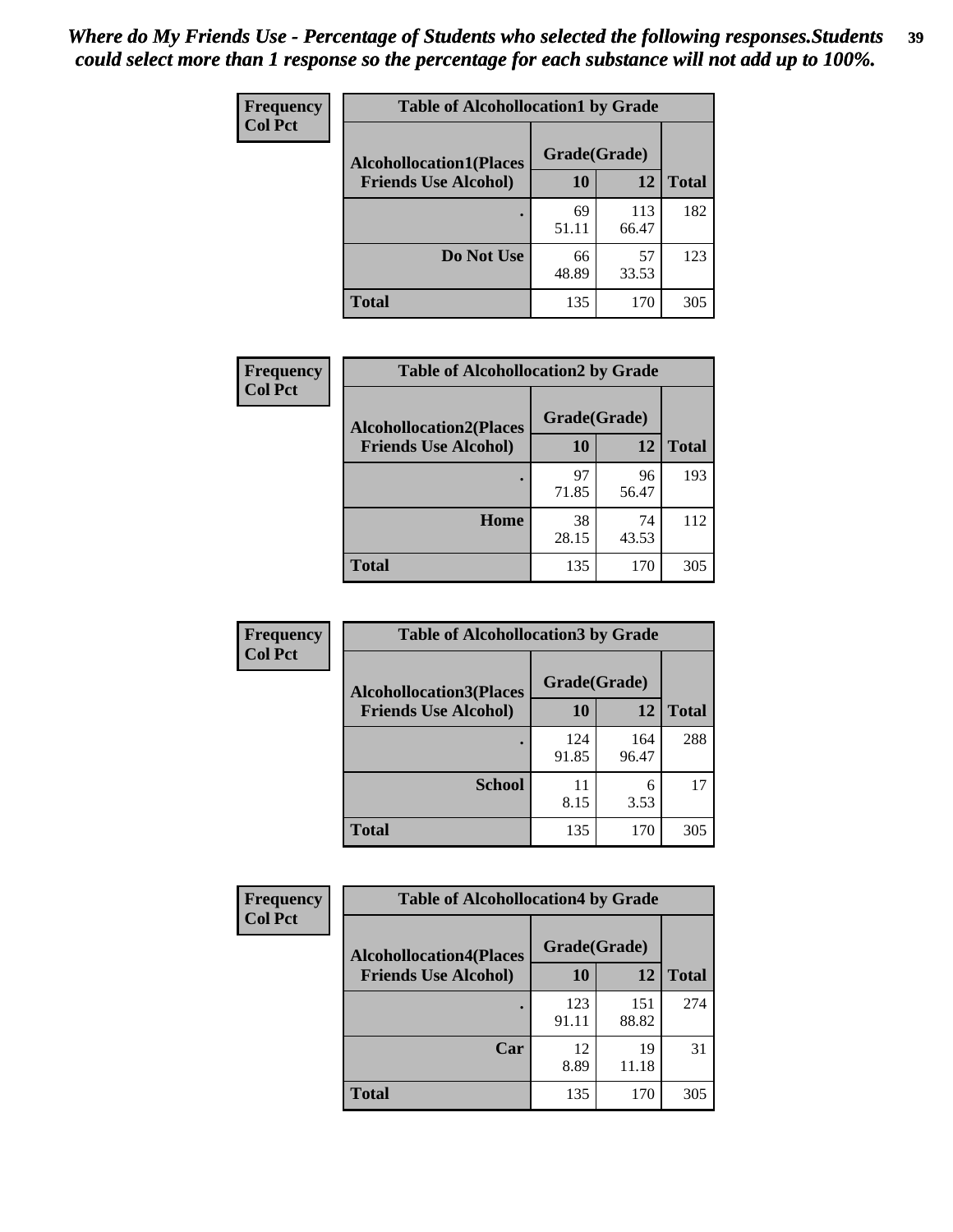| Frequency<br><b>Col Pct</b> | <b>Table of Alcohollocation5 by Grade</b> |              |              |              |
|-----------------------------|-------------------------------------------|--------------|--------------|--------------|
|                             | <b>Alcohollocation5(Places</b>            | Grade(Grade) |              |              |
|                             | <b>Friends Use Alcohol)</b>               | 10           | 12           | <b>Total</b> |
|                             |                                           | 77<br>57.04  | 69<br>40.59  | 146          |
|                             | <b>Friend's House</b>                     | 58<br>42.96  | 101<br>59.41 | 159          |
|                             | <b>Total</b>                              | 135          | 170          | 305          |

| Frequency      | <b>Table of Alcohollocation6 by Grade</b>                     |                           |              |              |
|----------------|---------------------------------------------------------------|---------------------------|--------------|--------------|
| <b>Col Pct</b> | <b>Alcohollocation6(Places</b><br><b>Friends Use Alcohol)</b> | Grade(Grade)<br><b>10</b> | 12           | <b>Total</b> |
|                |                                                               | 101<br>74.81              | 112<br>65.88 | 213          |
|                | <b>Other</b>                                                  | 34<br>25.19               | 58<br>34.12  | 92           |
|                | <b>Total</b>                                                  | 135                       | 170          | 305          |

| Frequency<br><b>Col Pct</b>    | <b>Table of Tobaccolocation1 by Grade</b> |             |             |              |
|--------------------------------|-------------------------------------------|-------------|-------------|--------------|
| <b>Tobaccolocation1(Places</b> | Grade(Grade)                              |             |             |              |
|                                | <b>Friends Use Tobacco)</b>               | 10          | 12          | <b>Total</b> |
|                                |                                           | 47<br>34.81 | 73<br>42.94 | 120          |
|                                | Do Not Use                                | 88<br>65.19 | 97<br>57.06 | 185          |
|                                | <b>Total</b>                              | 135         | 170         | 305          |

| <b>Frequency</b> | <b>Table of Tobaccolocation2 by Grade</b> |              |              |              |  |
|------------------|-------------------------------------------|--------------|--------------|--------------|--|
| <b>Col Pct</b>   | <b>Tobaccolocation2(Places</b>            | Grade(Grade) |              |              |  |
|                  | <b>Friends Use Tobacco)</b>               | 10           | 12           | <b>Total</b> |  |
|                  |                                           | 107<br>79.26 | 123<br>72.35 | 230          |  |
|                  | Home                                      | 28<br>20.74  | 47<br>27.65  | 75           |  |
|                  | <b>Total</b>                              | 135          | 170          | 305          |  |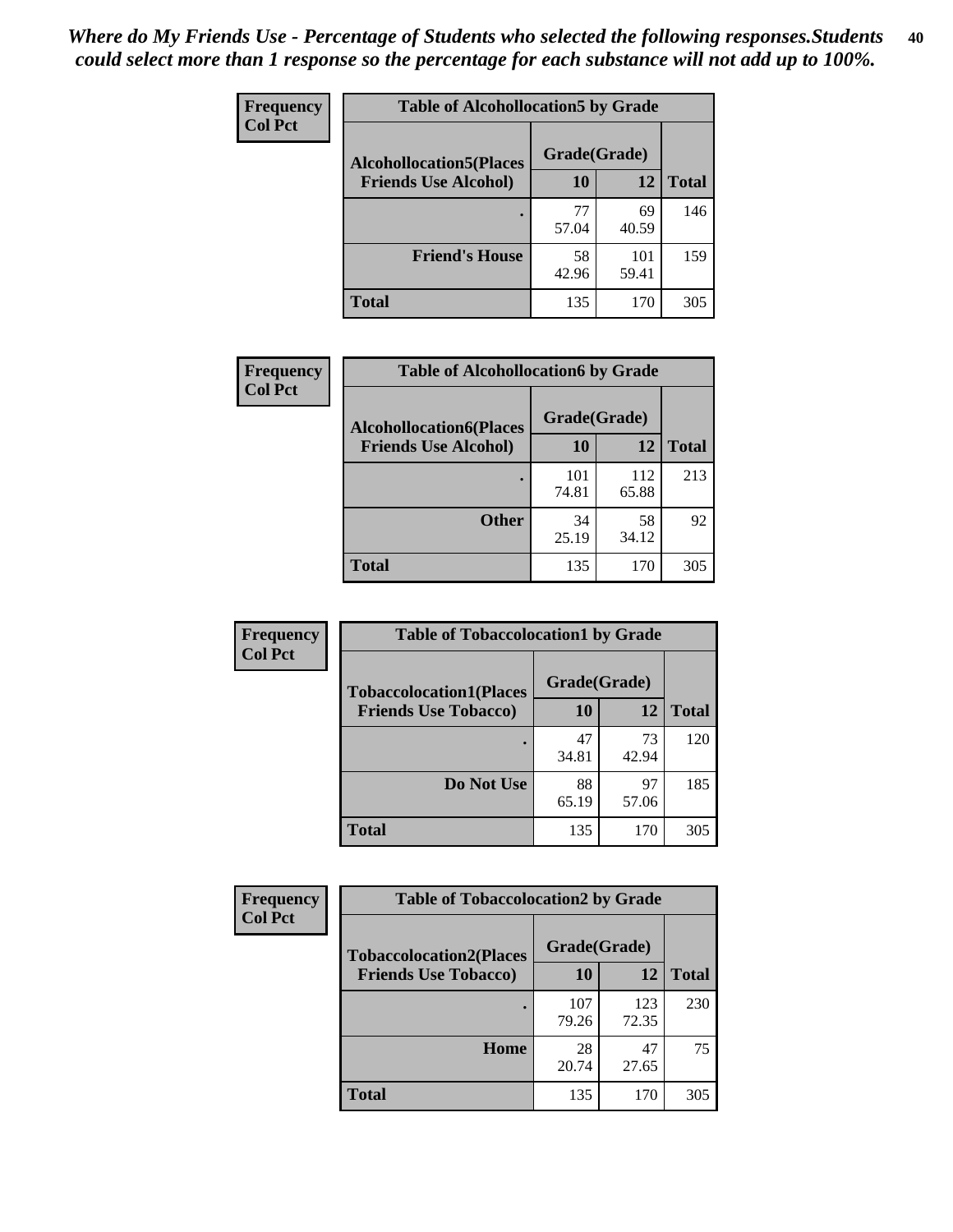| Frequency      | <b>Table of Tobaccolocation 3 by Grade</b> |              |              |              |  |
|----------------|--------------------------------------------|--------------|--------------|--------------|--|
| <b>Col Pct</b> | <b>Tobaccolocation3(Places</b>             | Grade(Grade) |              |              |  |
|                | <b>Friends Use Tobacco)</b>                | 10           | <b>12</b>    | <b>Total</b> |  |
|                |                                            | 122<br>90.37 | 154<br>90.59 | 276          |  |
|                | <b>School</b>                              | 13<br>9.63   | 16<br>9.41   | 29           |  |
|                | <b>Total</b>                               | 135          | 170          | 305          |  |

| <b>Frequency</b><br><b>Col Pct</b> | <b>Table of Tobaccolocation4 by Grade</b> |              |              |              |
|------------------------------------|-------------------------------------------|--------------|--------------|--------------|
|                                    | <b>Tobaccolocation4(Places</b>            | Grade(Grade) |              |              |
|                                    | <b>Friends Use Tobacco)</b>               | 10           | 12           | <b>Total</b> |
|                                    |                                           | 114<br>84.44 | 126<br>74.12 | 240          |
|                                    | Car                                       | 21<br>15.56  | 44<br>25.88  | 65           |
|                                    | <b>Total</b>                              | 135          | 170          | 305          |

| Frequency      | <b>Table of Tobaccolocation5 by Grade</b> |              |              |              |
|----------------|-------------------------------------------|--------------|--------------|--------------|
| <b>Col Pct</b> | <b>Tobaccolocation5(Places</b>            | Grade(Grade) |              |              |
|                | <b>Friends Use Tobacco)</b>               | 10           | <b>12</b>    | <b>Total</b> |
|                |                                           | 100<br>74.07 | 113<br>66.47 | 213          |
|                | <b>Friend's House</b>                     | 35<br>25.93  | 57<br>33.53  | 92           |
|                | <b>Total</b>                              | 135          | 170          | 305          |

| <b>Frequency</b> | <b>Table of Tobaccolocation6 by Grade</b> |              |              |              |  |
|------------------|-------------------------------------------|--------------|--------------|--------------|--|
| <b>Col Pct</b>   | <b>Tobaccolocation6(Places</b>            | Grade(Grade) |              |              |  |
|                  | <b>Friends Use Tobacco)</b>               | <b>10</b>    | 12           | <b>Total</b> |  |
|                  |                                           | 111<br>82.22 | 127<br>74.71 | 238          |  |
|                  | <b>Other</b>                              | 24<br>17.78  | 43<br>25.29  | 67           |  |
|                  | <b>Total</b>                              | 135          | 170          | 305          |  |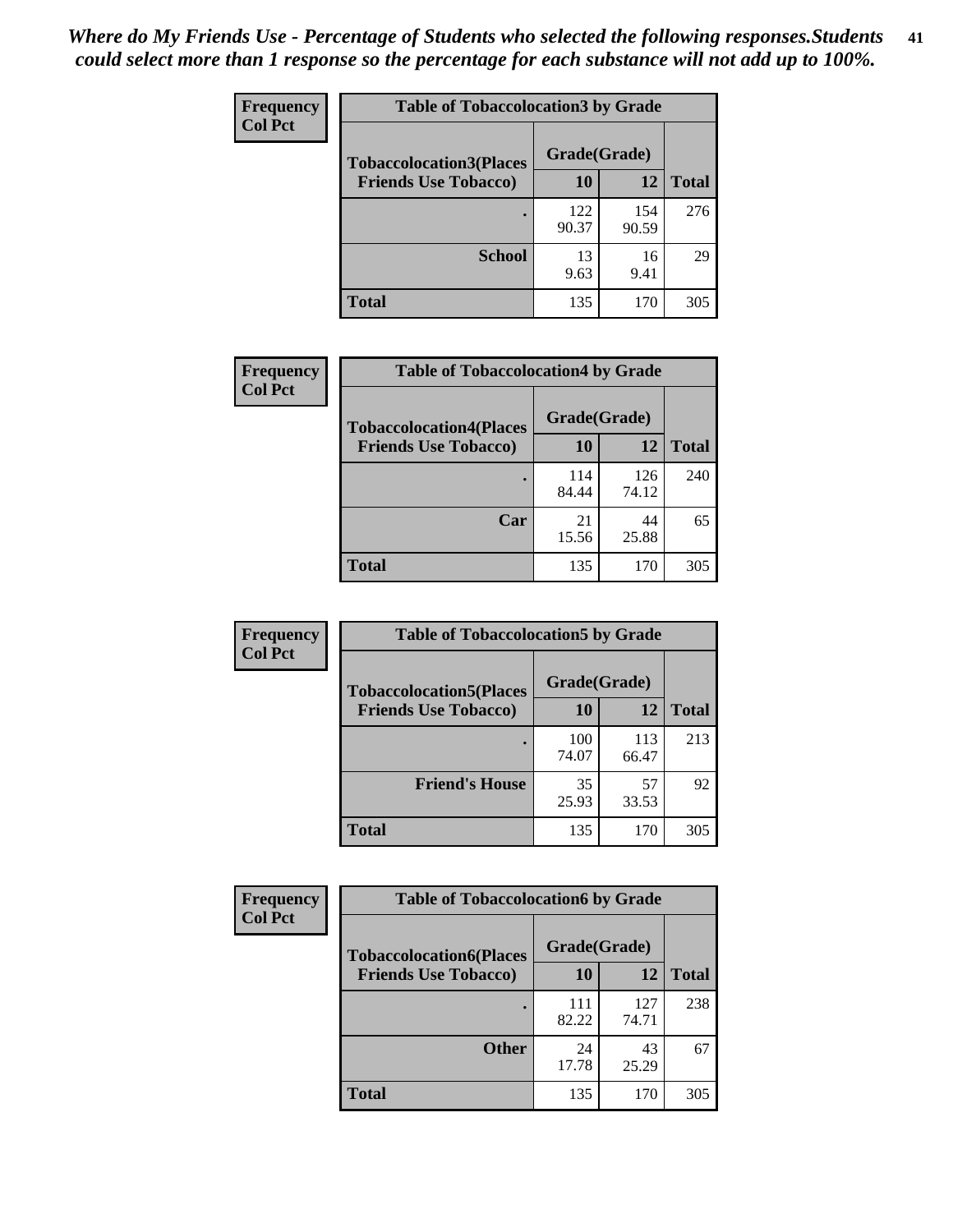| <b>Frequency</b> | <b>Table of Marijuanalocation1 by Grade</b> |              |             |              |
|------------------|---------------------------------------------|--------------|-------------|--------------|
| <b>Col Pct</b>   | <b>Marijuanalocation1(Places</b>            | Grade(Grade) |             |              |
|                  | <b>Friends Use Marijuana</b> )              | 10           | 12          | <b>Total</b> |
|                  |                                             | 52<br>38.52  | 88<br>51.76 | 140          |
|                  | Do Not Use                                  | 83<br>61.48  | 82<br>48.24 | 165          |
|                  | Total                                       | 135          | 170         | 305          |

| <b>Frequency</b> | <b>Table of Marijuanalocation2 by Grade</b>                        |                    |              |              |
|------------------|--------------------------------------------------------------------|--------------------|--------------|--------------|
| <b>Col Pct</b>   | <b>Marijuanalocation2(Places</b><br><b>Friends Use Marijuana</b> ) | Grade(Grade)<br>10 | 12           | <b>Total</b> |
|                  |                                                                    | 102<br>75.56       | 115<br>67.65 | 217          |
|                  | <b>Home</b>                                                        | 33<br>24.44        | 55<br>32.35  | 88           |
|                  | <b>Total</b>                                                       | 135                | 170          | 305          |

| Frequency<br><b>Col Pct</b> | <b>Table of Marijuanalocation3 by Grade</b> |              |              |              |
|-----------------------------|---------------------------------------------|--------------|--------------|--------------|
|                             | <b>Marijuanalocation3(Places</b>            | Grade(Grade) |              |              |
|                             | <b>Friends Use Marijuana</b> )              | 10           | 12           | <b>Total</b> |
|                             |                                             | 122<br>90.37 | 152<br>89.41 | 274          |
|                             | <b>School</b>                               | 13<br>9.63   | 18<br>10.59  | 31           |
|                             | <b>Total</b>                                | 135          | 170          | 305          |

| <b>Frequency</b> | <b>Table of Marijuanalocation4 by Grade</b> |              |              |              |  |
|------------------|---------------------------------------------|--------------|--------------|--------------|--|
| <b>Col Pct</b>   | <b>Marijuanalocation4(Places</b>            | Grade(Grade) |              |              |  |
|                  | <b>Friends Use Marijuana</b> )              | <b>10</b>    | 12           | <b>Total</b> |  |
|                  |                                             | 114<br>84.44 | 124<br>72.94 | 238          |  |
|                  | Car                                         | 21<br>15.56  | 46<br>27.06  | 67           |  |
|                  | <b>Total</b>                                | 135          | 170          | 305          |  |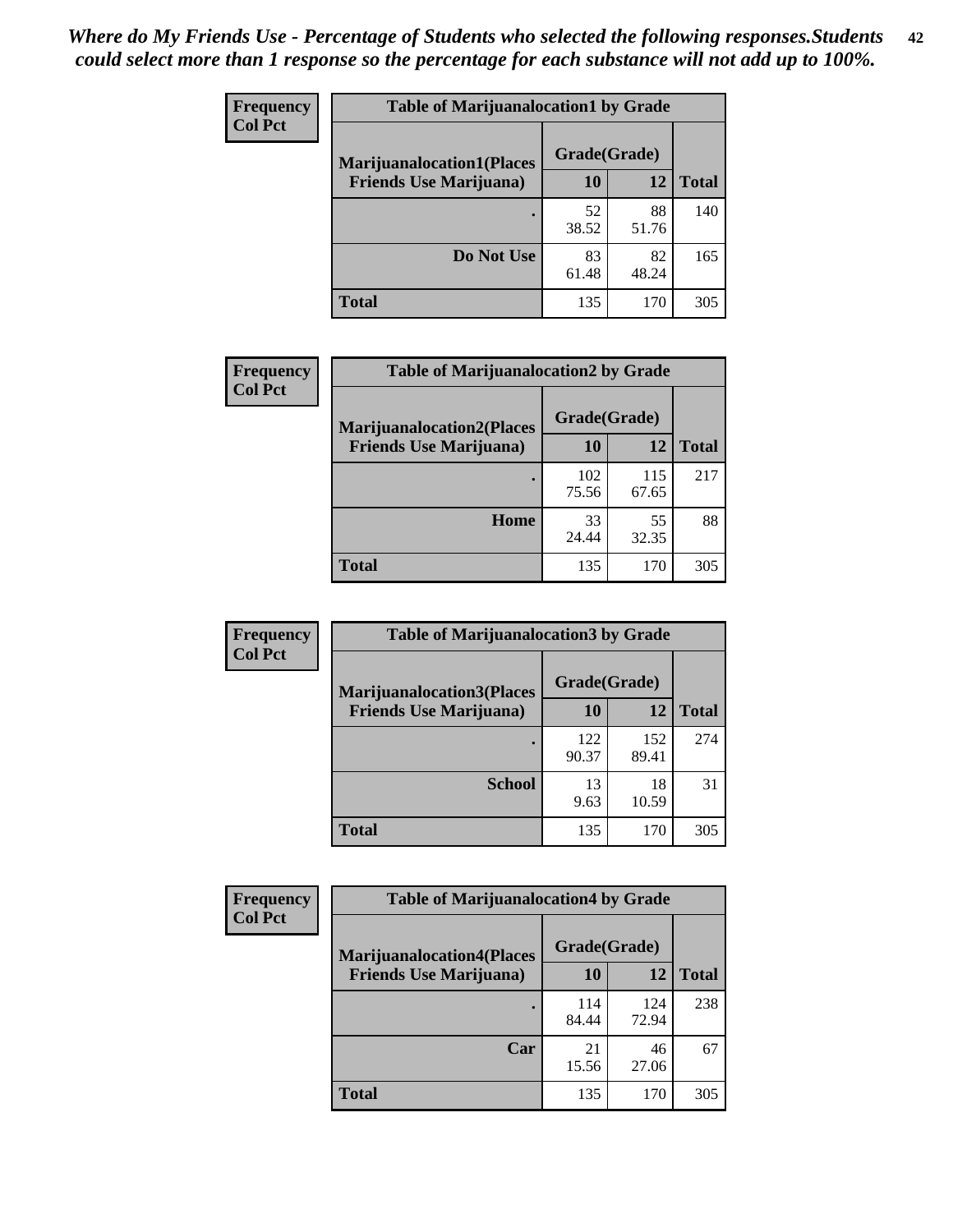| <b>Frequency</b> | <b>Table of Marijuanalocation5 by Grade</b> |              |             |              |
|------------------|---------------------------------------------|--------------|-------------|--------------|
| <b>Col Pct</b>   | <b>Marijuanalocation5</b> (Places           | Grade(Grade) |             |              |
|                  | <b>Friends Use Marijuana</b> )              | 10           | 12          | <b>Total</b> |
|                  |                                             | 93<br>68.89  | 94<br>55.29 | 187          |
|                  | <b>Friend's House</b>                       | 42<br>31.11  | 76<br>44.71 | 118          |
|                  | <b>Total</b>                                | 135          | 170         | 305          |

| <b>Frequency</b> | <b>Table of Marijuanalocation6 by Grade</b>                        |                    |              |              |
|------------------|--------------------------------------------------------------------|--------------------|--------------|--------------|
| <b>Col Pct</b>   | <b>Marijuanalocation6(Places</b><br><b>Friends Use Marijuana</b> ) | Grade(Grade)<br>10 | 12           | <b>Total</b> |
|                  |                                                                    |                    |              |              |
|                  |                                                                    | 109<br>80.74       | 115<br>67.65 | 224          |
|                  | <b>Other</b>                                                       | 26<br>19.26        | 55<br>32.35  | 81           |
|                  | <b>Total</b>                                                       | 135                | 170          | 305          |

| Frequency      | <b>Table of Otherdruglocation1 by Grade</b>                          |              |              |              |
|----------------|----------------------------------------------------------------------|--------------|--------------|--------------|
| <b>Col Pct</b> | <b>Otherdruglocation1(Places</b><br><b>Friends Use Other Illegal</b> | Grade(Grade) |              |              |
|                | Drugs)                                                               | 10           | 12           | <b>Total</b> |
|                |                                                                      | 30<br>22.22  | 34<br>20.00  | 64           |
|                | Do Not Use                                                           | 105<br>77.78 | 136<br>80.00 | 241          |
|                | <b>Total</b>                                                         | 135          | 170          | 305          |

| Frequency      | <b>Table of Otherdruglocation2 by Grade</b>                          |              |              |              |
|----------------|----------------------------------------------------------------------|--------------|--------------|--------------|
| <b>Col Pct</b> | <b>Otherdruglocation2(Places</b><br><b>Friends Use Other Illegal</b> | Grade(Grade) |              |              |
|                | Drugs)                                                               | 10           | 12           | <b>Total</b> |
|                |                                                                      | 119<br>88.15 | 146<br>85.88 | 265          |
|                | <b>Home</b>                                                          | 16<br>11.85  | 24<br>14.12  | 40           |
|                | <b>Total</b>                                                         | 135          | 170          | 305          |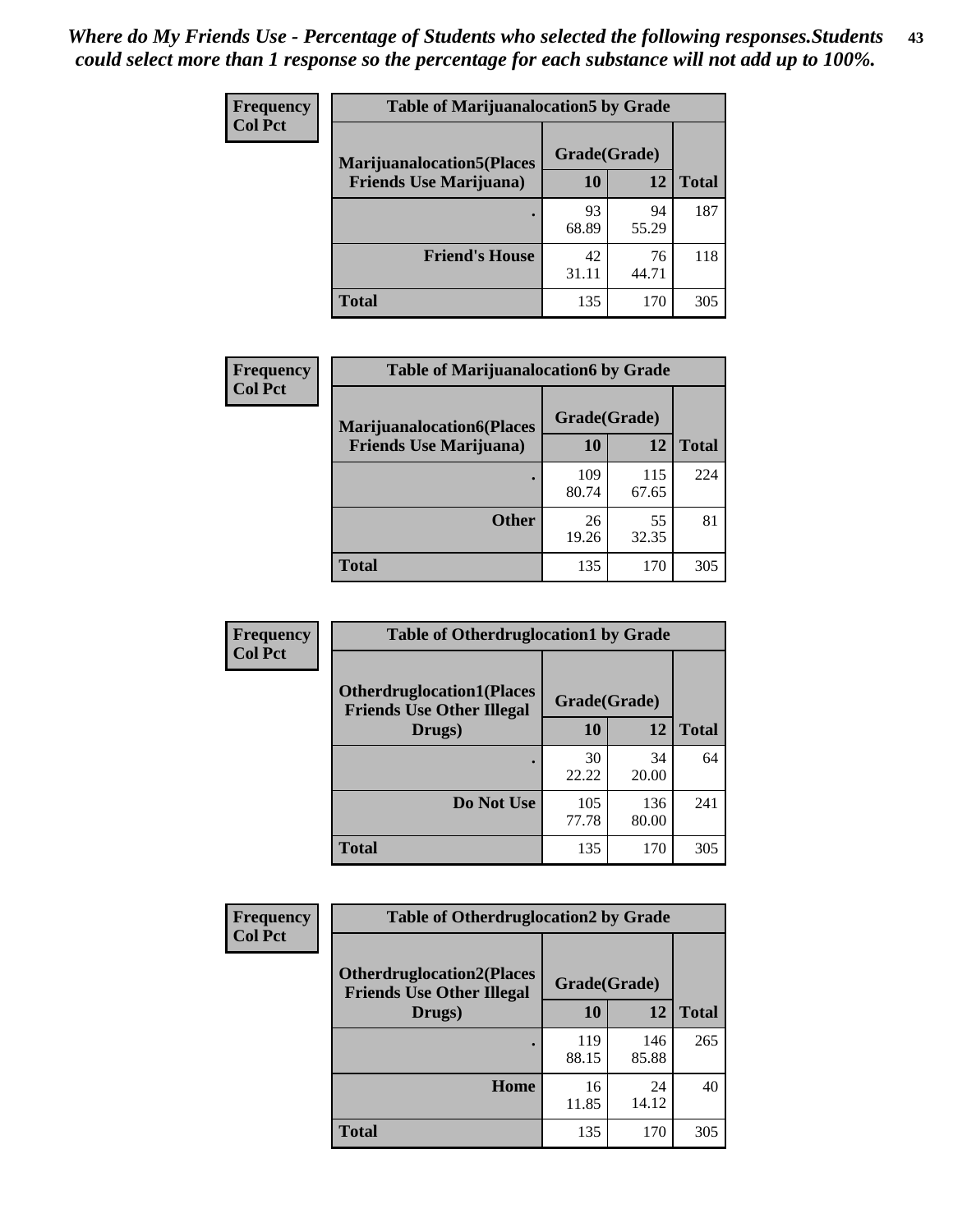| <b>Frequency</b> | <b>Table of Otherdruglocation 3 by Grade</b>                         |              |              |              |
|------------------|----------------------------------------------------------------------|--------------|--------------|--------------|
| <b>Col Pct</b>   | <b>Otherdruglocation3(Places</b><br><b>Friends Use Other Illegal</b> | Grade(Grade) |              |              |
|                  | Drugs)                                                               | 10           | 12           | <b>Total</b> |
|                  | $\bullet$                                                            | 124<br>91.85 | 164<br>96.47 | 288          |
|                  | <b>School</b>                                                        | 11<br>8.15   | 6<br>3.53    | 17           |
|                  | <b>Total</b>                                                         | 135          | 170          | 305          |

| Frequency      | <b>Table of Otherdruglocation4 by Grade</b>                          |              |              |              |
|----------------|----------------------------------------------------------------------|--------------|--------------|--------------|
| <b>Col Pct</b> | <b>Otherdruglocation4(Places</b><br><b>Friends Use Other Illegal</b> | Grade(Grade) |              |              |
|                | Drugs)                                                               | 10           | 12           | <b>Total</b> |
|                |                                                                      | 123<br>91.11 | 156<br>91.76 | 279          |
|                | Car                                                                  | 12<br>8.89   | 14<br>8.24   | 26           |
|                | <b>Total</b>                                                         | 135          | 170          | 305          |

| Frequency      | <b>Table of Otherdruglocation5 by Grade</b>                          |              |              |              |
|----------------|----------------------------------------------------------------------|--------------|--------------|--------------|
| <b>Col Pct</b> | <b>Otherdruglocation5(Places</b><br><b>Friends Use Other Illegal</b> | Grade(Grade) |              |              |
|                | Drugs)                                                               | 10           | 12           | <b>Total</b> |
|                |                                                                      | 112<br>82.96 | 140<br>82.35 | 252          |
|                | <b>Friend's House</b>                                                | 23<br>17.04  | 30<br>17.65  | 53           |
|                | <b>Total</b>                                                         | 135          | 170          | 305          |

| <b>Frequency</b> | <b>Table of Otherdruglocation6 by Grade</b>                          |              |              |              |
|------------------|----------------------------------------------------------------------|--------------|--------------|--------------|
| <b>Col Pct</b>   | <b>Otherdruglocation6(Places</b><br><b>Friends Use Other Illegal</b> | Grade(Grade) |              |              |
|                  | Drugs)                                                               | <b>10</b>    | 12           | <b>Total</b> |
|                  |                                                                      | 123<br>91.11 | 145<br>85.29 | 268          |
|                  | <b>Other</b>                                                         | 12<br>8.89   | 25<br>14.71  | 37           |
|                  | <b>Total</b>                                                         | 135          | 170          | 305          |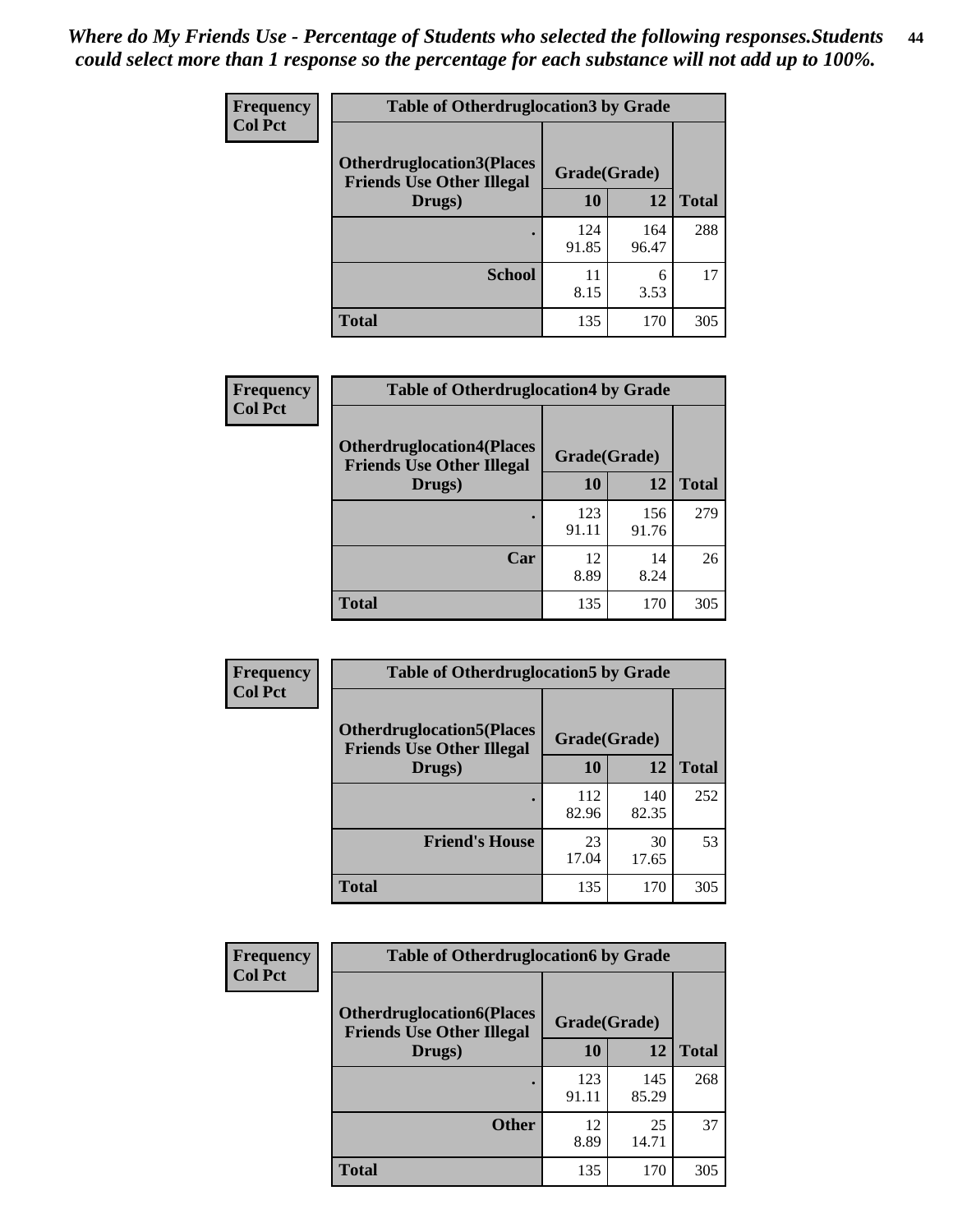| Frequency      | <b>Table of Alcoholtime1 by Grade</b>           |              |              |              |
|----------------|-------------------------------------------------|--------------|--------------|--------------|
| <b>Col Pct</b> | <b>Alcoholtime1(Times</b><br><b>Friends Use</b> | Grade(Grade) |              |              |
|                | Alcohol)                                        | 10           | 12           | <b>Total</b> |
|                |                                                 | 74<br>54.81  | 118<br>69.41 | 192          |
|                | Do Not Use                                      | 61<br>45.19  | 52<br>30.59  | 113          |
|                | <b>Total</b>                                    | 135          | 170          | 305          |

| Frequency      | <b>Table of Alcoholtime2 by Grade</b>           |              |              |              |
|----------------|-------------------------------------------------|--------------|--------------|--------------|
| <b>Col Pct</b> | <b>Alcoholtime2(Times</b><br><b>Friends Use</b> | Grade(Grade) |              |              |
|                | Alcohol)                                        | 10           | 12           | <b>Total</b> |
|                |                                                 | 120<br>88.89 | 163<br>95.88 | 283          |
|                | <b>On Way to School</b>                         | 15<br>11.11  | 7<br>4.12    | 22           |
|                | <b>Total</b>                                    | 135          | 170          | 305          |

| Frequency<br><b>Col Pct</b> | <b>Table of Alcoholtime3 by Grade</b>           |              |              |              |
|-----------------------------|-------------------------------------------------|--------------|--------------|--------------|
|                             | <b>Alcoholtime3(Times</b><br><b>Friends Use</b> | Grade(Grade) |              |              |
|                             | Alcohol)                                        | 10           | 12           | <b>Total</b> |
|                             |                                                 | 125<br>92.59 | 163<br>95.88 | 288          |
|                             | <b>During School</b>                            | 10<br>7.41   | 4.12         | 17           |
|                             | Total                                           | 135          | 170          | 305          |

| <b>Frequency</b> | <b>Table of Alcoholtime4 by Grade</b> |              |              |              |
|------------------|---------------------------------------|--------------|--------------|--------------|
| <b>Col Pct</b>   | <b>Alcoholtime4(Times</b>             | Grade(Grade) |              |              |
|                  | <b>Friends Use Alcohol)</b>           | 10           | 12           | <b>Total</b> |
|                  | ٠                                     | 120<br>88.89 | 157<br>92.35 | 277          |
|                  | <b>On Way Home From School</b>        | 15<br>11.11  | 13<br>7.65   | 28           |
|                  | <b>Total</b>                          | 135          | 170          | 305          |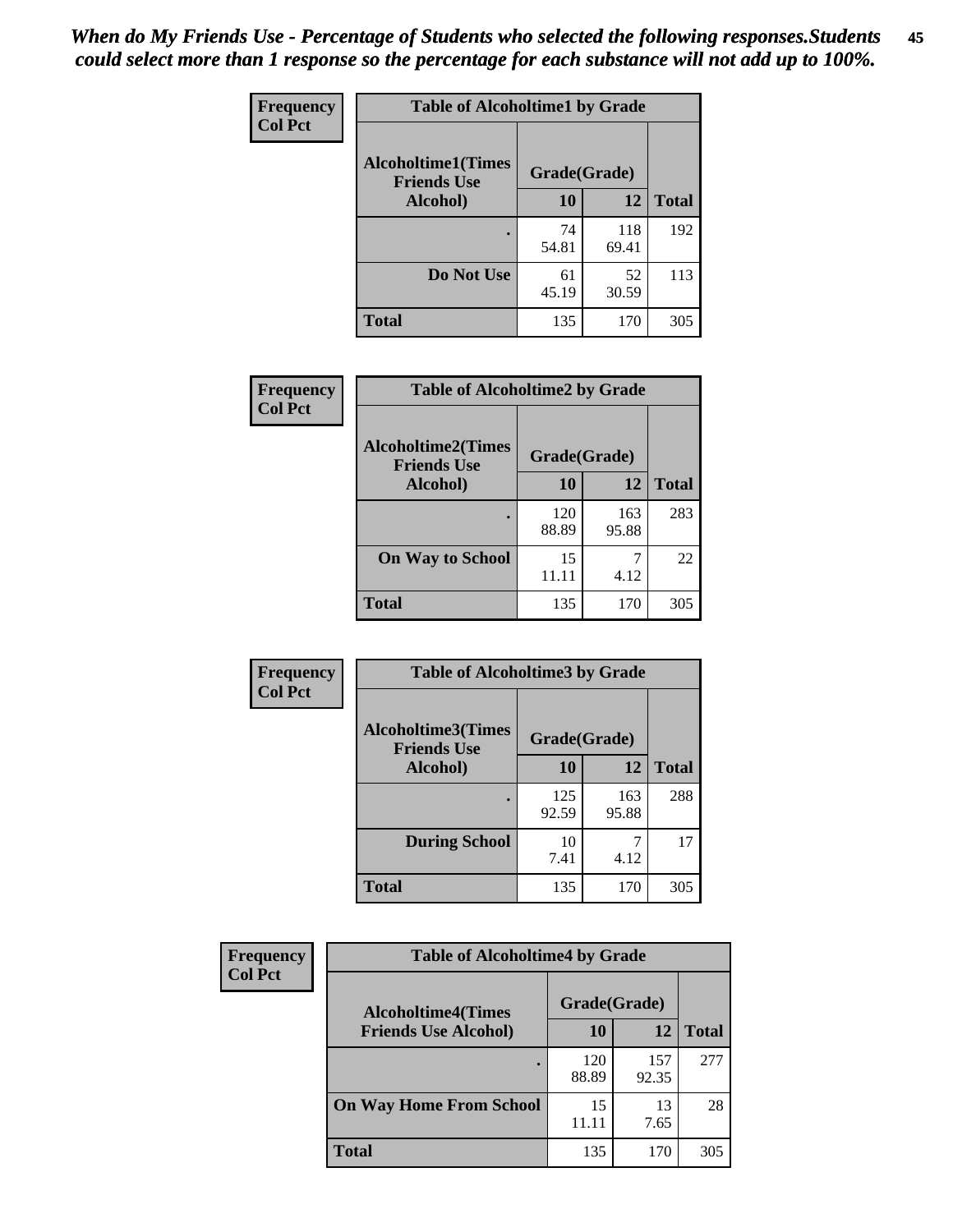*When do My Friends Use - Percentage of Students who selected the following responses.Students could select more than 1 response so the percentage for each substance will not add up to 100%.* **46**

| <b>Frequency</b> | <b>Table of Alcoholtime5 by Grade</b>           |              |              |              |
|------------------|-------------------------------------------------|--------------|--------------|--------------|
| <b>Col Pct</b>   | <b>Alcoholtime5(Times</b><br><b>Friends Use</b> | Grade(Grade) |              |              |
|                  | Alcohol)                                        | 10           | 12           | <b>Total</b> |
|                  |                                                 | 111<br>82.22 | 129<br>75.88 | 240          |
|                  | Weeknights                                      | 24<br>17.78  | 41<br>24.12  | 65           |
|                  | <b>Total</b>                                    | 135          | 170          | 305          |

| Frequency      | <b>Table of Alcoholtime6 by Grade</b>           |              |              |              |
|----------------|-------------------------------------------------|--------------|--------------|--------------|
| <b>Col Pct</b> | <b>Alcoholtime6(Times</b><br><b>Friends Use</b> | Grade(Grade) |              |              |
|                | Alcohol)                                        | 10           | 12           | <b>Total</b> |
|                |                                                 | 58<br>42.96  | 47<br>27.65  | 105          |
|                | Weekends                                        | 77<br>57.04  | 123<br>72.35 | 200          |
|                | <b>Total</b>                                    | 135          | 170          | 305          |

| Frequency<br><b>Col Pct</b> | <b>Table of Tobaccotime1 by Grade</b>           |              |             |              |
|-----------------------------|-------------------------------------------------|--------------|-------------|--------------|
|                             | <b>Tobaccotime1(Times</b><br><b>Friends Use</b> | Grade(Grade) |             |              |
|                             | <b>Tobacco</b> )                                | 10           | 12          | <b>Total</b> |
|                             |                                                 | 46<br>34.07  | 75<br>44.12 | 121          |
|                             | Do Not Use                                      | 89<br>65.93  | 95<br>55.88 | 184          |
|                             | <b>Total</b>                                    | 135          | 170         | 305          |

| Frequency      |                                                 | <b>Table of Tobaccotime2 by Grade</b> |              |              |  |  |
|----------------|-------------------------------------------------|---------------------------------------|--------------|--------------|--|--|
| <b>Col Pct</b> | <b>Tobaccotime2(Times</b><br><b>Friends Use</b> | Grade(Grade)                          |              |              |  |  |
|                | <b>Tobacco</b> )                                | 10                                    | 12           | <b>Total</b> |  |  |
|                |                                                 | 115<br>85.19                          | 150<br>88.24 | 265          |  |  |
|                | <b>On Way to School</b>                         | 20<br>14.81                           | 20<br>11.76  | 40           |  |  |
|                | <b>Total</b>                                    | 135                                   | 170          | 305          |  |  |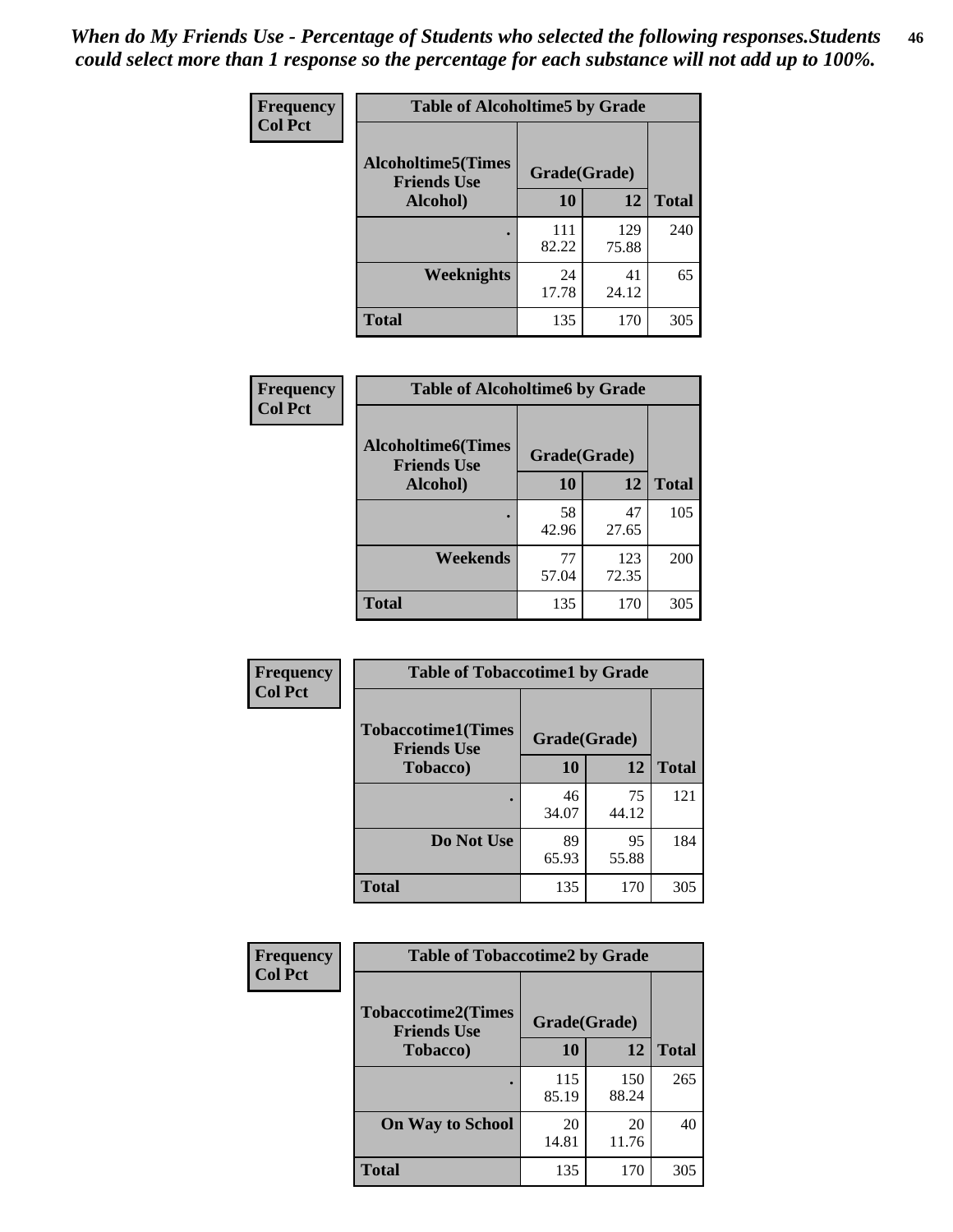*When do My Friends Use - Percentage of Students who selected the following responses.Students could select more than 1 response so the percentage for each substance will not add up to 100%.* **47**

| <b>Frequency</b> | <b>Table of Tobaccotime3 by Grade</b>           |              |              |              |  |
|------------------|-------------------------------------------------|--------------|--------------|--------------|--|
| <b>Col Pct</b>   | <b>Tobaccotime3(Times</b><br><b>Friends Use</b> |              | Grade(Grade) |              |  |
|                  | <b>Tobacco</b> )                                | 10           | 12           | <b>Total</b> |  |
|                  |                                                 | 122<br>90.37 | 163<br>95.88 | 285          |  |
|                  | <b>During School</b>                            | 13<br>9.63   | 4.12         | 20           |  |
|                  | <b>Total</b>                                    | 135          | 170          | 305          |  |

| Frequency<br><b>Col Pct</b> | <b>Table of Tobaccotime4 by Grade</b> |              |              |              |
|-----------------------------|---------------------------------------|--------------|--------------|--------------|
|                             | <b>Tobaccotime4(Times</b>             | Grade(Grade) |              |              |
|                             | <b>Friends Use Tobacco)</b>           | 10           | 12           | <b>Total</b> |
|                             |                                       | 120<br>88.89 | 157<br>92.35 | 277          |
|                             | <b>On Way Home From School</b>        | 15<br>11.11  | 13<br>7.65   | 28           |
|                             | Total                                 | 135          | 170          | 305          |

| <b>Frequency</b> | <b>Table of Tobaccotime5 by Grade</b>            |              |              |              |  |
|------------------|--------------------------------------------------|--------------|--------------|--------------|--|
| <b>Col Pct</b>   | <b>Tobaccotime5</b> (Times<br><b>Friends Use</b> | Grade(Grade) |              |              |  |
|                  | <b>Tobacco</b> )                                 | 10           | 12           | <b>Total</b> |  |
|                  |                                                  | 105<br>77.78 | 118<br>69.41 | 223          |  |
|                  | Weeknights                                       | 30<br>22.22  | 52<br>30.59  | 82           |  |
|                  | <b>Total</b>                                     | 135          | 170          | 305          |  |

| Frequency<br><b>Col Pct</b> | <b>Table of Tobaccotime6 by Grade</b>           |              |             |              |  |
|-----------------------------|-------------------------------------------------|--------------|-------------|--------------|--|
|                             | <b>Tobaccotime6(Times</b><br><b>Friends Use</b> | Grade(Grade) |             |              |  |
|                             | <b>Tobacco</b> )                                | 10           | 12          | <b>Total</b> |  |
|                             | $\bullet$                                       | 90<br>66.67  | 94<br>55.29 | 184          |  |
|                             | Weekends                                        | 45<br>33.33  | 76<br>44.71 | 121          |  |
|                             | <b>Total</b>                                    | 135          | 170         | 305          |  |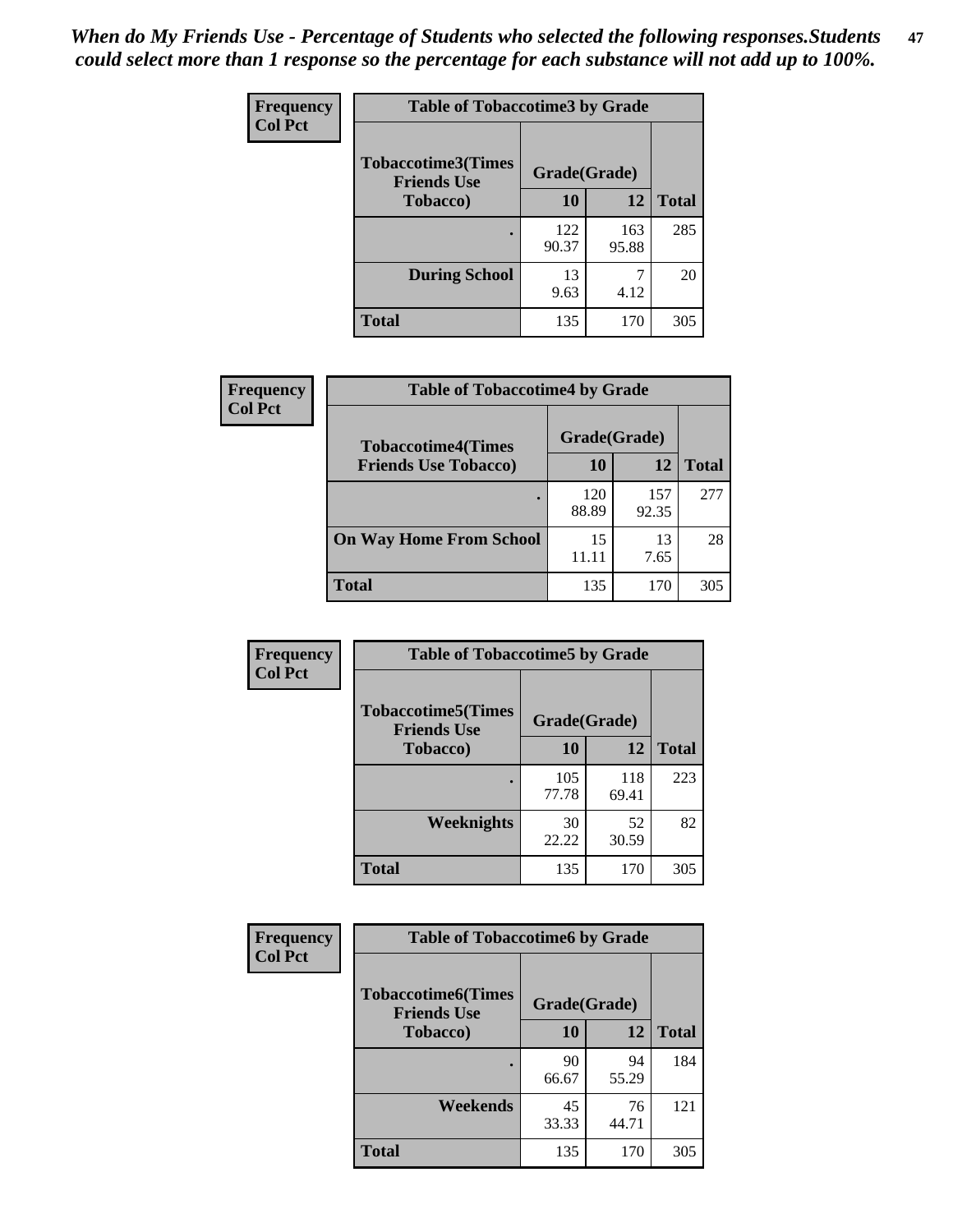| Frequency      | <b>Table of Marijuanatime1 by Grade</b>           |              |             |              |  |
|----------------|---------------------------------------------------|--------------|-------------|--------------|--|
| <b>Col Pct</b> | <b>Marijuanatime1(Times</b><br><b>Friends Use</b> | Grade(Grade) |             |              |  |
|                | Marijuana)                                        | 10           | 12          | <b>Total</b> |  |
|                |                                                   | 53<br>39.26  | 93<br>54.71 | 146          |  |
|                | Do Not Use                                        | 82<br>60.74  | 77<br>45.29 | 159          |  |
|                | <b>Total</b>                                      | 135          | 170         | 305          |  |

| <b>Frequency</b> | <b>Table of Marijuanatime2 by Grade</b>           |              |              |              |
|------------------|---------------------------------------------------|--------------|--------------|--------------|
| <b>Col Pct</b>   | <b>Marijuanatime2(Times</b><br><b>Friends Use</b> | Grade(Grade) |              |              |
|                  | Marijuana)                                        | 10           | 12           | <b>Total</b> |
|                  |                                                   | 113<br>83.70 | 139<br>81.76 | 252          |
|                  | <b>On Way to School</b>                           | 22<br>16.30  | 31<br>18.24  | 53           |
|                  | <b>Total</b>                                      | 135          | 170          | 305          |

| Frequency      | <b>Table of Marijuanatime3 by Grade</b>    |              |              |              |
|----------------|--------------------------------------------|--------------|--------------|--------------|
| <b>Col Pct</b> | Marijuanatime3(Times<br><b>Friends Use</b> | Grade(Grade) |              |              |
|                | Marijuana)                                 | 10           | 12           | <b>Total</b> |
|                |                                            | 125<br>92.59 | 155<br>91.18 | 280          |
|                | <b>During School</b>                       | 10<br>7.41   | 15<br>8.82   | 25           |
|                | <b>Total</b>                               | 135          | 170          | 305          |

| <b>Frequency</b> | <b>Table of Marijuanatime4 by Grade</b> |              |              |              |
|------------------|-----------------------------------------|--------------|--------------|--------------|
| <b>Col Pct</b>   | <b>Marijuanatime4(Times</b>             | Grade(Grade) |              |              |
|                  | <b>Friends Use Marijuana</b> )          | 10           | 12           | <b>Total</b> |
|                  | ٠                                       | 115<br>85.19 | 134<br>78.82 | 249          |
|                  | <b>On Way Home From School</b>          | 20<br>14.81  | 36<br>21.18  | 56           |
|                  | <b>Total</b>                            | 135          | 170          | 305          |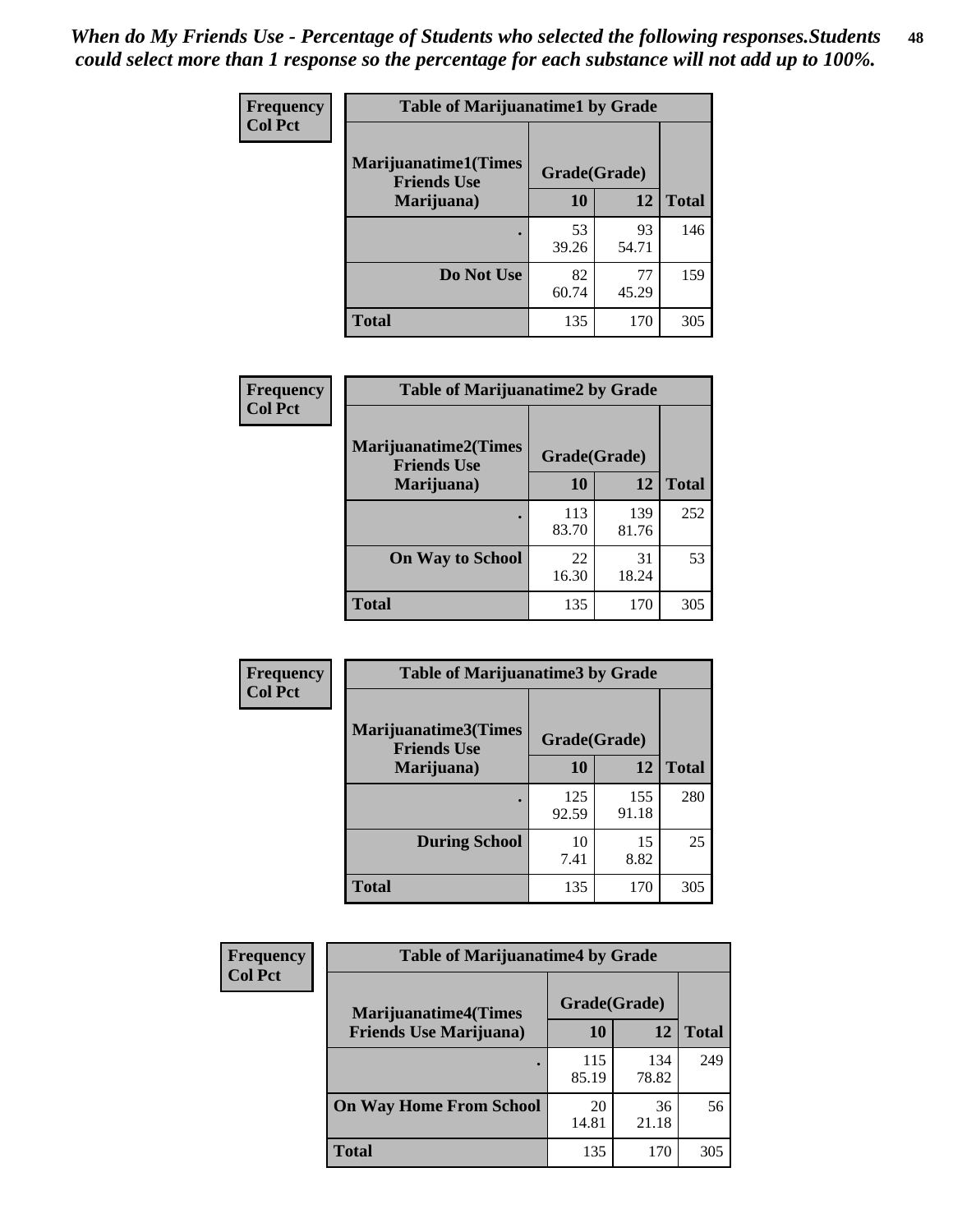| Frequency      | <b>Table of Marijuanatime5 by Grade</b>            |              |              |              |
|----------------|----------------------------------------------------|--------------|--------------|--------------|
| <b>Col Pct</b> | <b>Marijuanatime5</b> (Times<br><b>Friends Use</b> | Grade(Grade) |              |              |
|                | Marijuana)                                         | 10           | 12           | <b>Total</b> |
|                |                                                    | 107<br>79.26 | 109<br>64.12 | 216          |
|                | Weeknights                                         | 28<br>20.74  | 61<br>35.88  | 89           |
|                | <b>Total</b>                                       | 135          | 170          | 305          |

| Frequency      | <b>Table of Marijuanatime6 by Grade</b>            |              |             |              |
|----------------|----------------------------------------------------|--------------|-------------|--------------|
| <b>Col Pct</b> | <b>Marijuanatime6</b> (Times<br><b>Friends Use</b> | Grade(Grade) |             |              |
|                | Marijuana)                                         | 10           | 12          | <b>Total</b> |
|                |                                                    | 83<br>61.48  | 73<br>42.94 | 156          |
|                | Weekends                                           | 52<br>38.52  | 97<br>57.06 | 149          |
|                | <b>Total</b>                                       | 135          | 170         | 305          |

| Frequency      | <b>Table of Otherdrugtime1 by Grade</b>                 |              |              |              |  |
|----------------|---------------------------------------------------------|--------------|--------------|--------------|--|
| <b>Col Pct</b> | <b>Otherdrugtime1(Times</b><br><b>Friends Use Other</b> | Grade(Grade) |              |              |  |
|                | <b>Illegal Drugs</b> )                                  | 10           | 12           | <b>Total</b> |  |
|                |                                                         | 28<br>20.74  | 35<br>20.59  | 63           |  |
|                | Do Not Use                                              | 107<br>79.26 | 135<br>79.41 | 242          |  |
|                | <b>Total</b>                                            | 135          | 170          | 305          |  |

| Frequency      | <b>Table of Otherdrugtime2 by Grade</b>                 |              |              |              |  |  |  |
|----------------|---------------------------------------------------------|--------------|--------------|--------------|--|--|--|
| <b>Col Pct</b> | <b>Otherdrugtime2(Times</b><br><b>Friends Use Other</b> | Grade(Grade) |              |              |  |  |  |
|                | <b>Illegal Drugs</b> )                                  | 10           | 12           | <b>Total</b> |  |  |  |
|                |                                                         | 123<br>91.11 | 164<br>96.47 | 287          |  |  |  |
|                | <b>On Way to School</b>                                 | 12<br>8.89   | 6<br>3.53    | 18           |  |  |  |
|                | Total                                                   | 135          | 170          | 305          |  |  |  |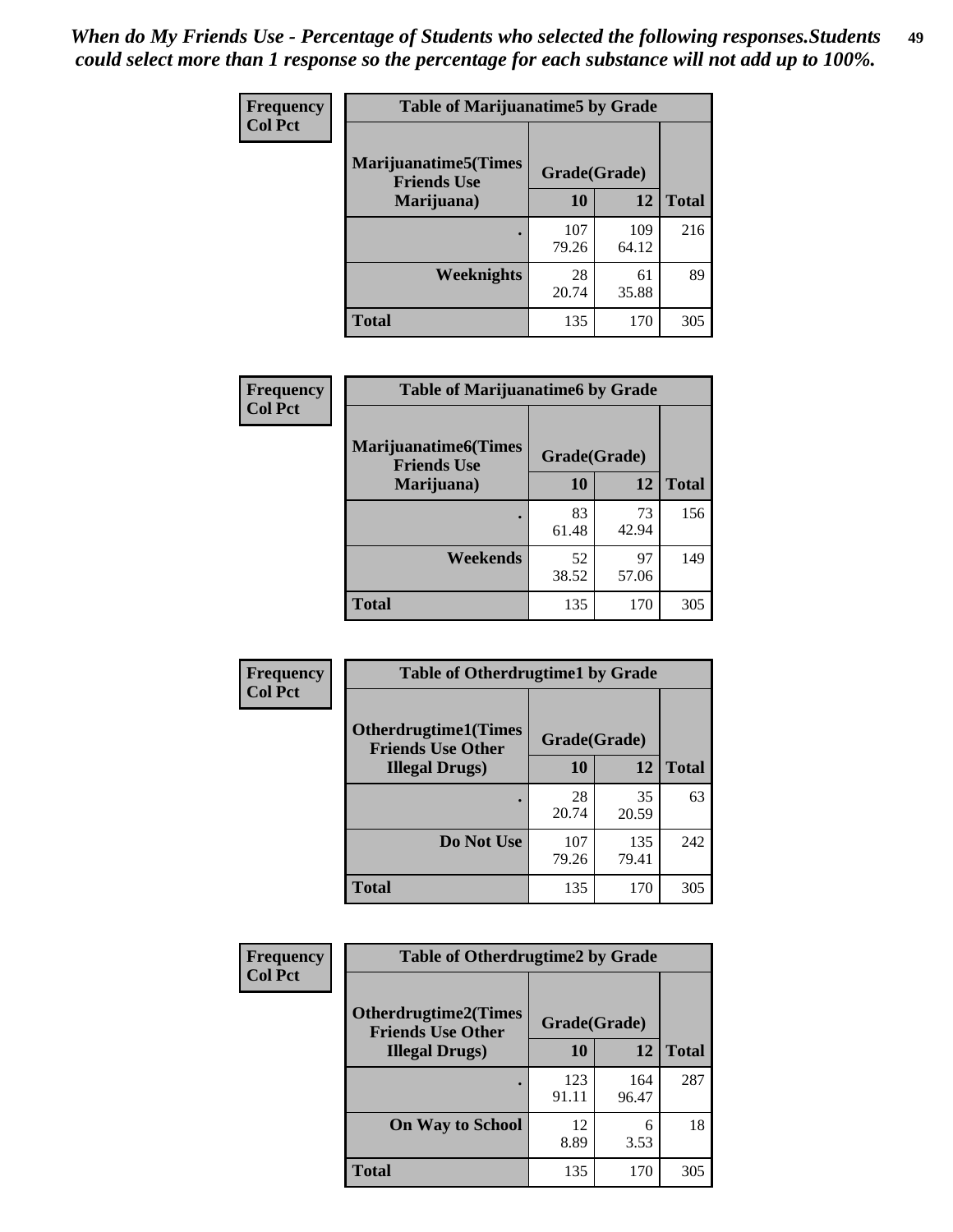| <b>Frequency</b> | <b>Table of Otherdrugtime3 by Grade</b>          |              |              |              |  |  |
|------------------|--------------------------------------------------|--------------|--------------|--------------|--|--|
| <b>Col Pct</b>   | Otherdrugtime3(Times<br><b>Friends Use Other</b> | Grade(Grade) |              |              |  |  |
|                  | <b>Illegal Drugs)</b>                            | 10           | 12           | <b>Total</b> |  |  |
|                  |                                                  | 125<br>92.59 | 167<br>98.24 | 292          |  |  |
|                  | <b>During School</b>                             | 10<br>7.41   | 3<br>1.76    | 13           |  |  |
|                  | <b>Total</b>                                     | 135          | 170          | 305          |  |  |

| Frequency      | <b>Table of Otherdrugtime4 by Grade</b>                         |              |              |              |  |  |
|----------------|-----------------------------------------------------------------|--------------|--------------|--------------|--|--|
| <b>Col Pct</b> | <b>Otherdrugtime4(Times</b><br><b>Friends Use Other Illegal</b> | Grade(Grade) |              |              |  |  |
|                | Drugs)                                                          | 10           | 12           | <b>Total</b> |  |  |
|                | ٠                                                               | 123<br>91.11 | 161<br>94.71 | 284          |  |  |
|                | <b>On Way Home From School</b>                                  | 12<br>8.89   | 9<br>5.29    | 21           |  |  |
|                | <b>Total</b>                                                    | 135          | 170          | 305          |  |  |

| <b>Frequency</b> | <b>Table of Otherdrugtime5 by Grade</b>                  |              |              |              |  |  |
|------------------|----------------------------------------------------------|--------------|--------------|--------------|--|--|
| <b>Col Pct</b>   | <b>Otherdrugtime5</b> (Times<br><b>Friends Use Other</b> | Grade(Grade) |              |              |  |  |
|                  | <b>Illegal Drugs)</b>                                    | 10           | 12           | <b>Total</b> |  |  |
|                  |                                                          | 120<br>88.89 | 146<br>85.88 | 266          |  |  |
|                  | Weeknights                                               | 15<br>11.11  | 24<br>14.12  | 39           |  |  |
|                  | <b>Total</b>                                             | 135          | 170          | 305          |  |  |

| Frequency      | <b>Table of Otherdrugtime6 by Grade</b>                 |              |              |              |  |  |
|----------------|---------------------------------------------------------|--------------|--------------|--------------|--|--|
| <b>Col Pct</b> | <b>Otherdrugtime6(Times</b><br><b>Friends Use Other</b> | Grade(Grade) |              |              |  |  |
|                | <b>Illegal Drugs</b> )                                  | 10           | 12           | <b>Total</b> |  |  |
|                |                                                         | 108<br>80.00 | 135<br>79.41 | 243          |  |  |
|                | Weekends                                                | 27<br>20.00  | 35<br>20.59  | 62           |  |  |
|                | Total                                                   | 135          | 170          | 305          |  |  |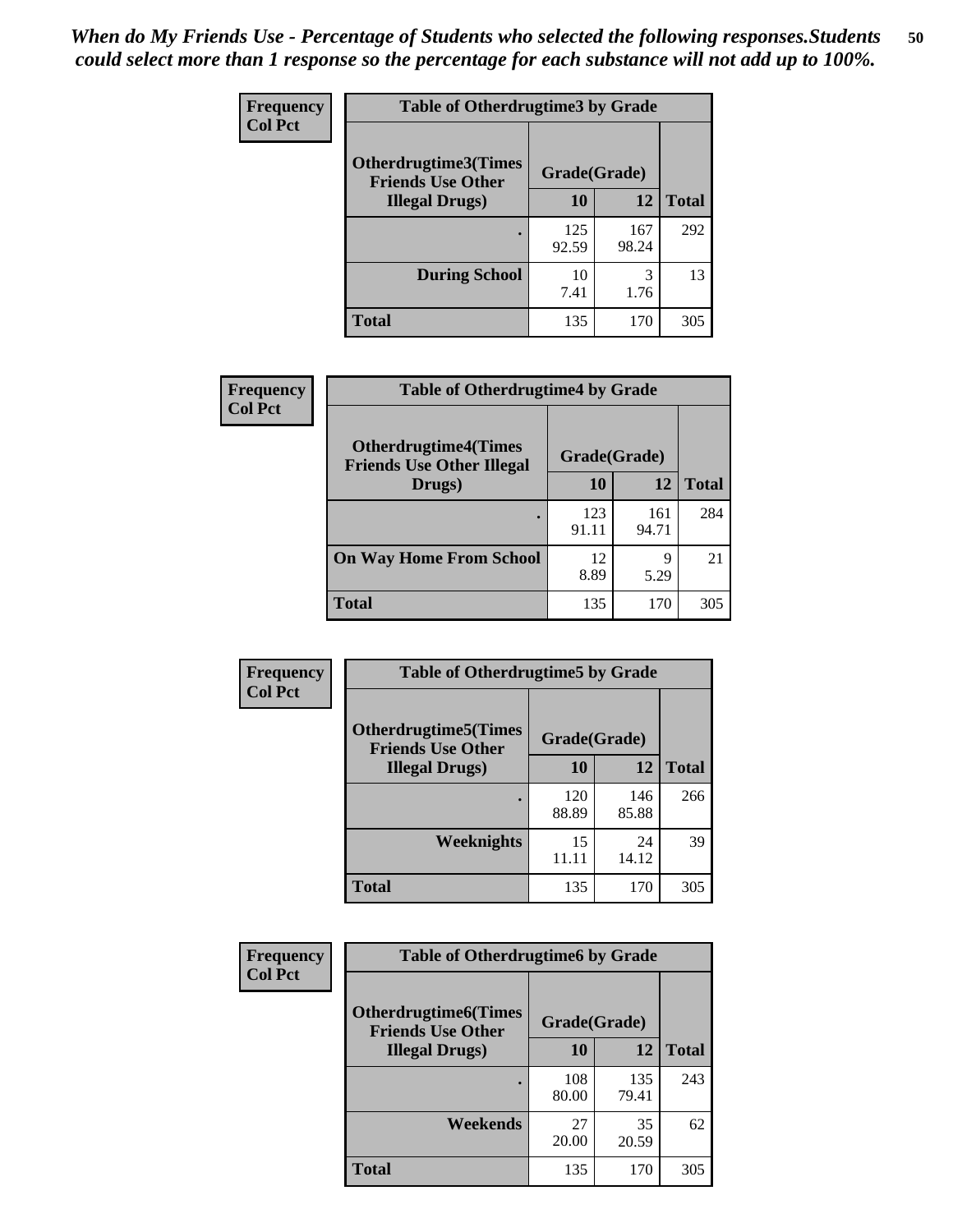| Frequency      | <b>Table of Educationalcohol by Grade</b>                                                                  |              |             |              |  |  |
|----------------|------------------------------------------------------------------------------------------------------------|--------------|-------------|--------------|--|--|
| <b>Col Pct</b> | Educationalcohol(I<br>have been taught<br>about alcohol,<br>tobacco,<br>and other drugs<br>within the last | Grade(Grade) |             |              |  |  |
|                | year at school)                                                                                            | 10           | 12          | <b>Total</b> |  |  |
|                | <b>Yes</b>                                                                                                 | 115<br>85.19 | 82<br>48.24 | 197          |  |  |
|                | N <sub>0</sub>                                                                                             | 20<br>14.81  | 88<br>51.76 | 108          |  |  |
|                | <b>Total</b>                                                                                               | 135          | 170         | 305          |  |  |

| Frequency      | <b>Table of Eversmoked by Grade</b> |              |              |              |  |  |  |
|----------------|-------------------------------------|--------------|--------------|--------------|--|--|--|
| <b>Col Pct</b> | Eversmoked(I<br>have smoked         | Grade(Grade) |              |              |  |  |  |
|                | a cigarette)                        | 10           | 12           | <b>Total</b> |  |  |  |
|                | <b>Yes</b>                          | 24<br>17.78  | 51<br>30.00  | 75           |  |  |  |
|                | N <sub>0</sub>                      | 111<br>82.22 | 119<br>70.00 | 230          |  |  |  |
|                | <b>Total</b>                        | 135          | 170          | 305          |  |  |  |

| Frequency      | <b>Table of Drovedrinking by Grade</b>                                                                              |                    |              |     |  |  |
|----------------|---------------------------------------------------------------------------------------------------------------------|--------------------|--------------|-----|--|--|
| <b>Col Pct</b> | Drovedrinking(In<br>the past 30 days I<br>have driven a car<br>or other vehicle<br>while I was<br>drinking alcohol) | Grade(Grade)<br>10 | <b>Total</b> |     |  |  |
|                | <b>Yes</b>                                                                                                          | 2<br>1.48          | 6<br>3.53    | 8   |  |  |
|                | N <sub>0</sub>                                                                                                      | 133<br>98.52       | 164<br>96.47 | 297 |  |  |
|                | <b>Total</b>                                                                                                        | 135                | 170          | 305 |  |  |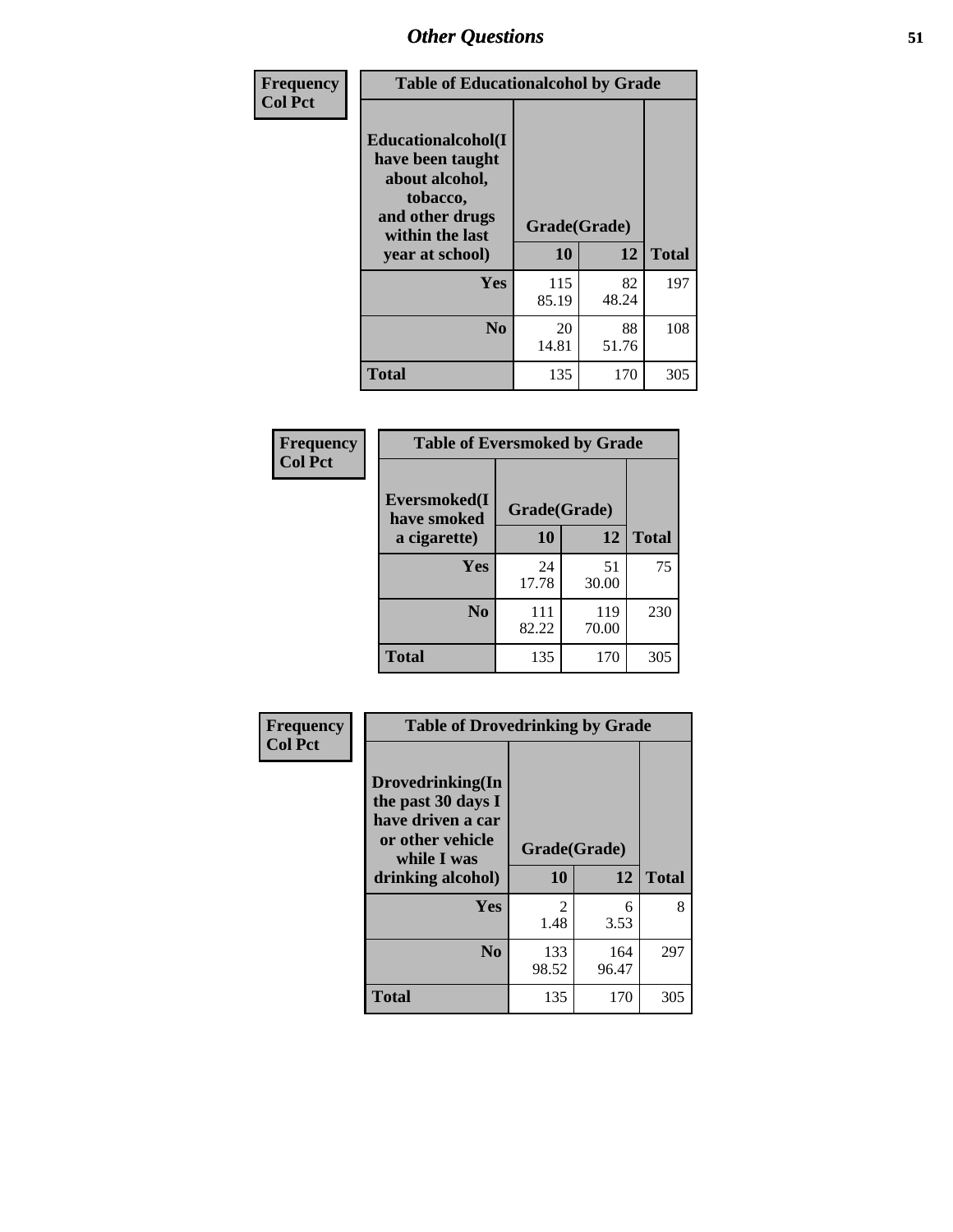| Frequency      | <b>Table of Rodedrinking by Grade</b>                                                                      |              |              |              |  |  |
|----------------|------------------------------------------------------------------------------------------------------------|--------------|--------------|--------------|--|--|
| <b>Col Pct</b> | Rodedrinking(In<br>the past 30 days<br>I have ridden in<br>a car with a<br>driver who had<br>been drinking | Grade(Grade) |              |              |  |  |
|                | alcohol)                                                                                                   | 10           | 12           | <b>Total</b> |  |  |
|                | <b>Yes</b>                                                                                                 | 13<br>9.63   | 14<br>8.24   | 27           |  |  |
|                | N <sub>0</sub>                                                                                             | 122<br>90.37 | 156<br>91.76 | 278          |  |  |
|                | <b>Total</b>                                                                                               | 135          | 170          | 305          |  |  |

#### **Frequency Col Pct**

| <b>Table of Drugsschool by Grade</b>                                                                                      |              |              |              |  |  |  |
|---------------------------------------------------------------------------------------------------------------------------|--------------|--------------|--------------|--|--|--|
| <b>Drugsschool</b> (During<br>the past 12 months,<br>I have been offered,<br>sold,<br>or given illegal<br>drugs on school | Grade(Grade) |              |              |  |  |  |
| property)                                                                                                                 | 10           | 12           | <b>Total</b> |  |  |  |
| <b>Yes</b>                                                                                                                | 18<br>13.33  | 31<br>18.24  | 49           |  |  |  |
| N <sub>0</sub>                                                                                                            | 117<br>86.67 | 139<br>81.76 | 256          |  |  |  |
| <b>Total</b>                                                                                                              | 135          | 170          | 305          |  |  |  |

| Frequency      | <b>Table of Helpbullied by Grade</b>                                   |                    |              |     |  |  |  |  |
|----------------|------------------------------------------------------------------------|--------------------|--------------|-----|--|--|--|--|
| <b>Col Pct</b> | $Helpb$ ullied $(I$<br>would help<br>someone who was<br>being bullied) | Grade(Grade)<br>10 | <b>Total</b> |     |  |  |  |  |
|                |                                                                        |                    | 12           |     |  |  |  |  |
|                | <b>Strongly Agree</b>                                                  | 57<br>42.22        | 70<br>41.18  | 127 |  |  |  |  |
|                | <b>Somewhat Agree</b>                                                  | 54<br>40.00        | 79<br>46.47  | 133 |  |  |  |  |
|                | <b>Somewhat Disagree</b>                                               | 16<br>11.85        | 13<br>7.65   | 29  |  |  |  |  |
|                | <b>Strongly Disagree</b>                                               | 8<br>5.93          | 8<br>4.71    | 16  |  |  |  |  |
|                | <b>Total</b>                                                           | 135                | 170          | 305 |  |  |  |  |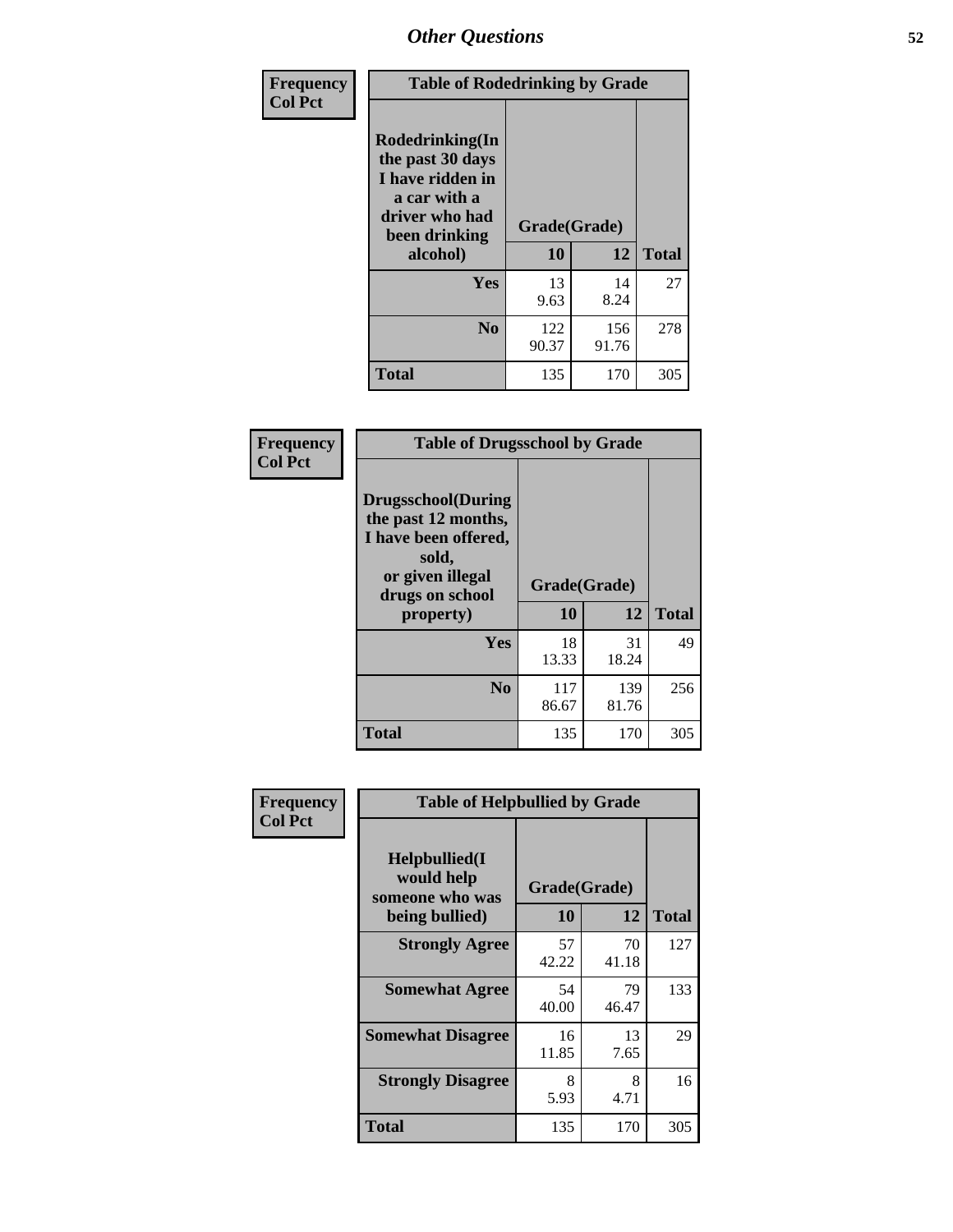| Frequency      |              | <b>Table of Grade by Bingedrinking</b> |                |                        |                     |                                                                                                         |                               |                   |              |
|----------------|--------------|----------------------------------------|----------------|------------------------|---------------------|---------------------------------------------------------------------------------------------------------|-------------------------------|-------------------|--------------|
| <b>Row Pct</b> |              |                                        |                |                        |                     | Bingedrinking(I have drunk five or more<br>drinks of alcohol at one sitting during the<br>last 30 days) |                               |                   |              |
|                | Grade(Grade) | $\mathbf{0}$<br><b>Days</b>            | $1$ or<br>days | 3 to<br>days           | $6$ to<br>9<br>days | 10<br>to<br>19<br>days                                                                                  | <b>20</b><br>to<br>29<br>days | All<br>30<br>days | <b>Total</b> |
|                | 10           | 124<br>91.85                           | 3<br>2.22      | $\overline{2}$<br>1.48 | 0.74                | $\overline{2}$<br>1.48                                                                                  | $\mathfrak{D}$<br>1.48        | 0.74              | 135          |
|                | 12           | 140<br>82.35                           | 15<br>8.82     | 7<br>4.12              | $\Omega$<br>0.00    | 5<br>2.94                                                                                               | $\mathfrak{D}$<br>1.18        | 0.59              | 170          |
|                | <b>Total</b> | 264                                    | 18             | 9                      | 1                   | 7                                                                                                       | 4                             | $\overline{2}$    | 305          |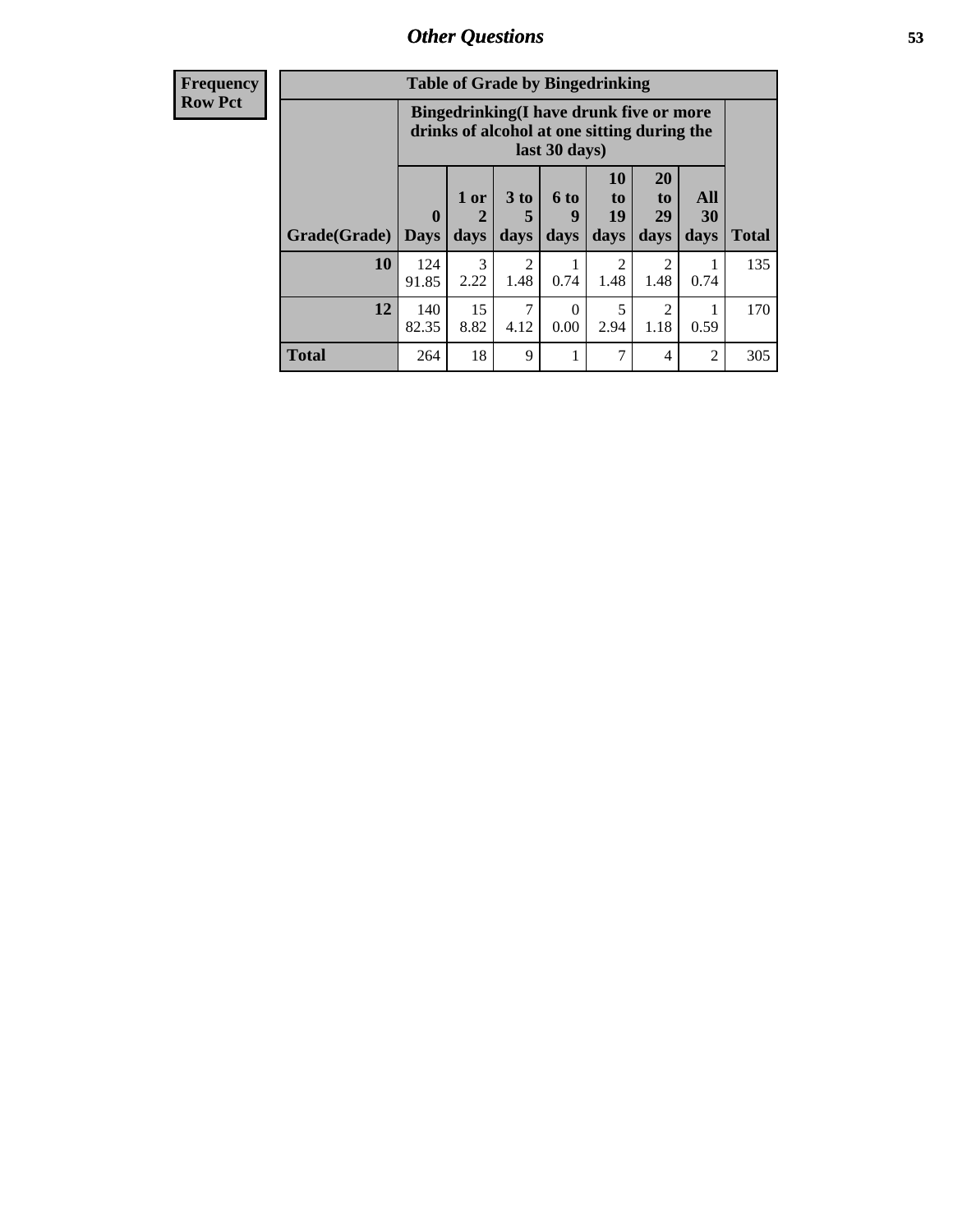### *Nutrition* **54**

| <b>Frequency</b><br>Row Pct |
|-----------------------------|
|                             |

| <b>Table of Grade by Dairy</b> |                          |                                                                 |                             |                                    |              |
|--------------------------------|--------------------------|-----------------------------------------------------------------|-----------------------------|------------------------------------|--------------|
|                                |                          | Dairy (I eat at least 3 servings of dairy<br>products each day) |                             |                                    |              |
| Grade(Grade)                   | <b>Strongly</b><br>Agree | <b>Somewhat</b><br>Agree                                        | <b>Somewhat</b><br>Disagree | <b>Strongly</b><br><b>Disagree</b> | <b>Total</b> |
| 10                             | 59<br>43.70              | 52<br>38.52                                                     | 9<br>6.67                   | 15<br>11.11                        | 135          |
| 12                             | 55<br>32.35              | 62<br>36.47                                                     | 36<br>21.18                 | 17<br>10.00                        | 170          |
| <b>Total</b>                   | 114                      | 114                                                             | 45                          | 32                                 | 305          |

| <b>Frequency</b> |  |
|------------------|--|
| <b>Row Pct</b>   |  |

| <b>Table of Grade by Fruitveg</b> |                          |                                                                          |                                    |                                    |              |
|-----------------------------------|--------------------------|--------------------------------------------------------------------------|------------------------------------|------------------------------------|--------------|
|                                   |                          | Fruitveg(I eat at least 5 servings of fruits<br>and vegetables each day) |                                    |                                    |              |
| Grade(Grade)                      | <b>Strongly</b><br>Agree | Somewhat  <br>Agree                                                      | <b>Somewhat</b><br><b>Disagree</b> | <b>Strongly</b><br><b>Disagree</b> | <b>Total</b> |
| 10                                | 31<br>22.96              | 57<br>42.22                                                              | 33<br>24.44                        | 14<br>10.37                        | 135          |
| 12                                | 24<br>14.12              | 55<br>32.35                                                              | 65<br>38.24                        | 26<br>15.29                        | 170          |
| <b>Total</b>                      | 55                       | 112                                                                      | 98                                 | 40                                 | 305          |

| <b>Frequency</b> | <b>Table of Grade by Cafeteriahealthy</b> |                                                                       |             |                                          |                                    |              |
|------------------|-------------------------------------------|-----------------------------------------------------------------------|-------------|------------------------------------------|------------------------------------|--------------|
| <b>Row Pct</b>   |                                           | Cafeteriahealthy (School meals in my<br>school cafeteria are healthy) |             |                                          |                                    |              |
|                  | Grade(Grade)                              | <b>Strongly</b><br>Agree                                              | Agree       | Somewhat   Somewhat  <br><b>Disagree</b> | <b>Strongly</b><br><b>Disagree</b> | <b>Total</b> |
|                  | <b>10</b>                                 | 17<br>12.59                                                           | 65<br>48.15 | 29<br>21.48                              | 24<br>17.78                        | 135          |
|                  | 12                                        | 12<br>7.06                                                            | 68<br>40.00 | 59<br>34.71                              | 31<br>18.24                        | 170          |
|                  | Total                                     | 29                                                                    | 133         | 88                                       | 55                                 | 305          |

| <b>Frequency</b> |
|------------------|
| <b>Row Pct</b>   |

| <b>Table of Grade by Cafeterianutrition</b> |                          |                                                                                           |                                    |                                    |              |  |
|---------------------------------------------|--------------------------|-------------------------------------------------------------------------------------------|------------------------------------|------------------------------------|--------------|--|
|                                             |                          | <b>Cafeterianutrition</b> (Facts about nutrition<br>are available in my school cafeteria) |                                    |                                    |              |  |
| Grade(Grade)                                | <b>Strongly</b><br>Agree | Somewhat<br>Agree                                                                         | <b>Somewhat</b><br><b>Disagree</b> | <b>Strongly</b><br><b>Disagree</b> | <b>Total</b> |  |
| 10                                          | 42<br>31.11              | 44<br>32.59                                                                               | 31<br>22.96                        | 18<br>13.33                        | 135          |  |
| 12                                          | 37<br>21.76              | 75<br>44.12                                                                               | 41<br>24.12                        | 17<br>10.00                        | 170          |  |
| <b>Total</b>                                | 79                       | 119                                                                                       | 72                                 | 35                                 | 305          |  |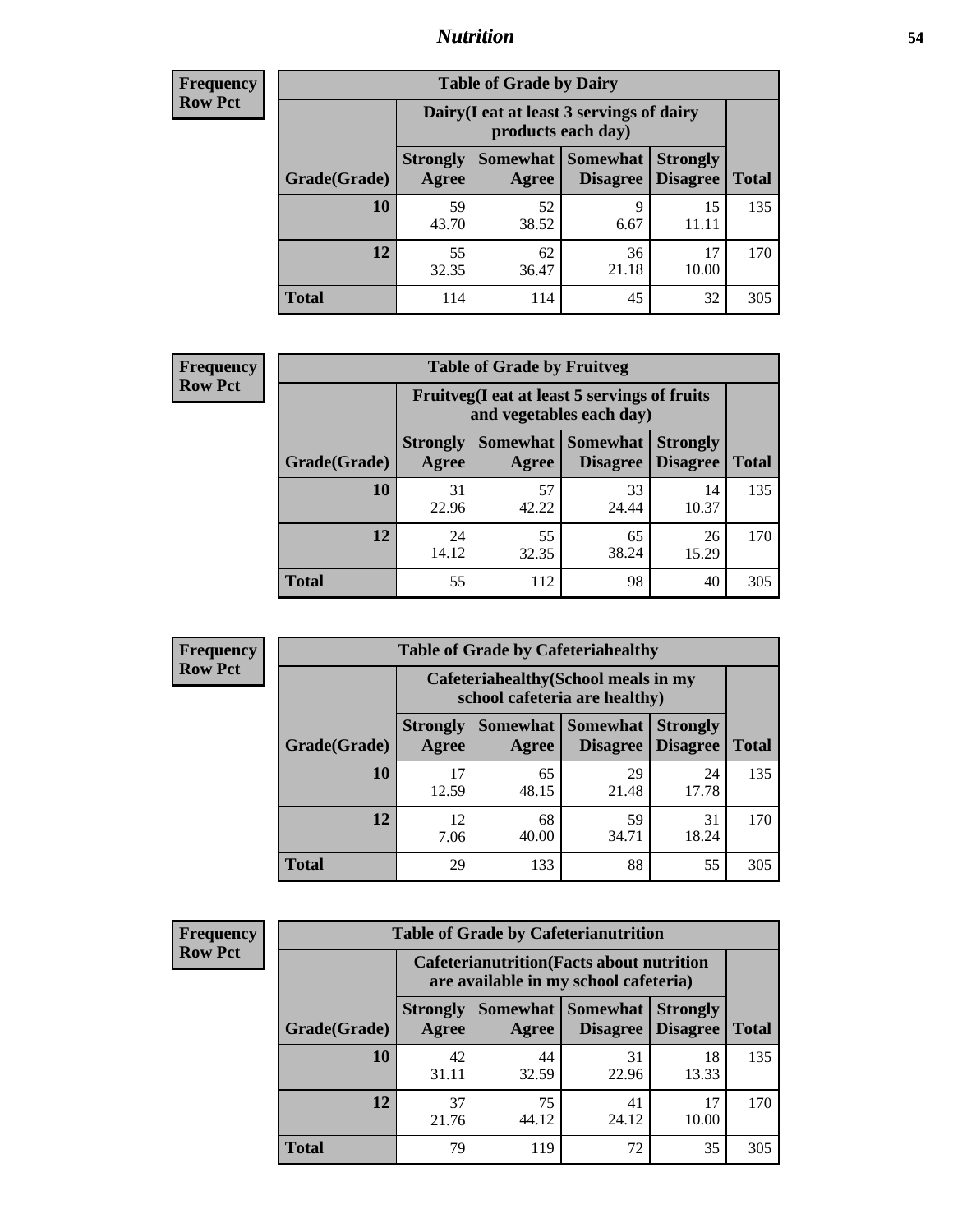### *Nutrition* **55**

| Frequency |
|-----------|
| Row Pct   |

| <b>Table of Grade by Schoollunch</b> |                          |                                                                 |                             |                                    |              |  |
|--------------------------------------|--------------------------|-----------------------------------------------------------------|-----------------------------|------------------------------------|--------------|--|
|                                      |                          | Schoollunch(I eat school lunch three or<br>more times per week) |                             |                                    |              |  |
| Grade(Grade)                         | <b>Strongly</b><br>Agree | Somewhat  <br>Agree                                             | <b>Somewhat</b><br>Disagree | <b>Strongly</b><br><b>Disagree</b> | <b>Total</b> |  |
| 10                                   | 74<br>54.81              | 24<br>17.78                                                     | 8<br>5.93                   | 29<br>21.48                        | 135          |  |
| 12                                   | 82<br>48.24              | 34<br>20.00                                                     | 13<br>7.65                  | 41<br>24.12                        | 170          |  |
| <b>Total</b>                         | 156                      | 58                                                              | 21                          | 70                                 | 305          |  |

| <b>Frequency</b> |  |
|------------------|--|
| <b>Row Pct</b>   |  |

| <b>Table of Grade by Foodchoices</b> |                          |                                                                            |                                      |                                    |              |
|--------------------------------------|--------------------------|----------------------------------------------------------------------------|--------------------------------------|------------------------------------|--------------|
|                                      |                          | <b>Foodchoices</b> (I make healthy food choices in<br>my school cafeteria) |                                      |                                    |              |
| Grade(Grade)                         | <b>Strongly</b><br>Agree | Agree                                                                      | Somewhat Somewhat<br><b>Disagree</b> | <b>Strongly</b><br><b>Disagree</b> | <b>Total</b> |
| 10                                   | 37<br>27.41              | 69<br>51.11                                                                | 19<br>14.07                          | 10<br>7.41                         | 135          |
| 12                                   | 40<br>23.53              | 68<br>40.00                                                                | 40<br>23.53                          | 22<br>12.94                        | 170          |
| <b>Total</b>                         | 77                       | 137                                                                        | 59                                   | 32                                 | 305          |

| <b>Frequency</b> |
|------------------|
| <b>Row Pct</b>   |

| <b>Table of Grade by Wholewheat</b> |                          |                                                                                                             |                                        |                                    |              |  |
|-------------------------------------|--------------------------|-------------------------------------------------------------------------------------------------------------|----------------------------------------|------------------------------------|--------------|--|
|                                     |                          | Wholewheat (There are whole wheat and<br>multigrain breads and cereals available in<br>my school cafeteria) |                                        |                                    |              |  |
| Grade(Grade)                        | <b>Strongly</b><br>Agree | Agree                                                                                                       | Somewhat   Somewhat<br><b>Disagree</b> | <b>Strongly</b><br><b>Disagree</b> | <b>Total</b> |  |
| 10                                  | 48<br>35.56              | 49<br>36.30                                                                                                 | 25<br>18.52                            | 13<br>9.63                         | 135          |  |
| 12                                  | 51<br>30.00              | 80<br>47.06                                                                                                 | 29<br>17.06                            | 10<br>5.88                         | 170          |  |
| <b>Total</b>                        | 99                       | 129                                                                                                         | 54                                     | 23                                 | 305          |  |

٦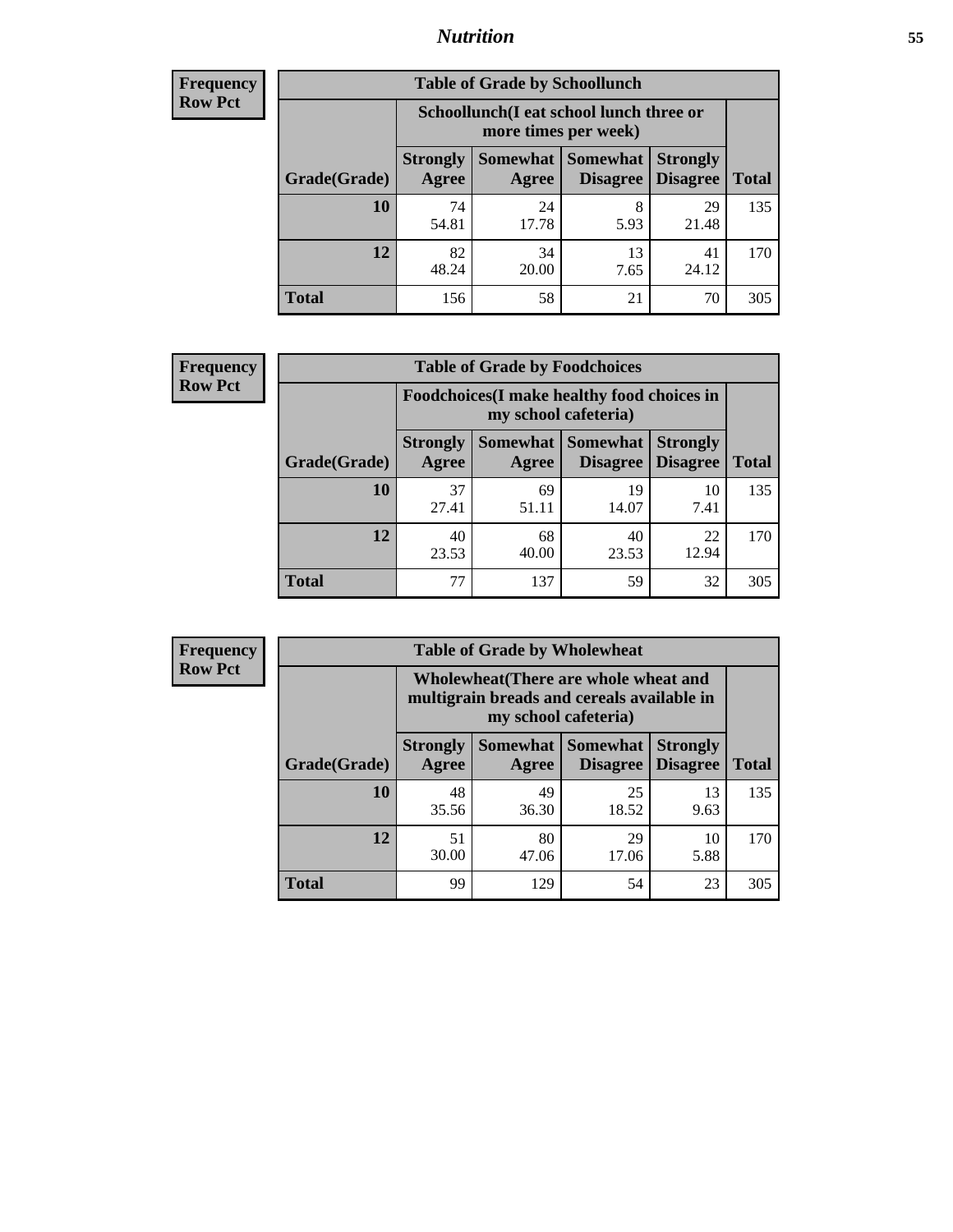### *Nutrition* **56**

**Frequency Row Pct**

| <b>Table of Grade by Healthyvending</b> |                                                                                                                                               |                          |                             |                                    |              |  |  |
|-----------------------------------------|-----------------------------------------------------------------------------------------------------------------------------------------------|--------------------------|-----------------------------|------------------------------------|--------------|--|--|
|                                         | Healthyvending (If only healthy snacks and<br>beverages were available in the vending<br>machines during the school day,<br>I would buy them) |                          |                             |                                    |              |  |  |
| Grade(Grade)                            | <b>Strongly</b><br>Agree                                                                                                                      | <b>Somewhat</b><br>Agree | <b>Somewhat</b><br>Disagree | <b>Strongly</b><br><b>Disagree</b> | <b>Total</b> |  |  |
| 10                                      | 43<br>31.85                                                                                                                                   | 45<br>33.33              | 21<br>15.56                 | 26<br>19.26                        | 135          |  |  |
| 12                                      | 46<br>27.06                                                                                                                                   | 53<br>31.18              | 39<br>22.94                 | 32<br>18.82                        | 170          |  |  |
| <b>Total</b>                            | 89                                                                                                                                            | 98                       | 60                          | 58                                 | 305          |  |  |

**Frequency Row Pct**

| <b>Table of Grade by Schoolbreakfast</b> |                                                                                                                                        |             |                                 |                                    |              |  |  |
|------------------------------------------|----------------------------------------------------------------------------------------------------------------------------------------|-------------|---------------------------------|------------------------------------|--------------|--|--|
|                                          | Schoolbreakfast(If breakfast were<br>available at school,<br>but outside the cafeteria,<br>I would eat breakfast at school more often) |             |                                 |                                    |              |  |  |
| Grade(Grade)                             | <b>Strongly</b><br>Agree                                                                                                               | Agree       | Somewhat   Somewhat<br>Disagree | <b>Strongly</b><br><b>Disagree</b> | <b>Total</b> |  |  |
| 10                                       | 56<br>41.48                                                                                                                            | 43<br>31.85 | 18<br>13.33                     | 18<br>13.33                        | 135          |  |  |
| 12                                       | 65<br>38.24                                                                                                                            | 44<br>25.88 | 31<br>18.24                     | 30<br>17.65                        | 170          |  |  |
| <b>Total</b>                             | 121                                                                                                                                    | 87          | 49                              | 48                                 | 305          |  |  |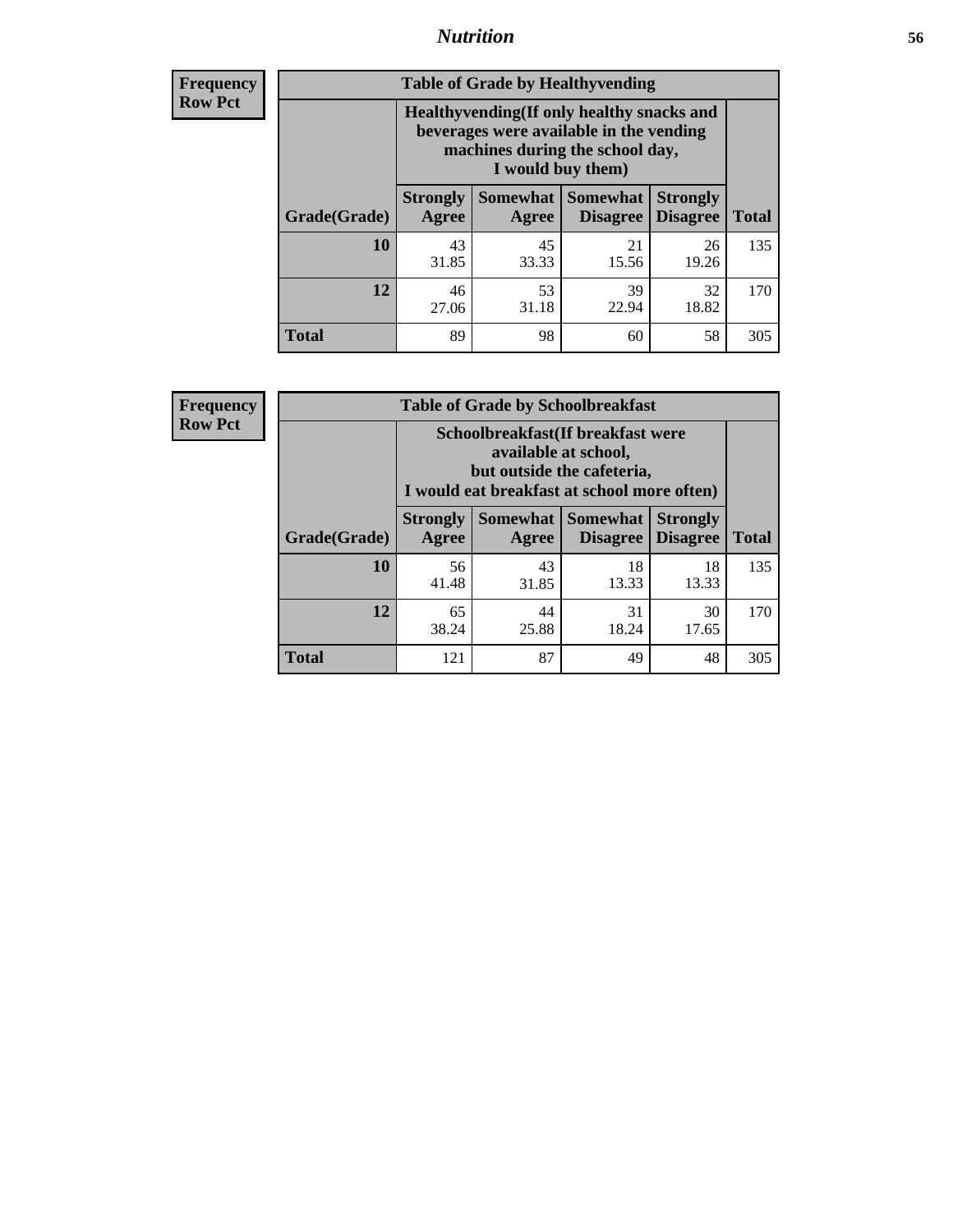| Frequency<br><b>Col Pct</b> | <b>Table of Educationaids by Grade</b>                                                                    |                    |             |              |
|-----------------------------|-----------------------------------------------------------------------------------------------------------|--------------------|-------------|--------------|
|                             | <b>Educationaids</b> (I<br>have been<br>taught about<br><b>HIV/AIDS</b> at<br>school in the<br>past year) | Grade(Grade)<br>10 | 12          | <b>Total</b> |
|                             | Yes                                                                                                       | 112<br>82.96       | 79<br>46.47 | 191          |
|                             | N <sub>0</sub>                                                                                            | 23<br>17.04        | 91<br>53.53 | 114          |
|                             | <b>Total</b>                                                                                              | 135                | 170         | 305          |

| <b>Frequency</b> | <b>Table of Educationcharacter by Grade</b>                                                                    |              |              |              |
|------------------|----------------------------------------------------------------------------------------------------------------|--------------|--------------|--------------|
| <b>Col Pct</b>   | <b>Educationcharacter(I</b><br>have been taught<br>about character<br>education in the past<br>year at school) | Grade(Grade) |              |              |
|                  |                                                                                                                | 10           | 12           | <b>Total</b> |
|                  | <b>Yes</b>                                                                                                     | 102<br>75.56 | 108<br>63.53 | 210          |
|                  | N <sub>0</sub>                                                                                                 | 33<br>24.44  | 62<br>36.47  | 95           |
|                  | <b>Total</b>                                                                                                   | 135          | 170          | 305          |

| Frequency<br><b>Col Pct</b> | <b>Table of Gradcoach1 by Grade</b> |              |              |              |  |
|-----------------------------|-------------------------------------|--------------|--------------|--------------|--|
|                             | Gradcoach1(I                        |              |              |              |  |
|                             | know who my<br><b>Graduation</b>    | Grade(Grade) |              |              |  |
|                             | Coach is)                           | 10           | 12           | <b>Total</b> |  |
|                             | Yes                                 | 27<br>20.00  | 62<br>36.47  | 89           |  |
|                             | N <sub>0</sub>                      | 108<br>80.00 | 108<br>63.53 | 216          |  |
|                             | <b>Total</b>                        | 135          | 170          | 305          |  |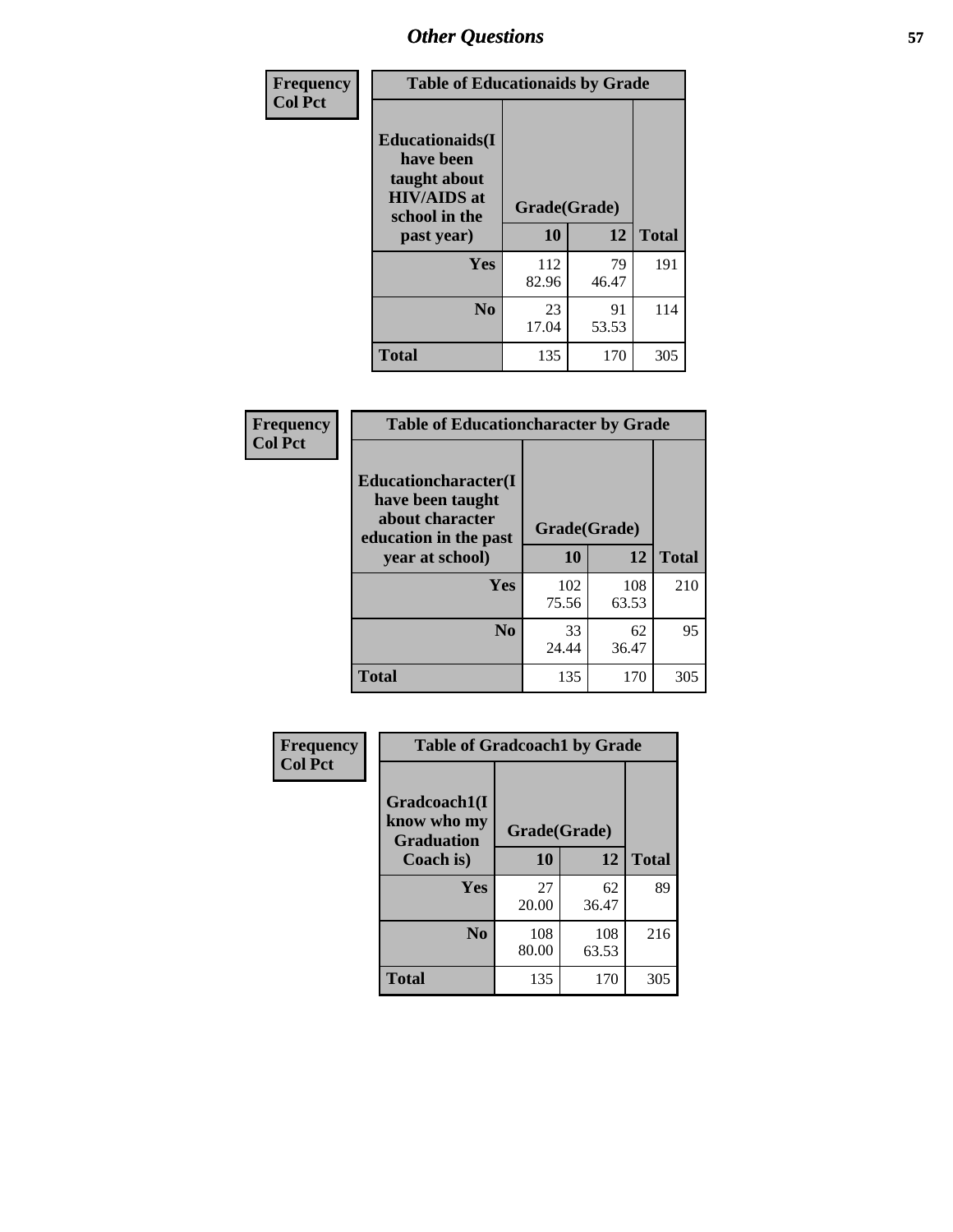| Frequency      | <b>Table of Gradcoach2 by Grade</b> |              |              |              |
|----------------|-------------------------------------|--------------|--------------|--------------|
| <b>Col Pct</b> | Gradcoach2(I<br>have                |              |              |              |
|                | contacted my<br><b>Graduation</b>   |              | Grade(Grade) |              |
|                | Coach)                              | 10           | 12           | <b>Total</b> |
|                | Yes                                 | 7<br>5.19    | 28<br>16.47  | 35           |
|                | N <sub>0</sub>                      | 128<br>94.81 | 142<br>83.53 | 270          |
|                | <b>Total</b>                        | 135          | 170          | 305          |

| Frequency<br><b>Col Pct</b> | <b>Table of Gradcoach3 by Grade</b>                                         |              |              |              |
|-----------------------------|-----------------------------------------------------------------------------|--------------|--------------|--------------|
|                             | Gradcoach3(I<br>have received<br>assistance<br>from my<br><b>Graduation</b> | Grade(Grade) |              |              |
|                             | Coach)                                                                      | 10           | 12           | <b>Total</b> |
|                             | Yes                                                                         | 6<br>4.44    | 26<br>15.29  | 32           |
|                             | N <sub>0</sub>                                                              | 34<br>25.19  | 27<br>15.88  | 61           |
|                             | Don't know                                                                  | 95<br>70.37  | 117<br>68.82 | 212          |
|                             | <b>Total</b>                                                                | 135          | 170          | 305          |

| Frequency      | <b>Table of Selfharm by Grade</b>                                                                                                                                                      |                    |              |              |  |
|----------------|----------------------------------------------------------------------------------------------------------------------------------------------------------------------------------------|--------------------|--------------|--------------|--|
| <b>Col Pct</b> | <b>Selfharm</b> (During<br>the past 12<br>months,<br>I harmed myself<br>on purpose<br><b>Suicideconsider</b><br>During the past<br>12 months,<br>I seriously<br>considered<br>suicide) | Grade(Grade)<br>10 | 12           | <b>Total</b> |  |
|                | Yes                                                                                                                                                                                    | 10<br>7.41         | 10<br>5.88   | 20           |  |
|                | N <sub>0</sub>                                                                                                                                                                         | 125<br>92.59       | 160<br>94.12 | 285          |  |
|                | Total                                                                                                                                                                                  | 135                | 170          | 305          |  |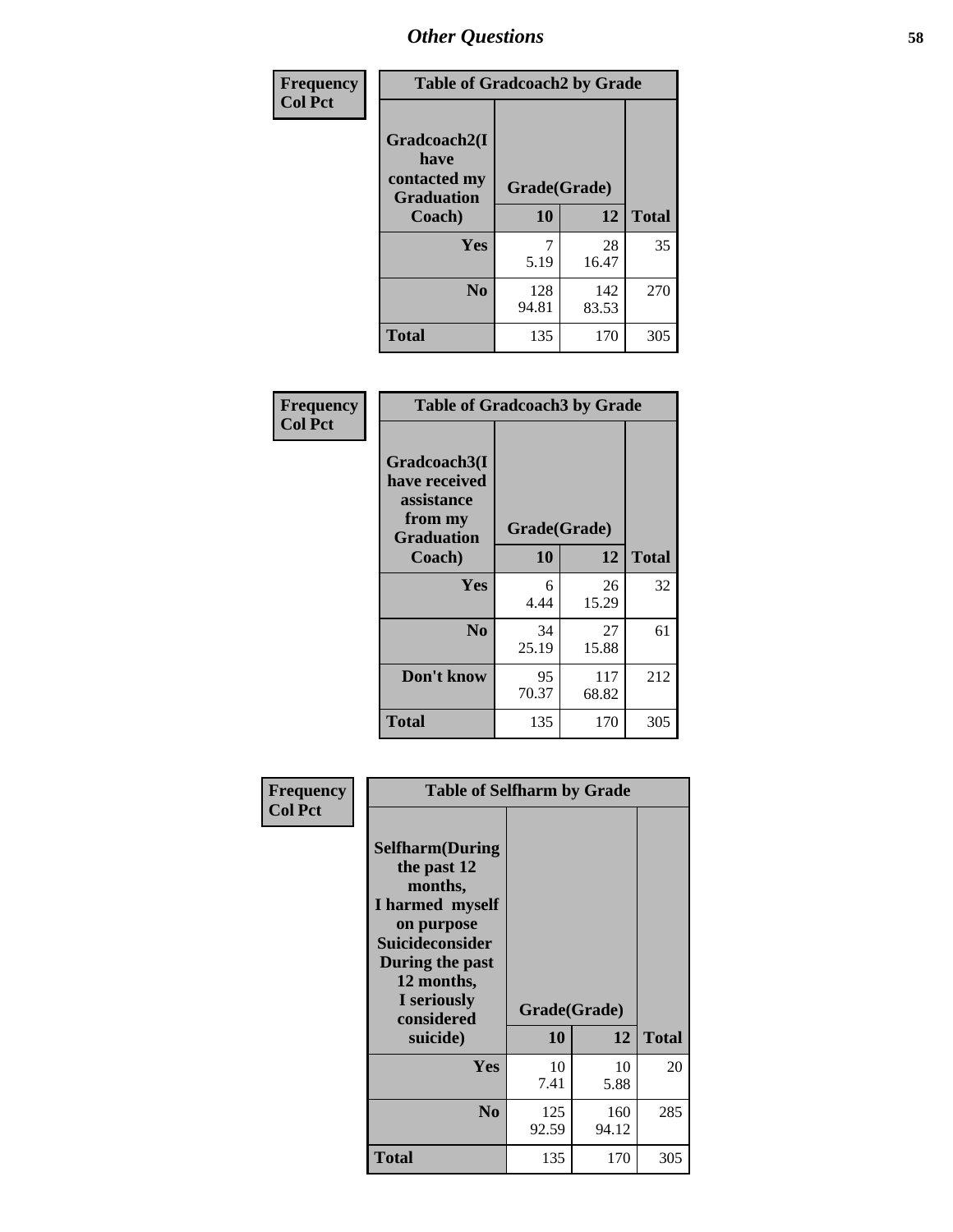| <b>Frequency</b> |                        |              | <b>Table of Suicideconsider by Grade</b> |              |  |
|------------------|------------------------|--------------|------------------------------------------|--------------|--|
| <b>Col Pct</b>   |                        | Grade(Grade) |                                          |              |  |
|                  | <b>Suicideconsider</b> | <b>10</b>    | 12                                       | <b>Total</b> |  |
|                  | Yes                    | 13<br>9.63   | 17<br>10.00                              | 30           |  |
|                  | N <sub>0</sub>         | 122<br>90.37 | 153<br>90.00                             | 275          |  |
|                  | Total                  | 135          | 170                                      | 305          |  |

| Frequency      | <b>Table of Suicideattempt by Grade</b>              |              |              |              |
|----------------|------------------------------------------------------|--------------|--------------|--------------|
| <b>Col Pct</b> | Suicideattempt(I<br>have attempted<br>suicide in the | Grade(Grade) |              |              |
|                | last year)                                           | 10           | 12           | <b>Total</b> |
|                | Yes                                                  | 6<br>4.44    | 5<br>2.94    | 11           |
|                | $\bf No$                                             | 129<br>95.56 | 165<br>97.06 | 294          |
|                | <b>Total</b>                                         | 135          | 170          | 305          |

| Frequency      | <b>Table of Instantmessaged by Grade</b>                       |              |              |              |  |
|----------------|----------------------------------------------------------------|--------------|--------------|--------------|--|
| <b>Col Pct</b> | <b>Instantmessaged</b> (I<br>have instant<br>messaged people I | Grade(Grade) |              |              |  |
|                | do not even know)                                              | 10           | 12           | <b>Total</b> |  |
|                | Yes                                                            | 45<br>33.33  | 46<br>27.06  | 91           |  |
|                | N <sub>0</sub>                                                 | 90<br>66.67  | 124<br>72.94 | 214          |  |
|                | <b>Total</b>                                                   | 135          | 170          | 305          |  |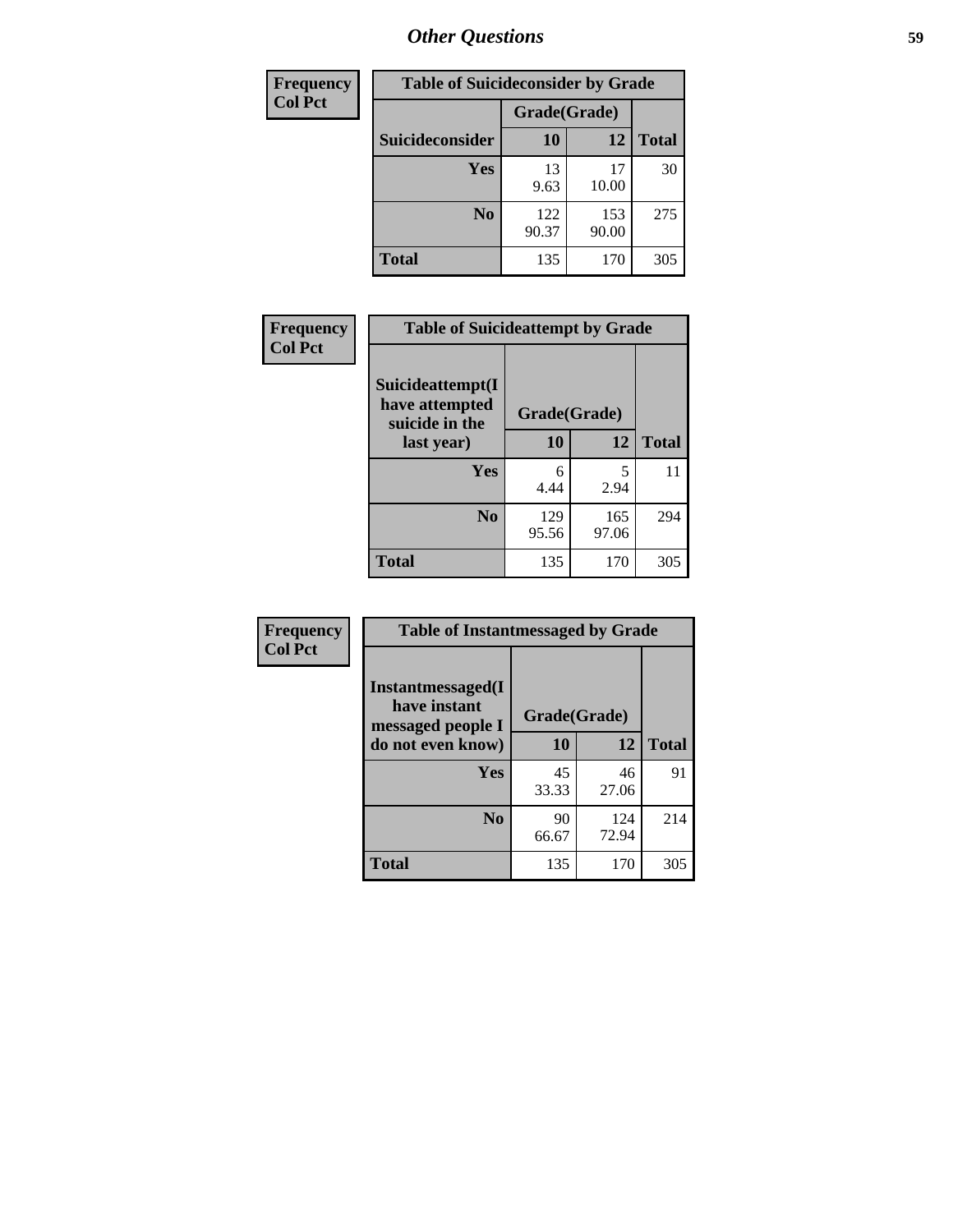| Frequency      | <b>Table of Getsalong by Grade</b>                          |              |                        |              |  |  |  |
|----------------|-------------------------------------------------------------|--------------|------------------------|--------------|--|--|--|
| <b>Col Pct</b> | <b>Getsalong</b> (I get<br>along with other<br>students and | Grade(Grade) |                        |              |  |  |  |
|                | adults)                                                     | 10           | 12                     | <b>Total</b> |  |  |  |
|                | <b>Strongly Agree</b>                                       | 68<br>50.37  | 88<br>51.76            | 156          |  |  |  |
|                | <b>Somewhat Agree</b>                                       | 60<br>44.44  | 75<br>44.12            | 135          |  |  |  |
|                | <b>Somewhat Disagree</b>                                    | 4<br>2.96    | 5<br>2.94              | 9            |  |  |  |
|                | <b>Strongly Disagree</b>                                    | 3<br>2.22    | $\mathfrak{D}$<br>1.18 | 5            |  |  |  |
|                | <b>Total</b>                                                | 135          | 170                    | 305          |  |  |  |

| Frequency      | <b>Table of Safehome by Grade</b> |                           |                        |              |  |  |  |
|----------------|-----------------------------------|---------------------------|------------------------|--------------|--|--|--|
| <b>Col Pct</b> | Safehome(I feel<br>safe at home)  | Grade(Grade)<br><b>10</b> | 12                     | <b>Total</b> |  |  |  |
|                | <b>Strongly Agree</b>             | 87<br>64.44               | 114<br>67.06           | 201          |  |  |  |
|                | <b>Somewhat Agree</b>             | 40<br>29.63               | 50<br>29.41            | 90           |  |  |  |
|                | <b>Somewhat Disagree</b>          | 3<br>2.22                 | $\mathfrak{D}$<br>1.18 | 5            |  |  |  |
|                | <b>Strongly Disagree</b>          | 5<br>3.70                 | 4<br>2.35              | 9            |  |  |  |
|                | <b>Total</b>                      | 135                       | 170                    | 305          |  |  |  |

| Frequency<br><b>Col Pct</b> |                                                                                     | <b>Table of Adulttalk by Grade</b> |              |              |
|-----------------------------|-------------------------------------------------------------------------------------|------------------------------------|--------------|--------------|
|                             | <b>Adulttalk(I</b><br>know an<br>adult at<br>school that<br>I can talk<br>with if I | Grade(Grade)                       |              |              |
|                             | need help)                                                                          | 10                                 | 12           | <b>Total</b> |
|                             | <b>Yes</b>                                                                          | 102<br>75.56                       | 135<br>79.41 | 237          |
|                             | N <sub>0</sub>                                                                      | 33<br>24.44                        | 35<br>20.59  | 68           |
|                             | <b>Total</b>                                                                        | 135                                | 170          | 305          |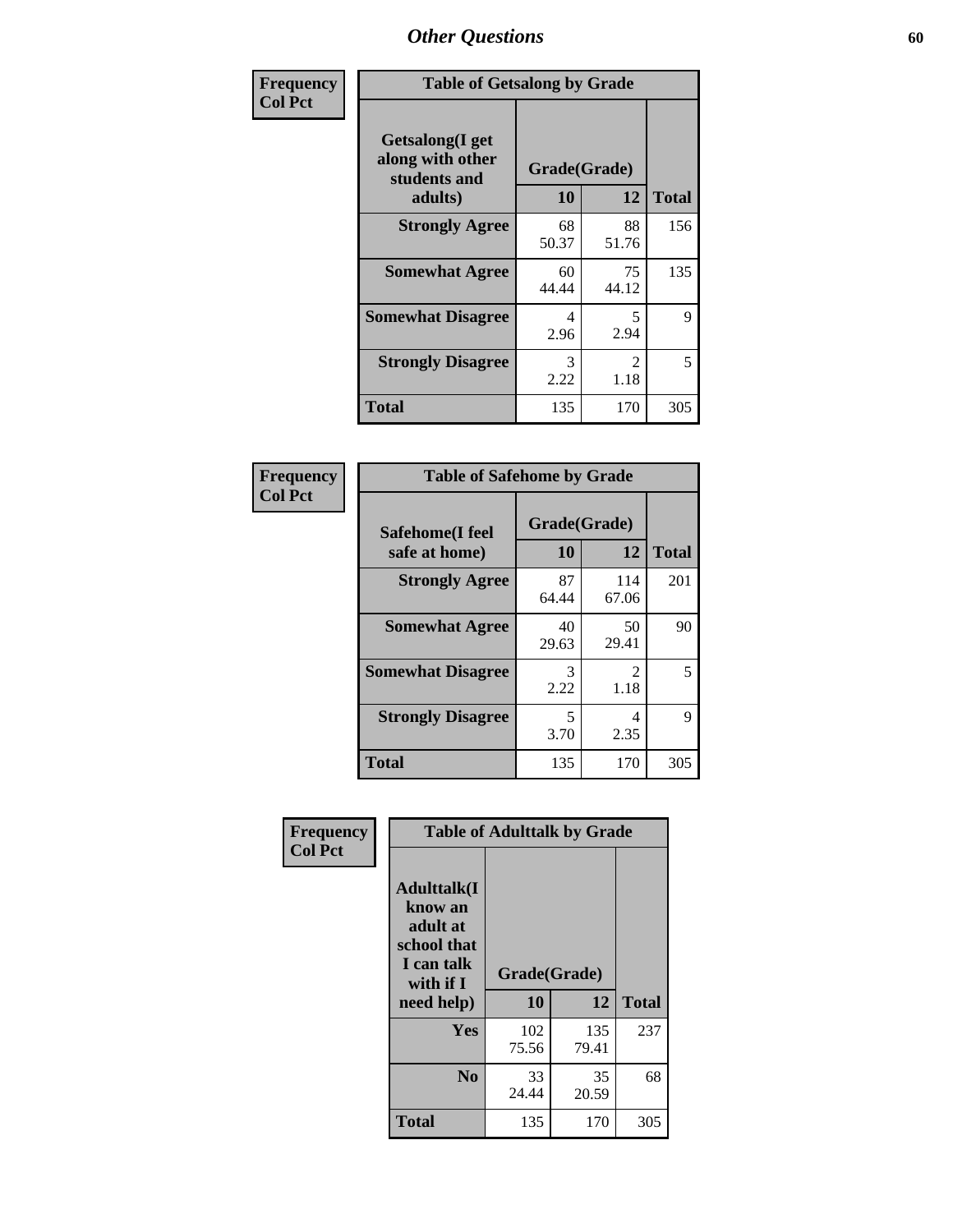**Frequency Row Pct**

| <b>Table of Grade by Tvtime</b> |             |                                                                                         |             |             |             |             |              |  |  |  |
|---------------------------------|-------------|-----------------------------------------------------------------------------------------|-------------|-------------|-------------|-------------|--------------|--|--|--|
|                                 |             | Tytime (On an average school day,<br>how much unsupervised time do I spend watching TV) |             |             |             |             |              |  |  |  |
|                                 |             | <b>Less that</b><br>$2 - 3$<br>$4 - 5$<br>$6+$                                          |             |             |             |             |              |  |  |  |
| Grade(Grade)   None             |             | hour/day                                                                                | hour/day    | hours/day   | hours/day   | hours/day   | <b>Total</b> |  |  |  |
| 10                              | 24<br>17.78 | 22<br>16.30                                                                             | 15<br>11.11 | 49<br>36.30 | 18<br>13.33 | 5.19        | 135          |  |  |  |
| 12                              | 21<br>12.35 | 34<br>20.00                                                                             | 32<br>18.82 | 51<br>30.00 | 15<br>8.82  | 17<br>10.00 | 170          |  |  |  |
| <b>Total</b>                    | 45          | 56                                                                                      | 47          | 100         | 33          | 24          | 305          |  |  |  |

**Frequency Row Pct**

| <b>Table of Grade by Computertime</b> |             |                                                                                                                               |             |             |             |      |     |  |  |  |
|---------------------------------------|-------------|-------------------------------------------------------------------------------------------------------------------------------|-------------|-------------|-------------|------|-----|--|--|--|
|                                       |             | Computertime (On an average school day,<br>how much unsupervised time do I spend on the computer)                             |             |             |             |      |     |  |  |  |
| Grade(Grade)                          | None        | <b>Less that</b><br>$4 - 5$<br>$2 - 3$<br>$6+$<br>hour/day<br>hours/day<br>hour/day<br>hours/day<br>hours/day<br><b>Total</b> |             |             |             |      |     |  |  |  |
| 10                                    | 15<br>11.11 | 31<br>22.96                                                                                                                   | 25<br>18.52 | 40<br>29.63 | 17<br>12.59 | 5.19 | 135 |  |  |  |
| 12                                    | Q<br>5.29   | 23<br>31<br>68<br>21<br>18<br>18.24<br>40.00<br>12.35<br>13.53<br>10.59                                                       |             |             |             |      |     |  |  |  |
| <b>Total</b>                          | 24          | 54                                                                                                                            | 56          | 108         | 38          | 25   | 305 |  |  |  |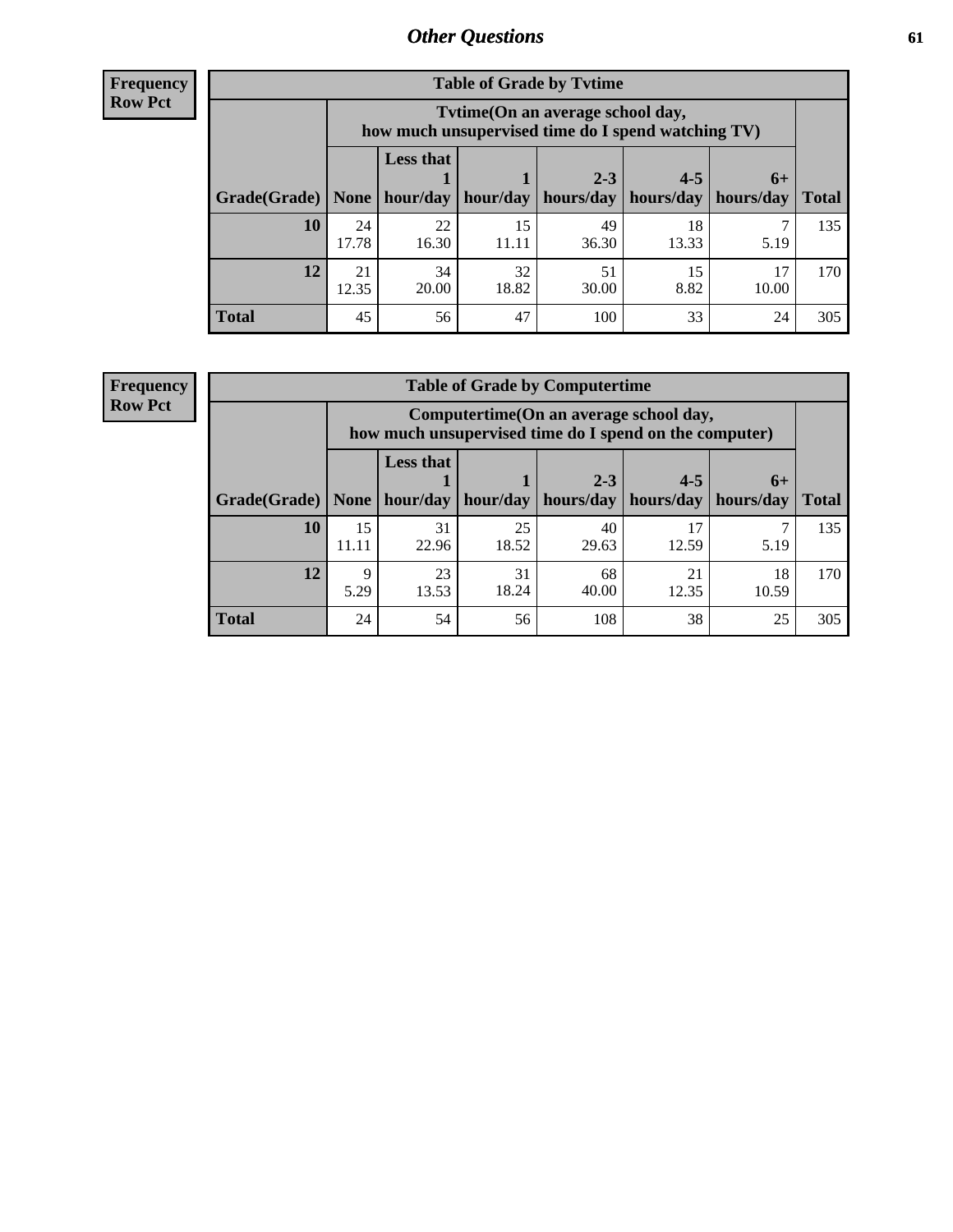#### *Questions about Driving Laws* **62** *Driving Questions were asked only of high school students.*

| <b>Frequency</b> |
|------------------|
| <b>Row Pct</b>   |

| <b>Table of Grade by License1</b> |                                     |                                                                                                                                           |                |            |                      |              |  |  |  |  |
|-----------------------------------|-------------------------------------|-------------------------------------------------------------------------------------------------------------------------------------------|----------------|------------|----------------------|--------------|--|--|--|--|
|                                   |                                     | License1(During the first 6 months of driving<br>with a provisional license,<br>the only passengers who can ride with the<br>driver are:) |                |            |                      |              |  |  |  |  |
| <b>Grade</b> (Grade)              | <b>Parent or</b><br><b>Guardian</b> | Family<br>  Members                                                                                                                       | Friends        | Anyone     | Don't<br><b>Know</b> | <b>Total</b> |  |  |  |  |
| 10                                | 49<br>36.30                         | 57<br>42.22                                                                                                                               | 0.74           | 10<br>7.41 | 18<br>13.33          | 135          |  |  |  |  |
| 12                                | 47<br>27.65                         | 25<br>91<br>6<br>14.71<br>53.53<br>0.59<br>3.53                                                                                           |                |            |                      |              |  |  |  |  |
| <b>Total</b>                      | 96                                  | 148                                                                                                                                       | $\overline{c}$ | 16         | 43                   | 305          |  |  |  |  |

| <b>Frequency</b> |                                                                                                          | <b>Table of Grade by License2</b> |                  |                         |                                                      |                      |              |  |  |
|------------------|----------------------------------------------------------------------------------------------------------|-----------------------------------|------------------|-------------------------|------------------------------------------------------|----------------------|--------------|--|--|
| <b>Row Pct</b>   | License2(17 yr old drivers with a<br>provisional driver's license cannot<br>drive between the hours of:) |                                   |                  |                         |                                                      |                      |              |  |  |
|                  | Grade(Grade)                                                                                             | <b>Midnight</b><br>to 6am         | 1am<br>to<br>5am | 1am<br>to<br><b>6am</b> | N <sub>0</sub><br>curfew<br>for $17$<br>year<br>olds | Don't<br><b>Know</b> | <b>Total</b> |  |  |
|                  | 10                                                                                                       | 75<br>55.56                       | 10<br>7.41       | 11<br>8.15              | 8<br>5.93                                            | 31<br>22.96          | 135          |  |  |
|                  | 12                                                                                                       | 110<br>64.71                      | 18<br>10.59      | 16<br>9.41              | 0.59                                                 | 25<br>14.71          | 170          |  |  |
|                  | <b>Total</b>                                                                                             | 185                               | 28               | 27                      | 9                                                    | 56                   | 305          |  |  |

| Frequency      |              | <b>Table of Grade by License3</b>     |             |                 |           |                                     |               |              |
|----------------|--------------|---------------------------------------|-------------|-----------------|-----------|-------------------------------------|---------------|--------------|
| <b>Row Pct</b> |              | License3(For drivers under the age of |             | 21,<br>$DUI$ ?) |           | what level of alcohol is considered |               |              |
|                | Grade(Grade) | Any<br><b>Amount</b>                  | 0.02        | 0.04            | 0.06      | 0.08                                | Don't<br>know | <b>Total</b> |
|                | <b>10</b>    | 30<br>22.22                           | 29<br>21.48 | 9<br>6.67       | 8<br>5.93 | 15<br>11.11                         | 44<br>32.59   | 135          |
|                | 12           | 58<br>34.12                           | 50<br>29.41 | 13<br>7.65      | 6<br>3.53 | 14<br>8.24                          | 29<br>17.06   | 170          |
|                | <b>Total</b> | 88                                    | 79          | 22              | 14        | 29                                  | 73            | 305          |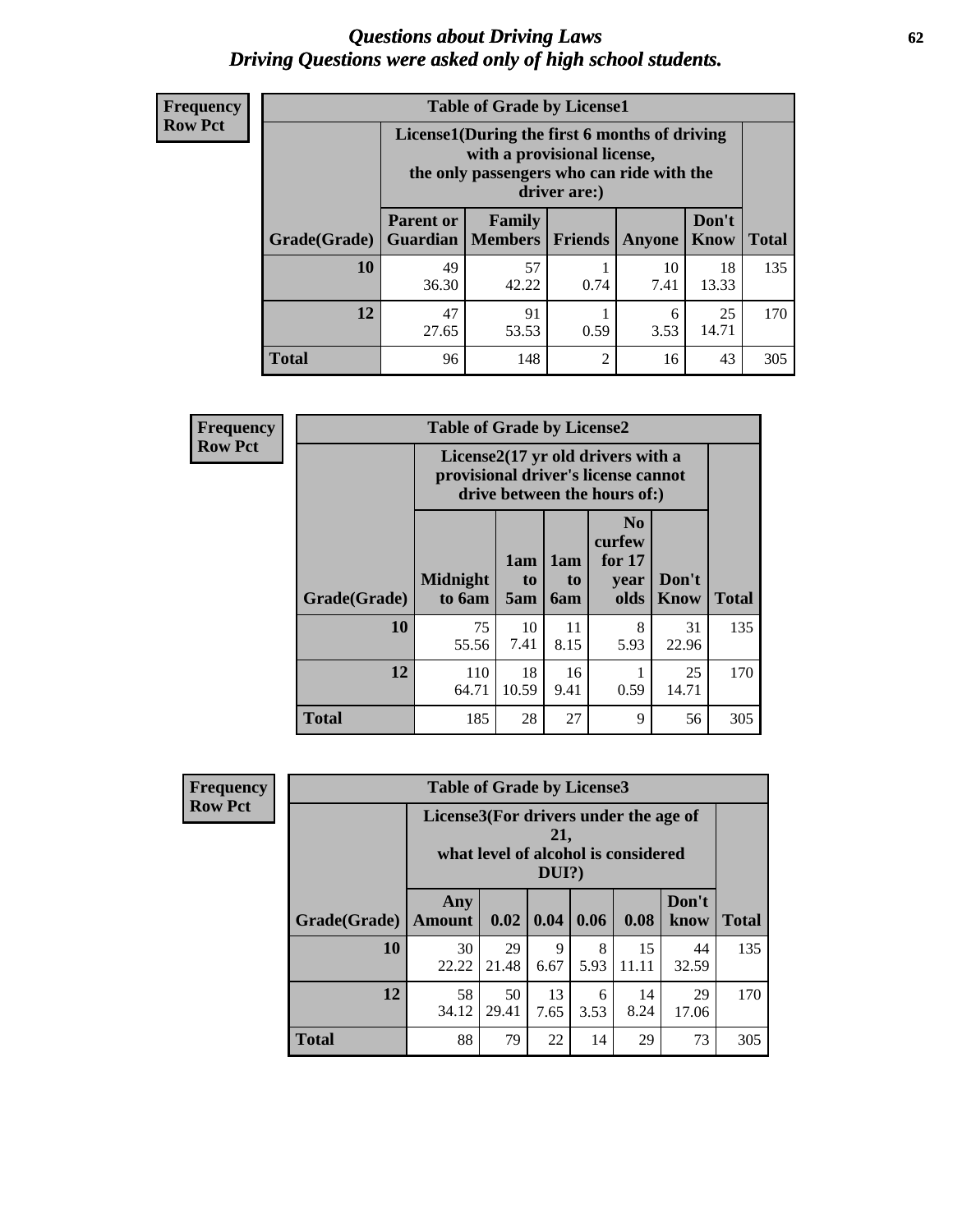#### *Questions about Driving Laws* **63** *Driving Questions were asked only of high school students.*

**Frequency Row Pct**

| <b>Table of Grade by License4</b> |             |                                                                                                                                                                                                                                                                                       |             |           |           |             |     |  |  |
|-----------------------------------|-------------|---------------------------------------------------------------------------------------------------------------------------------------------------------------------------------------------------------------------------------------------------------------------------------------|-------------|-----------|-----------|-------------|-----|--|--|
|                                   |             | License4(A driver under 21 automatically<br>loses his/her license if caught exceeding the<br>posted speet limit by:)<br>Can't<br>lose<br><b>Depends</b><br>license<br>$15+$<br>$25+$<br>$35+$<br>Don't<br>for<br><b>on</b><br>speeding<br><b>Total</b><br>mph<br>know<br>mph<br>judge |             |           |           |             |     |  |  |
| Grade(Grade)                      | mph         |                                                                                                                                                                                                                                                                                       |             |           |           |             |     |  |  |
| 10                                | 33<br>24.44 | 20<br>14.81                                                                                                                                                                                                                                                                           | 18<br>13.33 | 9<br>6.67 | 8<br>5.93 | 47<br>34.81 | 135 |  |  |
| 12                                | 44<br>25.88 | 8<br>50<br>18<br>46<br>4<br>29.41<br>2.35<br>27.06<br>10.59<br>4.71                                                                                                                                                                                                                   |             |           |           |             |     |  |  |
| <b>Total</b>                      | 77          | 70                                                                                                                                                                                                                                                                                    | 36          | 17        | 12        | 93          | 305 |  |  |

| Frequency<br><b>Row Pct</b> | <b>Table of Grade by License5</b> |             |                                                                                                                                                             |               |       |  |
|-----------------------------|-----------------------------------|-------------|-------------------------------------------------------------------------------------------------------------------------------------------------------------|---------------|-------|--|
|                             |                                   |             | License5(A)<br>Georgia teenager<br>with family<br>connections or a<br>good lawyer can<br>break a teen<br>driving law and<br>keep their driver's<br>license) |               |       |  |
|                             | Grade(Grade)                      | Yes         | N <sub>0</sub>                                                                                                                                              | Don't<br>know | Total |  |
|                             | 10                                | 19<br>14.07 | 74<br>54.81                                                                                                                                                 | 42<br>31.11   | 135   |  |
|                             | 12                                | 53<br>31.18 | 71<br>41.76                                                                                                                                                 | 46<br>27.06   | 170   |  |
|                             | <b>Total</b>                      | 72          | 145                                                                                                                                                         | 88            | 305   |  |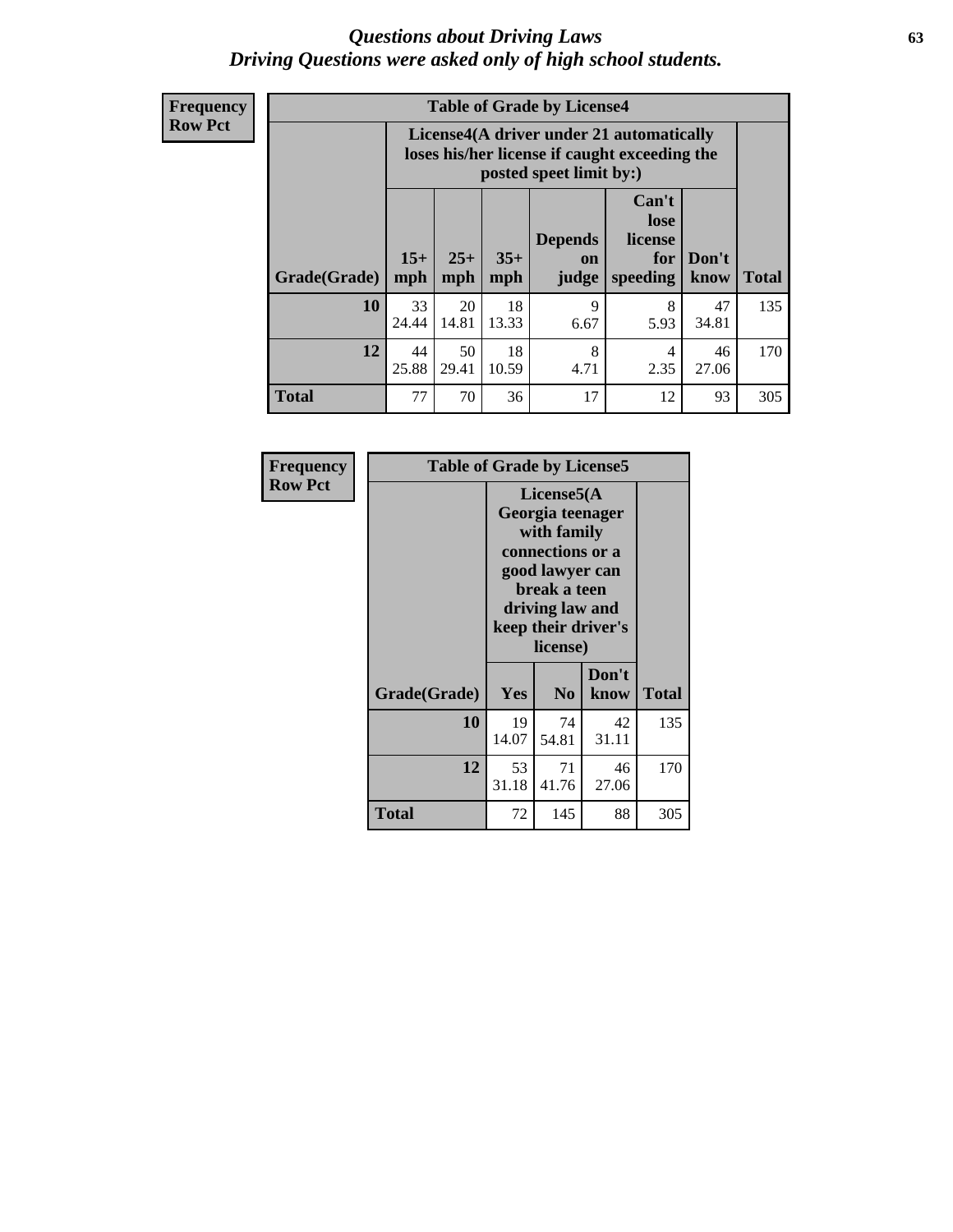#### *Questions about Driving Laws* **64** *Driving Questions were asked only of high school students.*

| <b>Frequency</b> | <b>Table of Grade by License6</b> |                                                                                                                                                 |                |               |              |
|------------------|-----------------------------------|-------------------------------------------------------------------------------------------------------------------------------------------------|----------------|---------------|--------------|
| <b>Row Pct</b>   |                                   | License <sub>6</sub> (I know a<br>friend or<br>classmate that<br>broke a teen<br>driving law,<br>but was allowed to<br>keep his/her<br>license) |                |               |              |
|                  | Grade(Grade)                      | Yes                                                                                                                                             | N <sub>0</sub> | Don't<br>know | <b>Total</b> |
|                  | 10                                | 23<br>71<br>41<br>17.04<br>52.59<br>30.37                                                                                                       |                |               | 135          |
|                  | 12                                | 64<br>71<br>35<br>37.65<br>41.76<br>20.59                                                                                                       |                |               | 170          |
|                  | <b>Total</b>                      | 87                                                                                                                                              | 142            | 76            | 305          |

| <b>Frequency</b> | <b>Table of Grade by License7</b> |                                                                                               |                                     |                                                   |                        |              |
|------------------|-----------------------------------|-----------------------------------------------------------------------------------------------|-------------------------------------|---------------------------------------------------|------------------------|--------------|
| <b>Row Pct</b>   |                                   | License7(A student under the age of 18 cam loser<br>his/her driving privileges if he or she:) |                                     |                                                   |                        |              |
|                  | Grade(Grade)                      | <b>Have</b><br>more than<br>10<br>unexcused<br>absences<br>per school<br>yr                   | Drop out<br>without  <br>graduating | <b>Bring</b><br>alcohol/drugs/weapon<br>to school | All of<br>the<br>above | <b>Total</b> |
|                  | 10                                | 40<br>29.63                                                                                   | $\overline{2}$<br>1.48              | 3.70                                              | 88<br>65.19            | 135          |
|                  | 12                                | 43<br>25.29                                                                                   | 6<br>3.53                           | 2.94                                              | 116<br>68.24           | 170          |
|                  | <b>Total</b>                      | 83                                                                                            | 8                                   | 10                                                | 204                    | 305          |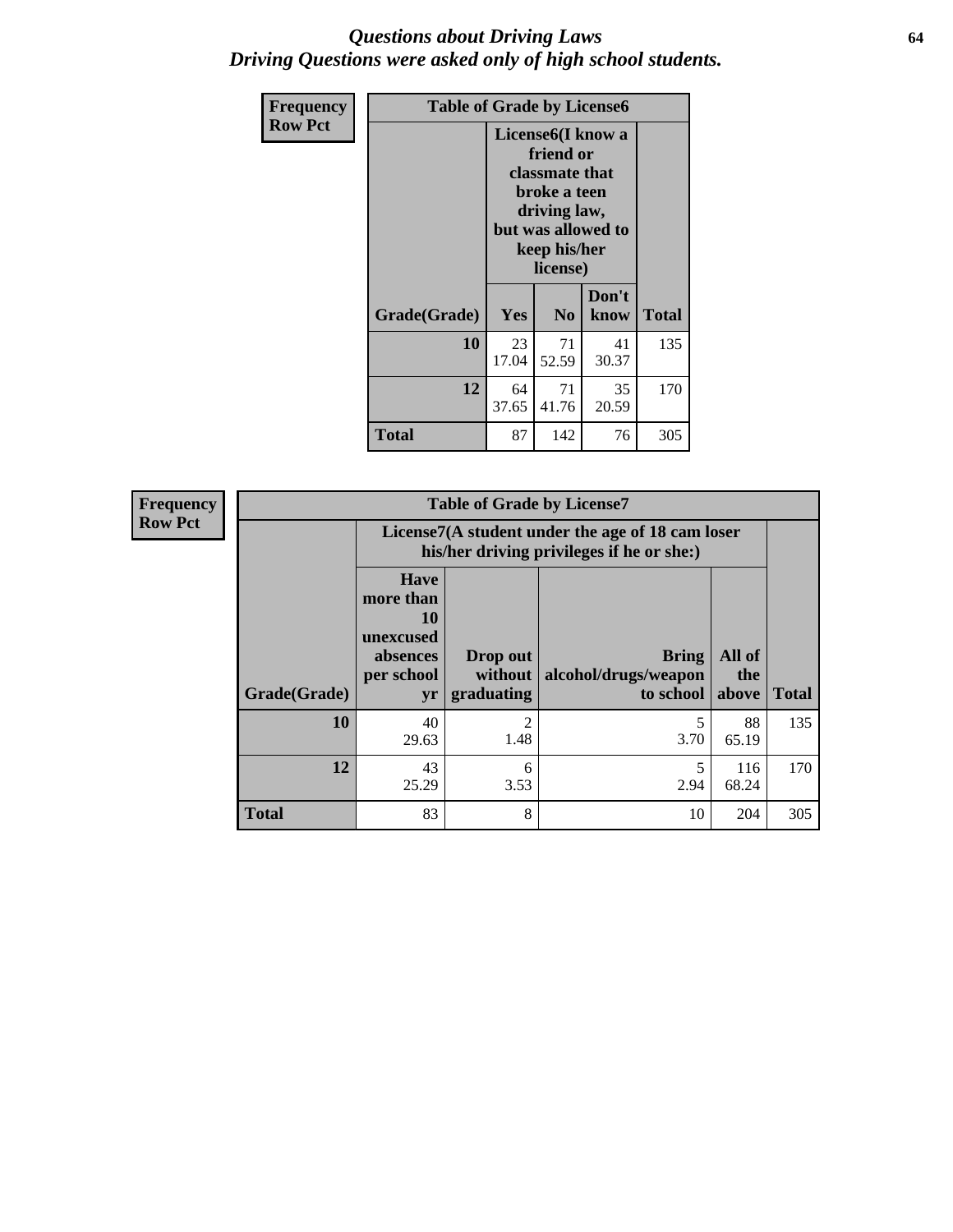# *Select Results by Gender* **65**

| Frequency      | <b>Table of SchoolClimate2 by Gender</b>          |                                 |                        |                |
|----------------|---------------------------------------------------|---------------------------------|------------------------|----------------|
| <b>Col Pct</b> | SchoolClimate2(I<br>feel successful at<br>school) | Gender(Gender)<br><b>Female</b> | <b>Male</b>            | <b>Total</b>   |
|                | <b>Strongly Agree</b>                             | 45<br>26.47                     | 38<br>28.15            | 83             |
|                | <b>Somewhat Agree</b>                             | 105<br>61.76                    | 84<br>62.22            | 189            |
|                | <b>Somewhat Disagree</b>                          | 18<br>10.59                     | 11<br>8.15             | 29             |
|                | <b>Strongly Disagree</b>                          | $\mathcal{L}$<br>1.18           | $\mathfrak{D}$<br>1.48 | $\overline{4}$ |
|                | <b>Total</b>                                      | 170                             | 135                    | 305            |

| Frequency      | <b>Table of SchoolClimate6 by Gender</b>                 |             |                               |              |  |
|----------------|----------------------------------------------------------|-------------|-------------------------------|--------------|--|
| <b>Col Pct</b> | <b>SchoolClimate6(Teachers</b><br>treat me with respect) | Female      | Gender(Gender)<br><b>Male</b> | <b>Total</b> |  |
|                | <b>Strongly Agree</b>                                    | 72<br>42.35 | 47<br>34.81                   | 119          |  |
|                | <b>Somewhat Agree</b>                                    | 72<br>42.35 | 57<br>42.22                   | 129          |  |
|                | <b>Somewhat Disagree</b>                                 | 18<br>10.59 | 18<br>13.33                   | 36           |  |
|                | <b>Strongly Disagree</b>                                 | 8<br>4.71   | 13<br>9.63                    | 21           |  |
|                | <b>Total</b>                                             | 170         | 135                           | 305          |  |

| Frequency      | <b>Table of SchoolClimate8 by Gender</b>                                             |                                 |             |              |
|----------------|--------------------------------------------------------------------------------------|---------------------------------|-------------|--------------|
| <b>Col Pct</b> | <b>SchoolClimate8(Students</b><br>are frequently<br>recognized for good<br>behavior) | Gender(Gender)<br><b>Female</b> | <b>Male</b> | <b>Total</b> |
|                | <b>Strongly Agree</b>                                                                | 31<br>18.24                     | 24<br>17.78 | 55           |
|                | <b>Somewhat Agree</b>                                                                | 71<br>41.76                     | 59<br>43.70 | 130          |
|                | <b>Somewhat Disagree</b>                                                             | 56<br>32.94                     | 38<br>28.15 | 94           |
|                | <b>Strongly Disagree</b>                                                             | 12<br>7.06                      | 14<br>10.37 | 26           |
|                | Total                                                                                | 170                             | 135         | 305          |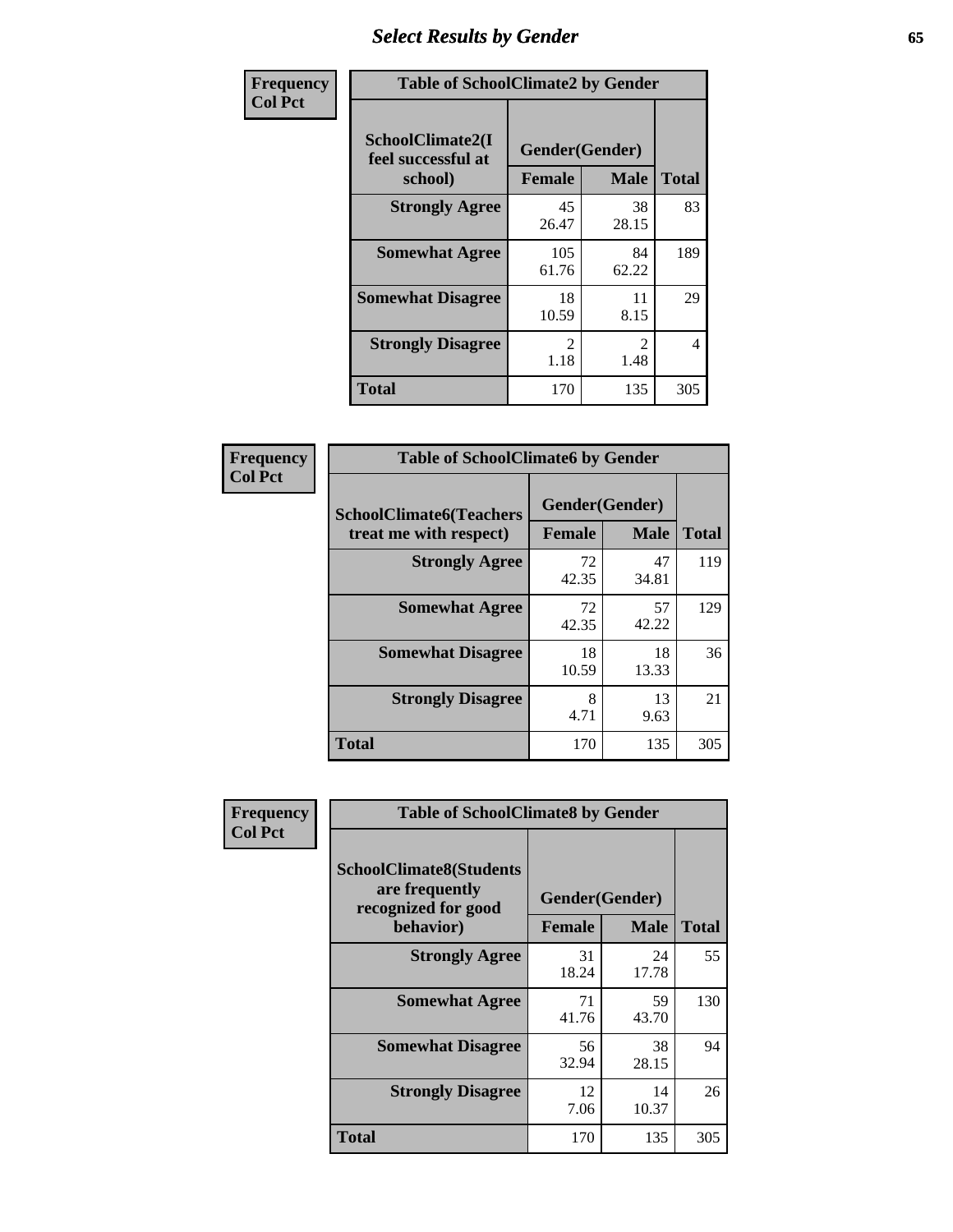# *Select Results by Gender* **66**

| Frequency      | <b>Table of Gender by Dropout</b> |                                                                        |                |              |
|----------------|-----------------------------------|------------------------------------------------------------------------|----------------|--------------|
| <b>Row Pct</b> |                                   | Dropout(I<br>have<br>thought<br>about<br>dropping<br>out of<br>school) |                |              |
|                | Gender(Gender)                    | Yes                                                                    | N <sub>0</sub> | <b>Total</b> |
|                | <b>Female</b>                     | 45<br>26.47                                                            | 125<br>73.53   | 170          |
|                | <b>Male</b>                       | 31<br>22.96                                                            | 104<br>77.04   | 135          |
|                | <b>Total</b>                      | 76                                                                     | 229            | 305          |

| <b>Frequency</b> | <b>Table of Gender by Dropoutreason</b> |                                                                    |              |                                 |                                |              |              |
|------------------|-----------------------------------------|--------------------------------------------------------------------|--------------|---------------------------------|--------------------------------|--------------|--------------|
| <b>Row Pct</b>   |                                         | Dropoutreason(If I dropped out the<br>reason would most likely be) |              |                                 |                                |              |              |
|                  | Gender(Gender)                          | Won't<br>Drop<br>out                                               | <b>Bored</b> | <b>Family</b><br><b>Reasons</b> | <b>Being</b><br><b>Bullied</b> | <b>Other</b> | <b>Total</b> |
|                  | Female                                  | 114<br>67.06                                                       | 20<br>11.76  | 17<br>10.00                     | 0.59                           | 18<br>10.59  | 170          |
|                  | <b>Male</b>                             | 83<br>61.48                                                        | 17<br>12.59  | 12<br>8.89                      | 0.00                           | 23<br>17.04  | 135          |
|                  | <b>Total</b>                            | 197                                                                | 37           | 29                              |                                | 41           | 305          |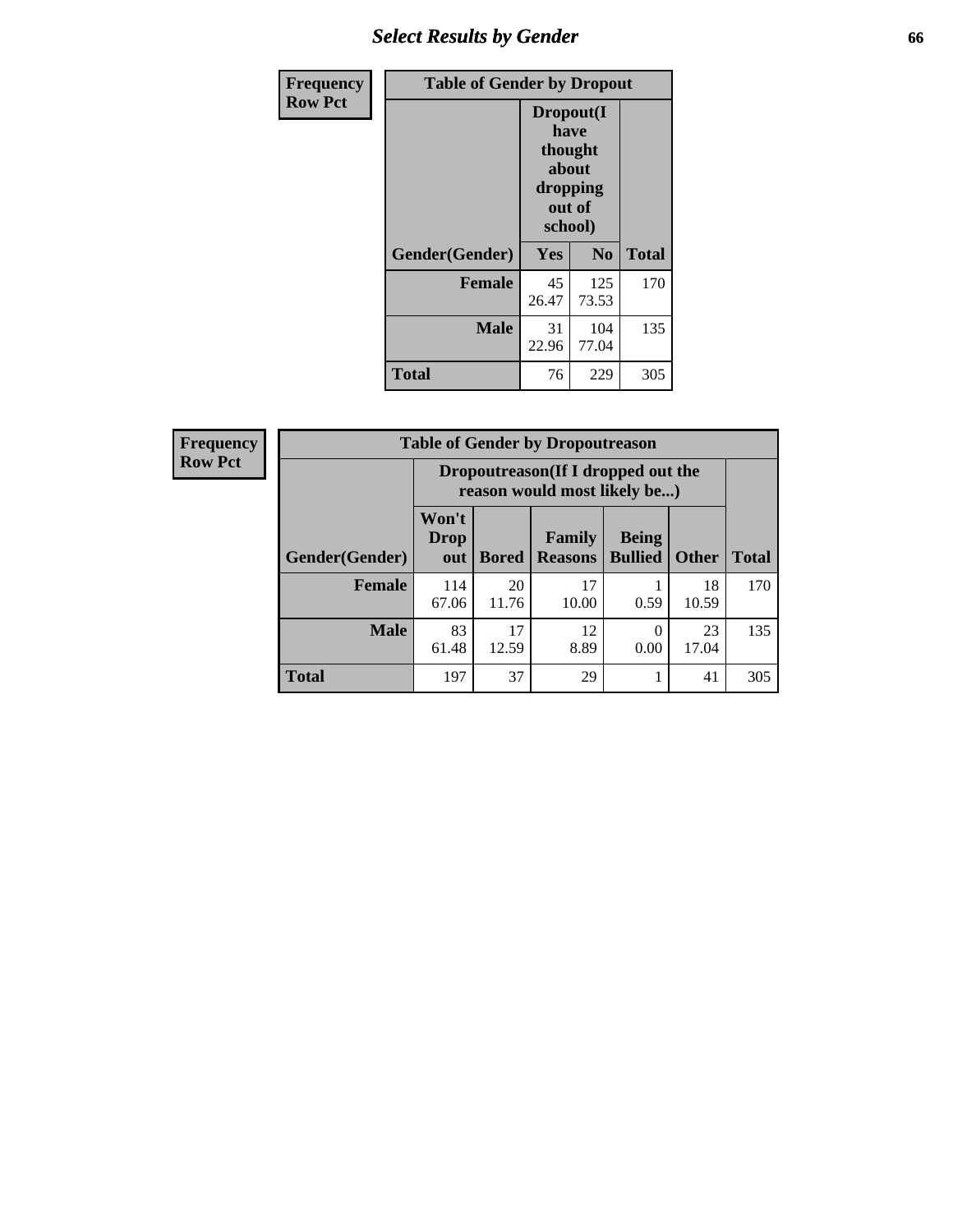*School Safety* **67**

| Frequency      | <b>Table of Gender by Bullied2</b> |                 |                |              |
|----------------|------------------------------------|-----------------|----------------|--------------|
| <b>Row Pct</b> |                                    | <b>Bullied2</b> |                |              |
|                | Gender(Gender)                     | Yes             | N <sub>0</sub> | <b>Total</b> |
|                | <b>Female</b>                      | 9<br>5.29       | 161<br>94.71   | 170          |
|                | <b>Male</b>                        | 6<br>4.44       | 129<br>95.56   | 135          |
|                | <b>Total</b>                       | 15              | 290            | 305          |

| <b>Frequency</b> | <b>Table of Gender by Bulliedothers2</b> |                       |                |       |
|------------------|------------------------------------------|-----------------------|----------------|-------|
| <b>Row Pct</b>   |                                          | <b>Bulliedothers2</b> |                |       |
|                  | Gender(Gender)                           | <b>Yes</b>            | N <sub>0</sub> | Total |
|                  | <b>Female</b>                            | 2.94                  | 165<br>97.06   | 170   |
|                  | <b>Male</b>                              | 6<br>4.44             | 129<br>95.56   | 135   |
|                  | <b>Total</b>                             |                       | 294            | 305   |

| Frequency      | <b>Table of Gender by Weaponschool2</b> |                      |                |              |
|----------------|-----------------------------------------|----------------------|----------------|--------------|
| <b>Row Pct</b> |                                         | <b>Weaponschool2</b> |                |              |
|                | Gender(Gender)                          | <b>Yes</b>           | N <sub>0</sub> | <b>Total</b> |
|                | <b>Female</b>                           | 3<br>1.76            | 167<br>98.24   | 170          |
|                | <b>Male</b>                             | 5<br>3.70            | 130<br>96.30   | 135          |
|                | <b>Total</b>                            | 8                    | 297            | 305          |

| Frequency      |                | <b>Table of Gender by Absentunsafe2</b> |                |              |  |
|----------------|----------------|-----------------------------------------|----------------|--------------|--|
| <b>Row Pct</b> |                | Absentunsafe2                           |                |              |  |
|                | Gender(Gender) | Yes                                     | N <sub>0</sub> | <b>Total</b> |  |
|                | <b>Female</b>  | 2.94                                    | 165<br>97.06   | 170          |  |
|                | <b>Male</b>    | 2.22                                    | 132<br>97.78   | 135          |  |
|                | <b>Total</b>   | 8                                       | 297            | 305          |  |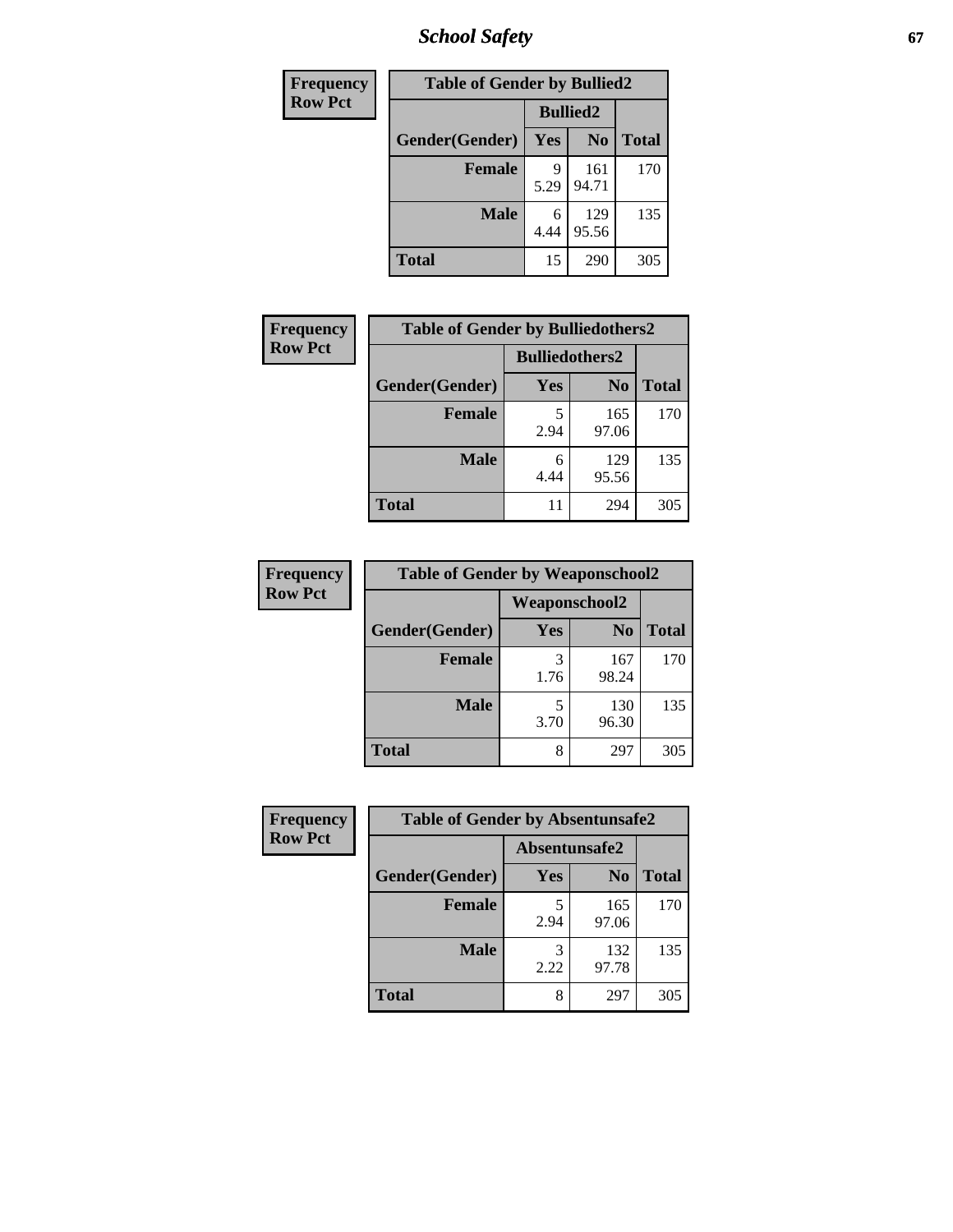*School Safety* **68**

| Frequency      | <b>Table of Gender by Gangself</b> |                                                                                                |                |              |  |
|----------------|------------------------------------|------------------------------------------------------------------------------------------------|----------------|--------------|--|
| <b>Row Pct</b> |                                    | Gangself(I<br>have<br>participated<br>in illegal gang<br>activities in<br>the past 30<br>days) |                |              |  |
|                | Gender(Gender)                     | Yes                                                                                            | N <sub>0</sub> | <b>Total</b> |  |
|                | <b>Female</b>                      | 2<br>1.18                                                                                      | 168<br>98.82   | 170          |  |
|                | <b>Male</b>                        | 5<br>3.70                                                                                      | 130<br>96.30   | 135          |  |
|                | <b>Total</b>                       | 7                                                                                              | 298            | 305          |  |

| Frequency      | <b>Table of Gender by Gangpeers</b> |                                                                                                                             |                |              |
|----------------|-------------------------------------|-----------------------------------------------------------------------------------------------------------------------------|----------------|--------------|
| <b>Row Pct</b> |                                     | <b>Gangpeers</b> (I<br>have friends<br>who have<br>participated<br>in illegal gang<br>activities in<br>the past 30<br>days) |                |              |
|                | Gender(Gender)                      | Yes                                                                                                                         | N <sub>0</sub> | <b>Total</b> |
|                | <b>Female</b>                       | 36<br>21.18                                                                                                                 | 134<br>78.82   | 170          |
|                | <b>Male</b>                         | 20<br>14.81                                                                                                                 | 115<br>85.19   | 135          |
|                | Total                               | 56                                                                                                                          | 249            | 305          |

| Frequency      | <b>Table of Gender by Pickedon2</b> |             |                |              |
|----------------|-------------------------------------|-------------|----------------|--------------|
| <b>Row Pct</b> |                                     | Pickedon2   |                |              |
|                | Gender(Gender)                      | <b>Yes</b>  | N <sub>0</sub> | <b>Total</b> |
|                | <b>Female</b>                       | 24<br>14.12 | 146<br>85.88   | 170          |
|                | <b>Male</b>                         | 24<br>17.78 | 111<br>82.22   | 135          |
|                | <b>Total</b>                        | 48          | 257            | 305          |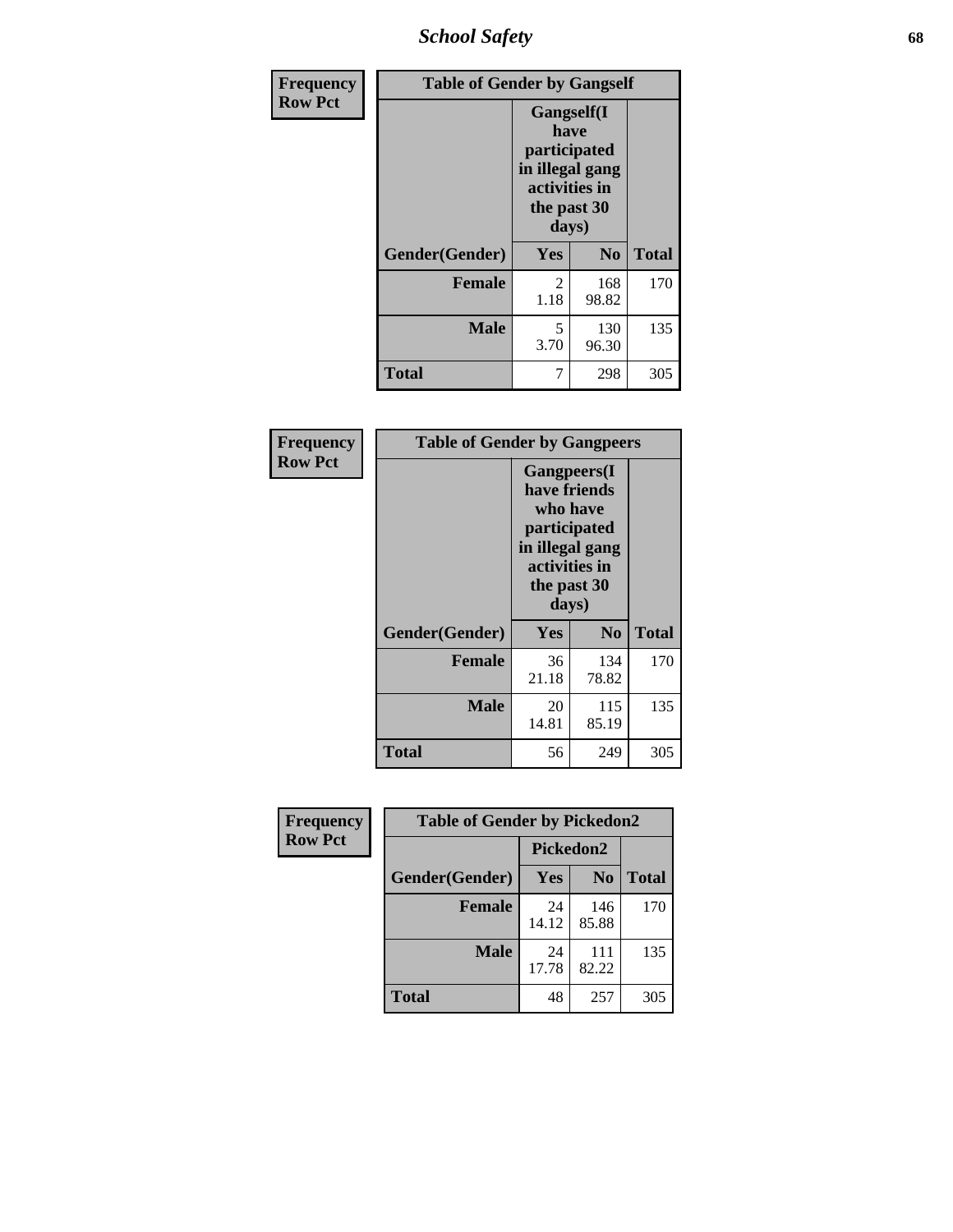*School Safety* **69**

| Frequency      | <b>Table of Gender by Safeschool2</b> |              |                |              |
|----------------|---------------------------------------|--------------|----------------|--------------|
| <b>Row Pct</b> |                                       | Safeschool2  |                |              |
|                | Gender(Gender)                        | Yes          | N <sub>0</sub> | <b>Total</b> |
|                | <b>Female</b>                         | 134<br>78.82 | 36<br>21.18    | 170          |
|                | <b>Male</b>                           | 108<br>80.00 | 27<br>20.00    | 135          |
|                | <b>Total</b>                          | 242          | 63             | 305          |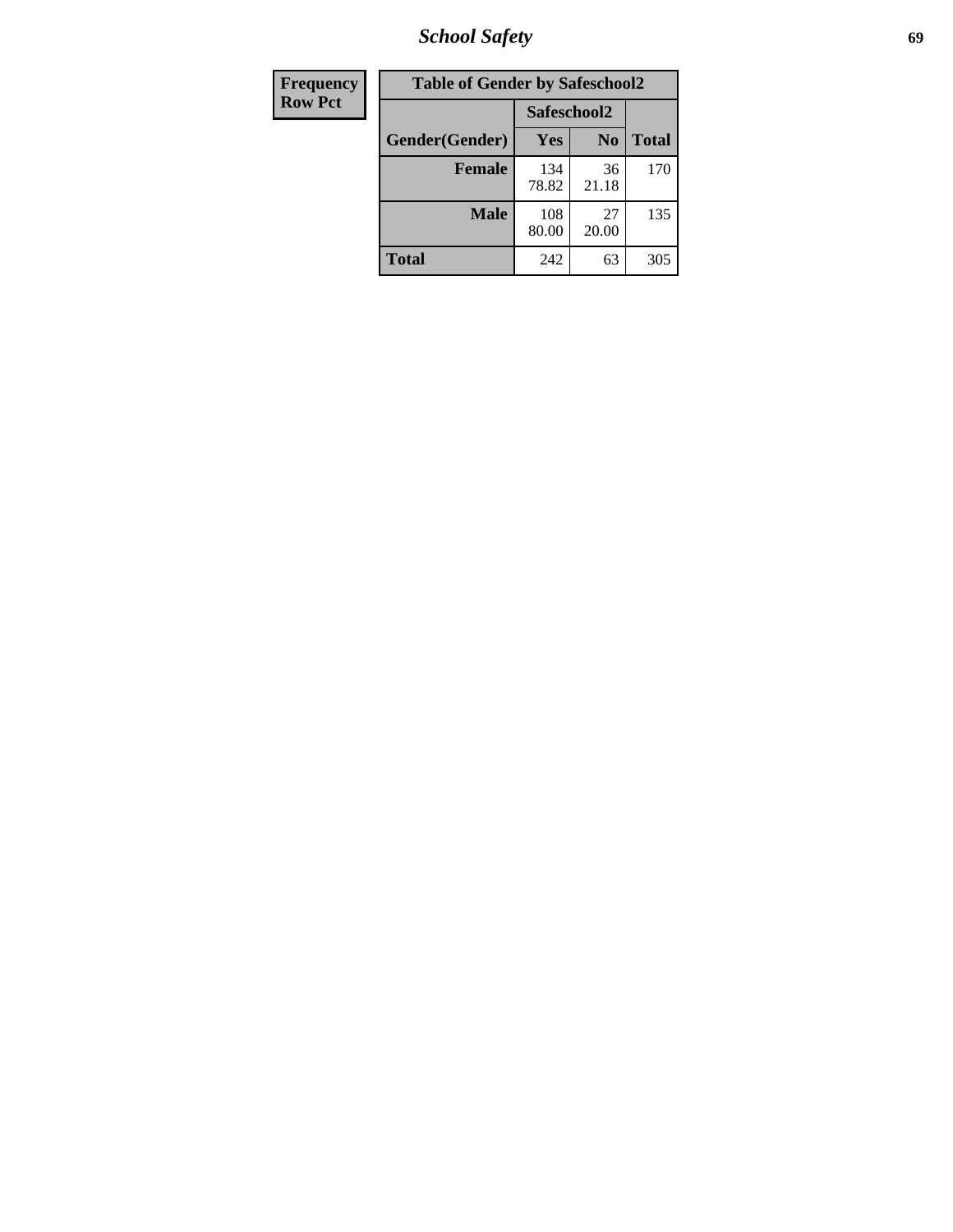# *Incidence of Drug Use* **70**

| <b>Frequency</b> | <b>Table of Gender by AlcoholAlt</b>     |             |                |              |  |
|------------------|------------------------------------------|-------------|----------------|--------------|--|
| <b>Row Pct</b>   | AlcoholAlt(Alcohol<br>use, past 30 days) |             |                |              |  |
|                  | Gender(Gender)                           | <b>Yes</b>  | N <sub>0</sub> | <b>Total</b> |  |
|                  | <b>Female</b>                            | 29<br>17.06 | 141<br>82.94   | 170          |  |
|                  | <b>Male</b>                              | 32<br>23.70 | 103<br>76.30   | 135          |  |
|                  | <b>Total</b>                             | 61          | 244            | 305          |  |

| <b>Frequency</b> | <b>Table of Gender by TobaccoAny</b> |                    |                    |              |
|------------------|--------------------------------------|--------------------|--------------------|--------------|
| <b>Row Pct</b>   |                                      | use, past 30 days) | TobaccoAny(Tobacco |              |
|                  | Gender(Gender)                       | Yes                | N <sub>0</sub>     | <b>Total</b> |
|                  | <b>Female</b>                        | 11<br>6.47         | 159<br>93.53       | 170          |
|                  | <b>Male</b>                          | 17<br>12.59        | 118<br>87.41       | 135          |
|                  | <b>Total</b>                         | 28                 | 277                | 305          |

| <b>Frequency</b> | <b>Table of Gender by MarijuanaAlt</b> |                                              |                |              |  |
|------------------|----------------------------------------|----------------------------------------------|----------------|--------------|--|
| <b>Row Pct</b>   |                                        | MarijuanaAlt(Marijuana<br>use, past 30 days) |                |              |  |
|                  | Gender(Gender)                         | <b>Yes</b>                                   | N <sub>0</sub> | <b>Total</b> |  |
|                  | <b>Female</b>                          | 12<br>7.06                                   | 158<br>92.94   | 170          |  |
|                  | <b>Male</b>                            | 18<br>13.33                                  | 117<br>86.67   | 135          |  |
|                  | <b>Total</b>                           | 30                                           | 275            | 305          |  |

| <b>Frequency</b> | <b>Table of Gender by OtherDrugAny</b> |                                                      |                |              |  |
|------------------|----------------------------------------|------------------------------------------------------|----------------|--------------|--|
| <b>Row Pct</b>   |                                        | <b>OtherDrugAny(Other</b><br>drug use, past 30 days) |                |              |  |
|                  | Gender(Gender)                         | <b>Yes</b>                                           | N <sub>0</sub> | <b>Total</b> |  |
|                  | <b>Female</b>                          | 2.35                                                 | 166<br>97.65   | 170          |  |
|                  | <b>Male</b>                            | 5.19                                                 | 128<br>94.81   | 135          |  |
|                  | <b>Total</b>                           |                                                      | 294            | 305          |  |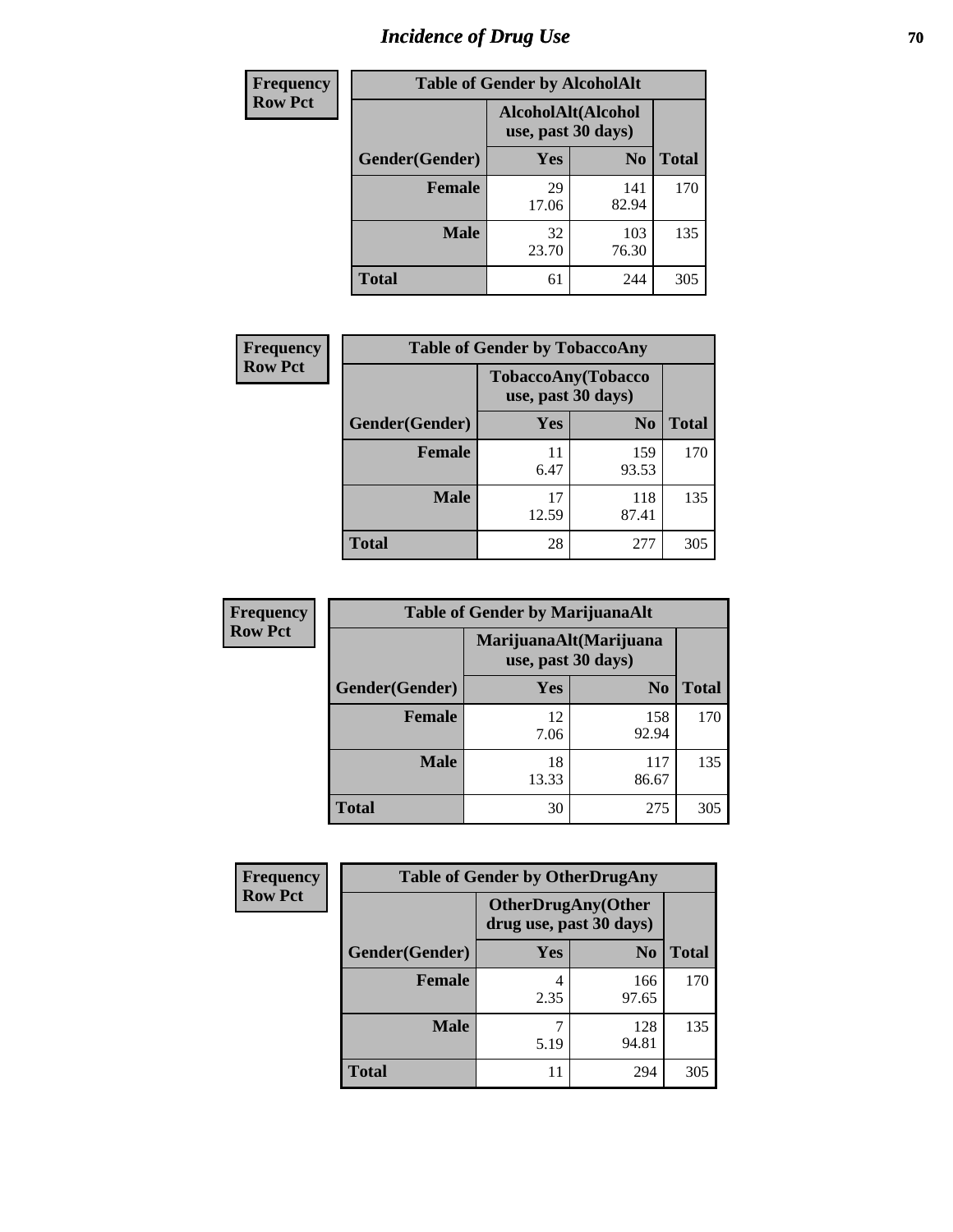#### *Average Age at Onset of Use* **71** *Results for "Average Age at Onset of Use" questions exclude students who said they did not use that substance*

#### **Gender=Female**

| <b>Variable</b>                 | <b>Label</b>                                                       | <b>Mean</b> |
|---------------------------------|--------------------------------------------------------------------|-------------|
| Alcoholinit2                    | I started using alcohol when I was                                 | 13.68       |
| Cigarettesinit2                 | I started smoking tobacco when I was                               | 14.37       |
| Smokelessinit2                  | I started chewing tobacco when I was                               | 8.00        |
| Marijuanainit2                  | I started using marijuana when I was                               | 14.74       |
| Cocaineinit2                    | I started using cocaine when I was                                 | 14.00       |
| Inhalantsinit2                  | I started using inhalants when I was                               | 14.33       |
| Steroidsinit2                   | I started using steroids when I was                                | 12.50       |
| Ecstasyinit2                    | I started using ecstasy when I was                                 | 11.00       |
| Methinit2                       | I started using methamphetamines when I was                        | 14.00       |
| Hallucinogensinit2              | I started using hallucinogens when I was                           | 14.00       |
| Prescription in it <sub>2</sub> | I started using prescription drugs not prescribed to me when I was | 12.00       |

#### **Gender=Male**

| <b>Variable</b>    | Label                                                              | <b>Mean</b> |
|--------------------|--------------------------------------------------------------------|-------------|
| Alcoholinit2       | I started using alcohol when I was                                 | 14.40       |
| Cigarettesinit2    | I started smoking tobacco when I was                               | 13.96       |
| Smokelessinit2     | I started chewing tobacco when I was                               | 14.14       |
| Marijuanainit2     | I started using marijuana when I was                               | 14.61       |
| Cocaineinit2       | I started using cocaine when I was                                 | 10.40       |
| Inhalantsinit2     | I started using inhalants when I was                               | 10.00       |
| Steroidsinit2      | I started using steroids when I was                                | 11.40       |
| Ecstasyinit2       | I started using ecstasy when I was                                 | 12.00       |
| Methinit2          | I started using methamphetamines when I was                        | 10.25       |
| Hallucinogensinit2 | I started using hallucinogens when I was                           | 11.40       |
| Prescriptioninit2  | I started using prescription drugs not prescribed to me when I was | 12.60       |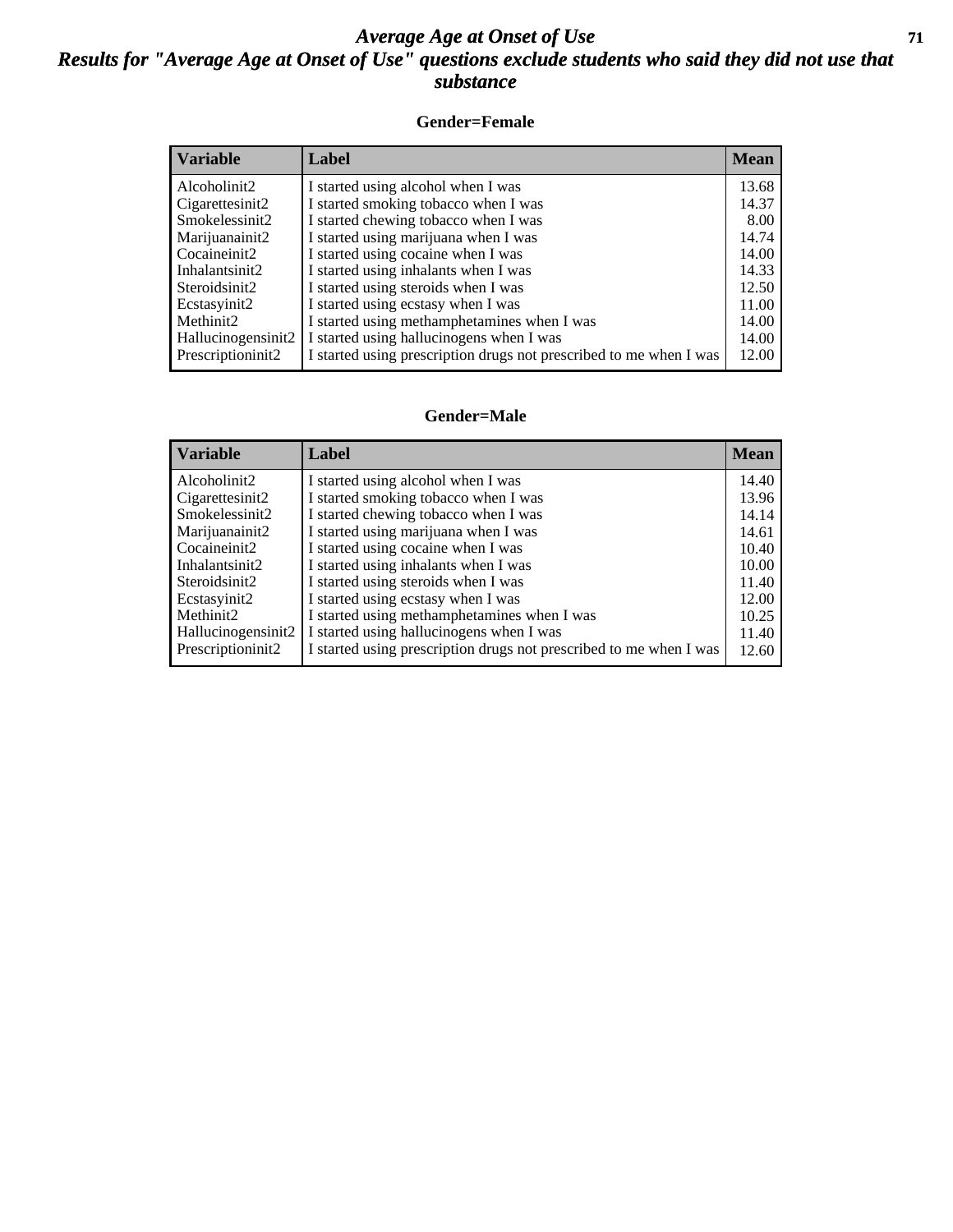# *I Think These Drugs are Harmful* **72**

| <b>Frequency</b> | <b>Table of Gender by Alcoholharmdich</b> |                                                   |                |              |
|------------------|-------------------------------------------|---------------------------------------------------|----------------|--------------|
| <b>Row Pct</b>   |                                           | Alcoholharmdich(I<br>think alcohol is<br>harmful) |                |              |
|                  | Gender(Gender)                            | <b>Yes</b>                                        | N <sub>0</sub> | <b>Total</b> |
|                  | <b>Female</b>                             | 132<br>77.65                                      | 38<br>22.35    | 170          |
|                  | <b>Male</b>                               | 103<br>76.30                                      | 32<br>23.70    | 135          |
|                  | <b>Total</b>                              | 235                                               | 70             | 305          |

| Frequency      | <b>Table of Gender by Tobaccoharmdich</b> |                  |                               |              |  |
|----------------|-------------------------------------------|------------------|-------------------------------|--------------|--|
| <b>Row Pct</b> |                                           | think tobacco is | Tobaccoharmdich(I<br>harmful) |              |  |
|                | Gender(Gender)                            | Yes              | N <sub>0</sub>                | <b>Total</b> |  |
|                | <b>Female</b>                             | 162<br>95.29     | 8<br>4.71                     | 170          |  |
|                | <b>Male</b>                               | 128<br>94.81     | 5.19                          | 135          |  |
|                | <b>Total</b>                              | 290              | 15                            | 305          |  |

| Frequency      | <b>Table of Gender by Marijuanaharmdich</b> |                                                       |                |              |  |
|----------------|---------------------------------------------|-------------------------------------------------------|----------------|--------------|--|
| <b>Row Pct</b> |                                             | Marijuanaharmdich(I<br>think marijuana is<br>harmful) |                |              |  |
|                | Gender(Gender)                              | <b>Yes</b>                                            | N <sub>0</sub> | <b>Total</b> |  |
|                | <b>Female</b>                               | 145<br>85.29                                          | 25<br>14.71    | 170          |  |
|                | <b>Male</b>                                 | 102<br>75.56                                          | 33<br>24.44    | 135          |  |
|                | <b>Total</b>                                | 247                                                   | 58             | 305          |  |

| Frequency      | <b>Table of Gender by Otherdrugharmdich</b> |                                                          |                |              |  |
|----------------|---------------------------------------------|----------------------------------------------------------|----------------|--------------|--|
| <b>Row Pct</b> |                                             | Otherdrugharmdich(I<br>think other drugs are<br>harmful) |                |              |  |
|                | Gender(Gender)                              | <b>Yes</b>                                               | N <sub>0</sub> | <b>Total</b> |  |
|                | <b>Female</b>                               | 164<br>96.47                                             | 6<br>3.53      | 170          |  |
|                | <b>Male</b>                                 | 128<br>94.81                                             | 5.19           | 135          |  |
|                | <b>Total</b>                                | 292                                                      | 13             | 305          |  |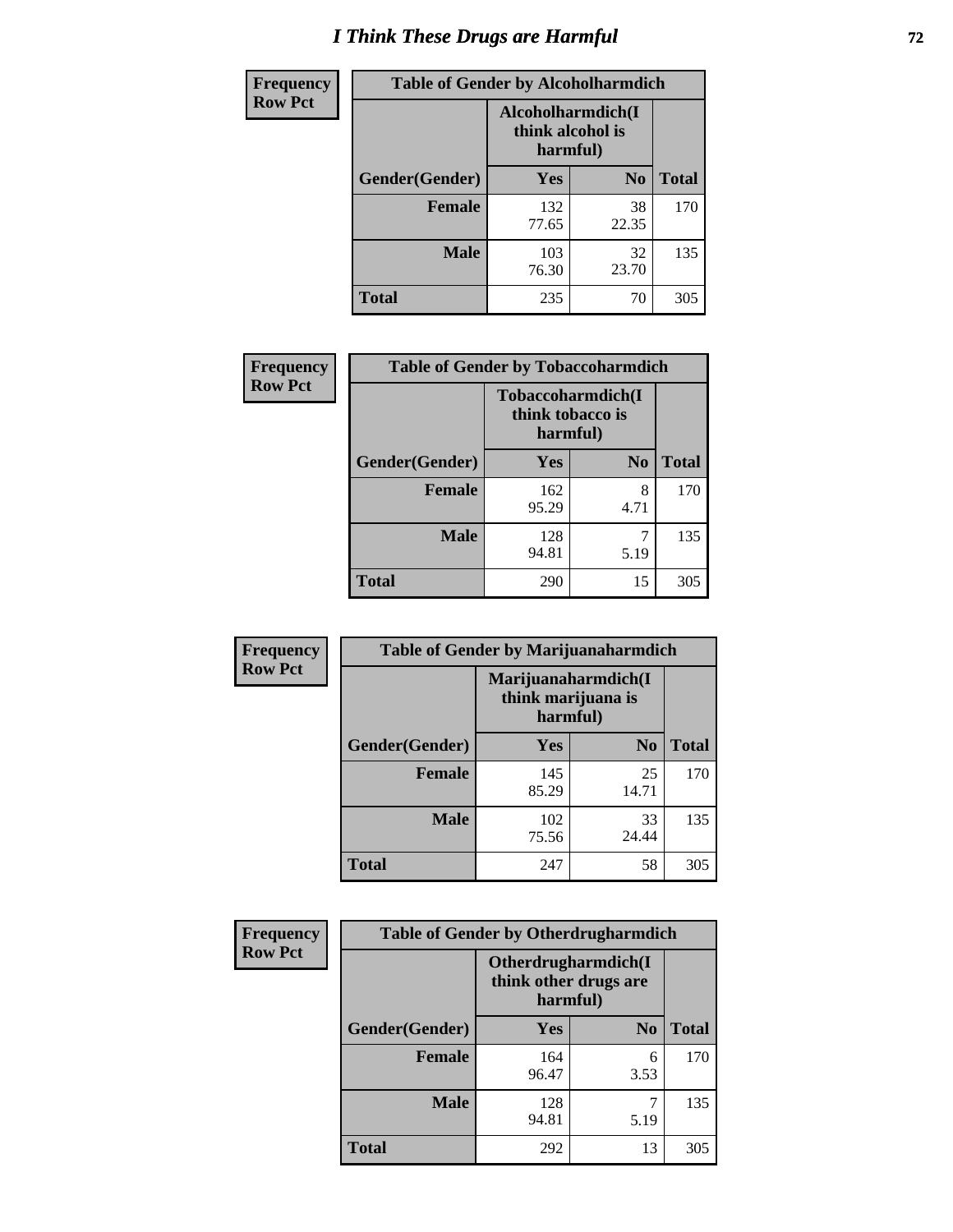| <b>Frequency</b> | <b>Table of Gender by Alcohollocation1</b> |                                                               |             |              |
|------------------|--------------------------------------------|---------------------------------------------------------------|-------------|--------------|
| <b>Row Pct</b>   |                                            | <b>Alcohollocation1(Places</b><br><b>Friends Use Alcohol)</b> |             |              |
|                  | Gender(Gender)                             |                                                               | Do Not Use  | <b>Total</b> |
|                  | <b>Female</b>                              | 95<br>55.88                                                   | 75<br>44.12 | 170          |
|                  | <b>Male</b>                                | 87<br>64.44                                                   | 48<br>35.56 | 135          |
|                  | <b>Total</b>                               | 182                                                           | 123         | 305          |

| <b>Frequency</b> | <b>Table of Gender by Alcohollocation2</b> |              |                                                               |              |
|------------------|--------------------------------------------|--------------|---------------------------------------------------------------|--------------|
| <b>Row Pct</b>   |                                            |              | <b>Alcohollocation2(Places</b><br><b>Friends Use Alcohol)</b> |              |
|                  | Gender(Gender)                             |              | Home                                                          | <b>Total</b> |
|                  | Female                                     | 108<br>63.53 | 62<br>36.47                                                   | 170          |
|                  | <b>Male</b>                                | 85<br>62.96  | 50<br>37.04                                                   | 135          |
|                  | <b>Total</b>                               | 193          | 112                                                           | 305          |

| Frequency      | <b>Table of Gender by Alcohollocation3</b> |                             |                                |              |
|----------------|--------------------------------------------|-----------------------------|--------------------------------|--------------|
| <b>Row Pct</b> |                                            | <b>Friends Use Alcohol)</b> | <b>Alcohollocation3(Places</b> |              |
|                | Gender(Gender)                             |                             | <b>School</b>                  | <b>Total</b> |
|                | <b>Female</b>                              | 161<br>94.71                | q<br>5.29                      | 170          |
|                | <b>Male</b>                                | 127<br>94.07                | 8<br>5.93                      | 135          |
|                | <b>Total</b>                               | 288                         | 17                             | 305          |

| Frequency      | <b>Table of Gender by Alcohollocation4</b> |                                                               |             |              |
|----------------|--------------------------------------------|---------------------------------------------------------------|-------------|--------------|
| <b>Row Pct</b> |                                            | <b>Alcohollocation4(Places</b><br><b>Friends Use Alcohol)</b> |             |              |
|                | Gender(Gender)                             |                                                               | Car         | <b>Total</b> |
|                | <b>Female</b>                              | 154<br>90.59                                                  | 16<br>9.41  | 170          |
|                | <b>Male</b>                                | 120<br>88.89                                                  | 15<br>11.11 | 135          |
|                | <b>Total</b>                               | 274                                                           | 31          | 305          |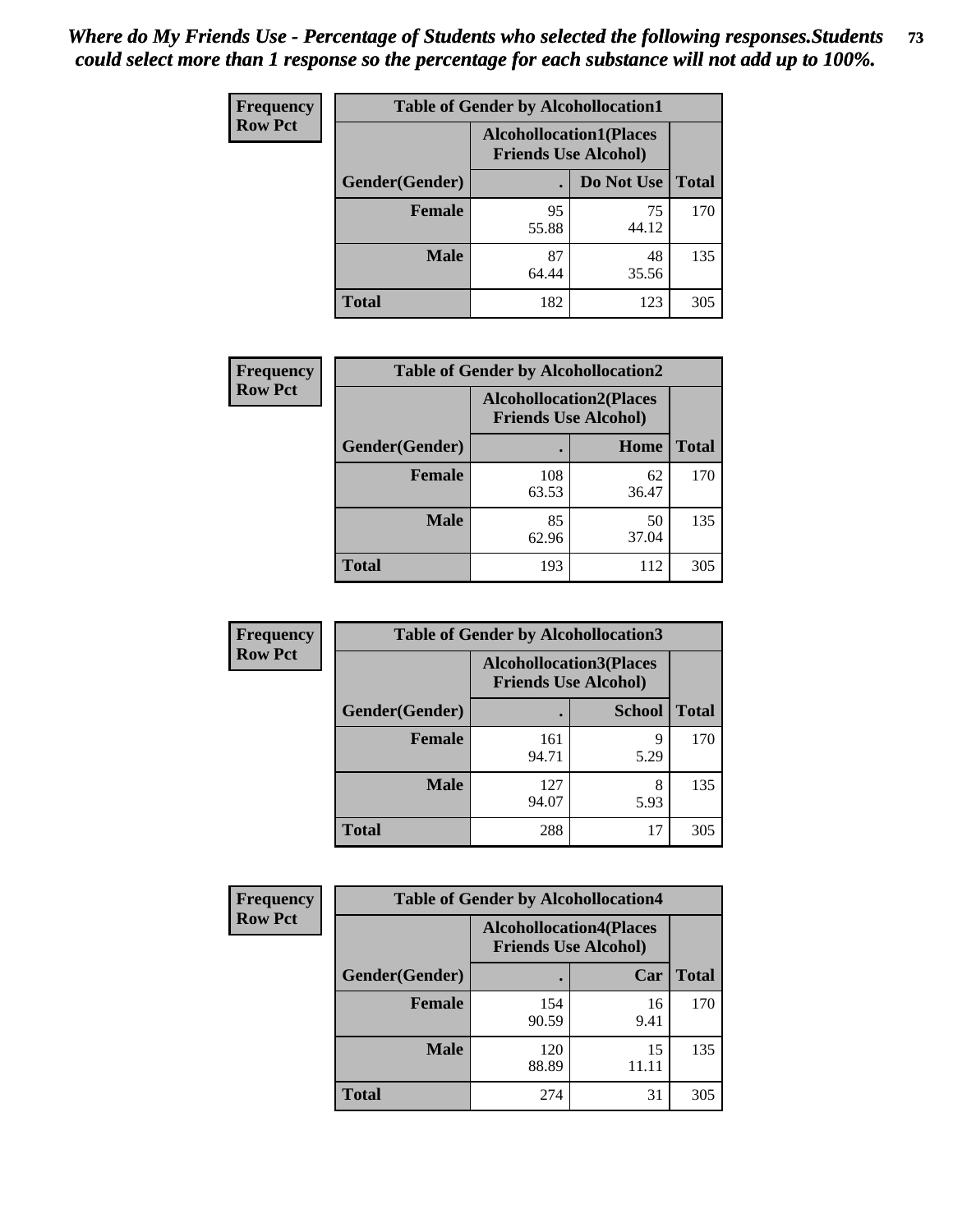| <b>Frequency</b> | <b>Table of Gender by Alcohollocation5</b> |             |                                                                |              |
|------------------|--------------------------------------------|-------------|----------------------------------------------------------------|--------------|
| <b>Row Pct</b>   |                                            |             | <b>Alcohollocation5</b> (Places<br><b>Friends Use Alcohol)</b> |              |
|                  | Gender(Gender)                             | $\bullet$   | <b>Friend's</b><br>House                                       | <b>Total</b> |
|                  | <b>Female</b>                              | 86<br>50.59 | 84<br>49.41                                                    | 170          |
|                  | <b>Male</b>                                | 60<br>44.44 | 75<br>55.56                                                    | 135          |
|                  | <b>Total</b>                               | 146         | 159                                                            | 305          |

| <b>Frequency</b> | <b>Table of Gender by Alcohollocation6</b> |                                                               |              |              |
|------------------|--------------------------------------------|---------------------------------------------------------------|--------------|--------------|
| <b>Row Pct</b>   |                                            | <b>Alcohollocation6(Places</b><br><b>Friends Use Alcohol)</b> |              |              |
|                  | <b>Gender</b> (Gender)                     |                                                               | <b>Other</b> | <b>Total</b> |
|                  | <b>Female</b>                              | 122<br>71.76                                                  | 48<br>28.24  | 170          |
|                  | <b>Male</b>                                | 91<br>67.41                                                   | 44<br>32.59  | 135          |
|                  | <b>Total</b>                               | 213                                                           | 92           | 305          |

| Frequency      | <b>Table of Gender by Tobaccolocation1</b> |                                                               |              |              |  |
|----------------|--------------------------------------------|---------------------------------------------------------------|--------------|--------------|--|
| <b>Row Pct</b> |                                            | <b>Tobaccolocation1(Places</b><br><b>Friends Use Tobacco)</b> |              |              |  |
|                | Gender(Gender)                             |                                                               | Do Not Use   | <b>Total</b> |  |
|                | Female                                     | 50<br>29.41                                                   | 120<br>70.59 | 170          |  |
|                | <b>Male</b>                                | 70<br>51.85                                                   | 65<br>48.15  | 135          |  |
|                | <b>Total</b>                               | 120                                                           | 185          | 305          |  |

| <b>Frequency</b> | <b>Table of Gender by Tobaccolocation2</b> |                                                               |             |              |
|------------------|--------------------------------------------|---------------------------------------------------------------|-------------|--------------|
| <b>Row Pct</b>   |                                            | <b>Tobaccolocation2(Places</b><br><b>Friends Use Tobacco)</b> |             |              |
|                  | Gender(Gender)                             |                                                               | Home        | <b>Total</b> |
|                  | Female                                     | 135<br>79.41                                                  | 35<br>20.59 | 170          |
|                  | <b>Male</b>                                | 95<br>70.37                                                   | 40<br>29.63 | 135          |
|                  | <b>Total</b>                               | 230                                                           | 75          | 305          |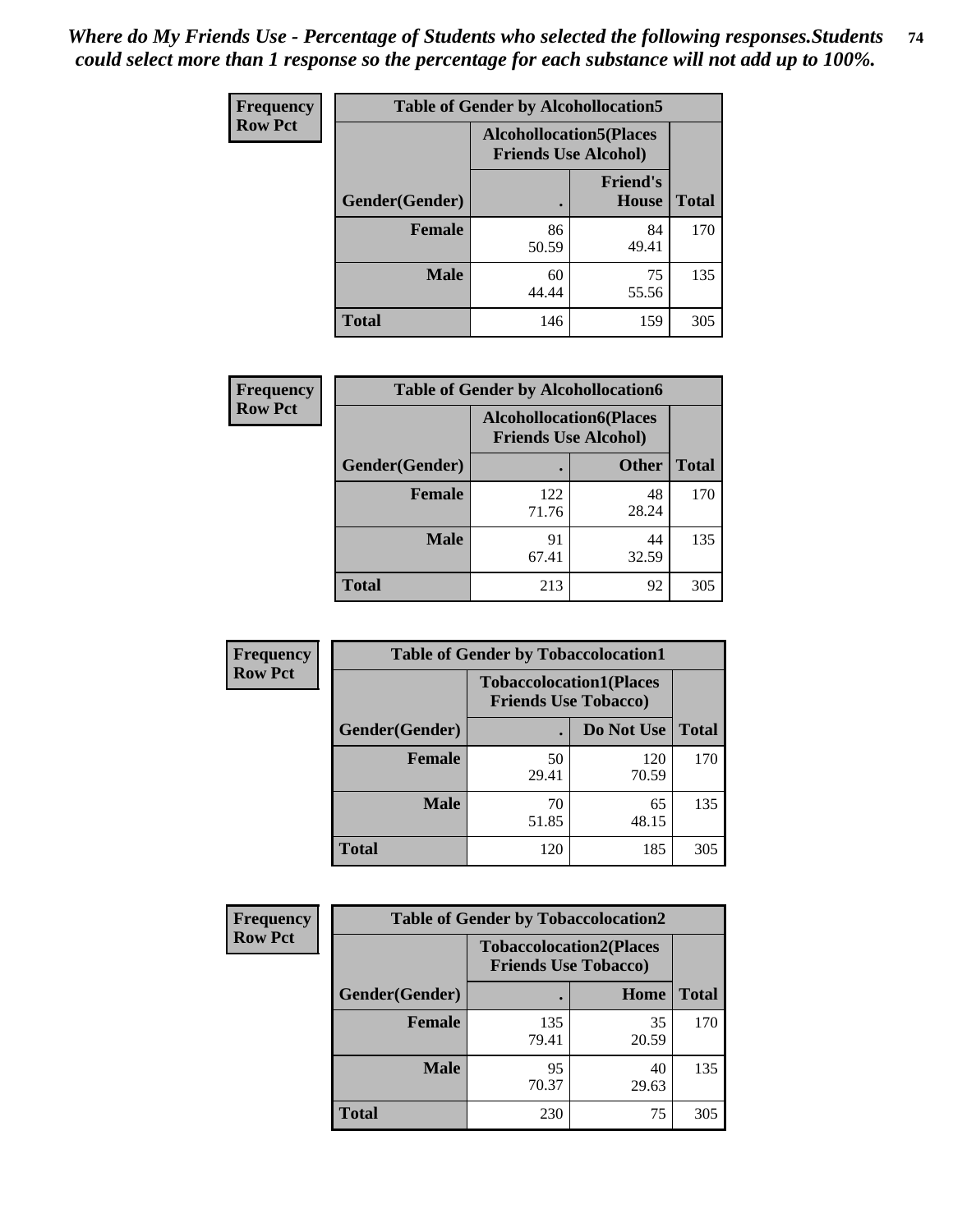| <b>Frequency</b> | <b>Table of Gender by Tobaccolocation3</b> |              |                                                               |              |
|------------------|--------------------------------------------|--------------|---------------------------------------------------------------|--------------|
| <b>Row Pct</b>   |                                            |              | <b>Tobaccolocation3(Places</b><br><b>Friends Use Tobacco)</b> |              |
|                  | Gender(Gender)                             |              | <b>School</b>                                                 | <b>Total</b> |
|                  | <b>Female</b>                              | 159<br>93.53 | 11<br>6.47                                                    | 170          |
|                  | <b>Male</b>                                | 117<br>86.67 | 18<br>13.33                                                   | 135          |
|                  | Total                                      | 276          | 29                                                            | 305          |

| <b>Frequency</b> | <b>Table of Gender by Tobaccolocation4</b> |                             |                                |              |
|------------------|--------------------------------------------|-----------------------------|--------------------------------|--------------|
| <b>Row Pct</b>   |                                            | <b>Friends Use Tobacco)</b> | <b>Tobaccolocation4(Places</b> |              |
|                  | Gender(Gender)                             | с                           | Car                            | <b>Total</b> |
|                  | <b>Female</b>                              | 140<br>82.35                | 30<br>17.65                    | 170          |
|                  | <b>Male</b>                                | 100<br>74.07                | 35<br>25.93                    | 135          |
|                  | <b>Total</b>                               | 240                         | 65                             | 305          |

| <b>Frequency</b> | <b>Table of Gender by Tobaccolocation5</b> |                                                               |                                 |              |
|------------------|--------------------------------------------|---------------------------------------------------------------|---------------------------------|--------------|
| <b>Row Pct</b>   |                                            | <b>Tobaccolocation5(Places</b><br><b>Friends Use Tobacco)</b> |                                 |              |
|                  | Gender(Gender)                             |                                                               | <b>Friend's</b><br><b>House</b> | <b>Total</b> |
|                  | <b>Female</b>                              | 123<br>72.35                                                  | 47<br>27.65                     | 170          |
|                  | <b>Male</b>                                | 90<br>66.67                                                   | 45<br>33.33                     | 135          |
|                  | <b>Total</b>                               | 213                                                           | 92                              | 305          |

| <b>Frequency</b> | <b>Table of Gender by Tobaccolocation6</b> |                                                               |              |              |
|------------------|--------------------------------------------|---------------------------------------------------------------|--------------|--------------|
| <b>Row Pct</b>   |                                            | <b>Tobaccolocation6(Places</b><br><b>Friends Use Tobacco)</b> |              |              |
|                  | Gender(Gender)                             |                                                               | <b>Other</b> | <b>Total</b> |
|                  | Female                                     | 139<br>81.76                                                  | 31<br>18.24  | 170          |
|                  | <b>Male</b>                                | 99<br>73.33                                                   | 36<br>26.67  | 135          |
|                  | <b>Total</b>                               | 238                                                           | 67           | 305          |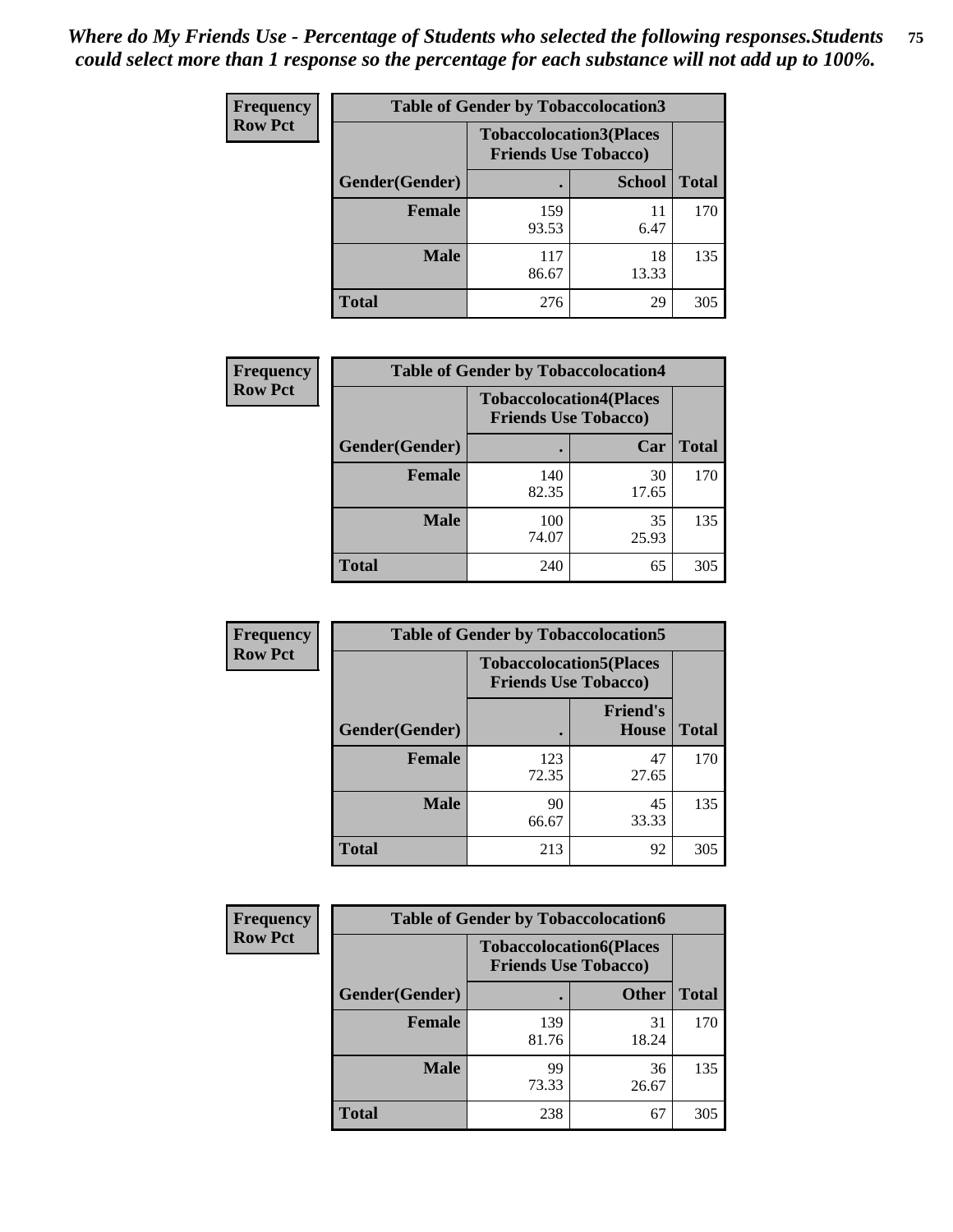| <b>Frequency</b> | <b>Table of Gender by Marijuanalocation1</b> |                                |                                  |              |
|------------------|----------------------------------------------|--------------------------------|----------------------------------|--------------|
| <b>Row Pct</b>   |                                              | <b>Friends Use Marijuana</b> ) | <b>Marijuanalocation1(Places</b> |              |
|                  | Gender(Gender)                               |                                | Do Not Use                       | <b>Total</b> |
|                  | <b>Female</b>                                | 69<br>40.59                    | 101<br>59.41                     | 170          |
|                  | <b>Male</b>                                  | 71<br>52.59                    | 64<br>47.41                      | 135          |
|                  | <b>Total</b>                                 | 140                            | 165                              | 305          |

| <b>Frequency</b> | <b>Table of Gender by Marijuanalocation2</b> |                                                                    |             |              |
|------------------|----------------------------------------------|--------------------------------------------------------------------|-------------|--------------|
| <b>Row Pct</b>   |                                              | <b>Marijuanalocation2(Places</b><br><b>Friends Use Marijuana</b> ) |             |              |
|                  | Gender(Gender)                               |                                                                    | Home        | <b>Total</b> |
|                  | Female                                       | 122<br>71.76                                                       | 48<br>28.24 | 170          |
|                  | <b>Male</b>                                  | 95<br>70.37                                                        | 40<br>29.63 | 135          |
|                  | <b>Total</b>                                 | 217                                                                | 88          | 305          |

| Frequency      | <b>Table of Gender by Marijuanalocation3</b> |                                                                    |               |              |
|----------------|----------------------------------------------|--------------------------------------------------------------------|---------------|--------------|
| <b>Row Pct</b> |                                              | <b>Marijuanalocation3(Places</b><br><b>Friends Use Marijuana</b> ) |               |              |
|                | Gender(Gender)                               |                                                                    | <b>School</b> | <b>Total</b> |
|                | Female                                       | 153<br>90.00                                                       | 17<br>10.00   | 170          |
|                | <b>Male</b>                                  | 121<br>89.63                                                       | 14<br>10.37   | 135          |
|                | <b>Total</b>                                 | 274                                                                | 31            | 305          |

| Frequency      | <b>Table of Gender by Marijuanalocation4</b> |                                |                                  |              |  |
|----------------|----------------------------------------------|--------------------------------|----------------------------------|--------------|--|
| <b>Row Pct</b> |                                              | <b>Friends Use Marijuana</b> ) | <b>Marijuanalocation4(Places</b> |              |  |
|                | Gender(Gender)                               |                                | Car                              | <b>Total</b> |  |
|                | <b>Female</b>                                | 130<br>76.47                   | 40<br>23.53                      | 170          |  |
|                | <b>Male</b>                                  | 108<br>80.00                   | 27<br>20.00                      | 135          |  |
|                | <b>Total</b>                                 | 238                            | 67                               | 305          |  |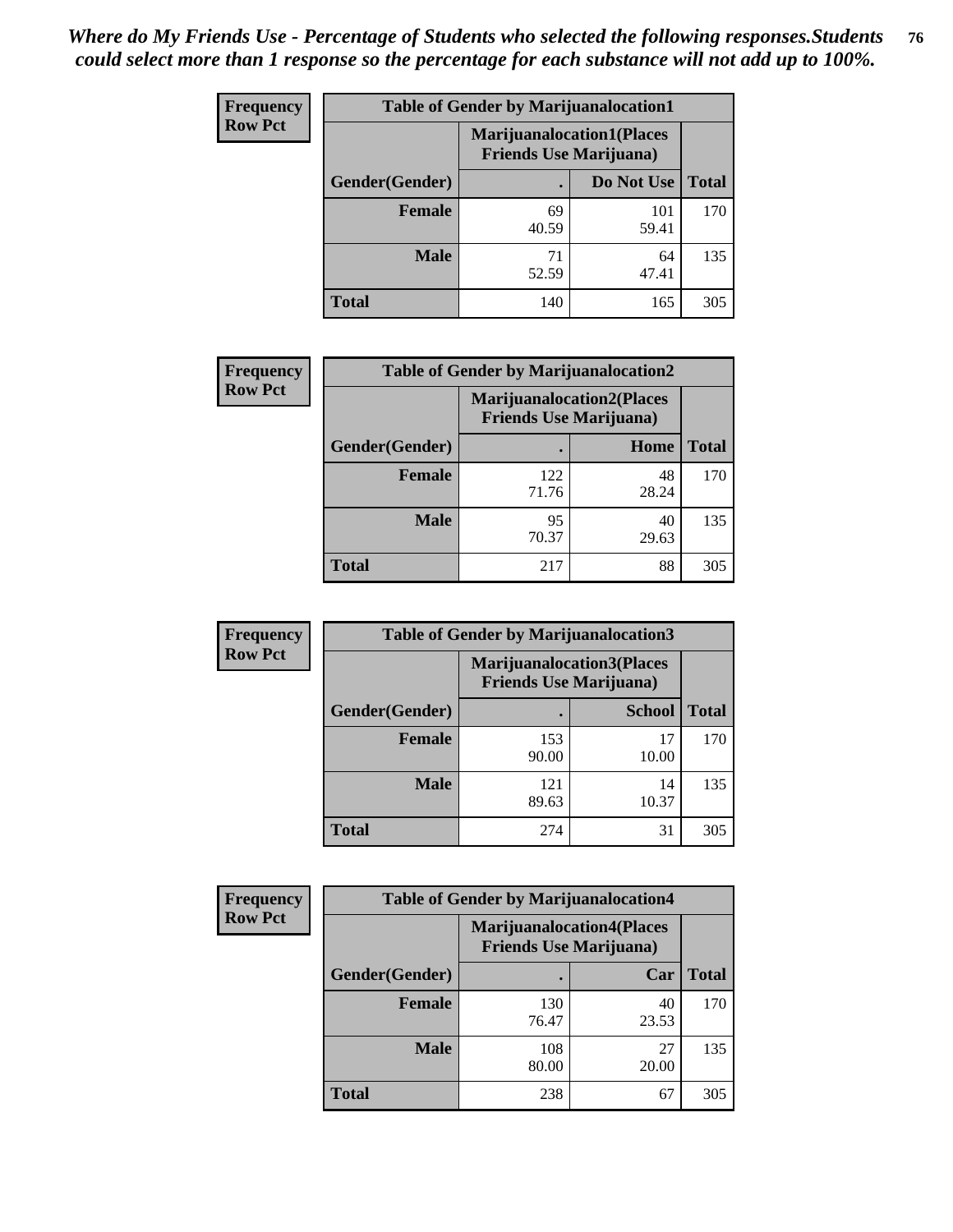| <b>Frequency</b> | <b>Table of Gender by Marijuanalocation5</b> |                                                                     |                                 |              |
|------------------|----------------------------------------------|---------------------------------------------------------------------|---------------------------------|--------------|
| <b>Row Pct</b>   |                                              | <b>Marijuanalocation5</b> (Places<br><b>Friends Use Marijuana</b> ) |                                 |              |
|                  | Gender(Gender)                               |                                                                     | <b>Friend's</b><br><b>House</b> | <b>Total</b> |
|                  | <b>Female</b>                                | 105<br>61.76                                                        | 65<br>38.24                     | 170          |
|                  | <b>Male</b>                                  | 82<br>60.74                                                         | 53<br>39.26                     | 135          |
|                  | <b>Total</b>                                 | 187                                                                 | 118                             | 305          |

| <b>Frequency</b> | <b>Table of Gender by Marijuanalocation6</b> |                                                                    |              |              |  |
|------------------|----------------------------------------------|--------------------------------------------------------------------|--------------|--------------|--|
| <b>Row Pct</b>   |                                              | <b>Marijuanalocation6(Places</b><br><b>Friends Use Marijuana</b> ) |              |              |  |
|                  | <b>Gender</b> (Gender)                       |                                                                    | <b>Other</b> | <b>Total</b> |  |
|                  | <b>Female</b>                                | 125<br>73.53                                                       | 45<br>26.47  | 170          |  |
|                  | <b>Male</b>                                  | 99<br>73.33                                                        | 36<br>26.67  | 135          |  |
|                  | Total                                        | 224                                                                | 81           | 305          |  |

| <b>Frequency</b> | <b>Table of Gender by Otherdruglocation1</b> |                                                                                |              |              |
|------------------|----------------------------------------------|--------------------------------------------------------------------------------|--------------|--------------|
| <b>Row Pct</b>   |                                              | <b>Otherdruglocation1(Places</b><br><b>Friends Use Other Illegal</b><br>Drugs) |              |              |
|                  | Gender(Gender)                               |                                                                                | Do Not Use   | <b>Total</b> |
|                  | <b>Female</b>                                | 28<br>16.47                                                                    | 142<br>83.53 | 170          |
|                  | <b>Male</b>                                  | 36<br>26.67                                                                    | 99<br>73.33  | 135          |
|                  | <b>Total</b>                                 | 64                                                                             | 241          | 305          |

| <b>Frequency</b> | <b>Table of Gender by Otherdruglocation2</b><br><b>Otherdruglocation2(Places</b><br><b>Friends Use Other Illegal</b><br>Drugs) |              |             |              |
|------------------|--------------------------------------------------------------------------------------------------------------------------------|--------------|-------------|--------------|
| <b>Row Pct</b>   |                                                                                                                                |              |             |              |
|                  | Gender(Gender)                                                                                                                 |              | Home        | <b>Total</b> |
|                  | <b>Female</b>                                                                                                                  | 148<br>87.06 | 22<br>12.94 | 170          |
|                  | <b>Male</b>                                                                                                                    | 117<br>86.67 | 18<br>13.33 | 135          |
|                  | <b>Total</b>                                                                                                                   | 265          | 40          | 305          |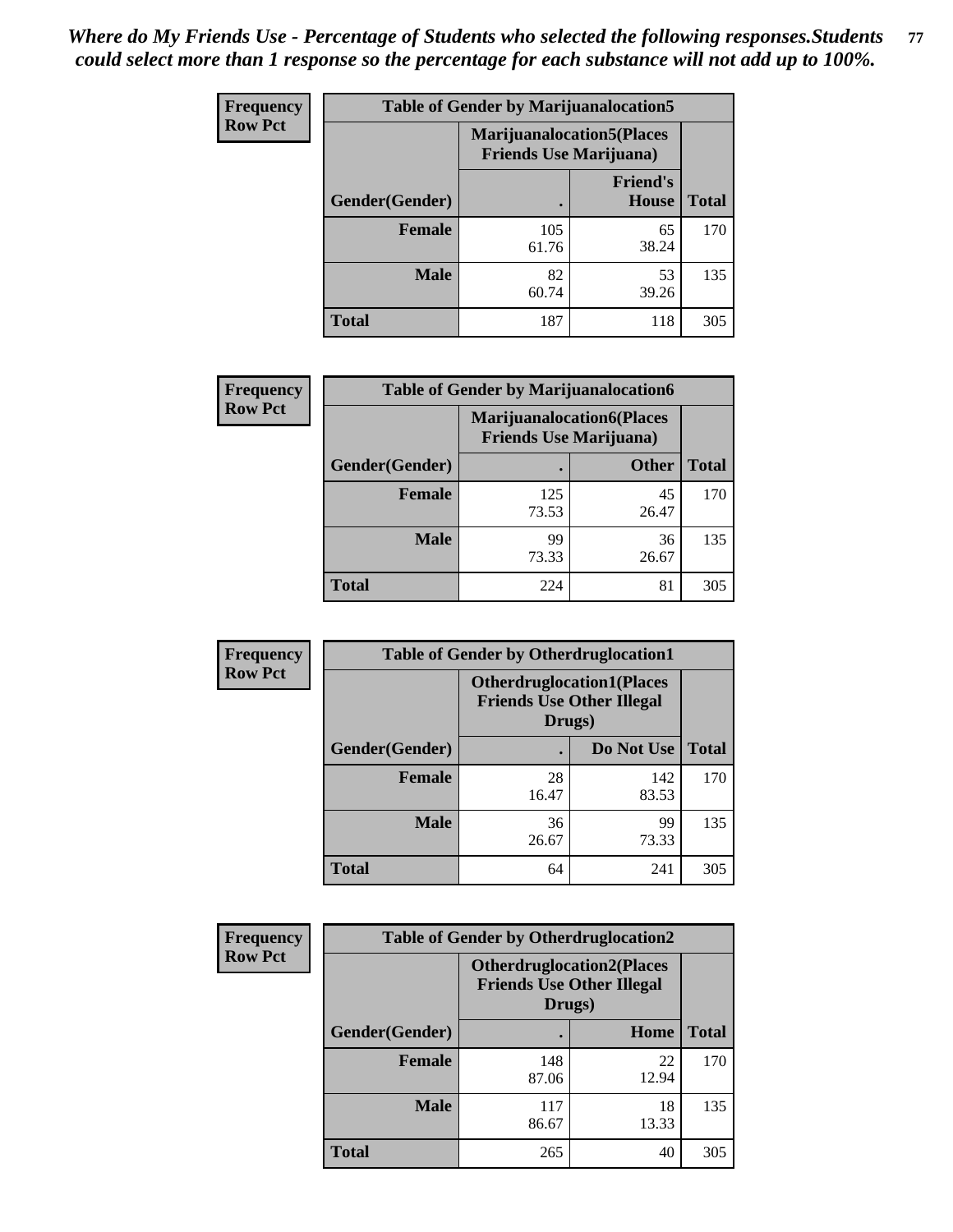| <b>Frequency</b> | <b>Table of Gender by Otherdruglocation3</b> |                                                                                |               |              |
|------------------|----------------------------------------------|--------------------------------------------------------------------------------|---------------|--------------|
| <b>Row Pct</b>   |                                              | <b>Otherdruglocation3(Places</b><br><b>Friends Use Other Illegal</b><br>Drugs) |               |              |
|                  | Gender(Gender)                               |                                                                                | <b>School</b> | <b>Total</b> |
|                  | <b>Female</b>                                | 162<br>95.29                                                                   | 8<br>4.71     | 170          |
|                  | <b>Male</b>                                  | 126<br>93.33                                                                   | q<br>6.67     | 135          |
|                  | <b>Total</b>                                 | 288                                                                            | 17            | 305          |

| Frequency      | <b>Table of Gender by Otherdruglocation4</b> |                                                                                |             |              |
|----------------|----------------------------------------------|--------------------------------------------------------------------------------|-------------|--------------|
| <b>Row Pct</b> |                                              | <b>Otherdruglocation4(Places</b><br><b>Friends Use Other Illegal</b><br>Drugs) |             |              |
|                | Gender(Gender)                               |                                                                                | Car         | <b>Total</b> |
|                | <b>Female</b>                                | 158<br>92.94                                                                   | 12<br>7.06  | 170          |
|                | <b>Male</b>                                  | 121<br>89.63                                                                   | 14<br>10.37 | 135          |
|                | <b>Total</b>                                 | 279                                                                            | 26          | 305          |

| <b>Frequency</b> | <b>Table of Gender by Otherdruglocation5</b> |                                            |                                  |              |
|------------------|----------------------------------------------|--------------------------------------------|----------------------------------|--------------|
| <b>Row Pct</b>   |                                              | <b>Friends Use Other Illegal</b><br>Drugs) | <b>Otherdruglocation5(Places</b> |              |
|                  | Gender(Gender)                               |                                            | <b>Friend's</b><br>House         | <b>Total</b> |
|                  | <b>Female</b>                                | 142<br>83.53                               | 28<br>16.47                      | 170          |
|                  | <b>Male</b>                                  | 110<br>81.48                               | 25<br>18.52                      | 135          |
|                  | <b>Total</b>                                 | 252                                        | 53                               | 305          |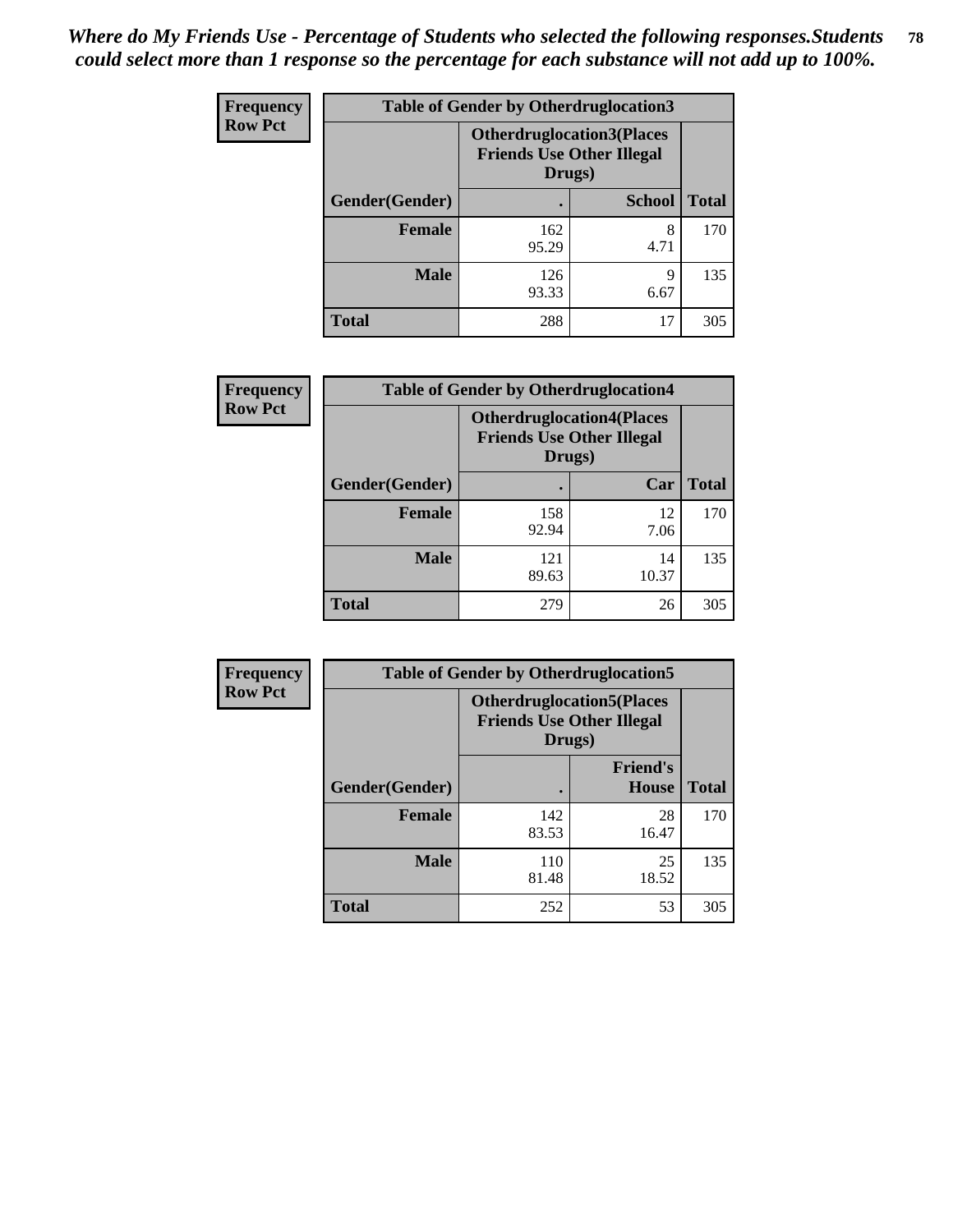| <b>Frequency</b> | <b>Table of Gender by Otherdruglocation6</b> |                                                                                |              |              |
|------------------|----------------------------------------------|--------------------------------------------------------------------------------|--------------|--------------|
| <b>Row Pct</b>   |                                              | <b>Otherdruglocation6(Places</b><br><b>Friends Use Other Illegal</b><br>Drugs) |              |              |
|                  | Gender(Gender)                               |                                                                                | <b>Other</b> | <b>Total</b> |
|                  | <b>Female</b>                                | 151<br>88.82                                                                   | 19<br>11.18  | 170          |
|                  | <b>Male</b>                                  | 117<br>86.67                                                                   | 18<br>13.33  | 135          |
|                  | <b>Total</b>                                 | 268                                                                            | 37           | 305          |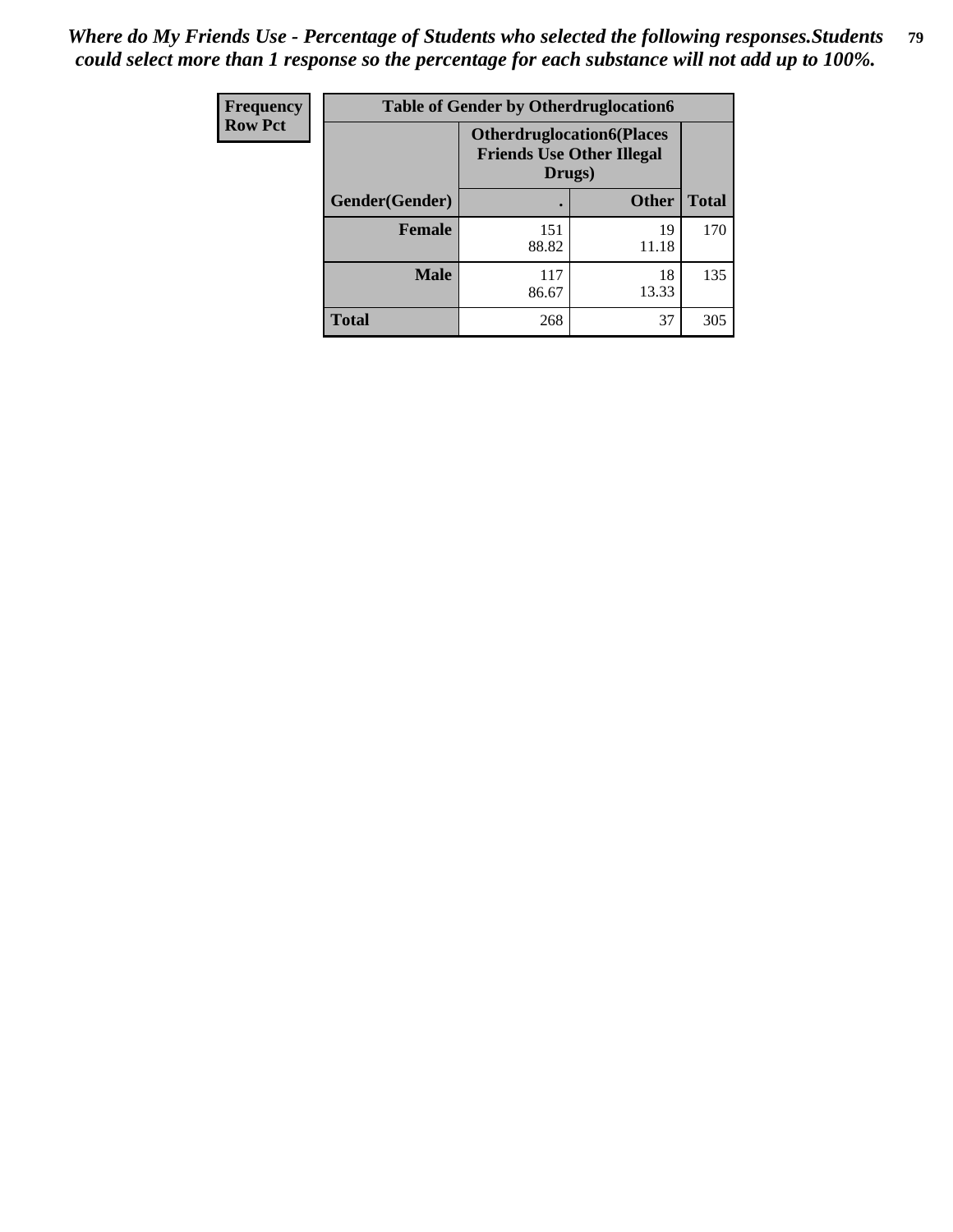| <b>Frequency</b> | <b>Table of Gender by Alcoholtime1</b> |                                                          |                      |              |
|------------------|----------------------------------------|----------------------------------------------------------|----------------------|--------------|
| <b>Row Pct</b>   |                                        | <b>Alcoholtime1(Times</b><br><b>Friends Use Alcohol)</b> |                      |              |
|                  | Gender(Gender)                         | ٠                                                        | Do Not<br><b>Use</b> | <b>Total</b> |
|                  | <b>Female</b>                          | 105<br>61.76                                             | 65<br>38.24          | 170          |
|                  | <b>Male</b>                            | 87<br>64.44                                              | 48<br>35.56          | 135          |
|                  | <b>Total</b>                           | 192                                                      | 113                  | 305          |

| <b>Frequency</b> | <b>Table of Gender by Alcoholtime2</b> |                                                          |                            |              |
|------------------|----------------------------------------|----------------------------------------------------------|----------------------------|--------------|
| <b>Row Pct</b>   |                                        | <b>Alcoholtime2(Times</b><br><b>Friends Use Alcohol)</b> |                            |              |
|                  | Gender(Gender)                         |                                                          | <b>On Way</b><br>to School | <b>Total</b> |
|                  | <b>Female</b>                          | 159<br>93.53                                             | 11<br>6.47                 | 170          |
|                  | <b>Male</b>                            | 124<br>91.85                                             | 11<br>8.15                 | 135          |
|                  | Total                                  | 283                                                      | 22                         | 305          |

| <b>Frequency</b> | <b>Table of Gender by Alcoholtime3</b> |                                                   |                                |              |
|------------------|----------------------------------------|---------------------------------------------------|--------------------------------|--------------|
| <b>Row Pct</b>   |                                        | Alcoholtime3(Times<br><b>Friends Use Alcohol)</b> |                                |              |
|                  | Gender(Gender)                         |                                                   | <b>During</b><br><b>School</b> | <b>Total</b> |
|                  | Female                                 | 163<br>95.88                                      | 4.12                           | 170          |
|                  | <b>Male</b>                            | 125<br>92.59                                      | 10<br>7.41                     | 135          |
|                  | <b>Total</b>                           | 288                                               | 17                             | 305          |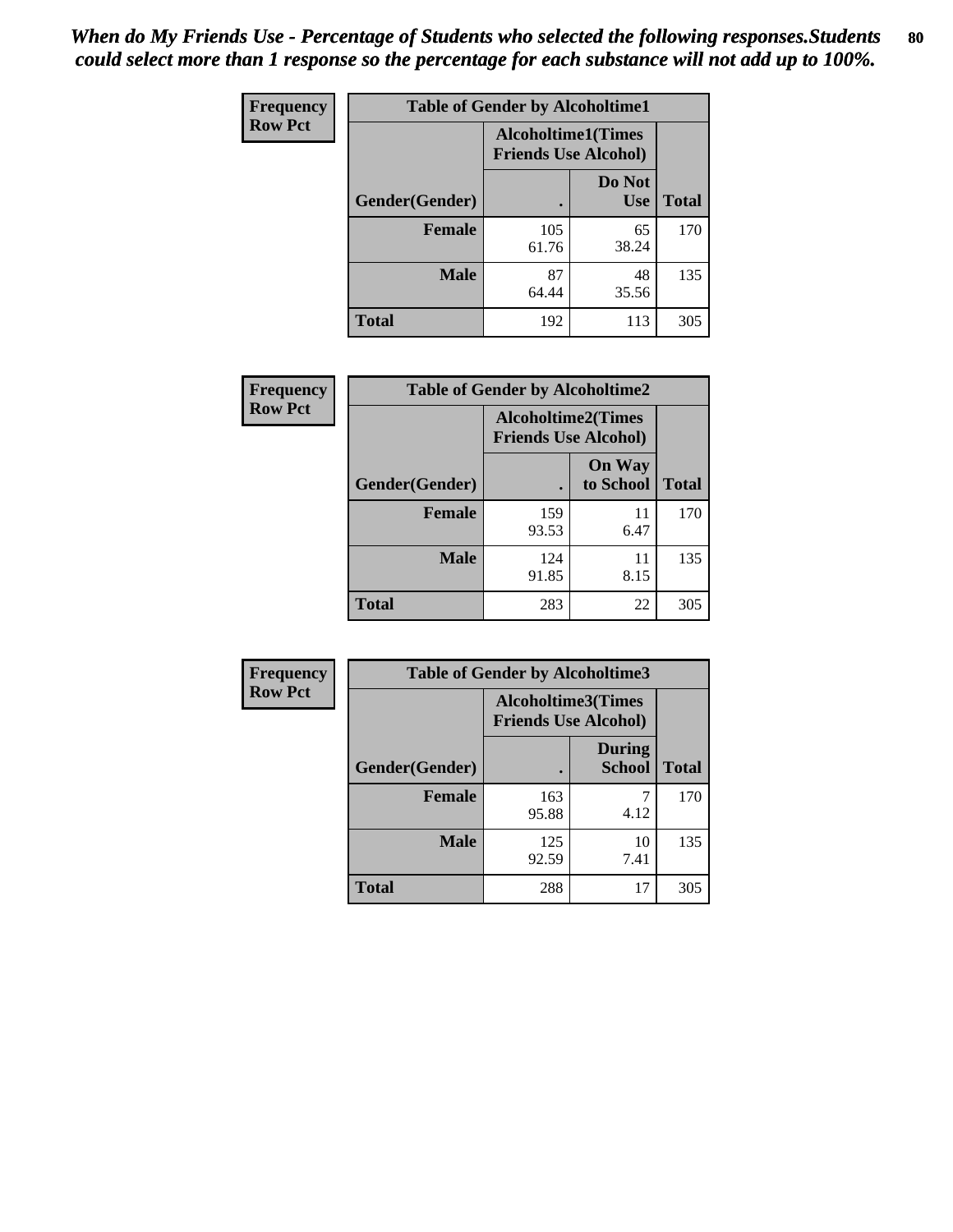*When do My Friends Use - Percentage of Students who selected the following responses.Students could select more than 1 response so the percentage for each substance will not add up to 100%.* **81**

| <b>Frequency</b> | <b>Table of Gender by Alcoholtime4</b> |                                                          |                                                |              |
|------------------|----------------------------------------|----------------------------------------------------------|------------------------------------------------|--------------|
| <b>Row Pct</b>   |                                        | <b>Alcoholtime4(Times</b><br><b>Friends Use Alcohol)</b> |                                                |              |
|                  | Gender(Gender)                         |                                                          | <b>On Way</b><br>Home<br>From<br><b>School</b> | <b>Total</b> |
|                  | <b>Female</b>                          | 153<br>90.00                                             | 17<br>10.00                                    | 170          |
|                  | <b>Male</b>                            | 124<br>91.85                                             | 11<br>8.15                                     | 135          |
|                  | <b>Total</b>                           | 277                                                      | 28                                             | 305          |

| <b>Frequency</b> | <b>Table of Gender by Alcoholtime5</b> |                                                           |             |              |
|------------------|----------------------------------------|-----------------------------------------------------------|-------------|--------------|
| <b>Row Pct</b>   |                                        | <b>Alcoholtime5</b> (Times<br><b>Friends Use Alcohol)</b> |             |              |
|                  | Gender(Gender)                         |                                                           | Weeknights  | <b>Total</b> |
|                  | <b>Female</b>                          | 137<br>80.59                                              | 33<br>19.41 | 170          |
|                  | <b>Male</b>                            | 103<br>76.30                                              | 32<br>23.70 | 135          |
|                  | <b>Total</b>                           | 240                                                       | 65          | 305          |

| <b>Frequency</b> | <b>Table of Gender by Alcoholtime6</b> |             |                                                           |              |  |
|------------------|----------------------------------------|-------------|-----------------------------------------------------------|--------------|--|
| <b>Row Pct</b>   |                                        |             | <b>Alcoholtime6</b> (Times<br><b>Friends Use Alcohol)</b> |              |  |
|                  | Gender(Gender)                         |             | Weekends                                                  | <b>Total</b> |  |
|                  | Female                                 | 60<br>35.29 | 110<br>64.71                                              | 170          |  |
|                  | <b>Male</b>                            | 45<br>33.33 | 90<br>66.67                                               | 135          |  |
|                  | <b>Total</b>                           | 105         | 200                                                       | 305          |  |

| Frequency      | <b>Table of Gender by Tobaccotime1</b> |                                                          |                      |              |
|----------------|----------------------------------------|----------------------------------------------------------|----------------------|--------------|
| <b>Row Pct</b> |                                        | <b>Tobaccotime1(Times</b><br><b>Friends Use Tobacco)</b> |                      |              |
|                | Gender(Gender)                         |                                                          | Do Not<br><b>Use</b> | <b>Total</b> |
|                | <b>Female</b>                          | 50<br>29.41                                              | 120<br>70.59         | 170          |
|                | <b>Male</b>                            | 71<br>52.59                                              | 64<br>47.41          | 135          |
|                | <b>Total</b>                           | 121                                                      | 184                  | 305          |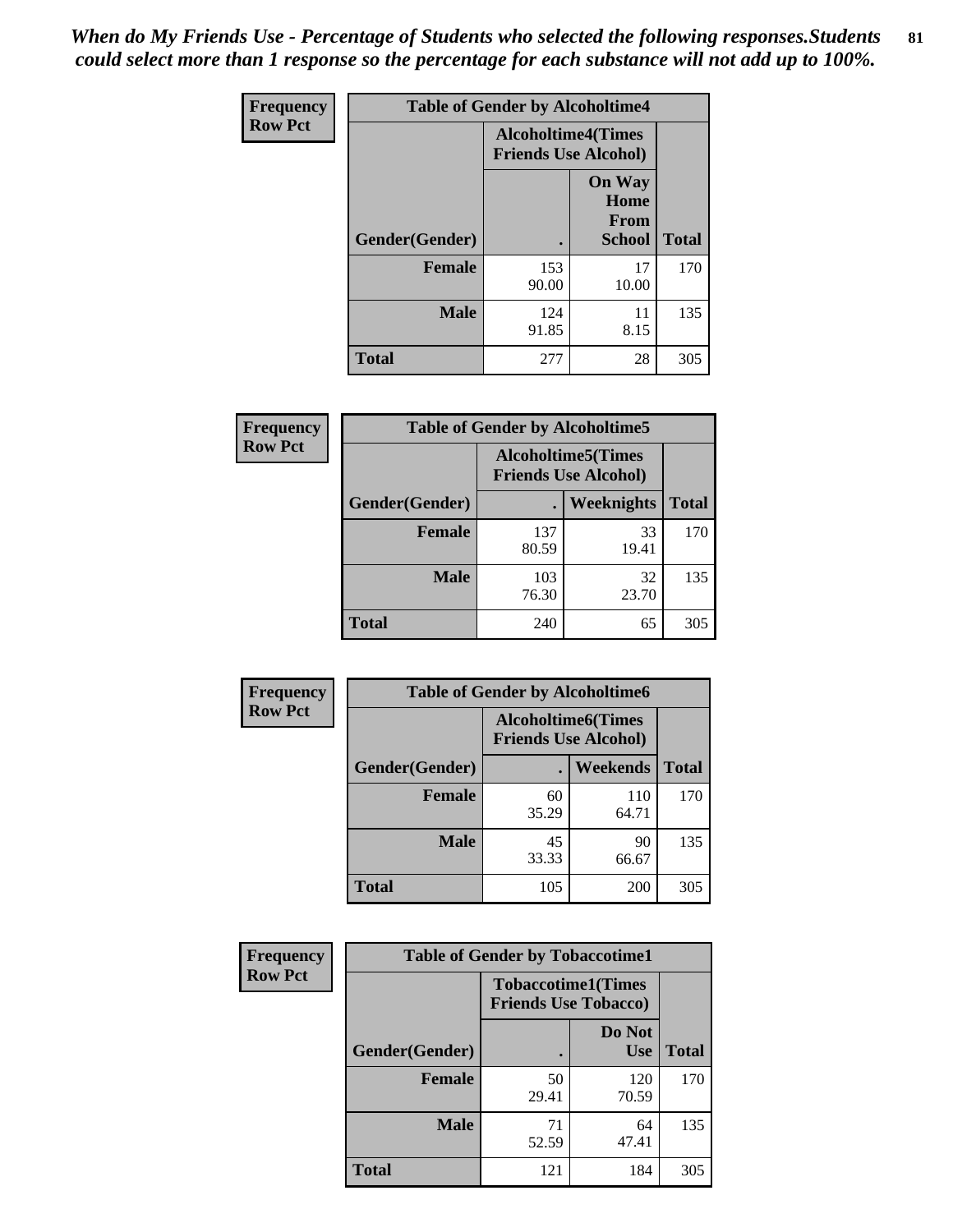*When do My Friends Use - Percentage of Students who selected the following responses.Students could select more than 1 response so the percentage for each substance will not add up to 100%.* **82**

| Frequency      | <b>Table of Gender by Tobaccotime2</b> |                                                          |                            |              |
|----------------|----------------------------------------|----------------------------------------------------------|----------------------------|--------------|
| <b>Row Pct</b> |                                        | <b>Tobaccotime2(Times</b><br><b>Friends Use Tobacco)</b> |                            |              |
|                | Gender(Gender)                         | $\bullet$                                                | <b>On Way</b><br>to School | <b>Total</b> |
|                | <b>Female</b>                          | 153<br>90.00                                             | 17<br>10.00                | 170          |
|                | <b>Male</b>                            | 112<br>82.96                                             | 23<br>17.04                | 135          |
|                | <b>Total</b>                           | 265                                                      | 40                         | 305          |

| <b>Frequency</b> | <b>Table of Gender by Tobaccotime3</b> |                                                          |                                |              |
|------------------|----------------------------------------|----------------------------------------------------------|--------------------------------|--------------|
| <b>Row Pct</b>   |                                        | <b>Tobaccotime3(Times</b><br><b>Friends Use Tobacco)</b> |                                |              |
|                  | Gender(Gender)                         |                                                          | <b>During</b><br><b>School</b> | <b>Total</b> |
|                  | Female                                 | 163<br>95.88                                             | 4.12                           | 170          |
|                  | <b>Male</b>                            | 122<br>90.37                                             | 13<br>9.63                     | 135          |
|                  | <b>Total</b>                           | 285                                                      | 20                             | 305          |

| Frequency      | <b>Table of Gender by Tobaccotime4</b> |                                                          |                                                |              |
|----------------|----------------------------------------|----------------------------------------------------------|------------------------------------------------|--------------|
| <b>Row Pct</b> |                                        | <b>Tobaccotime4(Times</b><br><b>Friends Use Tobacco)</b> |                                                |              |
|                | Gender(Gender)                         |                                                          | <b>On Way</b><br>Home<br>From<br><b>School</b> | <b>Total</b> |
|                | <b>Female</b>                          | 153<br>90.00                                             | 17<br>10.00                                    | 170          |
|                | <b>Male</b>                            | 124<br>91.85                                             | 11<br>8.15                                     | 135          |
|                | <b>Total</b>                           | 277                                                      | 28                                             | 305          |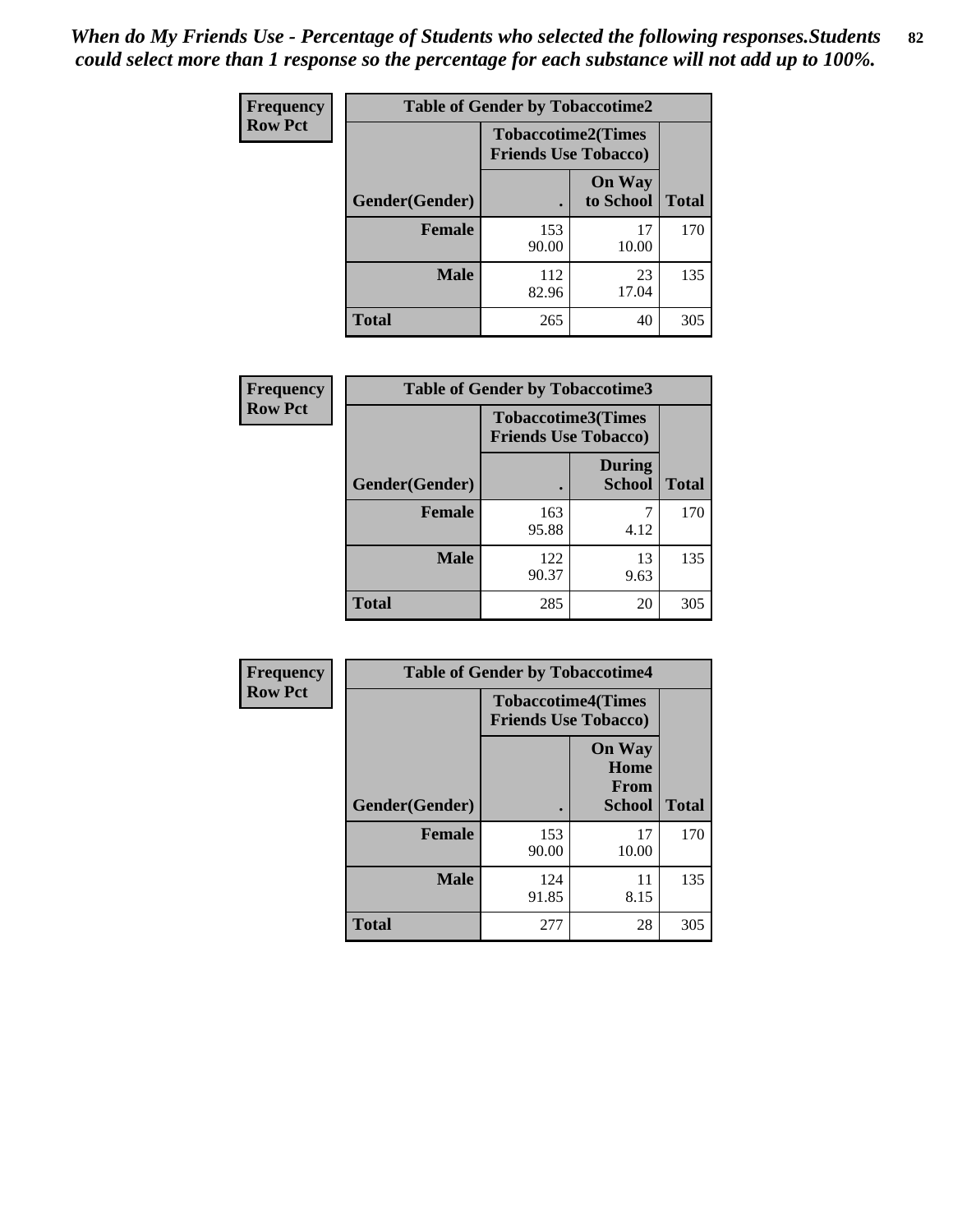| <b>Frequency</b> | <b>Table of Gender by Tobaccotime5</b> |              |                                                          |              |  |
|------------------|----------------------------------------|--------------|----------------------------------------------------------|--------------|--|
| <b>Row Pct</b>   |                                        |              | <b>Tobaccotime5(Times</b><br><b>Friends Use Tobacco)</b> |              |  |
|                  | Gender(Gender)                         |              | Weeknights                                               | <b>Total</b> |  |
|                  | <b>Female</b>                          | 134<br>78.82 | 36<br>21.18                                              | 170          |  |
|                  | <b>Male</b>                            | 89<br>65.93  | 46<br>34.07                                              | 135          |  |
|                  | <b>Total</b>                           | 223          | 82                                                       | 305          |  |

| Frequency      | <b>Table of Gender by Tobaccotime6</b> |                                                          |                 |              |
|----------------|----------------------------------------|----------------------------------------------------------|-----------------|--------------|
| <b>Row Pct</b> |                                        | <b>Tobaccotime6(Times</b><br><b>Friends Use Tobacco)</b> |                 |              |
|                | Gender(Gender)                         |                                                          | <b>Weekends</b> | <b>Total</b> |
|                | Female                                 | 118<br>69.41                                             | 52<br>30.59     | 170          |
|                | <b>Male</b>                            | 66<br>48.89                                              | 69<br>51.11     | 135          |
|                | <b>Total</b>                           | 184                                                      | 121             | 305          |

| Frequency      | <b>Table of Gender by Marijuanatime1</b> |                                                                |             |              |  |
|----------------|------------------------------------------|----------------------------------------------------------------|-------------|--------------|--|
| <b>Row Pct</b> |                                          | <b>Marijuanatime1</b> (Times<br><b>Friends Use Marijuana</b> ) |             |              |  |
|                | Gender(Gender)                           |                                                                | Do Not Use  | <b>Total</b> |  |
|                | <b>Female</b>                            | 74<br>43.53                                                    | 96<br>56.47 | 170          |  |
|                | <b>Male</b>                              | 72<br>53.33                                                    | 63<br>46.67 | 135          |  |
|                | <b>Total</b>                             | 146                                                            | 159         | 305          |  |

| <b>Frequency</b> | <b>Table of Gender by Marijuanatime2</b> |                                                        |                            |              |
|------------------|------------------------------------------|--------------------------------------------------------|----------------------------|--------------|
| <b>Row Pct</b>   |                                          | Marijuanatime2(Times<br><b>Friends Use Marijuana</b> ) |                            |              |
|                  | Gender(Gender)                           |                                                        | On Way to<br><b>School</b> | <b>Total</b> |
|                  | Female                                   | 147<br>86.47                                           | 23<br>13.53                | 170          |
|                  | <b>Male</b>                              | 105<br>77.78                                           | 30<br>22.22                | 135          |
|                  | <b>Total</b>                             | 252                                                    | 53                         | 305          |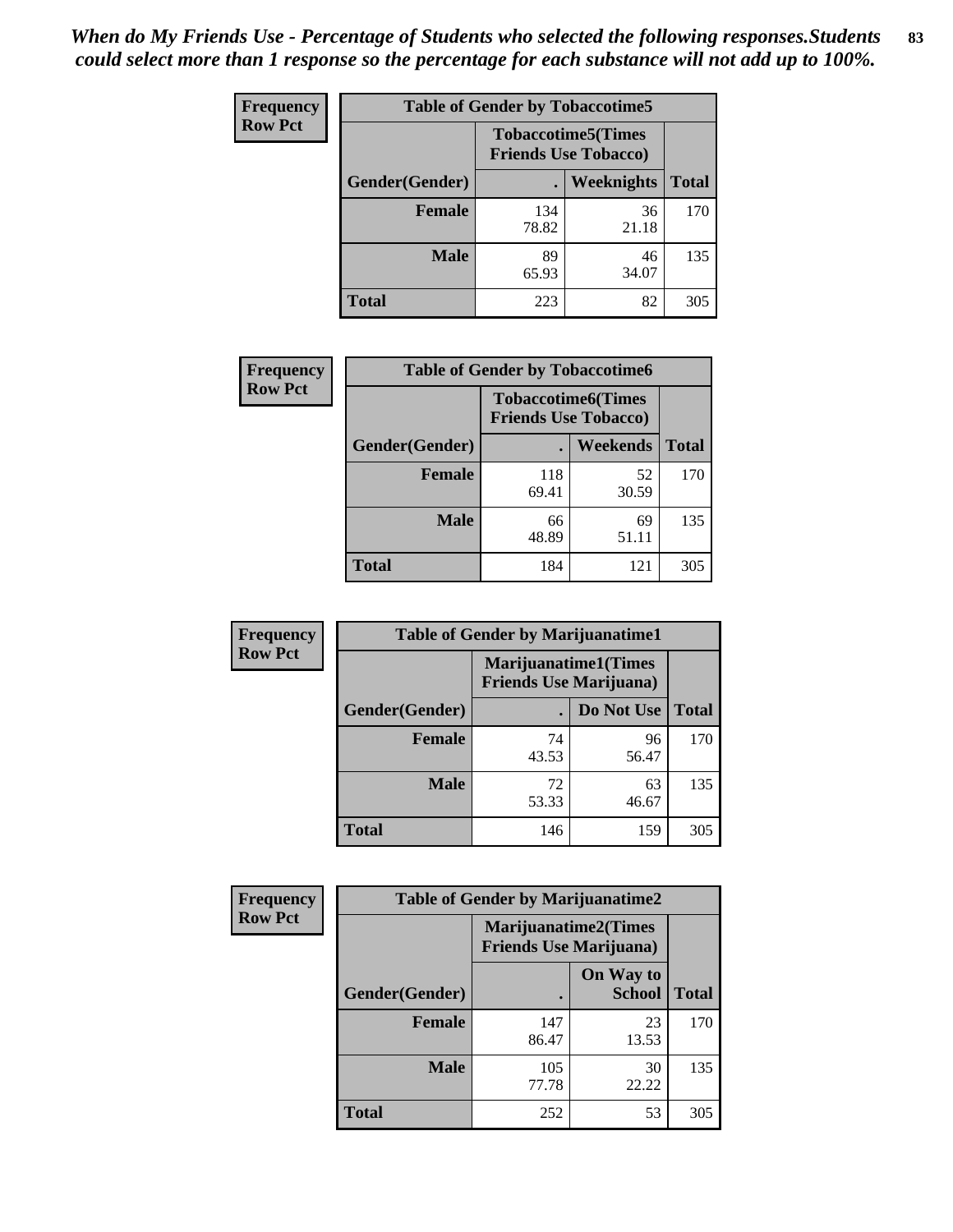*When do My Friends Use - Percentage of Students who selected the following responses.Students could select more than 1 response so the percentage for each substance will not add up to 100%.* **84**

| <b>Frequency</b> | Table of Gender by Marijuanatime3 |                                                                |                                |              |
|------------------|-----------------------------------|----------------------------------------------------------------|--------------------------------|--------------|
| <b>Row Pct</b>   |                                   | <b>Marijuanatime3</b> (Times<br><b>Friends Use Marijuana</b> ) |                                |              |
|                  | Gender(Gender)                    |                                                                | <b>During</b><br><b>School</b> | <b>Total</b> |
|                  | <b>Female</b>                     | 158<br>92.94                                                   | 12<br>7.06                     | 170          |
|                  | <b>Male</b>                       | 122<br>90.37                                                   | 13<br>9.63                     | 135          |
|                  | <b>Total</b>                      | 280                                                            | 25                             | 305          |

| Frequency      | <b>Table of Gender by Marijuanatime4</b> |              |                                                                |              |
|----------------|------------------------------------------|--------------|----------------------------------------------------------------|--------------|
| <b>Row Pct</b> |                                          |              | <b>Marijuanatime4</b> (Times<br><b>Friends Use Marijuana</b> ) |              |
|                |                                          |              | <b>On Way</b><br>Home<br><b>From</b>                           |              |
|                | <b>Gender</b> (Gender)                   |              | <b>School</b>                                                  | <b>Total</b> |
|                | <b>Female</b>                            | 142<br>83.53 | 28<br>16.47                                                    | 170          |
|                | <b>Male</b>                              | 107<br>79.26 | 28<br>20.74                                                    | 135          |
|                | <b>Total</b>                             | 249          | 56                                                             | 305          |

| Frequency      | <b>Table of Gender by Marijuanatime5</b> |                                                                |             |              |
|----------------|------------------------------------------|----------------------------------------------------------------|-------------|--------------|
| <b>Row Pct</b> |                                          | <b>Marijuanatime5</b> (Times<br><b>Friends Use Marijuana</b> ) |             |              |
|                | Gender(Gender)                           |                                                                | Weeknights  | <b>Total</b> |
|                | <b>Female</b>                            | 123<br>72.35                                                   | 47<br>27.65 | 170          |
|                | <b>Male</b>                              | 93<br>68.89                                                    | 42<br>31.11 | 135          |
|                | <b>Total</b>                             | 216                                                            | 89          | 305          |

| <b>Frequency</b> | <b>Table of Gender by Marijuanatime6</b> |                                                               |                 |              |  |
|------------------|------------------------------------------|---------------------------------------------------------------|-----------------|--------------|--|
| <b>Row Pct</b>   |                                          | <b>Marijuanatime6(Times</b><br><b>Friends Use Marijuana</b> ) |                 |              |  |
|                  | Gender(Gender)                           |                                                               | <b>Weekends</b> | <b>Total</b> |  |
|                  | <b>Female</b>                            | 92<br>54.12                                                   | 78<br>45.88     | 170          |  |
|                  | <b>Male</b>                              | 64<br>47.41                                                   | 71<br>52.59     | 135          |  |
|                  | <b>Total</b>                             | 156                                                           | 149             | 305          |  |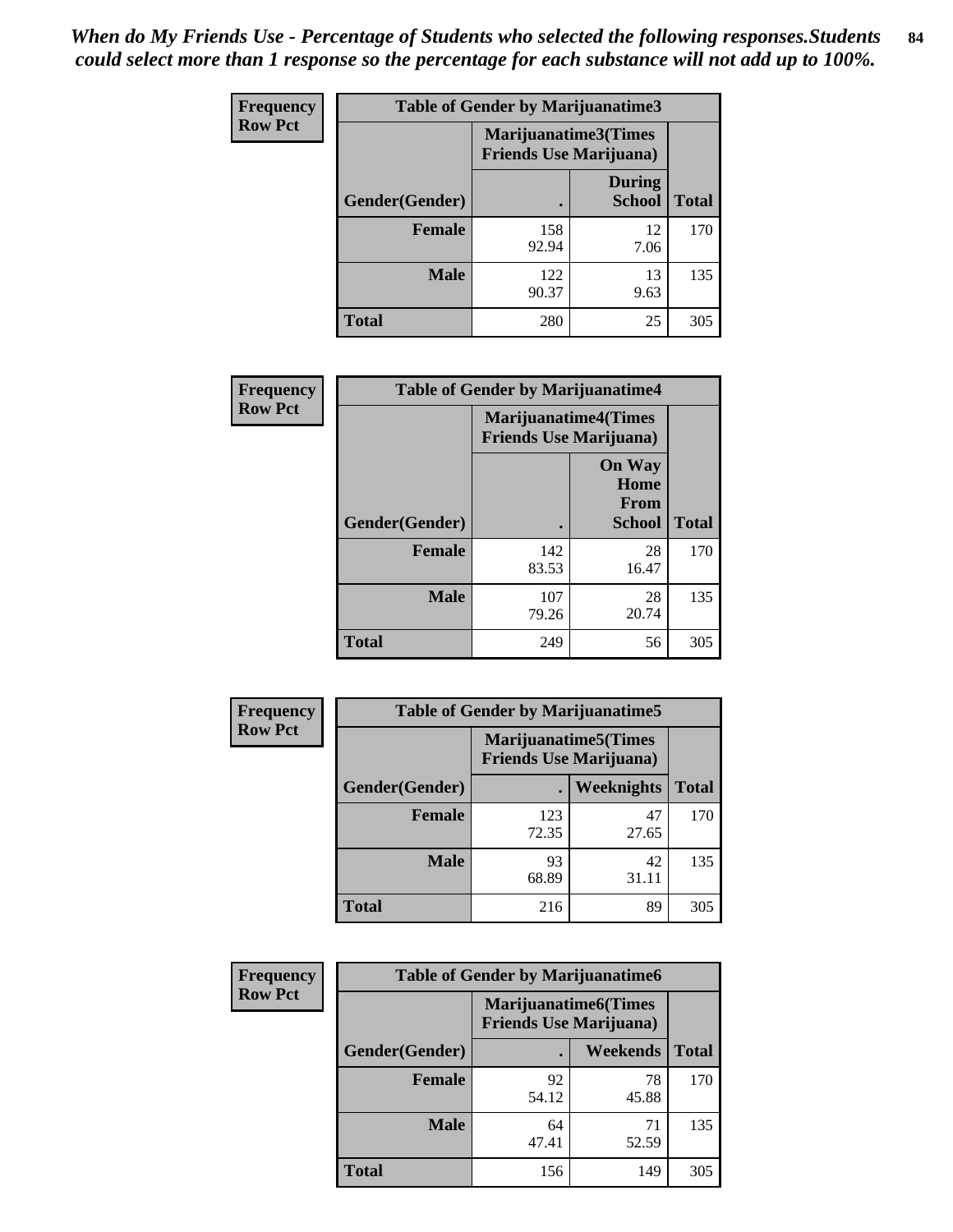*When do My Friends Use - Percentage of Students who selected the following responses.Students could select more than 1 response so the percentage for each substance will not add up to 100%.* **85**

| <b>Frequency</b> | <b>Table of Gender by Otherdrugtime1</b> |                                                                                    |              |              |
|------------------|------------------------------------------|------------------------------------------------------------------------------------|--------------|--------------|
| <b>Row Pct</b>   |                                          | <b>Otherdrugtime1</b> (Times<br><b>Friends Use Other</b><br><b>Illegal Drugs</b> ) |              |              |
|                  | Gender(Gender)                           |                                                                                    | Do Not Use   | <b>Total</b> |
|                  | Female                                   | 28<br>16.47                                                                        | 142<br>83.53 | 170          |
|                  | <b>Male</b>                              | 35<br>25.93                                                                        | 100<br>74.07 | 135          |
|                  | <b>Total</b>                             | 63                                                                                 | 242          | 305          |

| Frequency      | <b>Table of Gender by Otherdrugtime2</b> |                        |                                                         |              |
|----------------|------------------------------------------|------------------------|---------------------------------------------------------|--------------|
| <b>Row Pct</b> |                                          | <b>Illegal Drugs</b> ) | <b>Otherdrugtime2(Times</b><br><b>Friends Use Other</b> |              |
|                | Gender(Gender)                           |                        | On Way to<br><b>School</b>                              | <b>Total</b> |
|                | <b>Female</b>                            | 164<br>96.47           | 6<br>3.53                                               | 170          |
|                | <b>Male</b>                              | 123<br>91.11           | 12<br>8.89                                              | 135          |
|                | <b>Total</b>                             | 287                    | 18                                                      | 305          |

| <b>Frequency</b> | <b>Table of Gender by Otherdrugtime3</b> |                        |                                                  |              |
|------------------|------------------------------------------|------------------------|--------------------------------------------------|--------------|
| <b>Row Pct</b>   |                                          | <b>Illegal Drugs</b> ) | Otherdrugtime3(Times<br><b>Friends Use Other</b> |              |
|                  | Gender(Gender)                           |                        | <b>During</b><br><b>School</b>                   | <b>Total</b> |
|                  | <b>Female</b>                            | 167<br>98.24           | 3<br>1.76                                        | 170          |
|                  | <b>Male</b>                              | 125<br>92.59           | 10<br>7.41                                       | 135          |
|                  | <b>Total</b>                             | 292                    | 13                                               | 305          |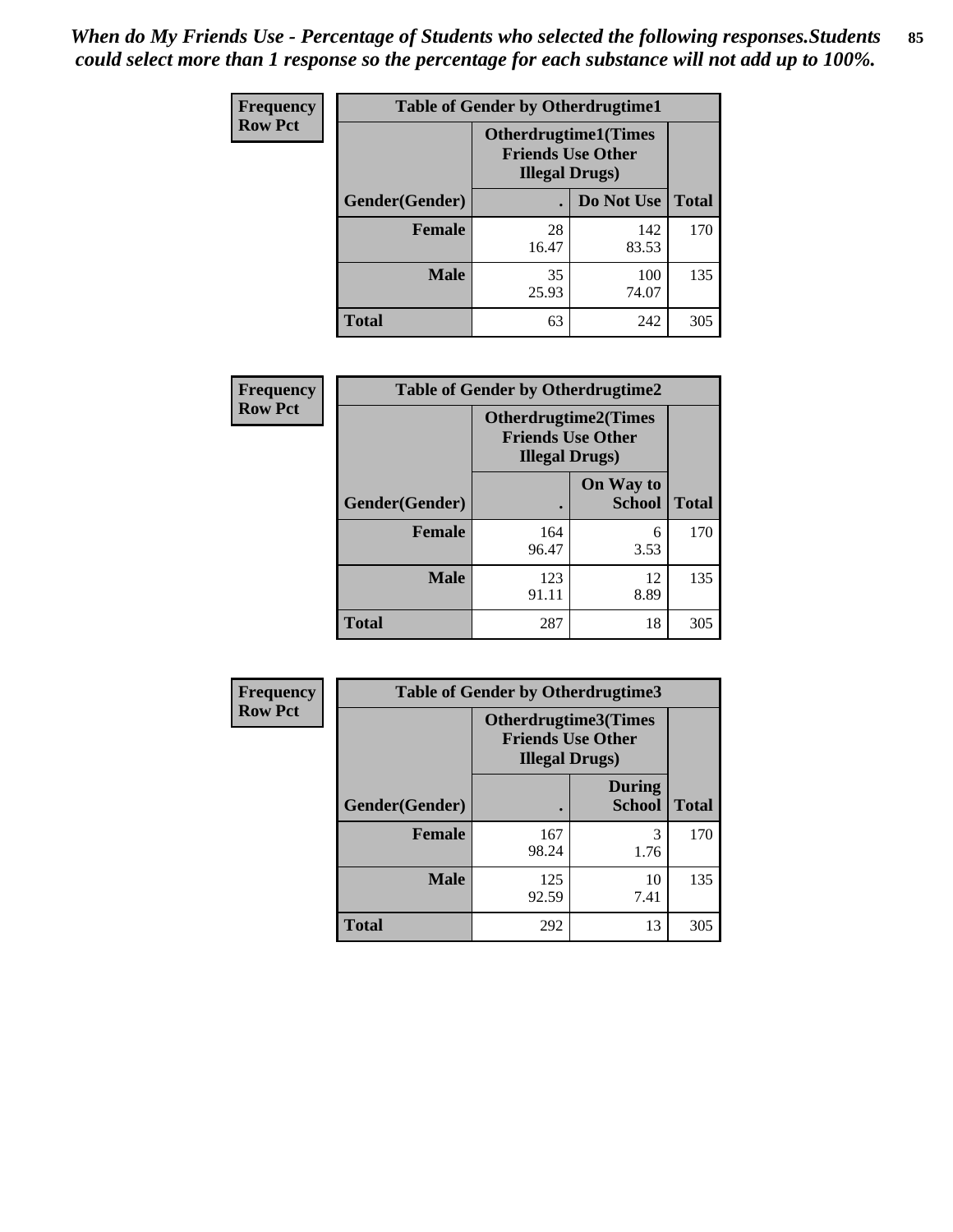*When do My Friends Use - Percentage of Students who selected the following responses.Students could select more than 1 response so the percentage for each substance will not add up to 100%.* **86**

| <b>Frequency</b> | <b>Table of Gender by Otherdrugtime4</b> |                                                    |                                                |              |
|------------------|------------------------------------------|----------------------------------------------------|------------------------------------------------|--------------|
| <b>Row Pct</b>   |                                          | <b>Friends Use Other</b><br><b>Illegal Drugs</b> ) | <b>Otherdrugtime4(Times</b>                    |              |
|                  | Gender(Gender)                           |                                                    | <b>On Way</b><br>Home<br><b>From</b><br>School | <b>Total</b> |
|                  | <b>Female</b>                            | 160<br>94.12                                       | 10<br>5.88                                     | 170          |
|                  | <b>Male</b>                              | 124<br>91.85                                       | 11<br>8.15                                     | 135          |
|                  | <b>Total</b>                             | 284                                                | 21                                             | 305          |

| Frequency      | <b>Table of Gender by Otherdrugtime5</b> |                                                                                    |             |              |
|----------------|------------------------------------------|------------------------------------------------------------------------------------|-------------|--------------|
| <b>Row Pct</b> |                                          | <b>Otherdrugtime5</b> (Times<br><b>Friends Use Other</b><br><b>Illegal Drugs</b> ) |             |              |
|                | Gender(Gender)                           |                                                                                    | Weeknights  | <b>Total</b> |
|                | <b>Female</b>                            | 151<br>88.82                                                                       | 19<br>11.18 | 170          |
|                | <b>Male</b>                              | 115<br>85.19                                                                       | 20<br>14.81 | 135          |
|                | <b>Total</b>                             | 266                                                                                | 39          | 305          |

| <b>Frequency</b> | <b>Table of Gender by Otherdrugtime6</b> |                                                                                   |             |              |
|------------------|------------------------------------------|-----------------------------------------------------------------------------------|-------------|--------------|
| <b>Row Pct</b>   |                                          | <b>Otherdrugtime6(Times</b><br><b>Friends Use Other</b><br><b>Illegal Drugs</b> ) |             |              |
|                  | Gender(Gender)                           |                                                                                   | Weekends    | <b>Total</b> |
|                  | <b>Female</b>                            | 140<br>82.35                                                                      | 30<br>17.65 | 170          |
|                  | <b>Male</b>                              | 103<br>76.30                                                                      | 32<br>23.70 | 135          |
|                  | <b>Total</b>                             | 243                                                                               | 62          | 305          |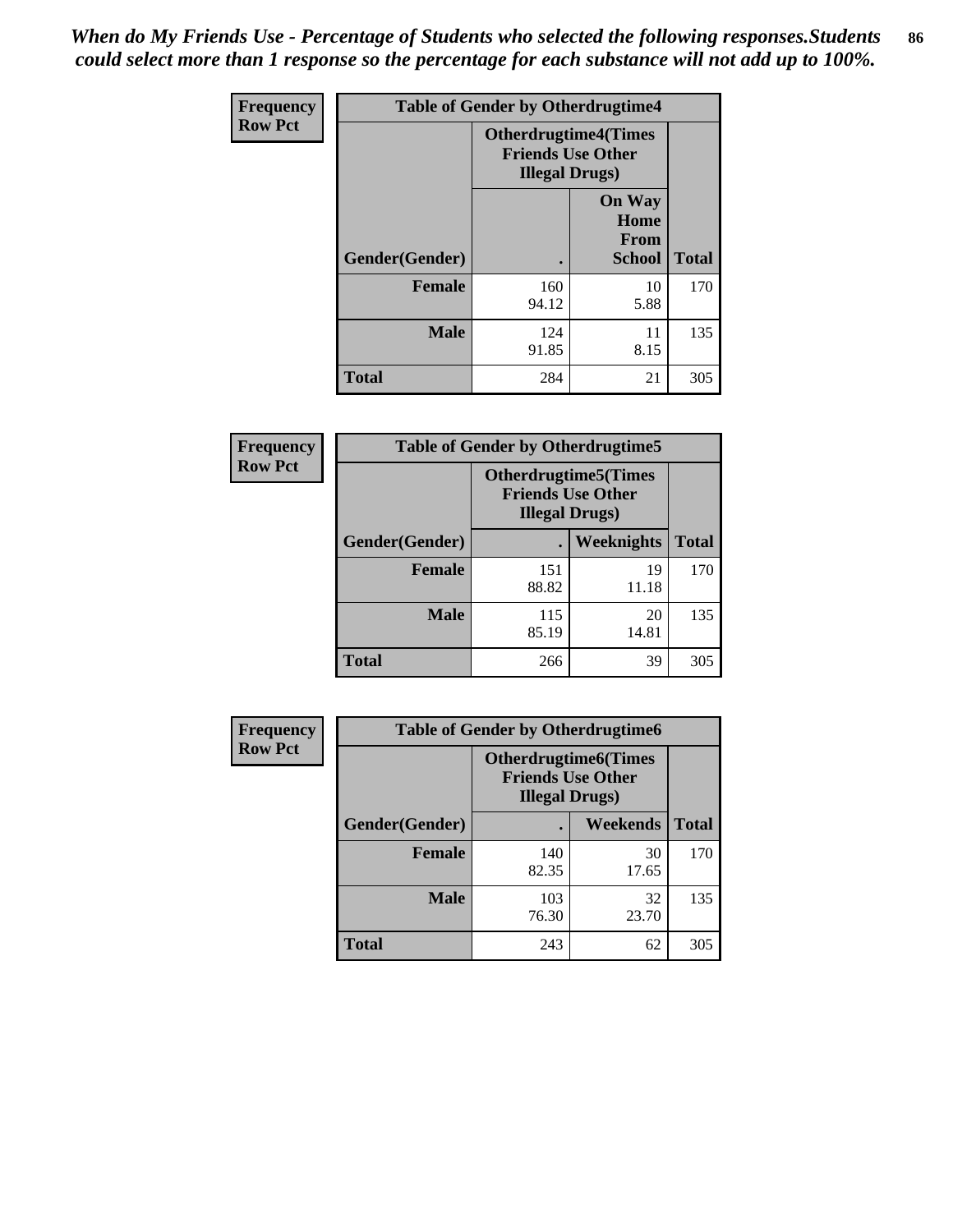## *Other Questions* **87**

| <b>Frequency</b> | <b>Table of Gender by Educationalcohol</b> |                                                                                                                                       |             |              |  |
|------------------|--------------------------------------------|---------------------------------------------------------------------------------------------------------------------------------------|-------------|--------------|--|
| <b>Row Pct</b>   |                                            | <b>Educationalcohol</b> (I<br>have been taught<br>about alcohol,<br>tobacco,<br>and other drugs<br>within the last year<br>at school) |             |              |  |
|                  | Gender(Gender)                             | <b>Yes</b>                                                                                                                            | No          | <b>Total</b> |  |
|                  | <b>Female</b>                              | 115<br>67.65                                                                                                                          | 55<br>32.35 | 170          |  |
|                  | <b>Male</b>                                | 82<br>60.74                                                                                                                           | 53<br>39.26 | 135          |  |
|                  | <b>Total</b>                               | 197                                                                                                                                   | 108         | 305          |  |

| Frequency      | <b>Table of Gender by Rodedrinking</b> |                                                                                                                     |                |              |  |
|----------------|----------------------------------------|---------------------------------------------------------------------------------------------------------------------|----------------|--------------|--|
| <b>Row Pct</b> |                                        | Rodedrinking(In<br>the past 30 days I<br>have ridden in a<br>car with a driver<br>who had been<br>drinking alcohol) |                |              |  |
|                | Gender(Gender)                         | Yes                                                                                                                 | N <sub>0</sub> | <b>Total</b> |  |
|                | <b>Female</b>                          | 14<br>8.24                                                                                                          | 156<br>91.76   | 170          |  |
|                | <b>Male</b>                            | 13<br>9.63                                                                                                          | 122<br>90.37   | 135          |  |
|                | <b>Total</b>                           | 27                                                                                                                  | 278            | 305          |  |

| Frequency      | <b>Table of Gender by Drugsschool</b> |                                                                                                                                     |                |              |  |
|----------------|---------------------------------------|-------------------------------------------------------------------------------------------------------------------------------------|----------------|--------------|--|
| <b>Row Pct</b> |                                       | <b>Drugsschool</b> (During<br>the past 12 months,<br>I have been offered,<br>sold,<br>or given illegal drugs<br>on school property) |                |              |  |
|                | Gender(Gender)                        | Yes                                                                                                                                 | N <sub>0</sub> | <b>Total</b> |  |
|                | <b>Female</b>                         | 26<br>15.29                                                                                                                         | 144<br>84.71   | 170          |  |
|                | <b>Male</b>                           | 23<br>17.04                                                                                                                         | 112<br>82.96   | 135          |  |
|                | <b>Total</b>                          | 49                                                                                                                                  | 256            | 305          |  |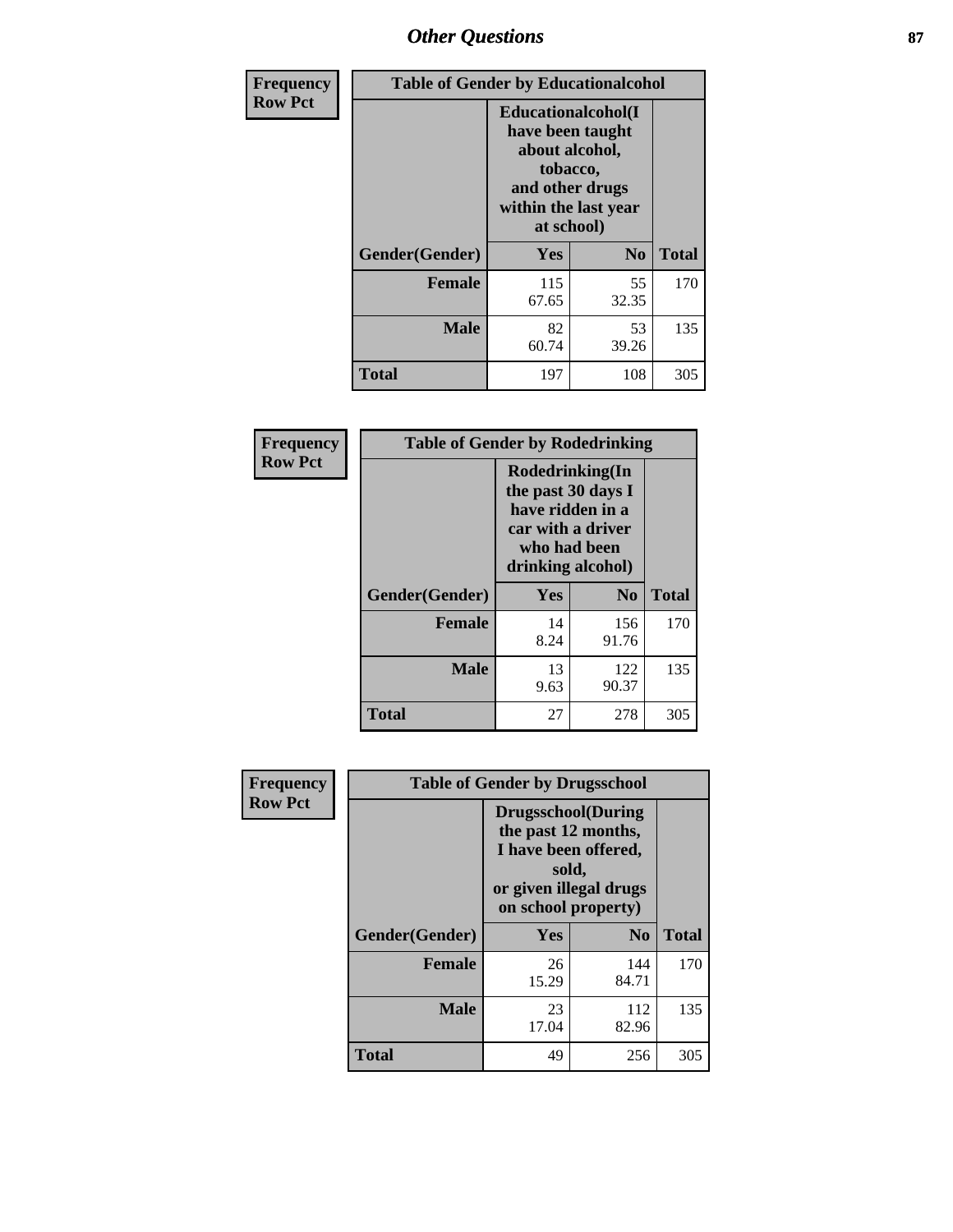### *Other Questions* **88**

**Frequency Row Pct**

| <b>Table of Gender by Bingedrinking</b> |                             |                                                                                                                |                   |                   |                        |                        |                        |              |
|-----------------------------------------|-----------------------------|----------------------------------------------------------------------------------------------------------------|-------------------|-------------------|------------------------|------------------------|------------------------|--------------|
|                                         |                             | <b>Bingedrinking(I have drunk five or more</b><br>drinks of alcohol at one sitting during the<br>last 30 days) |                   |                   |                        |                        |                        |              |
| <b>Gender</b> (Gender)                  | $\mathbf{0}$<br><b>Days</b> | 1 or<br>days                                                                                                   | 3 to<br>5<br>days | 6 to<br>q<br>days | 10<br>to<br>19<br>days | 20<br>to<br>29<br>days | All<br>30<br>days      | <b>Total</b> |
| <b>Female</b>                           | 155<br>91.18                | 4<br>2.35                                                                                                      | 5<br>2.94         | 0<br>0.00         | 3<br>1.76              | 0.59                   | $\mathfrak{D}$<br>1.18 | 170          |
|                                         |                             |                                                                                                                |                   |                   |                        |                        |                        |              |
| <b>Male</b>                             | 109<br>80.74                | 14<br>10.37                                                                                                    | 4<br>2.96         | 0.74              | 4<br>2.96              | 3<br>2.22              | 0<br>0.00              | 135          |

| Frequency      | <b>Table of Gender by Educationaids</b> |                                                                                                 |                |              |  |  |
|----------------|-----------------------------------------|-------------------------------------------------------------------------------------------------|----------------|--------------|--|--|
| <b>Row Pct</b> |                                         | <b>Educationaids</b> (I<br>have been taught<br>about HIV/AIDS<br>at school in the<br>past year) |                |              |  |  |
|                | Gender(Gender)                          | Yes                                                                                             | N <sub>0</sub> | <b>Total</b> |  |  |
|                | <b>Female</b>                           | 107<br>62.94                                                                                    | 63<br>37.06    | 170          |  |  |
|                | <b>Male</b>                             | 84<br>62.22                                                                                     | 51<br>37.78    | 135          |  |  |
|                | <b>Total</b>                            | 191                                                                                             | 114            | 305          |  |  |

| Frequency      | <b>Table of Gender by Suicideconsider</b> |                 |                |       |  |
|----------------|-------------------------------------------|-----------------|----------------|-------|--|
| <b>Row Pct</b> |                                           | Suicideconsider |                |       |  |
|                | Gender(Gender)                            | Yes             | N <sub>0</sub> | Total |  |
|                | <b>Female</b>                             | 18<br>10.59     | 152<br>89.41   | 170   |  |
|                | <b>Male</b>                               | 12<br>8.89      | 123<br>91.11   | 135   |  |
|                | <b>Total</b>                              | 30              | 275            | 305   |  |